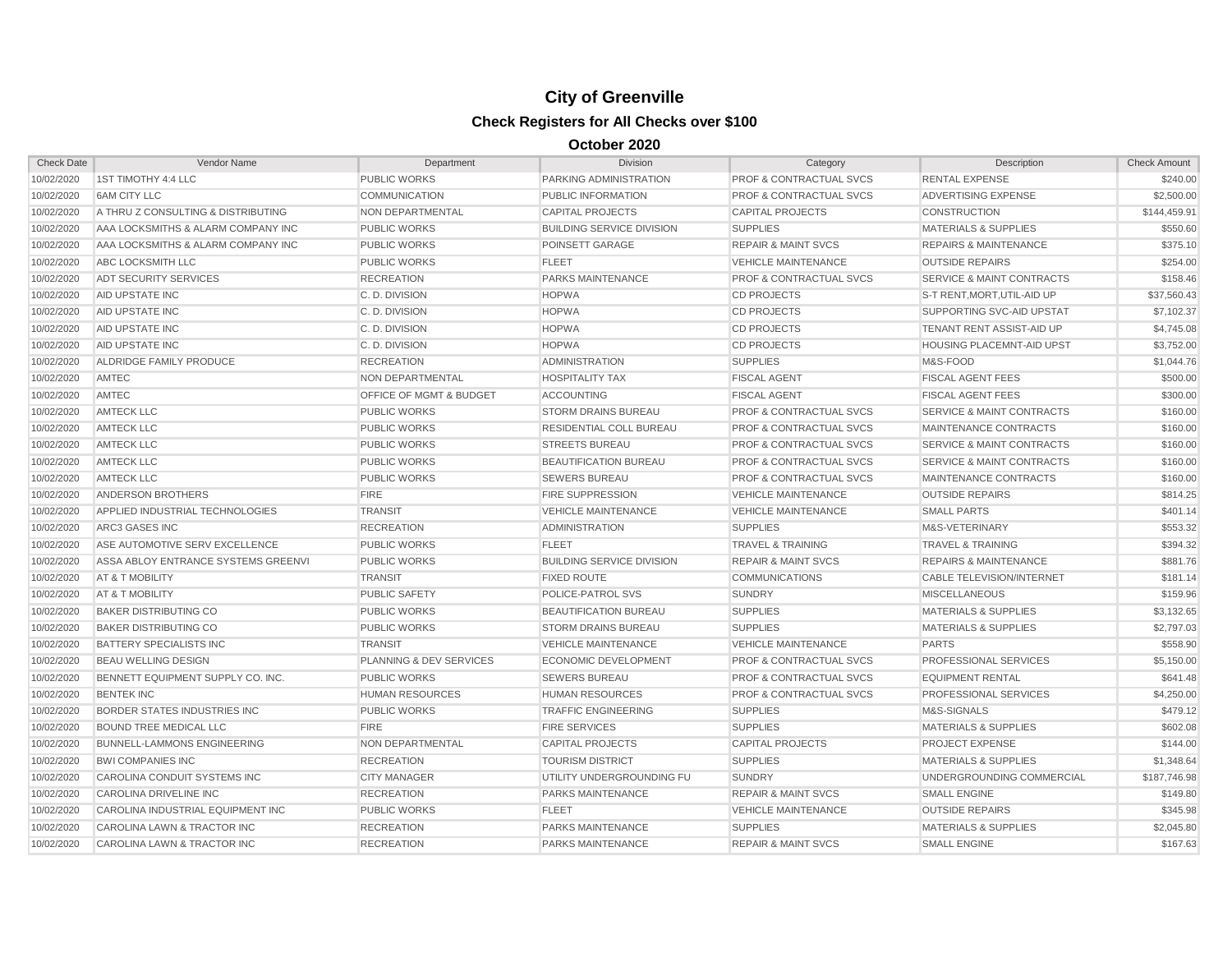| 10/02/2020 | CARSON'S NUT-BOLT & TOOL CO INC      | <b>PUBLIC WORKS</b>                | <b>TRAFFIC ENGINEERING</b>           | <b>SUPPLIES</b>                    | M&S-TRAFFIC CALMING                  | \$2,488.35  |
|------------|--------------------------------------|------------------------------------|--------------------------------------|------------------------------------|--------------------------------------|-------------|
| 10/02/2020 | CARSON'S NUT-BOLT & TOOL CO INC      | <b>PUBLIC WORKS</b>                | <b>BUILDING SERVICE DIVISION</b>     | <b>SUPPLIES</b>                    | <b>MATERIALS &amp; SUPPLIES</b>      | \$207.13    |
| 10/02/2020 | CDW/G                                | <b>TRANSIT</b>                     | <b>ADMINISTRATION</b>                | <b>SUPPLIES</b>                    | <b>MATERIALS &amp; SUPPLIES</b>      | \$143.15    |
| 10/02/2020 | CDW/G                                | <b>PUBLIC WORKS</b>                | <b>CONSTRUCTION &amp; INSPECTION</b> | <b>SUPPLIES</b>                    | <b>MATERIALS &amp; SUPPLIES</b>      | \$118.26    |
| 10/02/2020 | <b>CHEM-AQUA INC</b>                 | <b>PUBLIC WORKS</b>                | <b>BUILDING SERVICE DIVISION</b>     | <b>PROF &amp; CONTRACTUAL SVCS</b> | <b>SERVICE &amp; MAINT CONTRACTS</b> | \$473.82    |
| 10/02/2020 | <b>CHRISTOPHER SALTERS</b>           | <b>PLANNING &amp; DEV SERVICES</b> | <b>BUILDING &amp; PROPERTY MAINT</b> | <b>TRAVEL &amp; TRAINING</b>       | <b>TRAVEL &amp; TRAINING</b>         | \$271.40    |
| 10/02/2020 | <b>CINTAS</b>                        | <b>PUBLIC WORKS</b>                | <b>BEAUTIFICATION BUREAU</b>         | <b>SUPPLIES</b>                    | <b>CLOTHING &amp; UNIFORMS</b>       | \$4,443.93  |
| 10/02/2020 | <b>CINTAS</b>                        | <b>PUBLIC WORKS</b>                | RIGHTS-OF-WAY                        | <b>SUPPLIES</b>                    | <b>CLOTHING &amp; UNIFORMS</b>       | \$2,217.07  |
| 10/02/2020 | <b>CINTAS</b>                        | <b>PUBLIC WORKS</b>                | TREE MAINTENANCE BUREAU              | <b>SUPPLIES</b>                    | <b>CLOTHING &amp; UNIFORMS</b>       | \$1,529.08  |
| 10/02/2020 | <b>CINTAS</b>                        | <b>RECREATION</b>                  | PARKS MAINTENANCE                    | <b>SUPPLIES</b>                    | <b>CLOTHING &amp; UNIFORMS</b>       | \$407.57    |
| 10/02/2020 | <b>CINTAS</b>                        | <b>PUBLIC WORKS</b>                | <b>BUILDING SERVICE DIVISION</b>     | <b>SUPPLIES</b>                    | <b>MATERIALS &amp; SUPPLIES</b>      | \$349.70    |
| 10/02/2020 | <b>CINTAS</b>                        | <b>PUBLIC WORKS</b>                | <b>FLEET</b>                         | <b>SUPPLIES</b>                    | <b>CLOTHING &amp; UNIFORMS</b>       | \$248.55    |
| 10/02/2020 | CINTAS FIRE PROTECTION 636525        | <b>PUBLIC WORKS</b>                | <b>BUILDING SERVICE DIVISION</b>     | PROF & CONTRACTUAL SVCS            | <b>SERVICE &amp; MAINT CONTRACTS</b> | \$127.72    |
| 10/02/2020 | CITY ARBORIST LLC, THE               | <b>PUBLIC WORKS</b>                | TREE MAINTENANCE BUREAU              | PROF & CONTRACTUAL SVCS            | SERVICE & MAINT CONTRACTS            | \$9,250.00  |
| 10/02/2020 | CLINE HOSE & HYDRAULICS LLC          | <b>PUBLIC WORKS</b>                | <b>SEWERS BUREAU</b>                 | <b>SUPPLIES</b>                    | <b>MATERIALS &amp; SUPPLIES</b>      | \$412.75    |
| 10/02/2020 | CONCRETE SUPPLY COMPANY LLC          | <b>PUBLIC WORKS</b>                | <b>STREETS BUREAU</b>                | <b>SUPPLIES</b>                    | <b>MATERIALS &amp; SUPPLIES</b>      | \$1,272.00  |
| 10/02/2020 | CONSOLIDATED PIPE & SUPPLY CO INC    | <b>PUBLIC WORKS</b>                | <b>SEWERS BUREAU</b>                 | <b>SUPPLIES</b>                    | <b>MATERIALS &amp; SUPPLIES</b>      | \$227.37    |
| 10/02/2020 | COOK AND BOARDMAN GROUP LLC          | <b>PUBLIC WORKS</b>                | <b>BUILDING SERVICE DIVISION</b>     | <b>SUPPLIES</b>                    | <b>MATERIALS &amp; SUPPLIES</b>      | \$556.63    |
| 10/02/2020 | <b>COVETRUS NORTH AMERICA</b>        | <b>RECREATION</b>                  | <b>ADMINISTRATION</b>                | <b>SUPPLIES</b>                    | M&S-VETERINARY                       | \$103.62    |
| 10/02/2020 | <b>CREATIONWORKS LANDSCAPING LLC</b> | C.D. DIVISION                      | <b>CDBG PROJECTS</b>                 | <b>CD PROJECTS</b>                 | <b>LAND ACQUISITION</b>              | \$1,816.60  |
| 10/02/2020 | CREATIONWORKS LANDSCAPING LLC        | <b>PUBLIC WORKS</b>                | RIGHTS-OF-WAY                        | <b>PROF &amp; CONTRACTUAL SVCS</b> | <b>SERVICE &amp; MAINT CONTRACTS</b> | \$1,077.33  |
| 10/02/2020 | <b>CREGGER COMPANY</b>               | <b>PUBLIC WORKS</b>                | <b>BUILDING SERVICE DIVISION</b>     | <b>SUPPLIES</b>                    | <b>MATERIALS &amp; SUPPLIES</b>      | \$107.63    |
| 10/02/2020 | <b>CROMER'S P-NUTS LLC</b>           | <b>RECREATION</b>                  | <b>PUBLIC SERVICES</b>               | <b>SUPPLIES</b>                    | SALE CONCESSIONS                     | \$519.37    |
| 10/02/2020 | <b>CSX TRANSPORTATION</b>            | <b>RECREATION</b>                  | PARKS MAINTENANCE                    | PROF & CONTRACTUAL SVCS            | RENTAL OF REAL PROPERTY              | \$1,197.00  |
| 10/02/2020 | <b>DELL MARKETING LP</b>             | <b>INFORMATION TECHNOLOGY</b>      | IT                                   | <b>MIS PROJECTS</b>                | <b>PCS/UPGRADES</b>                  | \$7,556.35  |
| 10/02/2020 | <b>DELL MARKETING LP</b>             | <b>PLANNING &amp; DEV SERVICES</b> | PLANNING AND ZONING                  | <b>SUPPLIES</b>                    | <b>MATERIALS &amp; SUPPLIES</b>      | \$569.94    |
| 10/02/2020 | <b>DESIGNLAB INC</b>                 | <b>PUBLIC SAFETY</b>               | POLICE-PATROL SVS                    | <b>SUPPLIES</b>                    | <b>CLOTHING &amp; UNIFORMS</b>       | \$1,283.24  |
| 10/02/2020 | <b>DISYS SOLUTIONS INC</b>           | NON DEPARTMENTAL                   | <b>CAPITAL PROJECTS</b>              | <b>CAPITAL PROJECTS</b>            | <b>EQUIPMENT</b>                     | \$90,994.39 |
| 10/02/2020 | <b>DOMINIQUE GAUSE</b>               | <b>PUBLIC SAFETY</b>               | POLICE-PATROL SVS                    | <b>TRAVEL &amp; TRAINING</b>       | <b>TRAVEL &amp; TRAINING</b>         | \$381.22    |
| 10/02/2020 | <b>DRONESENSE</b>                    | <b>PUBLIC SAFETY</b>               | POLICE-PATROL SVS                    | <b>CAPITAL PROJECTS</b>            | <b>EQUIPMENT</b>                     | \$669.92    |
| 10/02/2020 | DRS REAL ESTATE LLC'                 | NON DEPARTMENTAL                   | <b>CAPITAL PROJECTS</b>              | <b>CAPITAL PROJECTS</b>            | CONSTRUCTION                         | \$10,000.00 |
| 10/02/2020 | <b>DUKE ENERGY</b>                   | <b>FIRE</b>                        | <b>FIRE SERVICES</b>                 | <b>UTILITIES</b>                   | <b>ELECTRICITY</b>                   | \$2,248.03  |
| 10/02/2020 | <b>DUKE ENERGY</b>                   | <b>PUBLIC WORKS</b>                | <b>TRAFFIC ENGINEERING</b>           | <b>UTILITIES</b>                   | <b>ELECTRICITY</b>                   | \$2,044.76  |
| 10/02/2020 | <b>DUKE ENERGY</b>                   | <b>RECREATION</b>                  | PARKS MAINTENANCE                    | <b>UTILITIES</b>                   | <b>ELECTRICITY</b>                   | \$1,575.41  |
| 10/02/2020 | <b>DUKE ENERGY</b>                   | <b>RECREATION</b>                  | <b>COMMUNITY CENTERS</b>             | <b>UTILITIES</b>                   | <b>ELECTRICITY</b>                   | \$927.35    |
| 10/02/2020 | <b>DUKE ENERGY</b>                   | <b>PUBLIC SAFETY</b>               | POLICE-PATROL SVS                    | <b>UTILITIES</b>                   | <b>ELECTRICITY</b>                   | \$484.03    |
| 10/02/2020 | <b>DUKE ENERGY</b>                   | <b>PUBLIC WORKS</b>                | <b>SEWERS BUREAU</b>                 | <b>UTILITIES</b>                   | <b>ELECTRICITY</b>                   | \$121.85    |
| 10/02/2020 | E11EVEN LLC                          | <b>RECREATION</b>                  | <b>PUBLIC SERVICES</b>               | <b>SUPPLIES</b>                    | <b>SALE GIFTS</b>                    | \$102.60    |
| 10/02/2020 | <b>EAGLE EMBROIDERY</b>              | <b>RECREATION</b>                  | <b>ADMINISTRATION</b>                | <b>SUPPLIES</b>                    | <b>CLOTHING &amp; UNIFORMS</b>       | \$103.35    |
| 10/02/2020 | EGROUP HOLDING COMPANY LLC           | NON DEPARTMENTAL                   | <b>CAPITAL PROJECTS</b>              | <b>CAPITAL PROJECTS</b>            | <b>EQUIPMENT</b>                     | \$5,000.00  |
| 10/02/2020 | <b>ENTERPRISE RENT A CAR</b>         | <b>PUBLIC SAFETY</b>               | POLICE-PATROL SVS                    | <b>TRAVEL &amp; TRAINING</b>       | <b>TRAVEL &amp; TRAINING</b>         | \$165.94    |
| 10/02/2020 | ENVIRO-MASTER SERVICES OF GREENVILL  | <b>RECREATION</b>                  | PARKS AND RECREATION                 | PROF & CONTRACTUAL SVCS            | <b>SERVICE &amp; MAINT CONTRACTS</b> | \$429.00    |
| 10/02/2020 | <b>FAIRWAY FORD INC</b>              | <b>PUBLIC WORKS</b>                | <b>FLEET</b>                         | <b>VEHICLE MAINTENANCE</b>         | <b>OUTSIDE REPAIRS</b>               | \$716.57    |
| 10/02/2020 | FEDERAL EXPRESS CORP                 | <b>RECREATION</b>                  | <b>ADMINISTRATION</b>                | <b>COMMUNICATIONS</b>              | <b>POSTAGE</b>                       | \$118.99    |
| 10/02/2020 | <b>FGP INTERNATIONAL</b>             | OFFICE OF MGMT & BUDGET            | <b>ACCOUNTING</b>                    | PROF & CONTRACTUAL SVCS            | <b>TEMP PERSONNEL SVCS</b>           | \$1,343.12  |
| 10/02/2020 | <b>FIREFOLD</b>                      | <b>INFORMATION TECHNOLOGY</b>      | IT.                                  | <b>SUPPLIES</b>                    | <b>MATERIALS &amp; SUPPLIES</b>      | \$103.68    |
| 10/02/2020 | <b>FISHER SCIENTIFIC COMPANY LLC</b> | <b>FIRE</b>                        | <b>FIRE SUPPRESSION</b>              | <b>SUPPLIES</b>                    | <b>MATERIALS &amp; SUPPLIES</b>      | \$6,890.00  |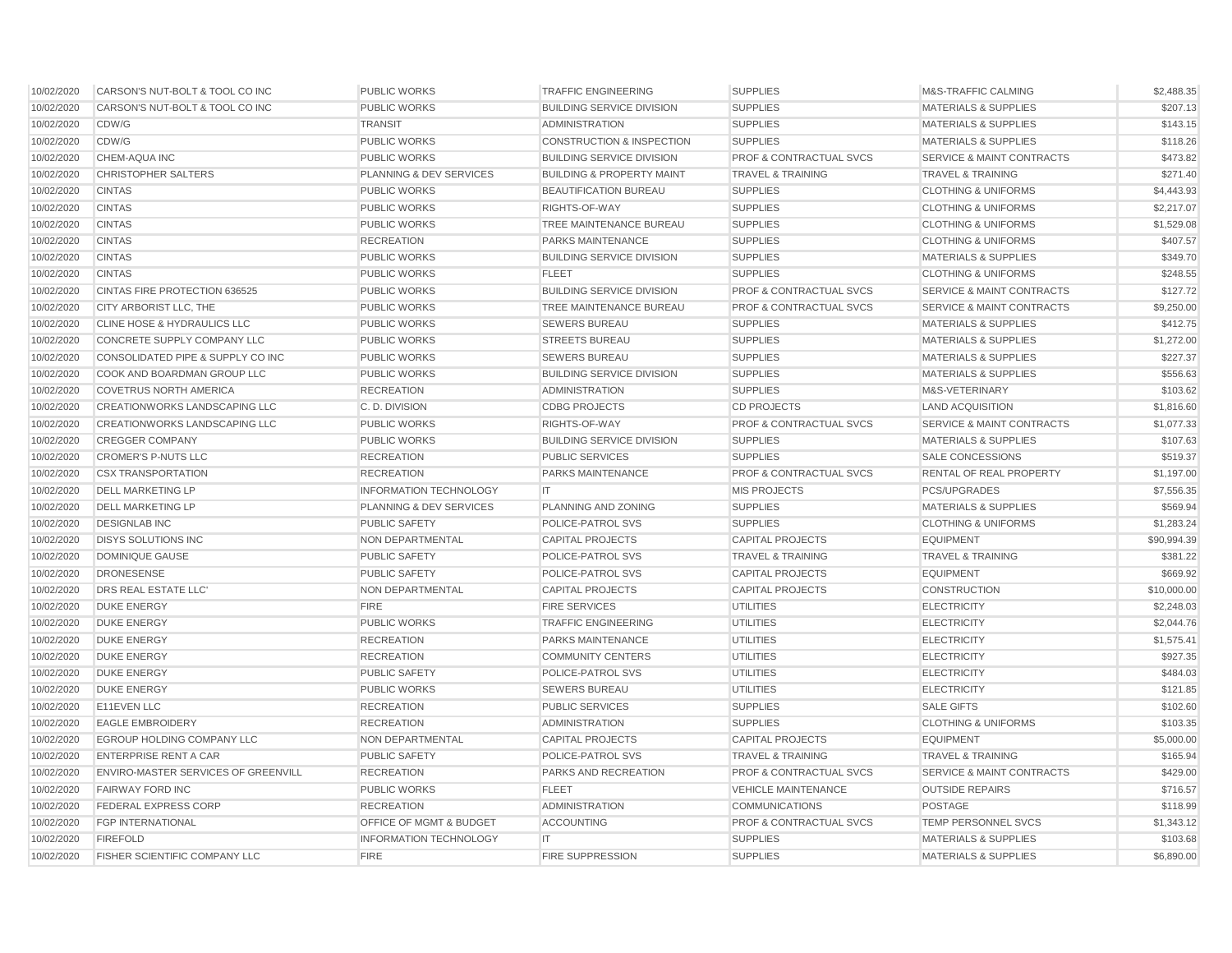| 10/02/2020 | <b>FORMS &amp; SUPPLY INC</b>             | <b>TRANSIT</b>                       | <b>ADMINISTRATION</b>                | <b>SUPPLIES</b>                    | MATERIALS & SUPPLIES                 | \$143.75     |
|------------|-------------------------------------------|--------------------------------------|--------------------------------------|------------------------------------|--------------------------------------|--------------|
| 10/02/2020 | <b>GEORGE COLEMAN FORD INC</b>            | <b>TRANSIT</b>                       | <b>VEHICLE MAINTENANCE</b>           | <b>VEHICLE MAINTENANCE</b>         | <b>PARTS</b>                         | \$4,639.08   |
| 10/02/2020 | <b>GEORGE COLEMAN FORD INC</b>            | <b>TRANSIT</b>                       | <b>VEHICLE MAINTENANCE</b>           | <b>VEHICLE MAINTENANCE</b>         | <b>SMALL PARTS</b>                   | \$538.87     |
| 10/02/2020 | <b>GILLIG LLC</b>                         | <b>TRANSIT</b>                       | <b>VEHICLE MAINTENANCE</b>           | <b>VEHICLE MAINTENANCE</b>         | <b>PARTS</b>                         | \$1,074.88   |
| 10/02/2020 | GIMME-A-SIGN CO INC                       | <b>EVENTS &amp; CULTURAL AFFAIRS</b> | <b>SPECIAL EVENTS</b>                | <b>PRINTING</b>                    | <b>PRINTING &amp; BINDING</b>        | \$415.52     |
| 10/02/2020 | GRAINGER 803858935                        | <b>PUBLIC WORKS</b>                  | <b>BUILDING SERVICE DIVISION</b>     | <b>SUPPLIES</b>                    | <b>MATERIALS &amp; SUPPLIES</b>      | \$469.85     |
| 10/02/2020 | GRAINGER 803858935                        | <b>PUBLIC WORKS</b>                  | <b>MAINTENANCE</b>                   | <b>SUPPLIES</b>                    | <b>MATERIALS &amp; SUPPLIES</b>      | \$438.23     |
| 10/02/2020 | GRAINGER 803858935                        | <b>PUBLIC WORKS</b>                  | ONE GARAGE                           | <b>SUPPLIES</b>                    | <b>MATERIALS &amp; SUPPLIES</b>      | \$200.06     |
| 10/02/2020 | <b>GREENE FINNEY LLP</b>                  | OFFICE OF MGMT & BUDGET              | <b>ACCOUNTING</b>                    | <b>PROF &amp; CONTRACTUAL SVCS</b> | PROFESSIONAL SERVICES                | \$30,000.00  |
| 10/02/2020 | <b>GREENVILLE CONVENTION CENTER</b>       | <b>FIRE</b>                          | <b>FIRE SERVICES</b>                 | <b>SUPPLIES</b>                    | <b>MATERIALS &amp; SUPPLIES</b>      | \$132.18     |
| 10/02/2020 | <b>GREENVILLE FENCE SALES INC</b>         | <b>PUBLIC WORKS</b>                  | <b>STREETS BUREAU</b>                | <b>SUPPLIES</b>                    | <b>MATERIALS &amp; SUPPLIES</b>      | \$134.00     |
| 10/02/2020 | <b>GREENVILLE FENCE SALES INC</b>         | <b>PUBLIC WORKS</b>                  | <b>STORM DRAINS BUREAU</b>           | <b>SUPPLIES</b>                    | <b>MATERIALS &amp; SUPPLIES</b>      | \$134.00     |
| 10/02/2020 | <b>GREENVILLE FENCE SALES INC</b>         | <b>PUBLIC WORKS</b>                  | <b>SEWERS BUREAU</b>                 | <b>SUPPLIES</b>                    | <b>MATERIALS &amp; SUPPLIES</b>      | \$134.00     |
| 10/02/2020 | <b>GREENVILLE INDUSTRIAL RUBBER &amp;</b> | <b>PUBLIC WORKS</b>                  | <b>STORM DRAINS BUREAU</b>           | <b>SUPPLIES</b>                    | <b>MATERIALS &amp; SUPPLIES</b>      | \$205.87     |
| 10/02/2020 | <b>GREENVILLE NEWS</b>                    | <b>PLANNING &amp; DEV SERVICES</b>   | PLANNING AND ZONING                  | <b>PROF &amp; CONTRACTUAL SVCS</b> | <b>ADVERTISING EXPENSE</b>           | \$212.95     |
| 10/02/2020 | GREENVILLE OFFICE SUPPLY CO INC           | <b>PUBLIC WORKS</b>                  | PARKING ADMINISTRATION               | <b>SUNDRY</b>                      | <b>MISCELLANEOUS</b>                 | \$245.13     |
| 10/02/2020 | GREENVILLE OFFICE SUPPLY CO INC           | <b>PUBLIC WORKS</b>                  | PARKING ADMINISTRATION               | <b>SUPPLIES</b>                    | OFFICE SUPPLIES&MATERIALS            | \$114.68     |
| 10/02/2020 | <b>GREENVILLE TRANSIT AUTHORITY</b>       | <b>CITY MANAGER</b>                  | NON-DEPARTMENTAL                     | PROF & CONTRACTUAL SVCS            | <b>INTERGOVT AGREEMENTS</b>          | \$313,609.00 |
| 10/02/2020 | <b>HAYLEY MILLER</b>                      | <b>OFFICE OF MGMT &amp; BUDGET</b>   | <b>REVENUE</b>                       | <b>BUSINESS LICENSE(HOLDING)</b>   | <b>BUSINESS LICENSE REFUND</b>       | \$210.17     |
| 10/02/2020 | HERSHEY CREAMERY COMPANY                  | <b>RECREATION</b>                    | PUBLIC SERVICES                      | <b>SUPPLIES</b>                    | <b>SALE CONCESSIONS</b>              | \$868.73     |
| 10/02/2020 | HOFFMAN MECHANICAL SOLUTIONS INC          | <b>PUBLIC WORKS</b>                  | <b>BUILDING SERVICE DIVISION</b>     | <b>PROF &amp; CONTRACTUAL SVCS</b> | <b>SERVICE &amp; MAINT CONTRACTS</b> | \$990.00     |
| 10/02/2020 | HOLDER ELECTRIC SUPPLY INC                | <b>PUBLIC WORKS</b>                  | <b>SEWERS BUREAU</b>                 | <b>SUPPLIES</b>                    | <b>MATERIALS &amp; SUPPLIES</b>      | \$881.95     |
| 10/02/2020 | HOLDER ELECTRIC SUPPLY INC                | <b>PUBLIC WORKS</b>                  | <b>TRAFFIC ENGINEERING</b>           | <b>SUPPLIES</b>                    | M&S-SIGNALS                          | \$464.62     |
| 10/02/2020 | HOME DEPOT CREDIT SERVICE 0978            | <b>TRANSIT</b>                       | NON VEHICLE MAINTENANCE              | <b>SUPPLIES</b>                    | <b>MATERIALS &amp; SUPPLIES</b>      | \$144.65     |
| 10/02/2020 | HOME DEPOT CREDIT SERVICE 3104            | <b>PUBLIC WORKS</b>                  | <b>MAINTENANCE</b>                   | <b>SUPPLIES</b>                    | <b>MATERIALS &amp; SUPPLIES</b>      | \$273.94     |
| 10/02/2020 | HOME DEPOT CREDIT SERVICE 4123            | <b>PUBLIC WORKS</b>                  | <b>STREETS BUREAU</b>                | <b>SUPPLIES</b>                    | <b>MATERIALS &amp; SUPPLIES</b>      | \$126.03     |
| 10/02/2020 | HOME DEPOT CREDIT SERVICE 5906            | <b>PUBLIC WORKS</b>                  | <b>BUILDING SERVICE DIVISION</b>     | <b>SUPPLIES</b>                    | <b>MATERIALS &amp; SUPPLIES</b>      | \$495.00     |
| 10/02/2020 | HOME DEPOT CREDIT SERVICE 5914            | NON DEPARTMENTAL                     | <b>CAPITAL PROJECTS</b>              | <b>CAPITAL PROJECTS</b>            | <b>EQUIPMENT</b>                     | \$735.23     |
| 10/02/2020 | HOME DEPOT PRO                            | <b>TRANSIT</b>                       | <b>VEHICLE MAINTENANCE</b>           | <b>SUPPLIES</b>                    | <b>BUS WASHING SUPPLIES</b>          | \$1,321.52   |
| 10/02/2020 | <b>HOME DEPOT PRO</b>                     | <b>TRANSIT</b>                       | <b>NON VEHICLE MAINTENANCE</b>       | <b>SUPPLIES</b>                    | <b>JANITORIAL SUPPLIES</b>           | \$1,318.61   |
| 10/02/2020 | HOME DEPOT PRO                            | <b>TRANSIT</b>                       | <b>VEHICLE MAINTENANCE</b>           | <b>SUPPLIES</b>                    | <b>JANITORIAL SUPPLIES</b>           | \$245.00     |
| 10/02/2020 | <b>INTERNAL REVENUE SERVICE</b>           | <b>OFFICE OF MGMT &amp; BUDGET</b>   | <b>ACCOUNTING</b>                    | PR-WH                              | <b>GARNISHMENTS</b>                  | \$150.00     |
| 10/02/2020 | <b>IVEY COMMUNICATIONS INC</b>            | NON DEPARTMENTAL                     | <b>CAPITAL PROJECTS</b>              | <b>CAPITAL PROJECTS</b>            | <b>EQUIPMENT</b>                     | \$929.50     |
| 10/02/2020 | <b>IVEY COMMUNICATIONS INC</b>            | PLANNING & DEV SERVICES              | PLANNING AND ZONING                  | <b>SUPPLIES</b>                    | <b>MATERIALS &amp; SUPPLIES</b>      | \$474.00     |
| 10/02/2020 | JACK DOHENY COMPANIES INC                 | <b>PUBLIC WORKS</b>                  | <b>SEWERS BUREAU</b>                 | <b>SUPPLIES</b>                    | <b>MATERIALS &amp; SUPPLIES</b>      | \$1,799.00   |
| 10/02/2020 | <b>JAMES PATRICK TIMMS</b>                | PLANNING & DEV SERVICES              | <b>BUILDING &amp; PROPERTY MAINT</b> | <b>TRAVEL &amp; TRAINING</b>       | <b>TRAVEL &amp; TRAINING</b>         | \$389.28     |
| 10/02/2020 | JARED LOPEZ                               | <b>OFFICE OF MGMT &amp; BUDGET</b>   | <b>INFORMATION TECHNOLOGY</b>        | <b>TRAVEL &amp; TRAINING</b>       | <b>LOCAL TRANSPORTATION</b>          | \$170.60     |
| 10/02/2020 | JENNINGS ENVIRONMENTAL LLC                | NON DEPARTMENTAL                     | <b>CAPITAL PROJECTS</b>              | <b>CAPITAL PROJECTS</b>            | PLANNING/DESIGN                      | \$1,000.00   |
| 10/02/2020 | JOAQUIN LAWN & LANDSCAPING SERVICES       | PLANNING & DEV SERVICES              | <b>BUILDING &amp; PROPERTY MAINT</b> | PROF & CONTRACTUAL SVCS            | <b>SERVICE &amp; MAINT CONTRACTS</b> | \$855.00     |
| 10/02/2020 | <b>JOEL PATTERSON</b>                     | <b>PLANNING &amp; DEV SERVICES</b>   | <b>BUILDING &amp; PROPERTY MAINT</b> | <b>TRAVEL &amp; TRAINING</b>       | <b>TRAVEL &amp; TRAINING</b>         | \$458.28     |
| 10/02/2020 | JOHN BLASSINGAME                          | <b>PUBLIC SAFETY</b>                 | POLICE-PATROL SVS                    | <b>TRAVEL &amp; TRAINING</b>       | <b>TRAVEL &amp; TRAINING</b>         | \$147.00     |
| 10/02/2020 | <b>JOHNATHAN BRAGG</b>                    | <b>PUBLIC SAFETY</b>                 | POLICE-PATROL SVS                    | <b>TRAVEL &amp; TRAINING</b>       | <b>TRAVEL &amp; TRAINING</b>         | \$277.00     |
| 10/02/2020 | JOHNSON CONTROLS SECURITY SOLUTIONS       | <b>FIRE</b>                          | <b>FIRE SERVICES</b>                 | <b>PROF &amp; CONTRACTUAL SVCS</b> | <b>SERVICE &amp; MAINT CONTRACTS</b> | \$621.95     |
| 10/02/2020 | JOHNSTONE SUPPLY OF GREENVILLE            | PUBLIC WORKS                         | <b>BUILDING SERVICE DIVISION</b>     | <b>SUPPLIES</b>                    | <b>MATERIALS &amp; SUPPLIES</b>      | \$245.92     |
| 10/02/2020 | KENTUCKY CHILD SUPPORT ENFORCEMENT        | <b>OFFICE OF MGMT &amp; BUDGET</b>   | <b>ACCOUNTING</b>                    | PR-WH                              | <b>GARNISHMENTS</b>                  | \$177.69     |
| 10/02/2020 | <b>LAMAR ADVERTISING</b>                  | <b>RECREATION</b>                    | <b>PUBLIC SERVICES</b>               | <b>SUPPLIES</b>                    | SUPPLIES PROMOTIONS                  | \$1,575.00   |
| 10/02/2020 | LANDS END BUSINESS OUTFITTERS             | <b>RECREATION</b>                    | <b>ADMINISTRATION</b>                | <b>SUPPLIES</b>                    | <b>CLOTHING &amp; UNIFORMS</b>       | \$356.85     |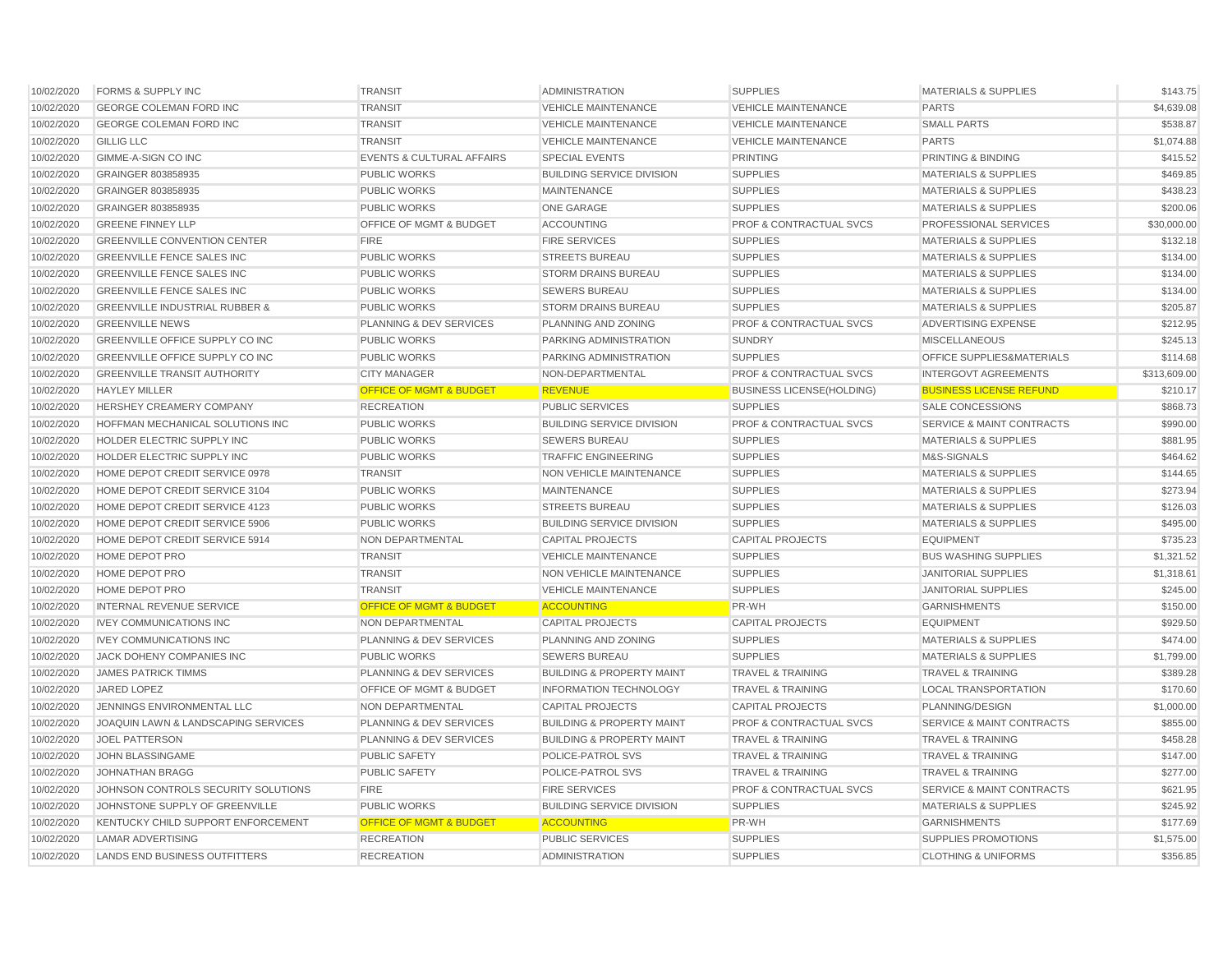| 10/02/2020 | <b>LANDSCAPERS SUPPLY</b>                  | <b>RECREATION</b>                    | <b>TOURISM DISTRICT</b>          | <b>SUPPLIES</b>                    | <b>MATERIALS &amp; SUPPLIES</b>      | \$214.09    |
|------------|--------------------------------------------|--------------------------------------|----------------------------------|------------------------------------|--------------------------------------|-------------|
| 10/02/2020 | LATITUDE APPLIED TECHNOLOGIES              | <b>RECREATION</b>                    | <b>ADMINISTRATION</b>            | <b>SUPPLIES</b>                    | <b>JANITORIAL SUPPLIES</b>           | \$185.99    |
| 10/02/2020 | <b>LINA</b>                                | <b>HUMAN RESOURCES</b>               | <b>HEALTH CARE</b>               | <b>OTHER INSURANCE</b>             | <b>LIFE INSURANCE</b>                | \$22,935.50 |
| 10/02/2020 | <b>LINA</b>                                | <b>OFFICE OF MGMT &amp; BUDGET</b>   | <b>ACCOUNTING</b>                | PR-WH                              | ALL OTHER LIFE INSURANCES            | \$10,422.13 |
| 10/02/2020 | <b>LINA</b>                                | <b>HUMAN RESOURCES</b>               | <b>HEALTH CARE</b>               | OTHER INSURANCE                    | <b>LONG TERM DISABILITY</b>          | \$8,767.76  |
| 10/02/2020 | LOWES                                      | <b>FIRE</b>                          | <b>FIRE SUPPRESSION</b>          | <b>SUPPLIES</b>                    | <b>MATERIALS &amp; SUPPLIES</b>      | \$237.98    |
| 10/02/2020 | MACK PEST SOLUTIONS INC                    | <b>PUBLIC WORKS</b>                  | <b>BUILDING SERVICE DIVISION</b> | <b>PROF &amp; CONTRACTUAL SVCS</b> | <b>SERVICE &amp; MAINT CONTRACTS</b> | \$122.00    |
| 10/02/2020 | <b>MARATHON STAFFING INC</b>               | PUBLIC SAFETY                        | POLICE-DISPATCH BUREAU           | <b>PROF &amp; CONTRACTUAL SVCS</b> | <b>TEMP PERSONNEL SVCS</b>           | \$1,701.33  |
| 10/02/2020 | <b>MARATHON STAFFING INC</b>               | <b>PUBLIC WORKS</b>                  | RESIDENTIAL COLL BUREAU          | <b>PROF &amp; CONTRACTUAL SVCS</b> | TEMP PERSONNEL SVCS                  | \$773.60    |
| 10/02/2020 | <b>MARATHON STAFFING INC</b>               | <b>PUBLIC WORKS</b>                  | <b>SEWERS BUREAU</b>             | <b>PROF &amp; CONTRACTUAL SVCS</b> | TEMP PERSONNEL SVCS                  | \$678.02    |
| 10/02/2020 | <b>MARATHON STAFFING INC</b>               | <b>EVENTS &amp; CULTURAL AFFAIRS</b> | <b>EVENTS MANAGEMENT</b>         | <b>PROF &amp; CONTRACTUAL SVCS</b> | TEMP PERSONNEL SVCS                  | \$557.28    |
| 10/02/2020 | MCCALL'S SUPPLY INC                        | <b>PUBLIC WORKS</b>                  | <b>BUILDING SERVICE DIVISION</b> | <b>SUPPLIES</b>                    | <b>MATERIALS &amp; SUPPLIES</b>      | \$1,294.12  |
| 10/02/2020 | MIKE'S BODY SHOP & TOWING INC              | PUBLIC WORKS                         | <b>FLEET</b>                     | VEHICLE MAINTENANCE                | <b>OUTSIDE REPAIRS</b>               | \$275.00    |
| 10/02/2020 | MOBILE COMMUNICATIONS AMERICA INC          | <b>PUBLIC WORKS</b>                  | <b>BUILDING SERVICE DIVISION</b> | <b>COMMUNICATIONS</b>              | <b>OTHER</b>                         | \$209.88    |
| 10/02/2020 | MORRIS BUSINESS SOLUTIONS                  | <b>INFORMATION TECHNOLOGY</b>        | IT                               | <b>PROF &amp; CONTRACTUAL SVCS</b> | <b>EQUIPMENT RENTAL</b>              | \$5,062.79  |
| 10/02/2020 | MULCH IN MOTION                            | NON DEPARTMENTAL                     | <b>CAPITAL PROJECTS</b>          | <b>CAPITAL PROJECTS</b>            | <b>CONSTRUCTION</b>                  | \$4,584.60  |
| 10/02/2020 | NAPA AUTO PARTS                            | <b>FIRE</b>                          | <b>FIRE SUPPRESSION</b>          | <b>VEHICLE MAINTENANCE</b>         | <b>PARTS</b>                         | \$583.74    |
| 10/02/2020 | NAPA AUTO PARTS                            | <b>TRANSIT</b>                       | <b>VEHICLE MAINTENANCE</b>       | <b>SUPPLIES</b>                    | <b>MATERIALS &amp; SUPPLIES</b>      | \$169.56    |
| 10/02/2020 | NEIGHBORHOOD NETWORKS PUBLISHING           | <b>RECREATION</b>                    | <b>PUBLIC SERVICES</b>           | <b>SUPPLIES</b>                    | <b>SUPPLIES PROMOTIONS</b>           | \$100.00    |
| 10/02/2020 | NORRIS SUPPLY CO                           | <b>PUBLIC WORKS</b>                  | <b>STORM DRAINS BUREAU</b>       | <b>SUPPLIES</b>                    | <b>MATERIALS &amp; SUPPLIES</b>      | \$467.46    |
| 10/02/2020 | NORRIS SUPPLY CO                           | <b>PUBLIC WORKS</b>                  | <b>STREETS BUREAU</b>            | <b>SUPPLIES</b>                    | <b>MATERIALS &amp; SUPPLIES</b>      | \$133.19    |
| 10/02/2020 | NORTHERN SAFETY CO INC                     | <b>RECREATION</b>                    | PARKS MAINTENANCE                | <b>SUPPLIES</b>                    | MATERIALS & SUPPLIES                 | \$601.23    |
| 10/02/2020 | NORTHERN TOOL & EQUIPMENT                  | <b>RECREATION</b>                    | PARKS MAINTENANCE                | <b>REPAIR &amp; MAINT SVCS</b>     | <b>SMALL ENGINE</b>                  | \$295.68    |
| 10/02/2020 | PANAGAKOS ASPHALT INC                      | <b>PUBLIC WORKS</b>                  | <b>STREETS BUREAU</b>            | <b>SUPPLIES</b>                    | <b>MATERIALS &amp; SUPPLIES</b>      | \$457.92    |
| 10/02/2020 | PANAGAKOS ASPHALT INC                      | <b>PUBLIC WORKS</b>                  | <b>SEWERS BUREAU</b>             | <b>SUPPLIES</b>                    | <b>MATERIALS &amp; SUPPLIES</b>      | \$245.92    |
| 10/02/2020 | PANAGAKOS ASPHALT INC                      | <b>PUBLIC WORKS</b>                  | <b>STORM DRAINS BUREAU</b>       | <b>SUPPLIES</b>                    | <b>MATERIALS &amp; SUPPLIES</b>      | \$245.92    |
| 10/02/2020 | PARRISH TIRE CO                            | <b>TRANSIT</b>                       | <b>FIXED ROUTE</b>               | <b>VEHICLE MAINTENANCE</b>         | <b>TIRES AND TUBES</b>               | \$390.00    |
| 10/02/2020 | PEGGS RECEATION & ARCHIT PROD              | <b>RECREATION</b>                    | <b>PARKS MAINTENANCE</b>         | <b>REPAIR &amp; MAINT SVCS</b>     | PLAYGROUNDS                          | \$453.83    |
| 10/02/2020 | PEPSI-COLA BOTTLING CO                     | <b>RECREATION</b>                    | <b>PUBLIC SERVICES</b>           | <b>SUPPLIES</b>                    | SALE CONCESSIONS                     | \$775.08    |
| 10/02/2020 | PETERBILT STORE OF GREENVILLE, THE         | <b>TRANSIT</b>                       | <b>VEHICLE MAINTENANCE</b>       | <b>VEHICLE MAINTENANCE</b>         | <b>PARTS</b>                         | \$3,145.66  |
| 10/02/2020 | PRESORT PLUS INC                           | <b>RECREATION</b>                    | <b>PUBLIC SERVICES</b>           | PRINTING                           | PRINTING & BINDING                   | \$499.11    |
| 10/02/2020 | PROFORMA RHINO GRAPHICS                    | NON DEPARTMENTAL                     | <b>CAPITAL PROJECTS</b>          | <b>CAPITAL PROJECTS</b>            | <b>EQUIPMENT</b>                     | \$411.28    |
| 10/02/2020 | PROFORMA RHINO GRAPHICS                    | <b>RECREATION</b>                    | <b>PUBLIC SERVICES</b>           | <b>SUPPLIES</b>                    | OTHER BOO IN THE ZOO                 | \$164.47    |
| 10/02/2020 | <b>PROSOURCE LLC</b>                       | <b>RECREATION</b>                    | <b>ADMINISTRATION</b>            | <b>REPAIR &amp; MAINT SVCS</b>     | <b>REPAIRS &amp; MAINTENANCE</b>     | \$171.36    |
| 10/02/2020 | PROSOURCE LLC                              | <b>PUBLIC WORKS</b>                  | <b>BUILDING SERVICE DIVISION</b> | <b>SUPPLIES</b>                    | <b>MATERIALS &amp; SUPPLIES</b>      | \$171.36    |
| 10/02/2020 | R E MICHEL COMPANY LLC                     | PUBLIC WORKS                         | <b>BUILDING SERVICE DIVISION</b> | <b>SUPPLIES</b>                    | <b>MATERIALS &amp; SUPPLIES</b>      | \$1,301.78  |
| 10/02/2020 | RHODE ISLAND NOVELTY INC                   | <b>RECREATION</b>                    | <b>PUBLIC SERVICES</b>           | <b>SUPPLIES</b>                    | <b>SALE GIFTS</b>                    | \$2,758.30  |
| 10/02/2020 | ROBBINS TIRE SERVICE                       | <b>TRANSIT</b>                       | <b>VEHICLE MAINTENANCE</b>       | <b>VEHICLE MAINTENANCE</b>         | <b>TIRES AND TUBES</b>               | \$720.84    |
| 10/02/2020 | S C DEPARTMENT OF MOTOR VEHICLES           | <b>PUBLIC WORKS</b>                  | <b>BUILDING SERVICE DIVISION</b> | <b>VEHICLES</b>                    | <b>VEHICLE</b>                       | \$517.00    |
| 10/02/2020 | S C DEPARTMENT OF REVENUE                  | <b>OFFICE OF MGMT &amp; BUDGET</b>   | <b>ACCOUNTING</b>                | PR-WH                              | <b>GARNISHMENTS</b>                  | \$248.31    |
| 10/02/2020 | S C RETIREMENT SYSTEM                      | <b>OFFICE OF MGMT &amp; BUDGET</b>   | <b>ACCOUNTING</b>                | <b>PR-WH</b>                       | <b>RETIREMENT SVS PURCHASE</b>       | \$1,688.65  |
| 10/02/2020 | <b>SAFE INDUSTRIES</b>                     | <b>FIRE</b>                          | <b>FIRE SUPPRESSION</b>          | <b>SUPPLIES</b>                    | <b>CLOTHING &amp; UNIFORMS</b>       | \$5,542.74  |
| 10/02/2020 | <b>SAFE INDUSTRIES</b>                     | <b>FIRE</b>                          | <b>FIRE SUPPRESSION</b>          | <b>SUPPLIES</b>                    | <b>MATERIALS &amp; SUPPLIES</b>      | \$519.20    |
| 10/02/2020 | <b>SAFETY PRODUCTS INC</b>                 | <b>PUBLIC WORKS</b>                  | <b>MAINTENANCE</b>               | <b>SUPPLIES</b>                    | <b>CLOTHING &amp; UNIFORMS</b>       | \$381.82    |
| 10/02/2020 | <b>SAM'S CLUB</b>                          | <b>RECREATION</b>                    | <b>PUBLIC SERVICES</b>           | <b>SUPPLIES</b>                    | OTHER BOO IN THE ZOO                 | \$629.76    |
| 10/02/2020 | <b>SAM'S CLUB</b>                          | <b>RECREATION</b>                    | <b>PUBLIC SERVICES</b>           | <b>SUPPLIES</b>                    | <b>SALE CONCESSIONS</b>              | \$333.60    |
|            |                                            |                                      |                                  |                                    |                                      |             |
| 10/02/2020 | <b>SC APPALACHIAN COUNCIL OF GOVERNMEN</b> | <b>PUBLIC WORKS</b>                  | <b>CBD TIF CREW</b>              | <b>SUPPLIES</b>                    | <b>MATERIALS &amp; SUPPLIES</b>      | \$395.00    |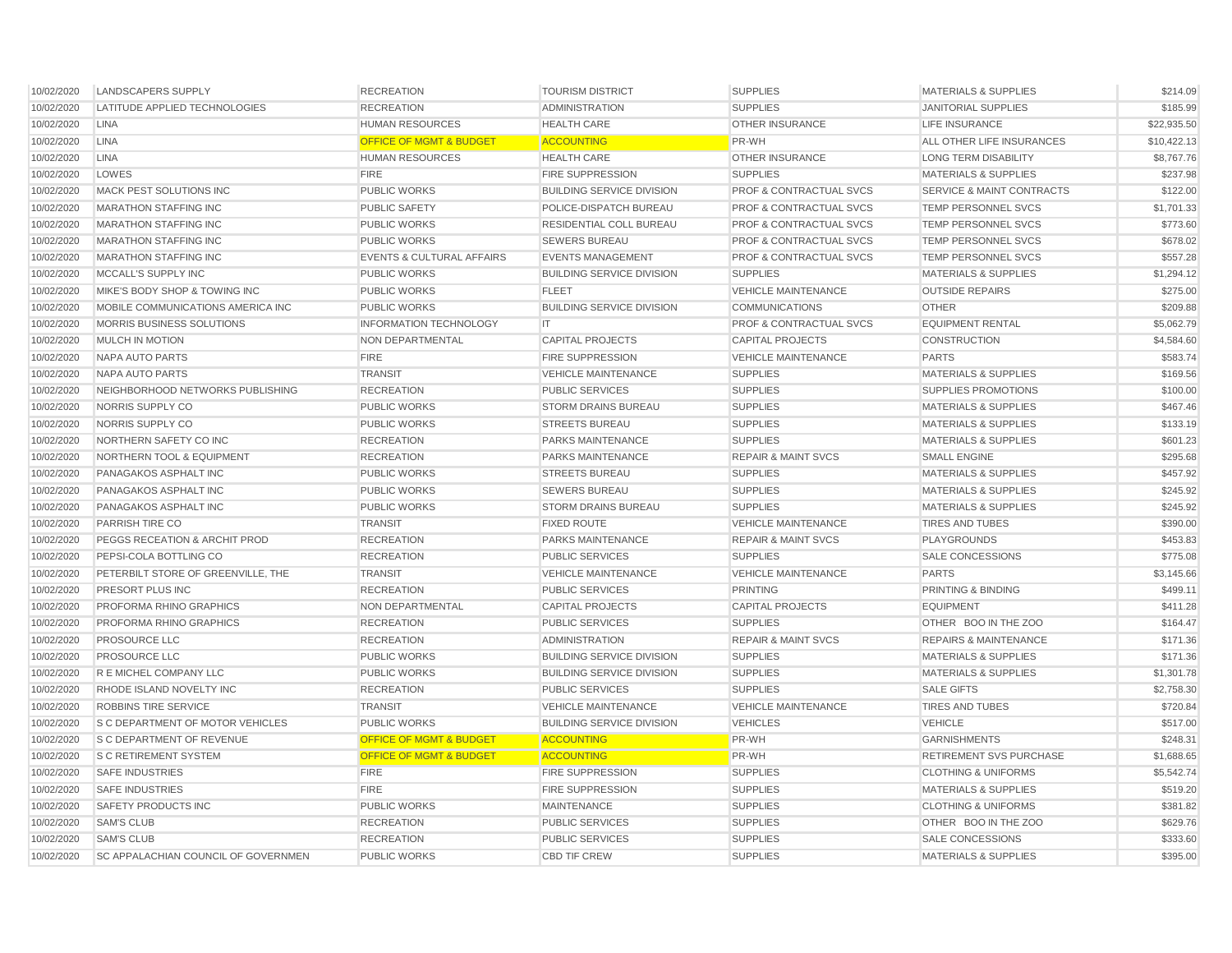| 10/02/2020 | <b>SC STATE DISBURSEMENT UNIT</b>   | <b>OFFICE OF MGMT &amp; BUDGET</b> | <b>ACCOUNTING</b>                    | PR-WH                              | <b>GARNISHMENTS</b>                  | \$2,569.30  |
|------------|-------------------------------------|------------------------------------|--------------------------------------|------------------------------------|--------------------------------------|-------------|
| 10/02/2020 | SEEGARS FENCE COMPANY INC OF SPARTA | <b>NON DEPARTMENTAL</b>            | <b>CAPITAL PROJECTS</b>              | <b>CAPITAL PROJECTS</b>            | <b>CONSTRUCTION</b>                  | \$5,916.00  |
| 10/02/2020 | <b>SEJ SERVICES LLC</b>             | <b>PUBLIC WORKS</b>                | <b>BUILDING SERVICE DIVISION</b>     | <b>PROF &amp; CONTRACTUAL SVCS</b> | <b>SERVICE &amp; MAINT CONTRACTS</b> | \$6,000.00  |
| 10/02/2020 | <b>SEJ SERVICES LLC</b>             | MUNICIPAL COURT                    | <b>MUNICIPAL COURT</b>               | <b>PROF &amp; CONTRACTUAL SVCS</b> | <b>SERVICE &amp; MAINT CONTRACTS</b> | \$1,400.00  |
| 10/02/2020 | <b>SEJ SERVICES LLC</b>             | PUBLIC SAFETY                      | POLICE-PATROL SVS                    | <b>PROF &amp; CONTRACTUAL SVCS</b> | <b>SERVICE &amp; MAINT CONTRACTS</b> | \$1,150.00  |
| 10/02/2020 | <b>SEJ SERVICES LLC</b>             | <b>FIRE</b>                        | <b>FIRE SERVICES</b>                 | <b>PROF &amp; CONTRACTUAL SVCS</b> | <b>SERVICE &amp; MAINT CONTRACTS</b> | \$1,050.00  |
| 10/02/2020 | <b>SEJ SERVICES LLC</b>             | <b>PUBLIC WORKS</b>                | <b>SEWERS BUREAU</b>                 | PROF & CONTRACTUAL SVCS            | MAINTENANCE CONTRACTS                | \$550.00    |
| 10/02/2020 | <b>SEJ SERVICES LLC</b>             | <b>PUBLIC WORKS</b>                | <b>FLEET</b>                         | <b>PROF &amp; CONTRACTUAL SVCS</b> | <b>SERVICE &amp; MAINT CONTRACTS</b> | \$550.00    |
| 10/02/2020 | <b>SEJ SERVICES LLC</b>             | <b>PUBLIC WORKS</b>                | RESIDENTIAL COLL BUREAU              | <b>PROF &amp; CONTRACTUAL SVCS</b> | MAINTENANCE CONTRACTS                | \$550.00    |
| 10/02/2020 | <b>SEJ SERVICES LLC</b>             | <b>PUBLIC WORKS</b>                | <b>STORM DRAINS BUREAU</b>           | <b>PROF &amp; CONTRACTUAL SVCS</b> | <b>SERVICE &amp; MAINT CONTRACTS</b> | \$550.00    |
| 10/02/2020 | <b>SEJ SERVICES LLC</b>             | <b>PUBLIC WORKS</b>                | <b>STREETS BUREAU</b>                | <b>PROF &amp; CONTRACTUAL SVCS</b> | <b>SERVICE &amp; MAINT CONTRACTS</b> | \$550.00    |
| 10/02/2020 | <b>SEJ SERVICES LLC</b>             | <b>TRANSIT</b>                     | <b>NON VEHICLE MAINTENANCE</b>       | <b>PROF &amp; CONTRACTUAL SVCS</b> | <b>SERVICE &amp; MAINT CONTRACTS</b> | \$429.00    |
| 10/02/2020 | <b>SEJ SERVICES LLC</b>             | PUBLIC WORKS                       | <b>TRAFFIC ENGINEERING</b>           | <b>PROF &amp; CONTRACTUAL SVCS</b> | <b>SERVICE &amp; MAINT CONTRACTS</b> | \$348.00    |
| 10/02/2020 | <b>SHERWIN WILLIAMS</b>             | <b>RECREATION</b>                  | <b>ADMINISTRATION</b>                | <b>SUPPLIES</b>                    | M&S-MAINTENANCE                      | \$202.32    |
| 10/02/2020 | SITEONE LANDSCAPE SUPPLY LLC        | <b>RECREATION</b>                  | PARKS MAINTENANCE                    | <b>SUPPLIES</b>                    | <b>MATERIALS &amp; SUPPLIES</b>      | \$527.82    |
| 10/02/2020 | <b>SMG</b>                          | NON DEPARTMENTAL                   | NON DEPARTMENTAL                     | <b>PROF &amp; CONTRACTUAL SVCS</b> | <b>MANAGEMENT FEES</b>               | \$13,752.00 |
| 10/02/2020 | SNIDER FLEET SOLUTIONS              | <b>PUBLIC WORKS</b>                | <b>FLEET</b>                         | <b>VEHICLE MAINTENANCE</b>         | <b>OUTSIDE REPAIRS</b>               | \$8,802.84  |
| 10/02/2020 | SODFATHER INC                       | <b>RECREATION</b>                  | <b>PARKS MAINTENANCE</b>             | <b>PROF &amp; CONTRACTUAL SVCS</b> | <b>SERVICE &amp; MAINT CONTRACTS</b> | \$3,814.95  |
| 10/02/2020 | SODFATHER INC                       | PUBLIC WORKS                       | <b>SEWERS BUREAU</b>                 | PROF & CONTRACTUAL SVCS            | MAINTENANCE CONTRACTS                | \$1,962.88  |
| 10/02/2020 | SODFATHER INC                       | <b>PUBLIC WORKS</b>                | <b>STORM DRAINS BUREAU</b>           | <b>PROF &amp; CONTRACTUAL SVCS</b> | <b>SERVICE &amp; MAINT CONTRACTS</b> | \$476.83    |
| 10/02/2020 | SODFATHER INC                       | <b>PUBLIC WORKS</b>                | <b>STREETS BUREAU</b>                | <b>PROF &amp; CONTRACTUAL SVCS</b> | <b>SERVICE &amp; MAINT CONTRACTS</b> | \$476.83    |
| 10/02/2020 | <b>SODFATHER INC</b>                | <b>PUBLIC WORKS</b>                | <b>FLEET</b>                         | <b>PROF &amp; CONTRACTUAL SVCS</b> | <b>SERVICE &amp; MAINT CONTRACTS</b> | \$476.83    |
| 10/02/2020 | SOUTHEASTERN PAPER GROUP            | <b>PUBLIC WORKS</b>                | <b>BUILDING SERVICE DIVISION</b>     | <b>SUPPLIES</b>                    | <b>JANITORIAL SUPPLIES</b>           | \$2,712.18  |
| 10/02/2020 | SOUTHEASTERN PAPER GROUP            | <b>RECREATION</b>                  | <b>TOURISM DISTRICT</b>              | <b>SUPPLIES</b>                    | <b>JANITORIAL SUPPLIES</b>           | \$1,366.64  |
| 10/02/2020 | SPEARS EQUIPMENT SALES & SERVICE    | <b>TRANSIT</b>                     | <b>VEHICLE MAINTENANCE</b>           | <b>SUPPLIES</b>                    | <b>MATERIALS &amp; SUPPLIES</b>      | \$532.00    |
| 10/02/2020 | STATE CHEMICAL SOLUTIONS            | <b>PUBLIC WORKS</b>                | <b>BUILDING SERVICE DIVISION</b>     | <b>SUPPLIES</b>                    | <b>MATERIALS &amp; SUPPLIES</b>      | \$201.64    |
| 10/02/2020 | <b>STEVEN GALLANT</b>               | PLANNING & DEV SERVICES            | <b>BUILDING &amp; PROPERTY MAINT</b> | <b>TRAVEL &amp; TRAINING</b>       | <b>TRAVEL &amp; TRAINING</b>         | \$271.98    |
| 10/02/2020 | <b>STONE &amp; ASSOCIATES</b>       | <b>PUBLIC WORKS</b>                | <b>PUBLIC WORKS</b>                  | <b>PROF &amp; CONTRACTUAL SVCS</b> | PROFESSIONAL SERVICES                | \$1,800.00  |
| 10/02/2020 | <b>SUPERION LLC</b>                 | <b>INFORMATION TECHNOLOGY</b>      | IT.                                  | PROF & CONTRACTUAL SVCS            | SERVICE & MAINT CONTRACTS            | \$150.00    |
| 10/02/2020 | <b>TALENT MANAGEMENT SOLUTIONS</b>  | <b>RECREATION</b>                  | PARKS MAINTENANCE                    | <b>PROF &amp; CONTRACTUAL SVCS</b> | TEMP PERSONNEL SVCS                  | \$5,086.72  |
| 10/02/2020 | <b>TALENT MANAGEMENT SOLUTIONS</b>  | <b>TRANSIT</b>                     | <b>FIXED ROUTE</b>                   | <b>PROF &amp; CONTRACTUAL SVCS</b> | TEMP PERSONNEL SVCS                  | \$4,560.12  |
| 10/02/2020 | TALENT MANAGEMENT SOLUTIONS         | <b>PUBLIC WORKS</b>                | <b>STREETS BUREAU</b>                | <b>PROF &amp; CONTRACTUAL SVCS</b> | TEMP PERSONNEL SVCS                  | \$4,291.92  |
| 10/02/2020 | <b>TALENT MANAGEMENT SOLUTIONS</b>  | <b>RECREATION</b>                  | <b>ADMINISTRATION</b>                | <b>PROF &amp; CONTRACTUAL SVCS</b> | <b>TEMP PERSONNEL SVCS</b>           | \$1,982.40  |
| 10/02/2020 | TALENT MANAGEMENT SOLUTIONS         | PUBLIC WORKS                       | <b>GARBAGE DISPOSAL BUREAU</b>       | PROF & CONTRACTUAL SVCS            | TEMP PERSONNEL SVCS                  | \$794.80    |
| 10/02/2020 | <b>TALENT MANAGEMENT SOLUTIONS</b>  | <b>PUBLIC WORKS</b>                | BEAUTIFICATION BUREAU                | PROF & CONTRACTUAL SVCS            | <b>TEMP PERSONNEL SVCS</b>           | \$794.80    |
| 10/02/2020 | TERRACON CONSULTANTS INC            | NON DEPARTMENTAL                   | <b>MISC GRANTS</b>                   | <b>CAPITAL PROJECTS</b>            | PROJECT EXPENSE                      | \$4,412.50  |
| 10/02/2020 | <b>TIM COGGINS</b>                  | PLANNING & DEV SERVICES            | <b>BUILDING &amp; PROPERTY MAINT</b> | <b>TRAVEL &amp; TRAINING</b>       | <b>TRAVEL &amp; TRAINING</b>         | \$424.35    |
| 10/02/2020 | TMS SOUTH INC                       | <b>PUBLIC WORKS</b>                | <b>BUILDING SERVICE DIVISION</b>     | <b>SUPPLIES</b>                    | <b>MATERIALS &amp; SUPPLIES</b>      | \$3,253.01  |
| 10/02/2020 | <b>TOM NOWAK</b>                    | <b>RECREATION</b>                  | <b>ADMINISTRATION</b>                | <b>REPAIR &amp; MAINT SVCS</b>     | <b>REPAIRS &amp; MAINTENANCE</b>     | \$135.44    |
| 10/02/2020 | <b>TUCKER MATERIALS INC</b>         | PUBLIC WORKS                       | <b>BUILDING SERVICE DIVISION</b>     | <b>SUPPLIES</b>                    | <b>MATERIALS &amp; SUPPLIES</b>      | \$156.23    |
| 10/02/2020 | <b>ULINE INC</b>                    | NON DEPARTMENTAL                   | <b>CAPITAL PROJECTS</b>              | <b>CAPITAL PROJECTS</b>            | <b>EQUIPMENT</b>                     | \$668.12    |
| 10/02/2020 | <b>UNIFIRST</b>                     | <b>TRANSIT</b>                     | <b>VEHICLE MAINTENANCE</b>           | <b>SUPPLIES</b>                    | <b>CLOTHING &amp; UNIFORMS</b>       | \$122.83    |
| 10/02/2020 | UNITED ELECTRICAL DISTRIBUTORS INC  | NON DEPARTMENTAL                   | <b>CAPITAL PROJECTS</b>              | <b>CAPITAL PROJECTS</b>            | <b>EQUIPMENT</b>                     | \$2,540.81  |
| 10/02/2020 | UNITED LABORATORIES INC             | <b>RECREATION</b>                  | <b>ADMINISTRATION</b>                | <b>SUPPLIES</b>                    | <b>JANITORIAL SUPPLIES</b>           | \$626.39    |
| 10/02/2020 | UNITED WAY OF GREENVILLE COUNTY     | <b>OFFICE OF MGMT &amp; BUDGET</b> | <b>ACCOUNTING</b>                    | PR-WH                              | UNITED WAY                           | \$2,118.72  |
| 10/02/2020 | UPPER SAVANNAH CARE SERVICES        | C. D. DIVISION                     | <b>HOPWA</b>                         | <b>CD PROJECTS</b>                 | HOUSING PLACEMENT-SAV CAR            | \$1,773.36  |
| 10/02/2020 | <b>UPPER SAVANNAH CARE SERVICES</b> | C. D. DIVISION                     | <b>HOPWA</b>                         | <b>CD PROJECTS</b>                 | SUPPORTIVE SVC-UPPER SAVA            | \$1,460.33  |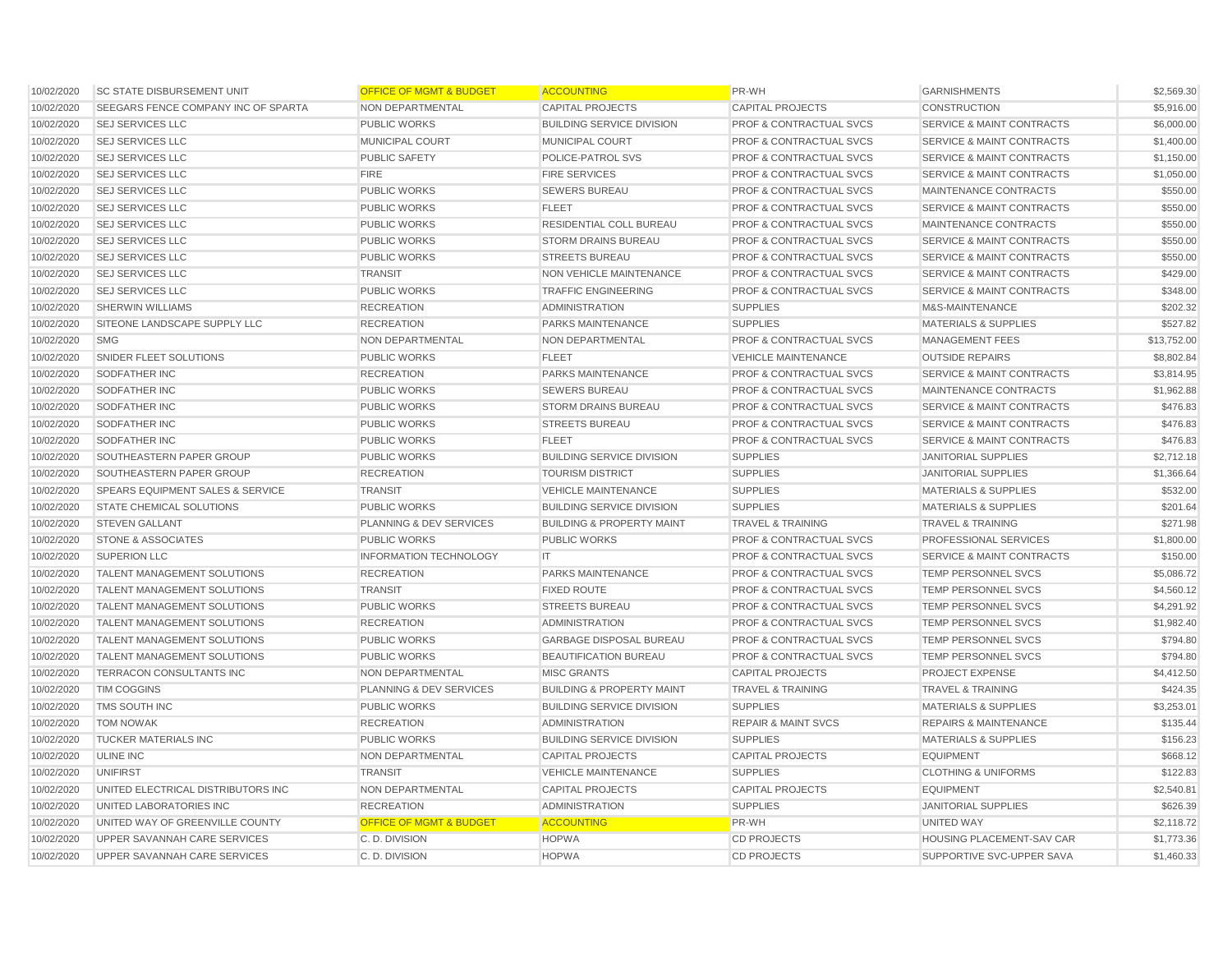| 10/02/2020 | UPPER SAVANNAH CARE SERVICES             | C. D. DIVISION                       | <b>HOPWA</b>                         | <b>CD PROJECTS</b>                 | THE LAUREL OPERATING                 | \$821.13     |
|------------|------------------------------------------|--------------------------------------|--------------------------------------|------------------------------------|--------------------------------------|--------------|
| 10/02/2020 | UPPER SAVANNAH CARE SERVICES             | C. D. DIVISION                       | <b>HOPWA</b>                         | <b>CD PROJECTS</b>                 | TENANT RENT ASSIST-SAVANN            | \$704.12     |
| 10/02/2020 | UPPER SAVANNAH CARE SERVICES             | C. D. DIVISION                       | <b>HOPWA</b>                         | <b>CD PROJECTS</b>                 | S-T RENT, MORT, UTIL UP SAV          | \$624.01     |
| 10/02/2020 | UPPER SAVANNAH CARE SERVICES             | C.D. DIVISION                        | <b>HOPWA</b>                         | <b>CD PROJECTS</b>                 | ADMIN - UPPER SAVANN CARE            | \$483.72     |
| 10/02/2020 | <b>VULCAN CONSTRUCTION MATERIALS LLC</b> | <b>PUBLIC WORKS</b>                  | <b>SEWERS BUREAU</b>                 | <b>SUPPLIES</b>                    | <b>MATERIALS &amp; SUPPLIES</b>      | \$2,349.11   |
| 10/02/2020 | <b>VULCAN CONSTRUCTION MATERIALS LLC</b> | <b>PUBLIC WORKS</b>                  | <b>STORM DRAINS BUREAU</b>           | <b>SUPPLIES</b>                    | <b>MATERIALS &amp; SUPPLIES</b>      | \$1,676.90   |
| 10/02/2020 | <b>VULCAN CONSTRUCTION MATERIALS LLC</b> | <b>PUBLIC WORKS</b>                  | <b>STREETS BUREAU</b>                | <b>SUPPLIES</b>                    | <b>MATERIALS &amp; SUPPLIES</b>      | \$939.64     |
| 10/02/2020 | W W WILLIAMS                             | <b>PUBLIC WORKS</b>                  | <b>FLEET</b>                         | <b>VEHICLE MAINTENANCE</b>         | <b>OUTSIDE REPAIRS</b>               | \$1,924.16   |
| 10/02/2020 | WAGE GARNISHMENT PROCESSING UNIT         | <b>OFFICE OF MGMT &amp; BUDGET</b>   | <b>ACCOUNTING</b>                    | PR-WH                              | <b>GARNISHMENTS</b>                  | \$137.45     |
| 10/02/2020 | <b>WILLIAM BOWEN</b>                     | <b>PLANNING &amp; DEV SERVICES</b>   | <b>BUILDING &amp; PROPERTY MAINT</b> | <b>TRAVEL &amp; TRAINING</b>       | <b>TRAVEL &amp; TRAINING</b>         | \$327.75     |
| 10/06/2020 | <b>GREENVILLE CONVENTION CENTER</b>      | <b>GCC</b>                           | <b>GCC</b>                           | INTERFUND-GRVL CONVENTION          | <b>SPECIAL PROJECTS</b>              | \$200,000.00 |
| 10/09/2020 | 84 LUMBER                                | <b>EVENTS &amp; CULTURAL AFFAIRS</b> | <b>EVENTS MANAGEMENT</b>             | <b>SUPPLIES</b>                    | <b>MATERIALS &amp; SUPPLIES</b>      | \$3,129.61   |
| 10/09/2020 | 84 LUMBER                                | <b>PUBLIC WORKS</b>                  | <b>CBD TIF CREW</b>                  | <b>SUPPLIES</b>                    | <b>MATERIALS &amp; SUPPLIES</b>      | \$2,265.75   |
| 10/09/2020 | A SERVICES GROUP LLC                     | <b>RECREATION</b>                    | <b>ADMINISTRATION</b>                | <b>PROF &amp; CONTRACTUAL SVCS</b> | <b>SERVICE &amp; MAINT CONTRACTS</b> | \$5,653.91   |
| 10/09/2020 | AAA LOCKSMITHS & ALARM COMPANY INC       | <b>PUBLIC WORKS</b>                  | <b>BUILDING SERVICE DIVISION</b>     | <b>SUPPLIES</b>                    | <b>MATERIALS &amp; SUPPLIES</b>      | \$2,541.90   |
| 10/09/2020 | <b>ABC LOCKSMITH LLC</b>                 | <b>FIRE</b>                          | FIRE SUPPRESSION                     | <b>SUPPLIES</b>                    | <b>MATERIALS &amp; SUPPLIES</b>      | \$113.60     |
| 10/09/2020 | ADVANCE AUTO PARTS                       | <b>TRANSIT</b>                       | <b>VEHICLE MAINTENANCE</b>           | <b>VEHICLE MAINTENANCE</b>         | <b>SMALL PARTS</b>                   | \$117.66     |
| 10/09/2020 | AMERICAN LOCK & KEY                      | <b>RECREATION</b>                    | PARKS MAINTENANCE                    | <b>SUPPLIES</b>                    | <b>MATERIALS &amp; SUPPLIES</b>      | \$194.32     |
| 10/09/2020 | <b>ANGELIA LOCKE</b>                     | OFFICE OF MGMT & BUDGET              | <b>REVENUE</b>                       | <b>TRAVEL &amp; TRAINING</b>       | <b>LOCAL TRANSPORTATION</b>          | \$156.40     |
| 10/09/2020 | ANSWERLIVE LLC GREENVILLE                | <b>PUBLIC WORKS</b>                  | PARKING ADMINISTRATION               | <b>PROF &amp; CONTRACTUAL SVCS</b> | <b>SERVICE &amp; MAINT CONTRACTS</b> | \$315.85     |
| 10/09/2020 | <b>APCO PLASTICS</b>                     | <b>PUBLIC WORKS</b>                  | <b>STREETS BUREAU</b>                | <b>SUPPLIES</b>                    | <b>MATERIALS &amp; SUPPLIES</b>      | \$768.50     |
| 10/09/2020 | <b>APCO PLASTICS</b>                     | <b>PUBLIC WORKS</b>                  | <b>SEWERS BUREAU</b>                 | <b>SUPPLIES</b>                    | <b>MATERIALS &amp; SUPPLIES</b>      | \$768.50     |
| 10/09/2020 | <b>APCO PLASTICS</b>                     | <b>PUBLIC WORKS</b>                  | <b>STORM DRAINS BUREAU</b>           | <b>SUPPLIES</b>                    | <b>MATERIALS &amp; SUPPLIES</b>      | \$768.50     |
| 10/09/2020 | ART STUDIO COMPANY                       | <b>RECREATION</b>                    | PUBLIC SERVICES                      | <b>SUPPLIES</b>                    | <b>SALE GIFTS</b>                    | \$977.30     |
| 10/09/2020 | ASE AUTOMOTIVE SERV EXCELLENCE           | <b>PUBLIC WORKS</b>                  | <b>FLEET</b>                         | <b>TRAVEL &amp; TRAINING</b>       | <b>TRAVEL &amp; TRAINING</b>         | \$131.44     |
| 10/09/2020 | ASSA ABLOY ENTRANCE SYSTEMS GREENVI      | <b>FIRE</b>                          | FIRE SUPPRESSION                     | <b>REPAIR &amp; MAINT SVCS</b>     | <b>REPAIRS &amp; MAINTENANCE</b>     | \$913.54     |
| 10/09/2020 | AZTECA SYSTEMS INC                       | <b>RECREATION</b>                    | PARKS AND RECREATION                 | <b>PROF &amp; CONTRACTUAL SVCS</b> | PROFESSIONAL SERVICES                | \$600.00     |
| 10/09/2020 | BENNETT EQUIPMENT SUPPLY CO. INC.        | <b>PUBLIC WORKS</b>                  | <b>SEWERS BUREAU</b>                 | <b>PROF &amp; CONTRACTUAL SVCS</b> | <b>EQUIPMENT RENTAL</b>              | \$437.04     |
| 10/09/2020 | <b>BEST BEST &amp; KRIEGER LLP</b>       | <b>CITY ATTORNEY</b>                 | <b>CITY ATTORNEY</b>                 | PROF & CONTRACTUAL SVCS            | PROFESSIONAL SERVICES                | \$148.00     |
| 10/09/2020 | <b>BIJON MAYA KIRBY</b>                  | <b>MUNICIPAL COURT</b>               | <b>MUNICIPAL COURT</b>               | <b>COURT LIABILITY</b>             | <b>COURT-RESTITUTION</b>             | \$103.00     |
| 10/09/2020 | <b>BILL TAYLOR</b>                       | <b>PLANNING &amp; DEV SERVICES</b>   | <b>BUILDING &amp; PROPERTY MAINT</b> | <b>TRAVEL &amp; TRAINING</b>       | <b>LOCAL TRANSPORTATION</b>          | \$388.13     |
| 10/09/2020 | <b>BLANCHARD MACHINERY CO</b>            | <b>PUBLIC WORKS</b>                  | <b>STORM DRAINS BUREAU</b>           | PROF & CONTRACTUAL SVCS            | <b>EQUIPMENT RENTAL</b>              | \$5,280.70   |
| 10/09/2020 | <b>BOUND TREE MEDICAL LLC</b>            | <b>FIRE</b>                          | <b>FIRE SERVICES</b>                 | <b>SUPPLIES</b>                    | <b>MATERIALS &amp; SUPPLIES</b>      | \$1,204.16   |
| 10/09/2020 | BOUND TREE MEDICAL LLC                   | <b>FIRE</b>                          | FIRE SUPPRESSION                     | <b>SUPPLIES</b>                    | OTHER MEDICAL SUPPLIES               | \$553.94     |
| 10/09/2020 | <b>BRAVO1 PROTECTION</b>                 | <b>PUBLIC WORKS</b>                  | PARKING ADMINISTRATION               | <b>PROF &amp; CONTRACTUAL SVCS</b> | SERVICE & MAINT CONTRACTS            | \$5,766.38   |
| 10/09/2020 | CAMPBELL OIL COMPANY                     | <b>PUBLIC WORKS</b>                  | <b>FLEET</b>                         | <b>VEHICLE MAINTENANCE</b>         | <b>FUEL</b>                          | \$26,140.41  |
| 10/09/2020 | <b>CAPONIA GETER</b>                     | <b>MUNICIPAL COURT</b>               | <b>MUNICIPAL COURT</b>               | <b>COURT LIABILITY</b>             | COURT-RESTITUTION                    | \$100.00     |
| 10/09/2020 | <b>CARL HOFFER</b>                       | <b>MUNICIPAL COURT</b>               | <b>MUNICIPAL COURT</b>               | <b>COURT LIABILITY</b>             | <b>COURT-RESTITUTION</b>             | \$200.00     |
| 10/09/2020 | <b>CAROLINA CHUTES AND EQUIPMENT</b>     | <b>OFFICE OF MGMT &amp; BUDGET</b>   | <b>REVENUE</b>                       | <b>BUSINESS LICENSE(HOLDING)</b>   | <b>BUSINESS LICENSE REFUND</b>       | \$266.40     |
| 10/09/2020 | CAROLINA INTERNATIONAL TRUCKS            | <b>PUBLIC WORKS</b>                  | <b>FLEET</b>                         | <b>VEHICLE MAINTENANCE</b>         | <b>OUTSIDE REPAIRS</b>               | \$1,372.66   |
| 10/09/2020 | <b>CITY OF GREENVILLE</b>                | <b>ZOO</b>                           | Z <sub>OO</sub>                      | <b>TAX LIABILITIES</b>             | <b>HOSPITALITY TAXES</b>             | \$113.00     |
| 10/09/2020 | <b>CITY WELDING SERVICE</b>              | <b>PUBLIC WORKS</b>                  | <b>SEWERS BUREAU</b>                 | <b>SUPPLIES</b>                    | <b>MATERIALS &amp; SUPPLIES</b>      | \$1,224.50   |
| 10/09/2020 | CONCRETE SUPPLY COMPANY LLC              | <b>PUBLIC WORKS</b>                  | <b>STREETS BUREAU</b>                | <b>SUPPLIES</b>                    | <b>MATERIALS &amp; SUPPLIES</b>      | \$365.70     |
| 10/09/2020 | <b>CONNIE CLARK</b>                      | <b>MUNICIPAL COURT</b>               | <b>MUNICIPAL COURT</b>               | <b>COURT LIABILITY</b>             | <b>COURT-RESTITUTION</b>             | \$100.00     |
| 10/09/2020 | <b>COVETRUS NORTH AMERICA</b>            | <b>RECREATION</b>                    | <b>ADMINISTRATION</b>                | <b>SUPPLIES</b>                    | M&S-MEDICINE                         | \$111.04     |
| 10/09/2020 | CREATIONWORKS LANDSCAPING LLC            | C.D. DIVISION                        | <b>CDBG PROJECTS</b>                 | <b>CD PROJECTS</b>                 | <b>LAND ACQUISITION</b>              | \$2,001.60   |
| 10/09/2020 | <b>CREATIONWORKS LANDSCAPING LLC</b>     | <b>PUBLIC WORKS</b>                  | RIGHTS-OF-WAY                        | <b>PROF &amp; CONTRACTUAL SVCS</b> | <b>SERVICE &amp; MAINT CONTRACTS</b> | \$1,077.33   |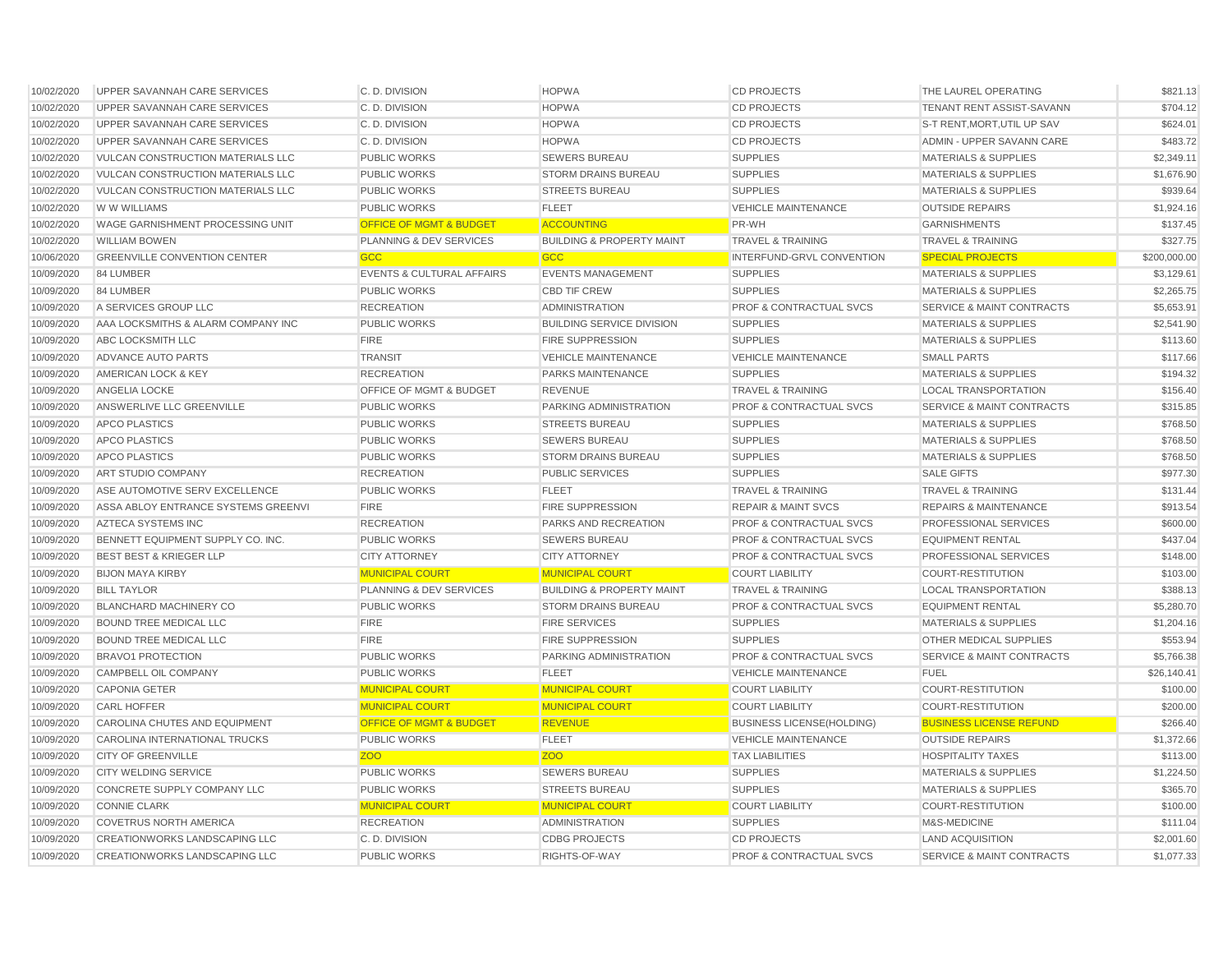| 10/09/2020 | <b>CUMMINS ATLANTIC</b>                       | <b>FIRE</b>                        | <b>FIRE SUPPRESSION</b>          | <b>VEHICLE MAINTENANCE</b>                     | <b>OUTSIDE REPAIRS</b>               | \$100.00    |
|------------|-----------------------------------------------|------------------------------------|----------------------------------|------------------------------------------------|--------------------------------------|-------------|
| 10/09/2020 | DARIA OLESIA CHASTAIN                         | <b>ZOO</b>                         | <b>ZOO</b>                       | ACCOUNTS PAYABLE (MANUAL)                      | <b>CONSERVATION EXPENSE</b>          | \$530.00    |
| 10/09/2020 | DAVE & SUSAN SNYDER                           | <b>PUBLIC WORKS</b>                | <b>PARKING ADMINISTRATION</b>    | <b>PARKING DEPOSITS</b>                        | <b>REFUND PARKING DEPOSIT</b>        | \$194.00    |
| 10/09/2020 | DEBORAH K LEPOROWSKI PSY. D. LLC              | <b>HUMAN RESOURCES</b>             | <b>HUMAN RESOURCES</b>           | <b>PROF &amp; CONTRACTUAL SVCS</b>             | PROFESSIONAL SERVICES                | \$1,700.00  |
| 10/09/2020 | <b>DELERROK INC</b>                           | <b>TRANSIT</b>                     | <b>ADMINISTRATION</b>            | <b>PROF &amp; CONTRACTUAL SVCS</b>             | <b>SERVICE &amp; MAINT CONTRACTS</b> | \$736.90    |
| 10/09/2020 | <b>DELL MARKETING LP</b>                      | <b>INFORMATION TECHNOLOGY</b>      | IT.                              | <b>MIS PROJECTS</b>                            | <b>PCS/UPGRADES</b>                  | \$243.45    |
| 10/09/2020 | <b>DESIGNLAB INC</b>                          | <b>FIRE</b>                        | FIRE PREVENTION                  | <b>SUPPLIES</b>                                | <b>CLOTHING &amp; UNIFORMS</b>       | \$226.50    |
| 10/09/2020 | <b>DISYS SOLUTIONS INC</b>                    | NON DEPARTMENTAL                   | <b>CAPITAL PROJECTS</b>          | <b>CAPITAL PROJECTS</b>                        | PROJECT EXPENSE                      | \$4,484.49  |
| 10/09/2020 | <b>DUKE ENERGY</b>                            | <b>PUBLIC WORKS</b>                | <b>BUILDING SERVICE DIVISION</b> | <b>UTILITIES</b>                               | <b>ELECTRICITY</b>                   | \$22,609.95 |
| 10/09/2020 | <b>DUKE ENERGY</b>                            | <b>PUBLIC WORKS</b>                | RIVERPLACE GARAGE                | <b>UTILITIES</b>                               | <b>ELECTRICITY</b>                   | \$6,114.30  |
| 10/09/2020 | <b>DUKE ENERGY</b>                            | <b>RECREATION</b>                  | <b>PARKS MAINTENANCE</b>         | <b>UTILITIES</b>                               | <b>ELECTRICITY</b>                   | \$5,277.88  |
| 10/09/2020 | <b>DUKE ENERGY</b>                            | <b>RECREATION</b>                  | <b>ADMINISTRATION</b>            | <b>UTILITIES</b>                               | <b>ELECTRICITY</b>                   | \$3,934.64  |
| 10/09/2020 | <b>DUKE ENERGY</b>                            | <b>FIRE</b>                        | <b>FIRE SERVICES</b>             | <b>UTILITIES</b>                               | <b>ELECTRICITY</b>                   | \$2,605.80  |
| 10/09/2020 | <b>DUKE ENERGY</b>                            | <b>PUBLIC WORKS</b>                | <b>CHURCH STREET GARAGE</b>      | <b>UTILITIES</b>                               | <b>ELECTRICITY</b>                   | \$2,428.34  |
| 10/09/2020 | <b>DUKE ENERGY</b>                            | <b>RECREATION</b>                  | <b>COMMUNITY CENTERS</b>         | <b>UTILITIES</b>                               | <b>ELECTRICITY</b>                   | \$1,240.64  |
| 10/09/2020 | <b>DUKE ENERGY</b>                            | <b>PUBLIC WORKS</b>                | <b>TRAFFIC ENGINEERING</b>       | <b>UTILITIES</b>                               | <b>ELECTRICITY</b>                   | \$186.37    |
| 10/09/2020 | <b>DURVIN HILL</b>                            | <b>PUBLIC WORKS</b>                | STORMWATER MANAGEMENT            | <b>TRAVEL &amp; TRAINING</b>                   | <b>TRAVEL &amp; TRAINING</b>         | \$140.61    |
| 10/09/2020 | EARTH PRODUCTS LLC-EASLEY SC                  | <b>RECREATION</b>                  | <b>TOURISM DISTRICT</b>          | <b>SUPPLIES</b>                                | <b>MATERIALS &amp; SUPPLIES</b>      | \$848.00    |
| 10/09/2020 | ECHOLS OIL COMPANY INC                        | <b>PUBLIC WORKS</b>                | <b>FLEET</b>                     | <b>VEHICLE MAINTENANCE</b>                     | <b>FUEL</b>                          | \$2,582.56  |
| 10/09/2020 | <b>ELLEN SUAREZ</b>                           | <b>RECREATION</b>                  | <b>PUBLIC SERVICES</b>           | <b>RECREATION DEPOSITS</b>                     | <b>REFUND REC FEES</b>               | \$159.00    |
| 10/09/2020 | <b>EMPLOYMENT SCREENING RESOURCES</b>         | <b>HUMAN RESOURCES</b>             | <b>HUMAN RESOURCES</b>           | <b>PROF &amp; CONTRACTUAL SVCS</b>             | PROFESSIONAL SERVICES                | \$520.35    |
| 10/09/2020 | <b>ENVIROAWMING</b>                           | <b>FIRE</b>                        | <b>FIRE SUPPRESSION</b>          | <b>VEHICLE MAINTENANCE</b>                     | <b>PARTS</b>                         | \$220.00    |
| 10/09/2020 | <b>FAIRWAY FORD INC</b>                       | PUBLIC WORKS                       | <b>FLEET</b>                     | <b>VEHICLE MAINTENANCE</b>                     | <b>OUTSIDE REPAIRS</b>               | \$807.78    |
| 10/09/2020 | <b>FEREBEE LANE INC</b>                       | <b>OFFICE OF MGMT &amp; BUDGET</b> | <b>REVENUE</b>                   | <b>BUSINESS LIC &amp; PERMITS</b>              | <b>BUSINESS LICENSE REFUND</b>       | \$5,322.14  |
| 10/09/2020 | <b>FERGUSON ENTERPRISES INC</b>               | <b>PUBLIC WORKS</b>                | <b>BUILDING SERVICE DIVISION</b> | <b>REPAIR &amp; MAINT SVCS</b>                 | <b>FOUNTAIN REPAIR</b>               | \$189.16    |
| 10/09/2020 | <b>FERGUSON FACILITIES SUPPLY</b>             | <b>RECREATION</b>                  | <b>ADMINISTRATION</b>            | <b>SUPPLIES</b>                                | <b>JANITORIAL SUPPLIES</b>           | \$198.77    |
| 10/09/2020 | <b>FGP INTERNATIONAL</b>                      | OFFICE OF MGMT & BUDGET            | <b>ACCOUNTING</b>                | <b>PROF &amp; CONTRACTUAL SVCS</b>             | TEMP PERSONNEL SVCS                  | \$1,343.12  |
| 10/09/2020 | FLORIDA DISCOUNT DRUGS INC                    | <b>RECREATION</b>                  | <b>ADMINISTRATION</b>            | <b>SUPPLIES</b>                                | M&S-MEDICINE                         | \$150.00    |
| 10/09/2020 | <b>FORTILINE</b>                              | <b>PUBLIC WORKS</b>                | <b>SEWERS BUREAU</b>             | <b>SUPPLIES</b>                                | <b>MATERIALS &amp; SUPPLIES</b>      | \$980.25    |
| 10/09/2020 | <b>FORTILINE</b>                              | <b>PUBLIC WORKS</b>                | <b>STORM DRAINS BUREAU</b>       | <b>SUPPLIES</b>                                | <b>MATERIALS &amp; SUPPLIES</b>      | \$389.87    |
| 10/09/2020 | <b>FROG 911</b>                               | <b>FIRE</b>                        | <b>FIRE SUPPRESSION</b>          | <b>VEHICLE MAINTENANCE</b>                     | <b>PARTS</b>                         | \$265.00    |
| 10/09/2020 | <b>GANTT FIRE SEWER &amp; POLICE DISTRICT</b> | <b>OFFICE OF MGMT &amp; BUDGET</b> | NON-DEPARTMENTAL                 | ACCOUNTS PAYABLE (MANUAL)                      | <b>INTER-GOVERNMENTAL AGREEMENTS</b> | \$37,480.43 |
| 10/09/2020 | <b>GEORGE COLEMAN FORD INC</b>                | <b>TRANSIT</b>                     | <b>VEHICLE MAINTENANCE</b>       | <b>VEHICLE MAINTENANCE</b>                     | <b>PARTS</b>                         | \$428.71    |
| 10/09/2020 | <b>GILLIG LLC</b>                             | <b>TRANSIT</b>                     | <b>VEHICLE MAINTENANCE</b>       | <b>VEHICLE MAINTENANCE</b>                     | <b>SMALL PARTS</b>                   | \$215.34    |
| 10/09/2020 | <b>GILLIG LLC</b>                             | <b>TRANSIT</b>                     | <b>VEHICLE MAINTENANCE</b>       | <b>VEHICLE MAINTENANCE</b>                     | <b>PARTS</b>                         | \$195.79    |
| 10/09/2020 | <b>GOODYEAR COMMERCIAL TIRE</b>               | <b>FIRE</b>                        | <b>FIRE SUPPRESSION</b>          | <b>VEHICLE MAINTENANCE</b>                     | <b>PARTS</b>                         | \$803.85    |
| 10/09/2020 | GRAINGER 803858935                            | PUBLIC WORKS                       | <b>RIVER STREET GARAGE</b>       | <b>SUPPLIES</b>                                | <b>MATERIALS &amp; SUPPLIES</b>      | \$360.40    |
| 10/09/2020 | GRAINGER 803858935                            | <b>FIRE</b>                        | <b>FIRE SUPPRESSION</b>          | <b>SUPPLIES</b>                                | <b>MATERIALS &amp; SUPPLIES</b>      | \$322.89    |
| 10/09/2020 | GRAINGER 803858935                            | <b>PUBLIC WORKS</b>                | RIVERPLACE GARAGE                | <b>SUPPLIES</b>                                | <b>MATERIALS &amp; SUPPLIES</b>      | \$204.95    |
| 10/09/2020 | <b>GREENVILLE ARENA DISTRICT</b>              | <b>PUBLIC WORKS</b>                | <b>PARKING LOTS</b>              | <b>PROF &amp; CONTRACTUAL SVCS</b>             | <b>REVENUE SHARING BSWA</b>          | \$12,554.05 |
| 10/09/2020 | <b>GREENVILLE CONVENTION CENTER</b>           | <b>FIRE</b>                        | <b>FIRE SERVICES</b>             | <b>SUPPLIES</b>                                | <b>MATERIALS &amp; SUPPLIES</b>      | \$423.50    |
| 10/09/2020 | <b>GREENVILLE CONVENTION CENTER</b>           | C.D. DIVISION                      | <b>CDBG PROJECTS</b>             | <b>CD PROJECTS</b>                             | PUBLIC SERVICES (GENERAL)            | \$321.76    |
| 10/09/2020 | <b>GREENVILLE OFFICE SUPPLY CO INC</b>        | PUBLIC WORKS                       | <b>TRAFFIC ENGINEERING</b>       | <b>SUPPLIES</b>                                | <b>MATERIALS &amp; SUPPLIES</b>      | \$320.12    |
| 10/09/2020 | <b>GREENVILLE ZOO FOUNDATION</b>              | <b>ZOO</b>                         | <b>ZOO</b>                       |                                                | <b>CONSERVATION EXPENSE</b>          | \$13,365.00 |
| 10/09/2020 | <b>GREENVILLE ZOO FOUNDATION</b>              | <b>ZOO</b>                         | <b>ZOO</b>                       | ACCOUNTS PAYABLE (MANUAL)<br><b>MEMBERSHIP</b> | <b>FOZ MEMBERSHIP TRSF PMT</b>       | \$4,655.00  |
| 10/09/2020 | <b>GREENWORKS RECYLING INC</b>                |                                    | <b>BEAUTIFICATION BUREAU</b>     |                                                |                                      |             |
|            |                                               | <b>PUBLIC WORKS</b>                |                                  | <b>SUPPLIES</b>                                | <b>MATERIALS &amp; SUPPLIES</b>      | \$2,851.13  |
| 10/09/2020 | <b>GREENWORKS RECYLING INC</b>                | <b>PUBLIC WORKS</b>                | <b>STREETS BUREAU</b>            | <b>SUPPLIES</b>                                | <b>MATERIALS &amp; SUPPLIES</b>      | \$453.42    |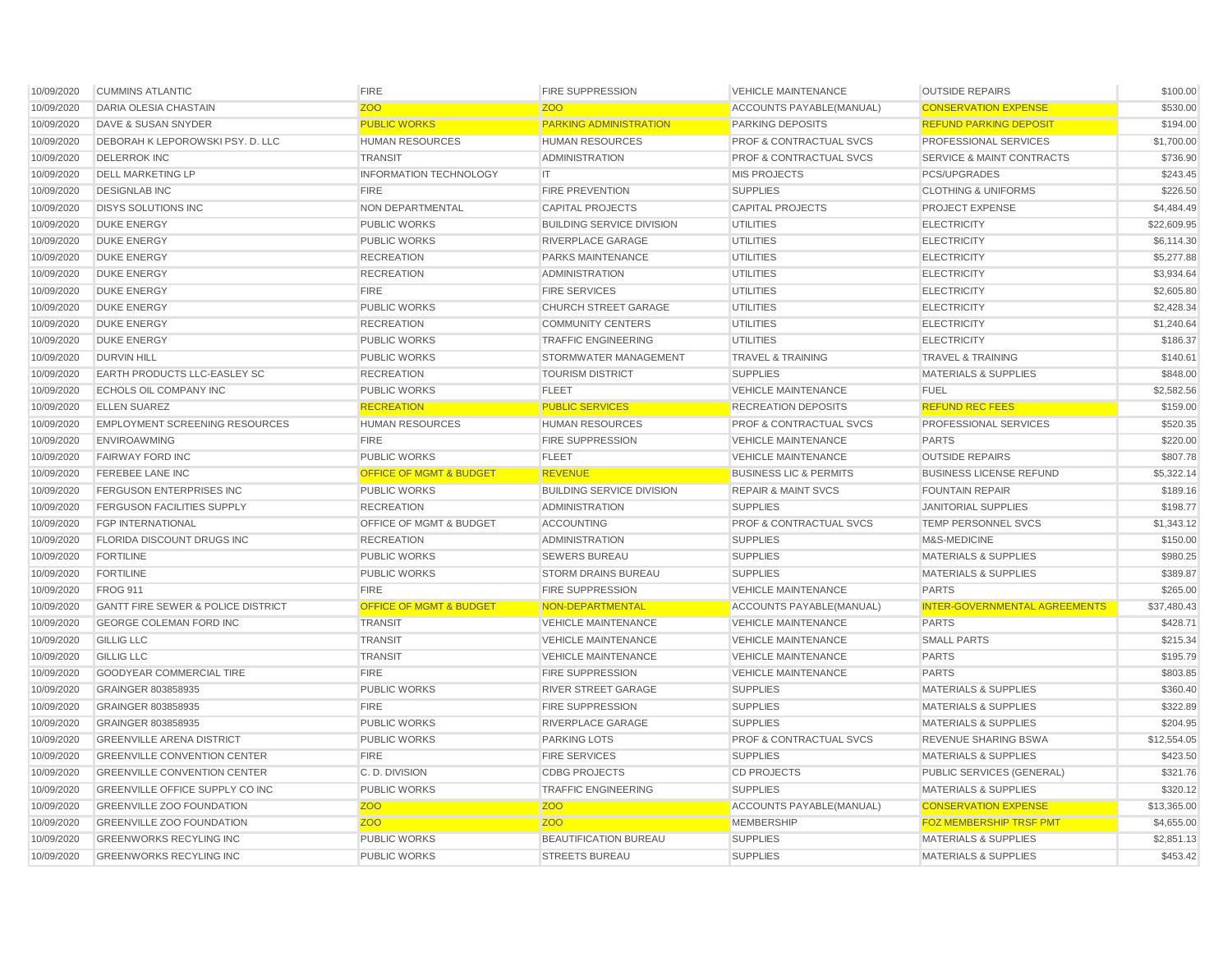| 10/09/2020 | <b>GREENWORKS RECYLING INC</b>      | <b>PUBLIC WORKS</b>                  | <b>SEWERS BUREAU</b>                 | <b>SUPPLIES</b>                    | <b>MATERIALS &amp; SUPPLIES</b>      | \$453.42     |
|------------|-------------------------------------|--------------------------------------|--------------------------------------|------------------------------------|--------------------------------------|--------------|
| 10/09/2020 | <b>GREENWORKS RECYLING INC</b>      | <b>PUBLIC WORKS</b>                  | <b>STORM DRAINS BUREAU</b>           | <b>SUPPLIES</b>                    | <b>MATERIALS &amp; SUPPLIES</b>      | \$453.41     |
| 10/09/2020 | HANDI CLEAN PRODUCTS INC            | <b>FIRE</b>                          | <b>FIRE SERVICES</b>                 | <b>SUPPLIES</b>                    | <b>MATERIALS &amp; SUPPLIES</b>      | \$1,271.47   |
| 10/09/2020 | HART TOOL CO                        | <b>FIRE</b>                          | <b>FIRE SERVICES</b>                 | <b>SUPPLIES</b>                    | <b>MATERIALS &amp; SUPPLIES</b>      | \$244.94     |
| 10/09/2020 | <b>HOGAN CONSTRUCTION GROUP LLC</b> | <b>NON DEPARTMENTAL</b>              | <b>CAPITAL PROJECTS</b>              | <b>CAPITAL PROJECTS</b>            | <b>CONSTRUCTION</b>                  | \$388,972.85 |
| 10/09/2020 | HOME DEPOT CREDIT SERVICE 4123      | <b>PUBLIC WORKS</b>                  | <b>STREETS BUREAU</b>                | <b>SUPPLIES</b>                    | <b>MATERIALS &amp; SUPPLIES</b>      | \$276.84     |
| 10/09/2020 | HOME DEPOT CREDIT SERVICE 5914      | <b>RECREATION</b>                    | <b>ADMINISTRATION</b>                | <b>REPAIR &amp; MAINT SVCS</b>     | <b>REPAIRS &amp; MAINTENANCE</b>     | \$155.93     |
| 10/09/2020 | <b>HOUSTON ZOO</b>                  | <b>RECREATION</b>                    | <b>ADMINISTRATION</b>                | <b>SUPPLIES</b>                    | M&S-ANIMALS                          | \$145.00     |
| 10/09/2020 | <b>HUGHES AGENCY</b>                | NON DEPARTMENTAL                     | <b>CAPITAL PROJECTS</b>              | <b>CAPITAL PROJECTS</b>            | PLANNING/DESIGN                      | \$20,696.88  |
| 10/09/2020 | <b>INNOVATIVE CONTROLS INC</b>      | <b>FIRE</b>                          | <b>FIRE SUPPRESSION</b>              | <b>VEHICLE MAINTENANCE</b>         | <b>PARTS</b>                         | \$216.44     |
| 10/09/2020 | <b>IRON MOUNTAIN 27128</b>          | OFFICE OF MGMT & BUDGET              | <b>PURCHASING</b>                    | <b>PROF &amp; CONTRACTUAL SVCS</b> | PROFESSIONAL SERVICES                | \$248.77     |
| 10/09/2020 | <b>IRON MOUNTAIN 27129</b>          | <b>INFORMATION TECHNOLOGY</b>        | IT                                   | <b>PROF &amp; CONTRACTUAL SVCS</b> | <b>SERVICE &amp; MAINT CONTRACTS</b> | \$788.67     |
| 10/09/2020 | JACKIE MAULDIN'S INC                | <b>PUBLIC WORKS</b>                  | <b>FLEET</b>                         | <b>VEHICLE MAINTENANCE</b>         | <b>OUTSIDE REPAIRS</b>               | \$110.00     |
| 10/09/2020 | JEFF LYNCH APPLIANCE & TV CTR       | NON DEPARTMENTAL                     | <b>CAPITAL PROJECTS</b>              | <b>CAPITAL PROJECTS</b>            | PROJECT EXPENSE                      | \$2,792.92   |
| 10/09/2020 | JET-VAC SEWER EQUIPMENT CO          | <b>PUBLIC WORKS</b>                  | <b>SEWERS BUREAU</b>                 | <b>SUPPLIES</b>                    | <b>MATERIALS &amp; SUPPLIES</b>      | \$2,000.86   |
| 10/09/2020 | JOAQUIN LAWN & LANDSCAPING SERVICES | PLANNING & DEV SERVICES              | <b>BUILDING &amp; PROPERTY MAINT</b> | <b>PROF &amp; CONTRACTUAL SVCS</b> | <b>SERVICE &amp; MAINT CONTRACTS</b> | \$545.00     |
| 10/09/2020 | JOHNSON CONTROLS INC                | <b>OFFICE OF MGMT &amp; BUDGET</b>   | <b>REVENUE</b>                       | <b>BUSINESS LICENSE(HOLDING)</b>   | <b>BUSINESS LICENSE REFUND</b>       | \$816.13     |
| 10/09/2020 | JOHNSTONE SUPPLY OF GREENVILLE      | <b>PUBLIC WORKS</b>                  | <b>BUILDING SERVICE DIVISION</b>     | <b>SUPPLIES</b>                    | <b>MATERIALS &amp; SUPPLIES</b>      | \$360.43     |
| 10/09/2020 | K & M INTERNATIONAL WILD REPUBLIC   | <b>RECREATION</b>                    | <b>PUBLIC SERVICES</b>               | <b>SUPPLIES</b>                    | <b>SALE GIFTS</b>                    | \$126.09     |
| 10/09/2020 | <b>KARA MCCONNELL</b>               | <b>HUMAN RESOURCES</b>               | <b>HUMAN RESOURCES</b>               | <b>SUNDRY</b>                      | <b>AWARDS</b>                        | \$327.72     |
| 10/09/2020 | <b>KEVIN HUGHES</b>                 | PLANNING & DEV SERVICES              | <b>BUILDING &amp; PROPERTY MAINT</b> | <b>TRAVEL &amp; TRAINING</b>       | <b>LOCAL TRANSPORTATION</b>          | \$467.48     |
| 10/09/2020 | <b>KORMAN SIGNS INC</b>             | <b>PUBLIC WORKS</b>                  | <b>TRAFFIC ENGINEERING</b>           | <b>SUPPLIES</b>                    | M&S-SIGNS                            | \$376.08     |
| 10/09/2020 | LABORATORY CORPORATION OF AMERICA   | <b>HUMAN RESOURCES</b>               | <b>OCCUPATIONAL HEALTH</b>           | PROF & CONTRACTUAL SVCS            | PROFESSIONAL SERVICES                | \$7,068.65   |
| 10/09/2020 | LANGUAGE HOUSE, THE                 | <b>HUMAN RESOURCES</b>               | <b>HUMAN RESOURCES</b>               | <b>PROF &amp; CONTRACTUAL SVCS</b> | PROFESSIONAL SERVICES                | \$120.00     |
| 10/09/2020 | LAWN & ORDER LLC                    | <b>PUBLIC WORKS</b>                  | PARKING ADMINISTRATION               | <b>PROF &amp; CONTRACTUAL SVCS</b> | <b>SERVICE &amp; MAINT CONTRACTS</b> | \$1,275.00   |
| 10/09/2020 | LEXISNEXIS 1403290                  | PLANNING & DEV SERVICES              | <b>BUILDING &amp; PROPERTY MAINT</b> | <b>SUNDRY</b>                      | DUES, SUBSCRIPTN, PUBLICATN          | \$156.35     |
| 10/09/2020 | <b>LIBERTY PRESS</b>                | OFFICE OF MGMT & BUDGET              | <b>ACCOUNTING</b>                    | <b>SUPPLIES</b>                    | OFFICE SUPPLIES&MATERIALS            | \$995.90     |
| 10/09/2020 | LOWES                               | <b>FIRE</b>                          | <b>FIRE SUPPRESSION</b>              | <b>SUPPLIES</b>                    | <b>MATERIALS &amp; SUPPLIES</b>      | \$330.13     |
| 10/09/2020 | <b>MACYS</b>                        | <b>MUNICIPAL COURT</b>               | <b>MUNICIPAL COURT</b>               | <b>COURT LIABILITY</b>             | <b>COURT-RESTITUTION</b>             | \$550.00     |
| 10/09/2020 | <b>MARATHON STAFFING INC</b>        | <b>PUBLIC SAFETY</b>                 | POLICE-DISPATCH BUREAU               | <b>PROF &amp; CONTRACTUAL SVCS</b> | TEMP PERSONNEL SVCS                  | \$2,083.09   |
| 10/09/2020 | <b>MARATHON STAFFING INC</b>        | <b>PUBLIC WORKS</b>                  | <b>SEWERS BUREAU</b>                 | <b>PROF &amp; CONTRACTUAL SVCS</b> | TEMP PERSONNEL SVCS                  | \$527.35     |
| 10/09/2020 | <b>MARATHON STAFFING INC</b>        | <b>EVENTS &amp; CULTURAL AFFAIRS</b> | <b>EVENTS MANAGEMENT</b>             | <b>PROF &amp; CONTRACTUAL SVCS</b> | <b>TEMP PERSONNEL SVCS</b>           | \$522.45     |
| 10/09/2020 | <b>MARATHON STAFFING INC</b>        | <b>PUBLIC WORKS</b>                  | <b>RESIDENTIAL COLL BUREAU</b>       | <b>PROF &amp; CONTRACTUAL SVCS</b> | TEMP PERSONNEL SVCS                  | \$106.37     |
| 10/09/2020 | MAVIN CONSTRUCTION LLC              | NON DEPARTMENTAL                     | <b>CAPITAL PROJECTS</b>              | <b>CAPITAL PROJECTS</b>            | <b>CONSTRUCTION</b>                  | \$161,028.83 |
| 10/09/2020 | <b>MIDWEST BUS CORPORATION</b>      | <b>TRANSIT</b>                       | <b>VEHICLE MAINTENANCE</b>           | <b>VEHICLE MAINTENANCE</b>         | <b>PARTS</b>                         | \$2,620.00   |
| 10/09/2020 | MIKE'S BODY SHOP & TOWING INC       | <b>PUBLIC WORKS</b>                  | <b>FLEET</b>                         | <b>VEHICLE MAINTENANCE</b>         | <b>OUTSIDE REPAIRS</b>               | \$150.00     |
| 10/09/2020 | MOBILE COMMUNICATIONS AMERICA INC   | <b>PUBLIC WORKS</b>                  | RESIDENTIAL COLL BUREAU              | <b>COMMUNICATIONS</b>              | <b>OTHER</b>                         | \$686.88     |
| 10/09/2020 | MOBILE COMMUNICATIONS AMERICA INC   | <b>PUBLIC WORKS</b>                  | <b>STORM DRAINS BUREAU</b>           | <b>COMMUNICATIONS</b>              | <b>OTHER</b>                         | \$343.44     |
| 10/09/2020 | MOBILE COMMUNICATIONS AMERICA INC   | <b>PUBLIC WORKS</b>                  | <b>STREETS BUREAU</b>                | <b>COMMUNICATIONS</b>              | <b>OTHER</b>                         | \$286.20     |
| 10/09/2020 | MOBILE COMMUNICATIONS AMERICA INC   | <b>PUBLIC WORKS</b>                  | RIGHTS-OF-WAY                        | <b>COMMUNICATIONS</b>              | <b>OTHER</b>                         | \$248.04     |
| 10/09/2020 | MOBILE COMMUNICATIONS AMERICA INC   | <b>PUBLIC WORKS</b>                  | <b>SEWERS BUREAU</b>                 | <b>COMMUNICATIONS</b>              | <b>OTHER</b>                         | \$248.04     |
| 10/09/2020 | MOBILE COMMUNICATIONS AMERICA INC   | <b>RECREATION</b>                    | <b>PARKS MAINTENANCE</b>             | <b>COMMUNICATIONS</b>              | <b>OTHER</b>                         | \$228.96     |
| 10/09/2020 | MOBILE COMMUNICATIONS AMERICA INC   | <b>PUBLIC WORKS</b>                  | <b>BUILDING SERVICE DIVISION</b>     | <b>COMMUNICATIONS</b>              | <b>OTHER</b>                         | \$209.88     |
| 10/09/2020 | MOBILE COMMUNICATIONS AMERICA INC   | <b>PUBLIC WORKS</b>                  | <b>FLEET</b>                         | <b>COMMUNICATIONS</b>              | <b>OTHER</b>                         | \$133.56     |
| 10/09/2020 | <b>MOP &amp; BUCKET LLC</b>         | <b>RECREATION</b>                    | <b>ADMINISTRATION</b>                | <b>PROF &amp; CONTRACTUAL SVCS</b> | <b>SERVICE &amp; MAINT CONTRACTS</b> | \$100.00     |
| 10/09/2020 | MY PLACE HOTEL                      | <b>MUNICIPAL COURT</b>               | <b>MUNICIPAL COURT</b>               | <b>COURT LIABILITY</b>             | <b>COURT-RESTITUTION</b>             | \$170.00     |
| 10/09/2020 | NATIONAL AUTO FLEET GROUP           | <b>PUBLIC WORKS</b>                  | <b>BUILDING SERVICE DIVISION</b>     | <b>VEHICLES</b>                    | <b>VEHICLE</b>                       | \$29,258.26  |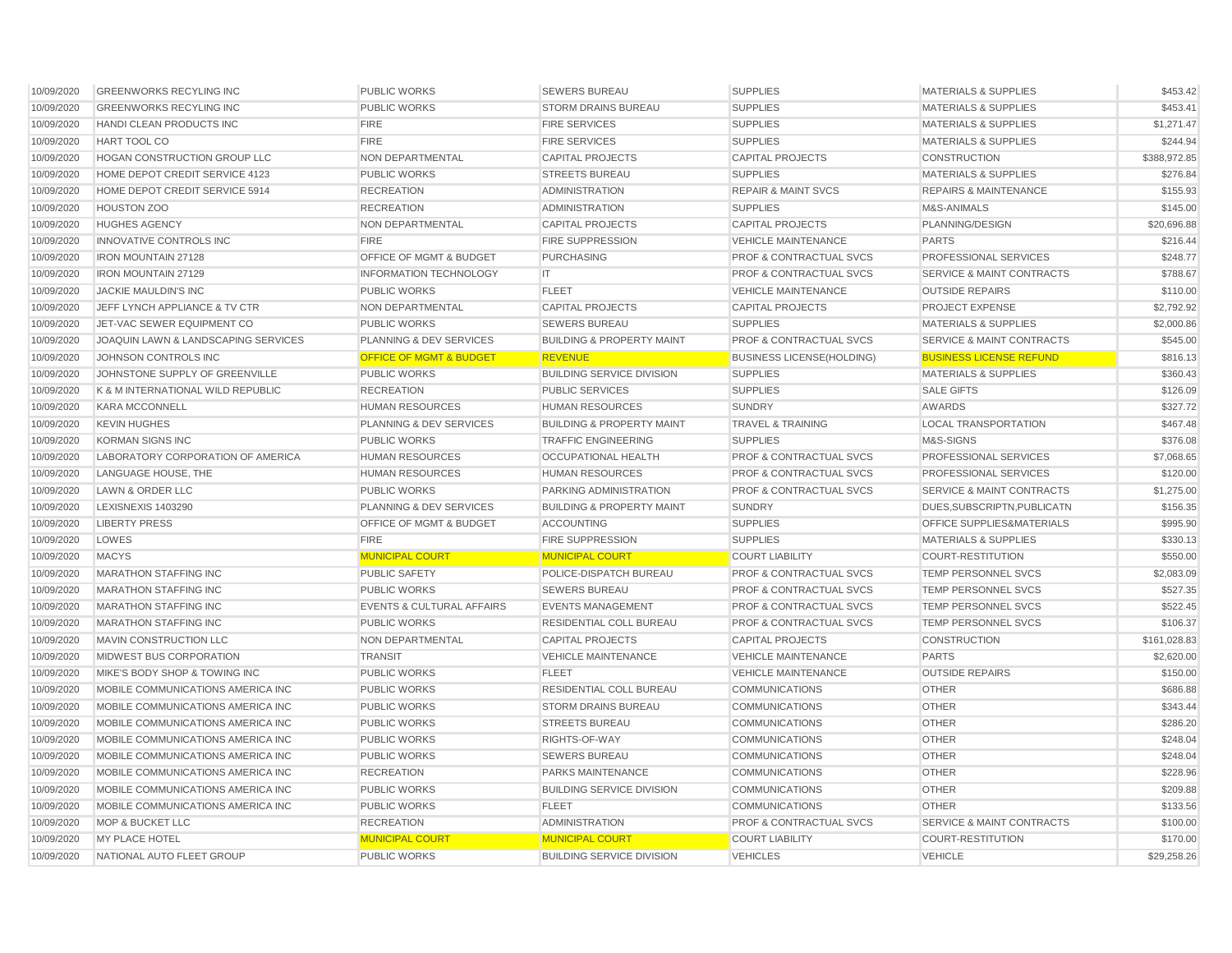| 10/09/2020 | NORTHERN TOOL & EQUIPMENT          | <b>RECREATION</b>                  | PARKS MAINTENANCE                | <b>REPAIR &amp; MAINT SVCS</b>     | <b>SMALL ENGINE</b>                  | \$143.08     |
|------------|------------------------------------|------------------------------------|----------------------------------|------------------------------------|--------------------------------------|--------------|
| 10/09/2020 | NOVUS ADVISORS                     | <b>PUBLIC WORKS</b>                | <b>PARKING ADMINISTRATION</b>    | <b>PARKING DEPOSITS</b>            | <b>REFUND PARKING DEPOSIT</b>        | \$415.60     |
| 10/09/2020 | <b>OCONEE PUBLISHING INC</b>       | <b>RECREATION</b>                  | <b>PUBLIC SERVICES</b>           | <b>SUPPLIES</b>                    | <b>SUPPLIES PROMOTIONS</b>           | \$120.00     |
| 10/09/2020 | OFFICE DEPOT BSD                   | <b>FIRE</b>                        | <b>FIRE SUPPRESSION</b>          | <b>SUPPLIES</b>                    | OFFICE SUPPLIES&MATERIALS            | \$696.56     |
| 10/09/2020 | PALMETTO UTILITY PROTECTION INC    | <b>PUBLIC WORKS</b>                | <b>SEWERS BUREAU</b>             | <b>PROF &amp; CONTRACTUAL SVCS</b> | <b>PROFESSIONAL SERVICES</b>         | \$1,622.67   |
| 10/09/2020 | PANAGAKOS ASPHALT INC              | <b>PUBLIC WORKS</b>                | <b>STORM DRAINS BUREAU</b>       | <b>SUPPLIES</b>                    | <b>MATERIALS &amp; SUPPLIES</b>      | \$102.44     |
| 10/09/2020 | PANAGAKOS ASPHALT INC              | <b>PUBLIC WORKS</b>                | <b>STREETS BUREAU</b>            | <b>SUPPLIES</b>                    | <b>MATERIALS &amp; SUPPLIES</b>      | \$102.44     |
| 10/09/2020 | PANAGAKOS ASPHALT INC              | <b>PUBLIC WORKS</b>                | <b>SEWERS BUREAU</b>             | <b>SUPPLIES</b>                    | <b>MATERIALS &amp; SUPPLIES</b>      | \$102.44     |
| 10/09/2020 | PARKER POE ADAMS & BERNSTEIN LLP   | <b>CITY ATTORNEY</b>               | <b>CITY ATTORNEY</b>             | <b>PROF &amp; CONTRACTUAL SVCS</b> | PROFESSIONAL SERVICES                | \$1,035.00   |
| 10/09/2020 | PARRISH TIRE CO                    | <b>TRANSIT</b>                     | <b>FIXED ROUTE</b>               | <b>VEHICLE MAINTENANCE</b>         | <b>TIRES AND TUBES</b>               | \$125.00     |
| 10/09/2020 | PETERBILT STORE OF GREENVILLE, THE | <b>TRANSIT</b>                     | <b>VEHICLE MAINTENANCE</b>       | <b>VEHICLE MAINTENANCE</b>         | <b>PARTS</b>                         | \$2,381.17   |
| 10/09/2020 | PETERBILT STORE OF GREENVILLE. THE | <b>TRANSIT</b>                     | <b>VEHICLE MAINTENANCE</b>       | <b>VEHICLE MAINTENANCE</b>         | <b>SMALL PARTS</b>                   | \$264.60     |
| 10/09/2020 | PRESORT PLUS INC                   | OFFICE OF MGMT & BUDGET            | <b>PURCHASING</b>                | <b>COMMUNICATIONS</b>              | <b>POSTAGE</b>                       | \$1,233.63   |
| 10/09/2020 | PROFORMA RHINO GRAPHICS            | <b>RECREATION</b>                  | <b>COMMUNITY CENTERS</b>         | <b>REPAIR &amp; MAINT SVCS</b>     | <b>REPAIRS &amp; MAINTENANCE</b>     | \$413.40     |
| 10/09/2020 | <b>PROSOURCE LLC</b>               | <b>PUBLIC WORKS</b>                | <b>BUILDING SERVICE DIVISION</b> | <b>SUPPLIES</b>                    | <b>MATERIALS &amp; SUPPLIES</b>      | \$2,647.76   |
| 10/09/2020 | R E MICHEL COMPANY LLC             | <b>PUBLIC WORKS</b>                | <b>BUILDING SERVICE DIVISION</b> | <b>SUPPLIES</b>                    | <b>MATERIALS &amp; SUPPLIES</b>      | \$498.67     |
| 10/09/2020 | <b>READ'S UNIFORMS INC</b>         | <b>FIRE</b>                        | <b>FIRE SUPPRESSION</b>          | <b>SUPPLIES</b>                    | <b>CLOTHING &amp; UNIFORMS</b>       | \$818.27     |
| 10/09/2020 | <b>REBOOT</b>                      | <b>MUNICIPAL COURT</b>             | <b>MUNICIPAL COURT</b>           | <b>COURT LIABILITY</b>             | <b>COURT-RESTITUTION</b>             | \$170.00     |
| 10/09/2020 | <b>REIN DESIGNS LLC</b>            | <b>RECREATION</b>                  | PUBLIC SERVICES                  | <b>SUPPLIES</b>                    | <b>SALE GIFTS</b>                    | \$707.95     |
| 10/09/2020 | RENEWABLE WATER RESOURCES          | <b>OFFICE OF MGMT &amp; BUDGET</b> | <b>REVENUE</b>                   | LIAB-REWA                          | <b>REWA</b>                          | \$123,500.00 |
| 10/09/2020 | <b>REYS</b>                        | <b>MUNICIPAL COURT</b>             | <b>MUNICIPAL COURT</b>           | <b>COURT LIABILITY</b>             | <b>COURT-RESTITUTION</b>             | \$257.50     |
| 10/09/2020 | <b>RICHARD A BARONE</b>            | <b>MUNICIPAL COURT</b>             | <b>MUNICIPAL COURT</b>           | <b>COURT LIABILITY</b>             | <b>COURT-RESTITUTION</b>             | \$100.00     |
| 10/09/2020 | <b>ROK BROTHERS INC</b>            | <b>TRANSIT</b>                     | <b>FIXED ROUTE</b>               | <b>COMMUNICATIONS</b>              | <b>CABLE TELEVISION/INTERNET</b>     | \$2,655.55   |
| 10/09/2020 | <b>ROK BROTHERS INC</b>            | <b>TRANSIT</b>                     | <b>MAULDIN SIMPSONVILLE</b>      | <b>COMMUNICATIONS</b>              | <b>CABLE TELEVISION/INTERNET</b>     | \$995.84     |
| 10/09/2020 | <b>ROK BROTHERS INC</b>            | <b>TRANSIT</b>                     | <b>CUICAR</b>                    | <b>COMMUNICATIONS</b>              | <b>CABLE TELEVISION/INTERNET</b>     | \$497.92     |
| 10/09/2020 | <b>ROK BROTHERS INC</b>            | <b>TRANSIT</b>                     | <b>TROLLEY</b>                   | <b>COMMUNICATIONS</b>              | CABLE TELEVISION/INTERNET            | \$331.95     |
| 10/09/2020 | S C DEPARTMENT OF REVENUE          | <b>CITY MANAGER</b>                | NON-DEPARTMENTAL                 | <b>SUNDRY</b>                      | <b>TAXES</b>                         | \$6,031.16   |
| 10/09/2020 | <b>S C DEPARTMENT OF REVENUE</b>   | <b>ZOO</b>                         | <b>ZOO</b>                       | <b>TAX LIABILITIES</b>             | <b>ADMISSION TAXES</b>               | \$3,843.25   |
| 10/09/2020 | <b>S C DEPARTMENT OF REVENUE</b>   | ZOO                                | <b>ZOO</b>                       | <b>TAX LIABILITIES</b>             | <b>SALES TAXES</b>                   | \$1,828.09   |
| 10/09/2020 | <b>SAFE INDUSTRIES</b>             | <b>FIRE</b>                        | <b>FIRE SUPPRESSION</b>          | <b>SUPPLIES</b>                    | <b>CLOTHING &amp; UNIFORMS</b>       | \$1,407.68   |
| 10/09/2020 | SAINT LOUIS ZOO                    | <b>RECREATION</b>                  | <b>ADMINISTRATION</b>            | <b>SUPPLIES</b>                    | M&S-ANIMALS                          | \$145.00     |
| 10/09/2020 | SALUDA CONSTRUCTION LLC            | <b>NON DEPARTMENTAL</b>            | <b>CAPITAL PROJECTS</b>          | <b>CAPITAL PROJECTS</b>            | <b>CONSTRUCTION</b>                  | \$99,580,50  |
| 10/09/2020 | <b>SAM'S CLUB</b>                  | <b>RECREATION</b>                  | <b>PUBLIC SERVICES</b>           | <b>SUPPLIES</b>                    | OTHER BOO IN THE ZOO                 | \$4,918.87   |
| 10/09/2020 | <b>SAM'S CLUB</b>                  | <b>RECREATION</b>                  | <b>PUBLIC SERVICES</b>           | <b>SUPPLIES</b>                    | SALE CONCESSIONS                     | \$534.47     |
| 10/09/2020 | <b>SAM'S CLUB</b>                  | <b>RECREATION</b>                  | <b>ADMINISTRATION</b>            | <b>SUPPLIES</b>                    | M&S-FOOD                             | \$110.62     |
| 10/09/2020 | <b>SEJ SERVICES LLC</b>            | <b>RECREATION</b>                  | PARKS MAINTENANCE                | <b>PROF &amp; CONTRACTUAL SVCS</b> | <b>SERVICE &amp; MAINT CONTRACTS</b> | \$16,673.70  |
| 10/09/2020 | <b>SEJ SERVICES LLC</b>            | <b>RECREATION</b>                  | <b>TOURISM DISTRICT</b>          | <b>PROF &amp; CONTRACTUAL SVCS</b> | <b>SERVICE &amp; MAINT CONTRACTS</b> | \$3,556.40   |
| 10/09/2020 | <b>SEJ SERVICES LLC</b>            | <b>PUBLIC WORKS</b>                | PARKING ADMINISTRATION           | PROF & CONTRACTUAL SVCS            | <b>SERVICE &amp; MAINT CONTRACTS</b> | \$600.00     |
| 10/09/2020 | <b>SITE DESIGN INC</b>             | NON DEPARTMENTAL                   | <b>CAPITAL PROJECTS</b>          | <b>CAPITAL PROJECTS</b>            | PLANNING/DESIGN                      | \$4,152.00   |
| 10/09/2020 | SITEONE LANDSCAPE SUPPLY LLC       | <b>RECREATION</b>                  | <b>TOURISM DISTRICT</b>          | <b>SUPPLIES</b>                    | <b>MATERIALS &amp; SUPPLIES</b>      | \$502.15     |
| 10/09/2020 | SNIDER FLEET SOLUTIONS             | <b>PUBLIC WORKS</b>                | <b>FLEET</b>                     | <b>VEHICLE MAINTENANCE</b>         | <b>OUTSIDE REPAIRS</b>               | \$4,152.04   |
| 10/09/2020 | SOFTWAREONE INC                    | <b>INFORMATION TECHNOLOGY</b>      | IT                               | <b>PROF &amp; CONTRACTUAL SVCS</b> | <b>PROFESSIONAL SERVICES</b>         | \$13,750.00  |
| 10/09/2020 | SOUND-EKLIN                        | <b>RECREATION</b>                  | <b>ADMINISTRATION</b>            | PROF & CONTRACTUAL SVCS            | <b>SERVICE &amp; MAINT CONTRACTS</b> | \$236.30     |
| 10/09/2020 | SOUTHEASTERN PAPER GROUP           | <b>PUBLIC WORKS</b>                | <b>BUILDING SERVICE DIVISION</b> | <b>SUPPLIES</b>                    | <b>JANITORIAL SUPPLIES</b>           | \$949.27     |
| 10/09/2020 | SOUTHEASTERN PAPER GROUP           | <b>RECREATION</b>                  | <b>TOURISM DISTRICT</b>          | <b>SUPPLIES</b>                    | <b>JANITORIAL SUPPLIES</b>           | \$678.04     |
| 10/09/2020 | SPECIAL SYSTEMS INC                | <b>RECREATION</b>                  | <b>TOURISM DISTRICT</b>          | <b>PROF &amp; CONTRACTUAL SVCS</b> | <b>SERVICE &amp; MAINT CONTRACTS</b> | \$800.00     |
| 10/09/2020 | <b>SPECTRUM REACH</b>              | <b>RECREATION</b>                  | PUBLIC SERVICES                  | <b>SUPPLIES</b>                    | <b>SUPPLIES PROMOTIONS</b>           | \$270.00     |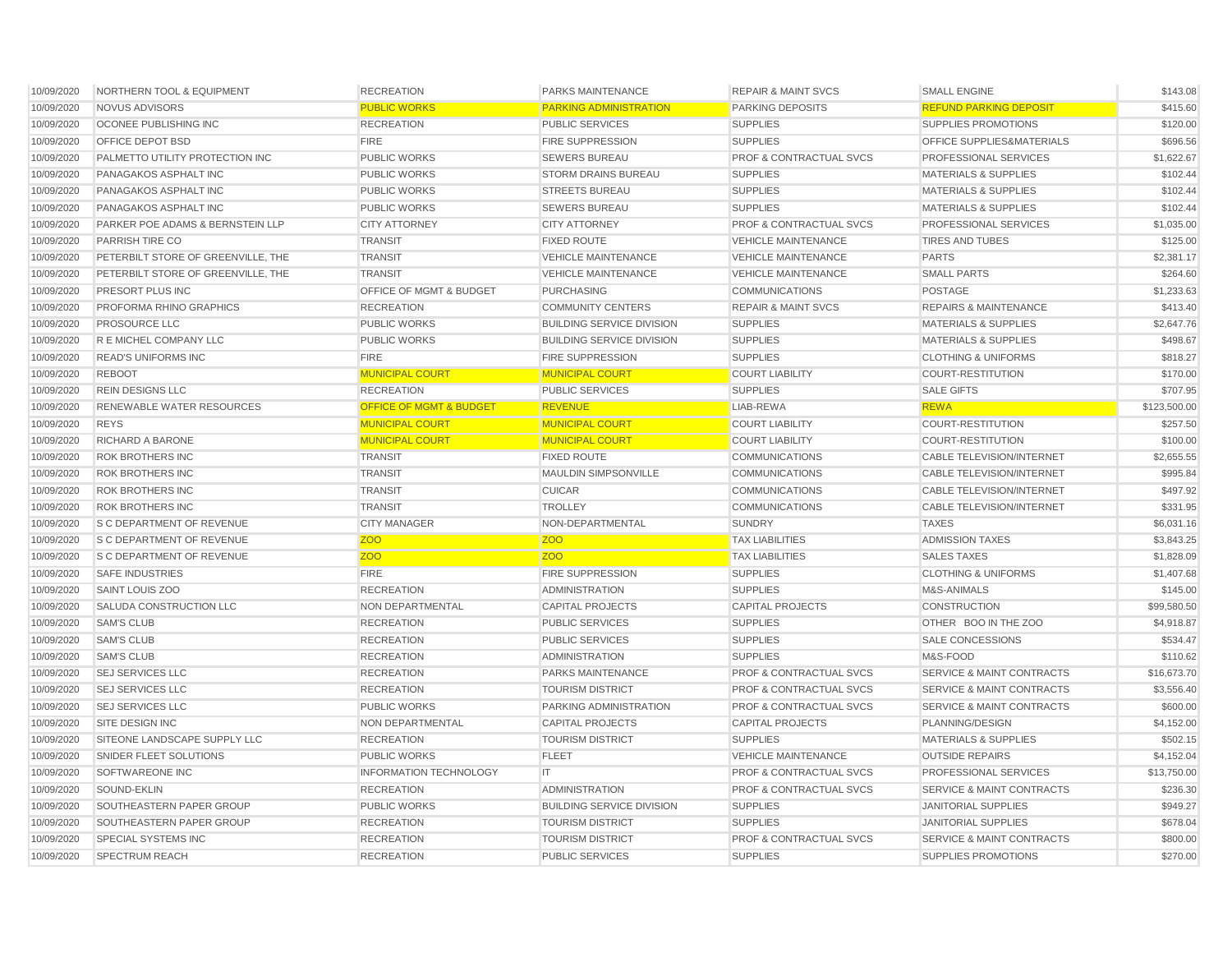| 10/09/2020 | <b>STATE TREASURER</b>             | <b>MUNICIPAL COURT</b>        | <b>MUNICIPAL COURT</b>           | <b>COURT LIABILITY</b>             | <b>COURT-STATE ASSESSMENT</b>        | \$14,599.15 |
|------------|------------------------------------|-------------------------------|----------------------------------|------------------------------------|--------------------------------------|-------------|
| 10/09/2020 | <b>STATE TREASURER</b>             | <b>MUNICIPAL COURT</b>        | <b>MUNICIPAL COURT</b>           | <b>COURT LIABILITY</b>             | <b>COURT-TRAFFIC SURCHARGE</b>       | \$7,821.56  |
| 10/09/2020 | <b>STATE TREASURER</b>             | <b>MUNICIPAL COURT</b>        | <b>MUNICIPAL COURT</b>           | <b>COURT LIABILITY</b>             | <b>COURT-DRUG SURCHARGE</b>          | \$832.66    |
| 10/09/2020 | <b>STATE TREASURER</b>             | <b>MUNICIPAL COURT</b>        | <b>MUNICIPAL COURT</b>           | <b>COURT LIABILITY</b>             | <b>DUS HWY PATROL</b>                | \$332.01    |
| 10/09/2020 | <b>STATE TREASURER</b>             | <b>MUNICIPAL COURT</b>        | <b>MUNICIPAL COURT</b>           | <b>COURT LIABILITY</b>             | <b>COURT-DUI SPINAL CORD SUR</b>     | \$283.44    |
| 10/09/2020 | <b>STATE TREASURER</b>             | <b>MUNICIPAL COURT</b>        | <b>MUNICIPAL COURT</b>           | <b>COURT LIABILITY</b>             | <b>COURT-DUI HWY PATRL SURCH</b>     | \$162.00    |
| 10/09/2020 | SUNBELT RENTALS INC                | <b>PUBLIC WORKS</b>           | <b>BUILDING SERVICE DIVISION</b> | <b>PROF &amp; CONTRACTUAL SVCS</b> | <b>EQUIPMENT RENTAL</b>              | \$1,475.17  |
| 10/09/2020 | <b>TALENT MANAGEMENT SOLUTIONS</b> | <b>TRANSIT</b>                | <b>FIXED ROUTE</b>               | <b>PROF &amp; CONTRACTUAL SVCS</b> | <b>TEMP PERSONNEL SVCS</b>           | \$8,856.59  |
| 10/09/2020 | <b>TALENT MANAGEMENT SOLUTIONS</b> | <b>RECREATION</b>             | PARKS MAINTENANCE                | <b>PROF &amp; CONTRACTUAL SVCS</b> | <b>TEMP PERSONNEL SVCS</b>           | \$5,086.72  |
| 10/09/2020 | <b>TALENT MANAGEMENT SOLUTIONS</b> | <b>PUBLIC WORKS</b>           | <b>STREETS BUREAU</b>            | <b>PROF &amp; CONTRACTUAL SVCS</b> | <b>TEMP PERSONNEL SVCS</b>           | \$3,954.13  |
| 10/09/2020 | <b>TALENT MANAGEMENT SOLUTIONS</b> | <b>PUBLIC WORKS</b>           | <b>GARBAGE DISPOSAL BUREAU</b>   | <b>PROF &amp; CONTRACTUAL SVCS</b> | <b>TEMP PERSONNEL SVCS</b>           | \$1,589.60  |
| 10/09/2020 | <b>TALENT MANAGEMENT SOLUTIONS</b> | <b>PUBLIC WORKS</b>           | BEAUTIFICATION BUREAU            | <b>PROF &amp; CONTRACTUAL SVCS</b> | TEMP PERSONNEL SVCS                  | \$1,112.72  |
| 10/09/2020 | <b>TALENT MANAGEMENT SOLUTIONS</b> | <b>RECREATION</b>             | <b>ADMINISTRATION</b>            | <b>PROF &amp; CONTRACTUAL SVCS</b> | TEMP PERSONNEL SVCS                  | \$872.40    |
| 10/09/2020 | THE PETTING ZOO INC                | <b>RECREATION</b>             | <b>PUBLIC SERVICES</b>           | <b>SUPPLIES</b>                    | <b>SALE GIFTS</b>                    | \$1,581.78  |
| 10/09/2020 | <b>THOMAS &amp; HUTTON</b>         | NON DEPARTMENTAL              | <b>CAPITAL PROJECTS</b>          | <b>CAPITAL PROJECTS</b>            | PLANNING/DESIGN                      | \$4,290.00  |
| 10/09/2020 | <b>THOMSON REUTERS - WEST</b>      | <b>CITY ATTORNEY</b>          | <b>CITY ATTORNEY</b>             | <b>SUNDRY</b>                      | DUES, SUBSCRIPTN, PUBLICATN          | \$2,644.47  |
| 10/09/2020 | TMS SOUTH INC                      | <b>PUBLIC WORKS</b>           | <b>BUILDING SERVICE DIVISION</b> | <b>SUPPLIES</b>                    | <b>MATERIALS &amp; SUPPLIES</b>      | \$1,698.65  |
| 10/09/2020 | <b>TRISTAN KENNEY</b>              | OFFICE OF MGMT & BUDGET       | <b>INFORMATION TECHNOLOGY</b>    | <b>TRAVEL &amp; TRAINING</b>       | <b>LOCAL TRANSPORTATION</b>          | \$113.28    |
| 10/09/2020 | <b>TRUCKPROLLC</b>                 | <b>TRANSIT</b>                | <b>VEHICLE MAINTENANCE</b>       | <b>VEHICLE MAINTENANCE</b>         | <b>SMALL PARTS</b>                   | \$495.26    |
| 10/09/2020 | <b>TRUCKPROLLC</b>                 | <b>FIRE</b>                   | <b>FIRE SUPPRESSION</b>          | <b>VEHICLE MAINTENANCE</b>         | <b>PARTS</b>                         | \$169.07    |
| 10/09/2020 | <b>ULINE INC</b>                   | <b>RECREATION</b>             | PARKS AND RECREATION             | <b>SUPPLIES</b>                    | <b>MATERIALS &amp; SUPPLIES</b>      | \$205.59    |
| 10/09/2020 | <b>UNIFIRST</b>                    | <b>TRANSIT</b>                | <b>VEHICLE MAINTENANCE</b>       | <b>SUPPLIES</b>                    | <b>CLOTHING &amp; UNIFORMS</b>       | \$119.11    |
| 10/09/2020 | UNITED ELECTRICAL DISTRIBUTORS INC | <b>PUBLIC WORKS</b>           | <b>BUILDING SERVICE DIVISION</b> | <b>SUPPLIES</b>                    | <b>MATERIALS &amp; SUPPLIES</b>      | \$3,719.34  |
| 10/09/2020 | UNITED ELECTRICAL DISTRIBUTORS INC | NON DEPARTMENTAL              | <b>CAPITAL PROJECTS</b>          | <b>CAPITAL PROJECTS</b>            | <b>EQUIPMENT</b>                     | \$2,640.67  |
| 10/09/2020 | UNIVERSITY OF GEORGIA - VET MED    | <b>RECREATION</b>             | <b>ADMINISTRATION</b>            | <b>PROF &amp; CONTRACTUAL SVCS</b> | PROFESSIONAL SERVICES                | \$735.00    |
| 10/09/2020 | UPSTATE MEDIATION CENTER           | NON DEPARTMENTAL              | <b>CAPITAL PROJECTS</b>          | <b>CAPITAL PROJECTS</b>            | <b>CONSTRUCTION</b>                  | \$5,114.00  |
| 10/09/2020 | VERIZON- MANAGEMENT                | <b>MUNICIPAL COURT</b>        | <b>MUNICIPAL COURT</b>           | <b>COURT LIABILITY</b>             | <b>COURT-RESTITUTION</b>             | \$500.00    |
| 10/09/2020 | <b>VICTOR STANLEY INC</b>          | <b>ECONOMIC DEVELOPMENT</b>   | <b>ECONOMIC DEVELOPMENT</b>      | <b>SUPPLIES</b>                    | <b>MATERIALS &amp; SUPPLIES</b>      | \$6,356.48  |
| 10/09/2020 | <b>VULCAN INC</b>                  | <b>PUBLIC WORKS</b>           | <b>TRAFFIC ENGINEERING</b>       | <b>SUPPLIES</b>                    | M&S-SIGNS                            | \$625.93    |
| 10/09/2020 | W W WILLIAMS                       | <b>PUBLIC WORKS</b>           | <b>FLEET</b>                     | <b>VEHICLE MAINTENANCE</b>         | <b>OUTSIDE REPAIRS</b>               | \$145.00    |
| 10/09/2020 | <b>WESTIN POINSETT</b>             | <b>RECREATION</b>             | <b>ADMINISTRATION</b>            | TRAVEL & TRAINING                  | <b>TRAVEL &amp; TRAINING</b>         | \$749.67    |
| 10/09/2020 | <b>WILLIAMS FIRE APPARATUS</b>     | <b>FIRE</b>                   | <b>FIRE SUPPRESSION</b>          | <b>VEHICLE MAINTENANCE</b>         | <b>PARTS</b>                         | \$2,473.28  |
| 10/09/2020 | <b>ZEP INC</b>                     | <b>PUBLIC WORKS</b>           | <b>FLEET</b>                     | <b>SUPPLIES</b>                    | <b>MATERIALS &amp; SUPPLIES</b>      | \$692.04    |
| 10/09/2020 | ZOOLOGICAL SOCIETY OF LONDON       | <b>ZOO</b>                    | Z <sub>OO</sub>                  | ACCOUNTS PAYABLE(MANUAL)           | <b>CONSERVATION EXPENSE</b>          | \$7,500.00  |
| 10/16/2020 | AAA LOCKSMITHS & ALARM COMPANY INC | <b>PUBLIC WORKS</b>           | <b>BUILDING SERVICE DIVISION</b> | <b>SUPPLIES</b>                    | <b>MATERIALS &amp; SUPPLIES</b>      | \$105.44    |
| 10/16/2020 | <b>ACCO BRANDS</b>                 | <b>PUBLIC WORKS</b>           | <b>STREETS BUREAU</b>            | <b>SUPPLIES</b>                    | <b>MATERIALS &amp; SUPPLIES</b>      | \$128.48    |
| 10/16/2020 | ADVANCED SECURITY CONNECTIONS LLC  | NON DEPARTMENTAL              | <b>CAPITAL PROJECTS</b>          | <b>CAPITAL PROJECTS</b>            | <b>EQUIPMENT</b>                     | \$670.00    |
| 10/16/2020 | ADVANCED SECURITY CONNECTIONS LLC  | NON DEPARTMENTAL              | <b>CAPITAL PROJECTS</b>          | PROF & CONTRACTUAL SVCS            | <b>SERVICE &amp; MAINT CONTRACTS</b> | \$170.00    |
| 10/16/2020 | <b>ALDRIDGE FAMILY PRODUCE</b>     | <b>RECREATION</b>             | <b>ADMINISTRATION</b>            | <b>SUPPLIES</b>                    | M&S-FOOD                             | \$605.31    |
| 10/16/2020 | ALS ASSOCIATION OF SC              | <b>RECREATION</b>             | <b>PUBLIC SERVICES</b>           | <b>RECREATION FEES</b>             | <b>REFUND SHELTER RENTAL</b>         | \$500.00    |
| 10/16/2020 | <b>AMERICAN LOCK &amp; KEY</b>     | <b>RECREATION</b>             | <b>ADMINISTRATION</b>            | <b>REPAIR &amp; MAINT SVCS</b>     | <b>REPAIRS &amp; MAINTENANCE</b>     | \$138.53    |
| 10/16/2020 | <b>AMTECK LLC</b>                  | <b>PUBLIC WORKS</b>           | <b>FLEET</b>                     | <b>REPAIR &amp; MAINT SVCS</b>     | <b>REPAIRS &amp; MAINTENANCE</b>     | \$400.00    |
| 10/16/2020 | ASE AUTOMOTIVE SERV EXCELLENCE     | <b>TRANSIT</b>                | <b>VEHICLE MAINTENANCE</b>       | <b>TRAVEL &amp; TRAINING</b>       | <b>TRAVEL &amp; TRAINING</b>         | \$262.88    |
| 10/16/2020 | ASSETWORKS LLC                     | OFFICE OF MGMT & BUDGET       | <b>RISK MANAGEMENT</b>           | <b>PROF &amp; CONTRACTUAL SVCS</b> | PROFESSIONAL SERVICES                | \$11,772.00 |
| 10/16/2020 | AT&T                               | <b>INFORMATION TECHNOLOGY</b> | IT.                              | <b>COMMUNICATIONS</b>              | TELECOMMUNICATIONS/WIRELE            | \$15,038.03 |
| 10/16/2020 | <b>B C CANNON CO INC</b>           | <b>PUBLIC WORKS</b>           | <b>STORM DRAINS BUREAU</b>       | <b>PROF &amp; CONTRACTUAL SVCS</b> | <b>EQUIPMENT RENTAL</b>              | \$2,332.00  |
| 10/16/2020 | <b>BAGWELL FENCE COMPANY INC</b>   | NON DEPARTMENTAL              | <b>CAPITAL PROJECTS</b>          | <b>CAPITAL PROJECTS</b>            | <b>CONSTRUCTION</b>                  | \$26,500.00 |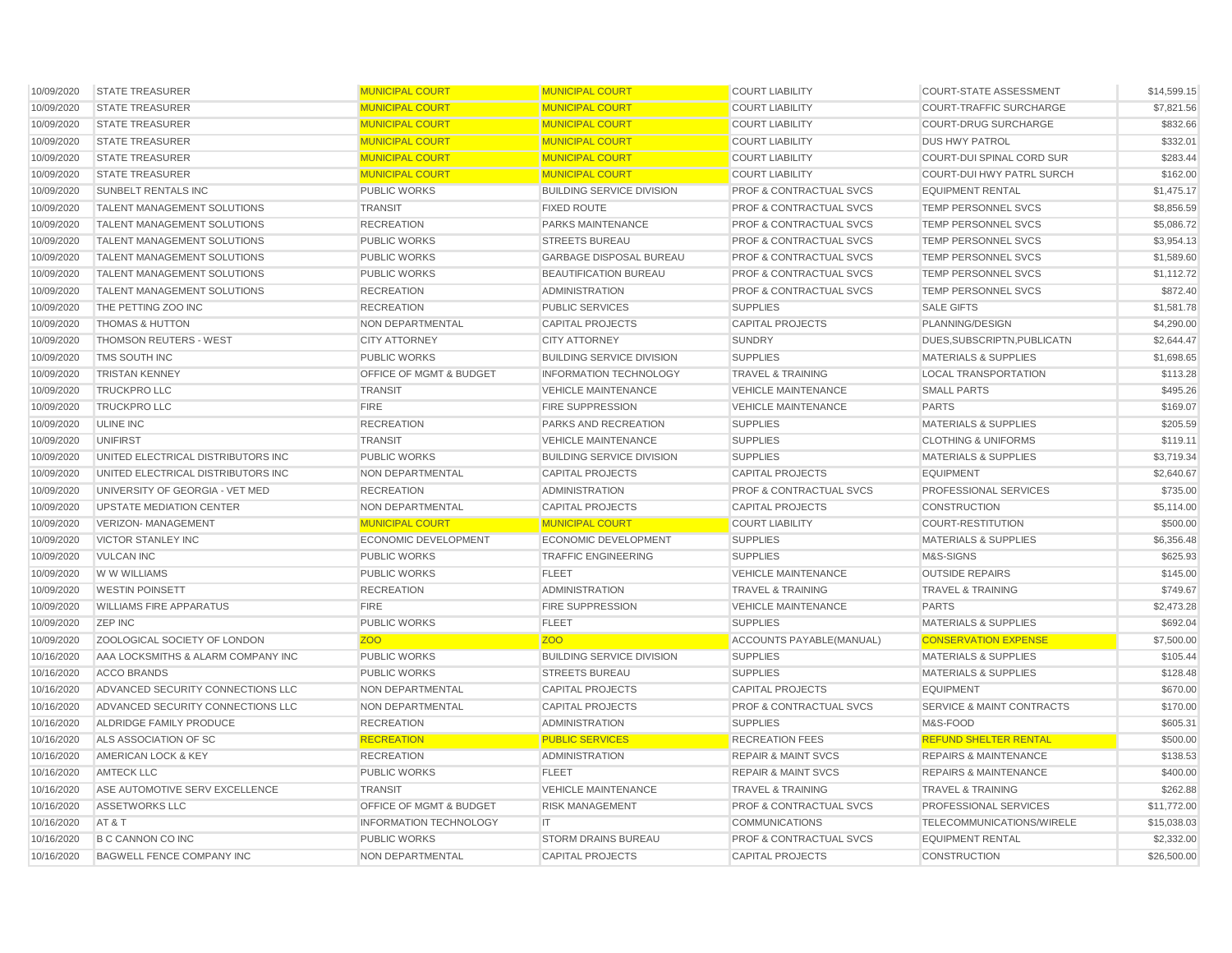| 10/16/2020 | <b>BARTLETT TREE EXPERTS</b>             | <b>RECREATION</b>             | PARKS AND RECREATION             | <b>PROF &amp; CONTRACTUAL SVCS</b> | <b>PROFESSIONAL SERVICES</b>         | \$17,000.00 |
|------------|------------------------------------------|-------------------------------|----------------------------------|------------------------------------|--------------------------------------|-------------|
| 10/16/2020 | BLOSSMAN GAS INC 052                     | <b>PUBLIC WORKS</b>           | <b>FLEET</b>                     | <b>VEHICLE MAINTENANCE</b>         | <b>FUEL</b>                          | \$101.76    |
| 10/16/2020 | <b>BORDER STATES INDUSTRIES INC</b>      | <b>PUBLIC WORKS</b>           | <b>TRAFFIC ENGINEERING</b>       | <b>SUPPLIES</b>                    | M&S-SIGNALS                          | \$112.30    |
| 10/16/2020 | <b>BRAVO1 PROTECTION</b>                 | <b>PUBLIC WORKS</b>           | <b>PARKING ADMINISTRATION</b>    | <b>PROF &amp; CONTRACTUAL SVCS</b> | <b>SERVICE &amp; MAINT CONTRACTS</b> | \$2,879.91  |
| 10/16/2020 | CANDYWAREHOUSE                           | <b>RECREATION</b>             | <b>PUBLIC SERVICES</b>           | <b>SUPPLIES</b>                    | OTHER BOO IN THE ZOO                 | \$4,529.14  |
| 10/16/2020 | <b>CAROLINA INTERNATIONAL TRUCKS</b>     | <b>PUBLIC WORKS</b>           | <b>FLEET</b>                     | <b>VEHICLE MAINTENANCE</b>         | <b>OUTSIDE REPAIRS</b>               | \$404.25    |
| 10/16/2020 | CAROLINA LAWN & TRACTOR INC              | <b>PUBLIC WORKS</b>           | <b>FLEET</b>                     | <b>VEHICLE MAINTENANCE</b>         | <b>OUTSIDE REPAIRS</b>               | \$278.98    |
| 10/16/2020 | <b>CAROLINA TIME &amp; PARKING GROUP</b> | <b>PUBLIC WORKS</b>           | <b>SEWERS BUREAU</b>             | <b>SUPPLIES</b>                    | <b>MATERIALS &amp; SUPPLIES</b>      | \$190.61    |
| 10/16/2020 | <b>CAROLINA TIME &amp; PARKING GROUP</b> | <b>PUBLIC WORKS</b>           | <b>STORM DRAINS BUREAU</b>       | <b>SUPPLIES</b>                    | <b>MATERIALS &amp; SUPPLIES</b>      | \$190.61    |
| 10/16/2020 | CAROLINA TIME & PARKING GROUP            | <b>PUBLIC WORKS</b>           | <b>STREETS BUREAU</b>            | <b>SUPPLIES</b>                    | <b>MATERIALS &amp; SUPPLIES</b>      | \$190.61    |
| 10/16/2020 | <b>CAROLINA TIME &amp; PARKING GROUP</b> | <b>PUBLIC WORKS</b>           | BEAUTIFICATION BUREAU            | <b>SUPPLIES</b>                    | <b>MATERIALS &amp; SUPPLIES</b>      | \$190.60    |
| 10/16/2020 | CHARTER COMMUNICATIONS                   | <b>INFORMATION TECHNOLOGY</b> | IT                               | <b>COMMUNICATIONS</b>              | <b>CABLE TELEVISION/INTERNET</b>     | \$15,469.33 |
| 10/16/2020 | <b>CHARTER COMMUNICATIONS</b>            | <b>PUBLIC WORKS</b>           | PARKING ADMINISTRATION           | <b>COMMUNICATIONS</b>              | <b>CABLE TELEVISION/INTERNET</b>     | \$1,860.01  |
| 10/16/2020 | <b>CHARTER COMMUNICATIONS</b>            | NON DEPARTMENTAL              | <b>CAPITAL PROJECTS</b>          | <b>CAPITAL PROJECTS</b>            | <b>PROJECT MANAGEMENT</b>            | \$1,745.84  |
| 10/16/2020 | <b>CHARTER COMMUNICATIONS</b>            | <b>FIRE</b>                   | <b>FIRE SUPPRESSION</b>          | <b>COMMUNICATIONS</b>              | <b>CABLE TELEVISION/INTERNET</b>     | \$752.97    |
| 10/16/2020 | <b>CHARTER COMMUNICATIONS</b>            | <b>PUBLIC WORKS</b>           | RESIDENTIAL COLL BUREAU          | <b>COMMUNICATIONS</b>              | <b>CABLE TELEVISION/INTERNET</b>     | \$463.06    |
| 10/16/2020 | <b>CHARTER COMMUNICATIONS</b>            | <b>PUBLIC WORKS</b>           | <b>FLEET</b>                     | <b>COMMUNICATIONS</b>              | <b>CABLE TELEVISION/INTERNET</b>     | \$463.06    |
| 10/16/2020 | <b>CHARTER COMMUNICATIONS</b>            | <b>PUBLIC WORKS</b>           | <b>STORM DRAINS BUREAU</b>       | <b>COMMUNICATIONS</b>              | <b>CABLE TELEVISION/INTERNET</b>     | \$463.06    |
| 10/16/2020 | CHARTER COMMUNICATIONS                   | <b>PUBLIC WORKS</b>           | <b>SEWERS BUREAU</b>             | <b>COMMUNICATIONS</b>              | <b>CABLE TELEVISION/INTERNET</b>     | \$463.06    |
| 10/16/2020 | <b>CHRIS BRYANT</b>                      | <b>FIRE</b>                   | <b>FIRE SERVICES</b>             | <b>TRAVEL &amp; TRAINING</b>       | <b>TRAVEL &amp; TRAINING</b>         | \$182.50    |
| 10/16/2020 | CHRISTOPHER TRUCKS INC                   | <b>TRANSIT</b>                | <b>TROLLEY</b>                   | <b>VEHICLE MAINTENANCE</b>         | <b>PARTS</b>                         | \$529.22    |
| 10/16/2020 | <b>CINTAS</b>                            | <b>PUBLIC WORKS</b>           | <b>FLEET</b>                     | <b>SUPPLIES</b>                    | <b>CLOTHING &amp; UNIFORMS</b>       | \$723.47    |
| 10/16/2020 | <b>CINTAS</b>                            | <b>PUBLIC WORKS</b>           | <b>STREETS BUREAU</b>            | <b>SUPPLIES</b>                    | <b>CLOTHING &amp; UNIFORMS</b>       | \$135.92    |
| 10/16/2020 | <b>CINTAS</b>                            | <b>PUBLIC WORKS</b>           | <b>SEWERS BUREAU</b>             | <b>SUPPLIES</b>                    | <b>CLOTHING &amp; UNIFORMS</b>       | \$111.51    |
| 10/16/2020 | <b>CINTAS FIRE PROTECTION 636525</b>     | <b>PUBLIC WORKS</b>           | BEAUTIFICATION BUREAU            | <b>PROF &amp; CONTRACTUAL SVCS</b> | <b>SERVICE &amp; MAINT CONTRACTS</b> | \$712.50    |
| 10/16/2020 | CINTAS FIRE PROTECTION 636525            | <b>PUBLIC WORKS</b>           | <b>BUILDING SERVICE DIVISION</b> | <b>PROF &amp; CONTRACTUAL SVCS</b> | <b>SERVICE &amp; MAINT CONTRACTS</b> | \$127.72    |
| 10/16/2020 | <b>CITY WELDING SERVICE</b>              | <b>RECREATION</b>             | <b>ADMINISTRATION</b>            | <b>REPAIR &amp; MAINT SVCS</b>     | <b>REPAIRS &amp; MAINTENANCE</b>     | \$158.50    |
| 10/16/2020 | COMTECH COMMUNICATIONS                   | NON DEPARTMENTAL              | <b>CAPITAL PROJECTS</b>          | <b>CAPITAL PROJECTS</b>            | <b>CONSTRUCTION</b>                  | \$28,893.65 |
| 10/16/2020 | CONCRETE SUPPLY COMPANY LLC              | <b>PUBLIC WORKS</b>           | <b>STREETS BUREAU</b>            | <b>SUPPLIES</b>                    | <b>MATERIALS &amp; SUPPLIES</b>      | \$1,787.96  |
| 10/16/2020 | CORBIN TURF & ORNAMENTAL SUPPLY INC      | <b>RECREATION</b>             | PARKS MAINTENANCE                | <b>SUPPLIES</b>                    | <b>MATERIALS &amp; SUPPLIES</b>      | \$384.25    |
| 10/16/2020 | CORBIN TURF & ORNAMENTAL SUPPLY INC      | <b>PUBLIC WORKS</b>           | <b>BEAUTIFICATION BUREAU</b>     | <b>SUPPLIES</b>                    | <b>MATERIALS &amp; SUPPLIES</b>      | \$359.87    |
| 10/16/2020 | <b>CREATIONWORKS LANDSCAPING LLC</b>     | <b>PUBLIC WORKS</b>           | RIGHTS-OF-WAY                    | <b>PROF &amp; CONTRACTUAL SVCS</b> | <b>SERVICE &amp; MAINT CONTRACTS</b> | \$815.00    |
| 10/16/2020 | <b>CROMER'S P-NUTS LLC</b>               | <b>RECREATION</b>             | <b>PUBLIC SERVICES</b>           | <b>SUPPLIES</b>                    | SALE CONCESSIONS                     | \$553.24    |
| 10/16/2020 | <b>CUMMINS ATLANTIC</b>                  | <b>TRANSIT</b>                | <b>VEHICLE MAINTENANCE</b>       | <b>SUPPLIES</b>                    | <b>MATERIALS &amp; SUPPLIES</b>      | \$770.00    |
| 10/16/2020 | CYCLONE TECHNOLOGY LLC                   | <b>PUBLIC WORKS</b>           | <b>CBD TIF CREW</b>              | <b>SUPPLIES</b>                    | <b>MATERIALS &amp; SUPPLIES</b>      | \$291.77    |
| 10/16/2020 | CZB LLC                                  | NON DEPARTMENTAL              | <b>CAPITAL PROJECTS</b>          | CAPITAL PROJECTS                   | PLANNING/DESIGN                      | \$32,625.00 |
| 10/16/2020 | <b>DAVID HINDMAN</b>                     | <b>FIRE</b>                   | <b>FIRE PREVENTION</b>           | <b>TRAVEL &amp; TRAINING</b>       | <b>TRAVEL &amp; TRAINING</b>         | \$182.50    |
| 10/16/2020 | DAY RESOURCES LLC                        | NON DEPARTMENTAL              | <b>CAPITAL PROJECTS</b>          | <b>CAPITAL PROJECTS</b>            | <b>CONSTRUCTION</b>                  | \$10,000.00 |
| 10/16/2020 | <b>DELL MARKETING LP</b>                 | <b>COMMUNICATION</b>          | PUBLIC INFORMATION               | <b>SUPPLIES</b>                    | <b>MATERIALS &amp; SUPPLIES</b>      | \$1,593.48  |
| 10/16/2020 | <b>DELL MARKETING LP</b>                 | <b>INFORMATION TECHNOLOGY</b> | IT                               | <b>MIS PROJECTS</b>                | <b>PCS/UPGRADES</b>                  | \$117.65    |
| 10/16/2020 | <b>DIRECTV</b>                           | <b>FIRE</b>                   | <b>FIRE SERVICES</b>             | <b>PROF &amp; CONTRACTUAL SVCS</b> | <b>SERVICE &amp; MAINT CONTRACTS</b> | \$219.38    |
| 10/16/2020 | <b>DISYS SOLUTIONS INC</b>               | <b>INFORMATION TECHNOLOGY</b> | IT                               | <b>PROF &amp; CONTRACTUAL SVCS</b> | <b>SERVICE &amp; MAINT CONTRACTS</b> | \$5,880.46  |
| 10/16/2020 | <b>DISYS SOLUTIONS INC</b>               | NON DEPARTMENTAL              | <b>CAPITAL PROJECTS</b>          | <b>CAPITAL PROJECTS</b>            | <b>EQUIPMENT</b>                     | \$1,500.96  |
| 10/16/2020 | <b>DISYS SOLUTIONS INC</b>               | <b>TRANSIT</b>                | <b>ADMINISTRATION</b>            | <b>SUPPLIES</b>                    | <b>MATERIALS &amp; SUPPLIES</b>      | \$316.62    |
| 10/16/2020 | <b>DLT SOLUTIONS LLC</b>                 | <b>INFORMATION TECHNOLOGY</b> | IT.                              | <b>PROF &amp; CONTRACTUAL SVCS</b> | <b>SERVICE &amp; MAINT CONTRACTS</b> | \$1,078.00  |
| 10/16/2020 | <b>DUKE ENERGY</b>                       | <b>RECREATION</b>             | PARKS MAINTENANCE                | <b>UTILITIES</b>                   | <b>ELECTRICITY</b>                   | \$16,117.96 |
| 10/16/2020 | <b>DUKE ENERGY</b>                       | <b>PUBLIC WORKS</b>           | <b>TRAFFIC ENGINEERING</b>       | <b>UTILITIES</b>                   | <b>ELECTRICITY</b>                   | \$4,954.66  |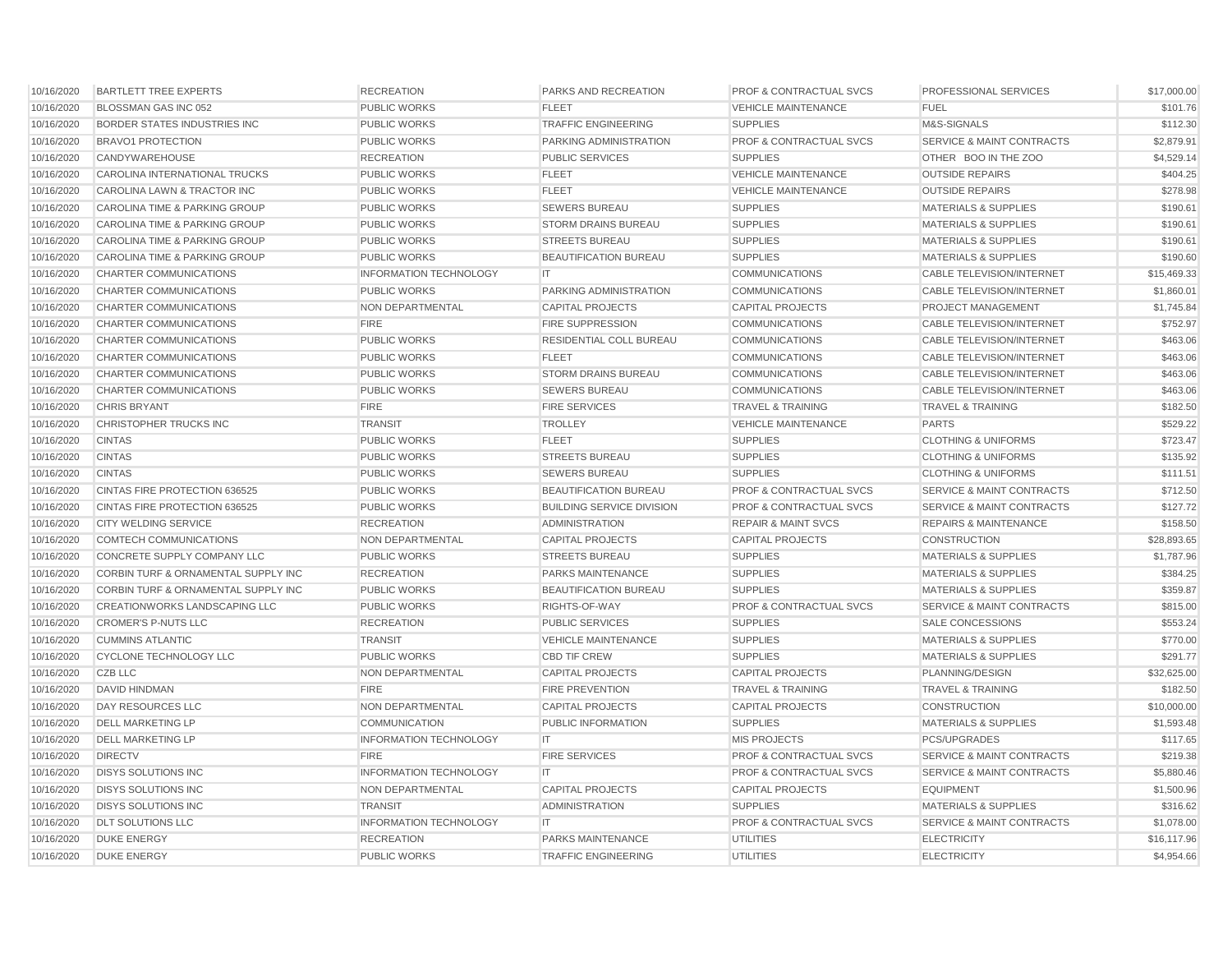| 10/16/2020 | <b>DUKE ENERGY</b>                       | <b>TRANSIT</b>                       | <b>NON VEHICLE MAINTENANCE</b>   | <b>UTILITIES</b>                   | <b>ELECTRICITY</b>               | \$3,922.76  |
|------------|------------------------------------------|--------------------------------------|----------------------------------|------------------------------------|----------------------------------|-------------|
| 10/16/2020 | <b>DUKE ENERGY</b>                       | <b>PUBLIC WORKS</b>                  | RICHARDSON STREET GARAGE         | <b>UTILITIES</b>                   | <b>ELECTRICITY</b>               | \$3,352.48  |
| 10/16/2020 | <b>DUKE ENERGY</b>                       | PUBLIC WORKS                         | S. SPRING STREET GARAGE          | <b>UTILITIES</b>                   | <b>ELECTRICITY</b>               | \$3,046.49  |
| 10/16/2020 | <b>DUKE ENERGY</b>                       | <b>PUBLIC WORKS</b>                  | POINSETT GARAGE                  | <b>UTILITIES</b>                   | <b>ELECTRICITY</b>               | \$2,319.74  |
| 10/16/2020 | <b>DUKE ENERGY</b>                       | <b>PUBLIC WORKS</b>                  | <b>LIBERTY SQUARE GARAGE</b>     | <b>UTILITIES</b>                   | <b>ELECTRICITY</b>               | \$2,192.10  |
| 10/16/2020 | <b>DUKE ENERGY</b>                       | <b>PUBLIC WORKS</b>                  | <b>ONE GARAGE</b>                | <b>UTILITIES</b>                   | <b>ELECTRICITY</b>               | \$1,769.80  |
| 10/16/2020 | <b>DUKE ENERGY</b>                       | <b>PUBLIC WORKS</b>                  | <b>COMMONS GARAGE</b>            | <b>UTILITIES</b>                   | <b>ELECTRICITY</b>               | \$1,642.55  |
| 10/16/2020 | <b>DUKE ENERGY</b>                       | <b>RECREATION</b>                    | <b>COMMUNITY CENTERS</b>         | <b>UTILITIES</b>                   | <b>ELECTRICITY</b>               | \$1,574.08  |
| 10/16/2020 | <b>DUKE ENERGY</b>                       | <b>TRANSIT</b>                       | <b>FIXED ROUTE</b>               | <b>UTILITIES</b>                   | <b>ELECTRICITY</b>               | \$1,394.08  |
| 10/16/2020 | <b>DUKE ENERGY</b>                       | <b>TRANSIT</b>                       | <b>MAULDIN SIMPSONVILLE</b>      | <b>UTILITIES</b>                   | <b>ELECTRICITY</b>               | \$1,394.08  |
| 10/16/2020 | <b>DUKE ENERGY</b>                       | <b>PUBLIC WORKS</b>                  | <b>RIVER STREET GARAGE</b>       | <b>UTILITIES</b>                   | <b>ELECTRICITY</b>               | \$1,229.82  |
| 10/16/2020 | <b>DUKE ENERGY</b>                       | <b>PUBLIC SAFETY</b>                 | <b>POLICE-PATROL SVS</b>         | UTILITIES                          | <b>ELECTRICITY</b>               | \$984.15    |
| 10/16/2020 | <b>DUKE ENERGY</b>                       | MUNICIPAL COURT                      | MUNICIPAL COURT                  | <b>UTILITIES</b>                   | <b>ELECTRICITY</b>               | \$984.14    |
| 10/16/2020 | <b>DUKE ENERGY</b>                       | <b>PUBLIC WORKS</b>                  | <b>BUILDING SERVICE DIVISION</b> | <b>UTILITIES</b>                   | <b>ELECTRICITY</b>               | \$930.87    |
| 10/16/2020 | <b>DUKE ENERGY</b>                       | <b>FIRE</b>                          | <b>FIRE SERVICES</b>             | <b>UTILITIES</b>                   | <b>ELECTRICITY</b>               | \$647.74    |
| 10/16/2020 | <b>DUKE ENERGY</b>                       | <b>PUBLIC WORKS</b>                  | PARKING ADMINISTRATION           | <b>UTILITIES</b>                   | <b>ELECTRICITY</b>               | \$639.92    |
| 10/16/2020 | <b>DUKE ENERGY</b>                       | <b>PUBLIC WORKS</b>                  | <b>BROAD STREET GARAGE</b>       | <b>UTILITIES</b>                   | <b>ELECTRICITY</b>               | \$609.08    |
| 10/16/2020 | <b>DUKE ENERGY</b>                       | <b>PUBLIC WORKS</b>                  | N LAURENS ST GARAGE              | <b>UTILITIES</b>                   | <b>ELECTRICITY</b>               | \$523.92    |
| 10/16/2020 | <b>DUKE ENERGY</b>                       | C.D. DIVISION                        | <b>CDBG PROJECTS</b>             | <b>CD PROJECTS</b>                 | <b>PUBLIC SERVICES (GENERAL)</b> | \$150.12    |
| 10/16/2020 | <b>DUKE ENERGY</b>                       | <b>PUBLIC WORKS</b>                  | <b>PUBLIC WORKS</b>              | <b>UTILITIES</b>                   | <b>ELECTRICITY</b>               | \$136.69    |
| 10/16/2020 | <b>DUSTIN SHERBERT</b>                   | <b>FIRE</b>                          | <b>FIRE SUPPRESSION</b>          | <b>TRAVEL &amp; TRAINING</b>       | <b>TRAVEL &amp; TRAINING</b>     | \$264.25    |
| 10/16/2020 | EARTH PRODUCTS LLC-EASLEY SC             | <b>RECREATION</b>                    | <b>TOURISM DISTRICT</b>          | <b>SUPPLIES</b>                    | <b>MATERIALS &amp; SUPPLIES</b>  | \$424.00    |
| 10/16/2020 | <b>EAS PROFESSIONALS INC</b>             | <b>PUBLIC WORKS</b>                  | STORMWATER MANAGEMENT            | <b>PROF &amp; CONTRACTUAL SVCS</b> | PROFESSIONAL SERVICES            | \$2,000.00  |
| 10/16/2020 | <b>EAS PROFESSIONALS INC</b>             | NON DEPARTMENTAL                     | <b>CAPITAL PROJECTS</b>          | <b>CAPITAL PROJECTS</b>            | PLANNING/DESIGN                  | \$700.00    |
| 10/16/2020 | <b>ECHOLS OIL COMPANY INC</b>            | <b>PUBLIC WORKS</b>                  | <b>FLEET</b>                     | <b>VEHICLE MAINTENANCE</b>         | FUEL                             | \$860.96    |
| 10/16/2020 | <b>EMILY ENGDAHL</b>                     | <b>RECREATION</b>                    | <b>ADMINISTRATION</b>            | <b>SUPPLIES</b>                    | <b>CLOTHING &amp; UNIFORMS</b>   | \$164.24    |
| 10/16/2020 | <b>EPSILON PLASTICS INC</b>              | <b>PUBLIC WORKS</b>                  | <b>STREETS BUREAU</b>            | <b>SUPPLIES</b>                    | <b>MATERIALS &amp; SUPPLIES</b>  | \$2,490.67  |
| 10/16/2020 | <b>FERGUSON ENTERPRISES INC</b>          | <b>PUBLIC WORKS</b>                  | <b>BUILDING SERVICE DIVISION</b> | <b>SUPPLIES</b>                    | <b>MATERIALS &amp; SUPPLIES</b>  | \$504.24    |
| 10/16/2020 | <b>FGP INTERNATIONAL</b>                 | OFFICE OF MGMT & BUDGET              | <b>ACCOUNTING</b>                | <b>PROF &amp; CONTRACTUAL SVCS</b> | TEMP PERSONNEL SVCS              | \$1,343.12  |
| 10/16/2020 | <b>FROG 911</b>                          | <b>FIRE</b>                          | <b>FIRE SUPPRESSION</b>          | <b>VEHICLE MAINTENANCE</b>         | <b>PARTS</b>                     | \$148.40    |
| 10/16/2020 | <b>GILLIG LLC</b>                        | <b>TRANSIT</b>                       | <b>VEHICLE MAINTENANCE</b>       | <b>VEHICLE MAINTENANCE</b>         | <b>PARTS</b>                     | \$1,427.64  |
| 10/16/2020 | <b>GILLIG LLC</b>                        | <b>TRANSIT</b>                       | <b>VEHICLE MAINTENANCE</b>       | <b>VEHICLE MAINTENANCE</b>         | <b>SMALL PARTS</b>               | \$248.38    |
| 10/16/2020 | GIMME-A-SIGN CO INC                      | <b>EVENTS &amp; CULTURAL AFFAIRS</b> | <b>SPECIAL EVENTS</b>            | <b>PRINTING</b>                    | PRINTING & BINDING               | \$166.21    |
| 10/16/2020 | <b>GRAHAM KIMAK LANDSCAPE DESIGN</b>     | <b>NON DEPARTMENTAL</b>              | <b>CAPITAL PROJECTS</b>          | CAPITAL PROJECTS                   | PLANNING/DESIGN                  | \$1,125.00  |
| 10/16/2020 | GRAINGER 803858935                       | <b>PUBLIC WORKS</b>                  | <b>STORM DRAINS BUREAU</b>       | <b>SUPPLIES</b>                    | <b>CONSTRUCTION &amp; REPAIR</b> | \$460.04    |
| 10/16/2020 | GRAINGER 803858935                       | <b>PUBLIC WORKS</b>                  | <b>CBD TIF CREW</b>              | <b>SUPPLIES</b>                    | <b>MATERIALS &amp; SUPPLIES</b>  | \$320.12    |
| 10/16/2020 | GRAINGER 803858935                       | <b>PUBLIC WORKS</b>                  | <b>BEAUTIFICATION BUREAU</b>     | <b>SUPPLIES</b>                    | <b>MATERIALS &amp; SUPPLIES</b>  | \$311.63    |
| 10/16/2020 | GRAINGER 803858935                       | PUBLIC WORKS                         | <b>SEWERS BUREAU</b>             | <b>SUPPLIES</b>                    | <b>MATERIALS &amp; SUPPLIES</b>  | \$253.79    |
| 10/16/2020 | GRAINGER 803858935                       | <b>PUBLIC WORKS</b>                  | RESIDENTIAL COLL BUREAU          | <b>SUPPLIES</b>                    | <b>MATERIALS &amp; SUPPLIES</b>  | \$225.88    |
| 10/16/2020 | GRAINGER 803858935                       | <b>PUBLIC WORKS</b>                  | <b>MAINTENANCE</b>               | <b>SUPPLIES</b>                    | <b>MATERIALS &amp; SUPPLIES</b>  | \$116.39    |
| 10/16/2020 | GRAINGER 803858935                       | <b>PUBLIC WORKS</b>                  | <b>BUILDING SERVICE DIVISION</b> | <b>SUPPLIES</b>                    | <b>MATERIALS &amp; SUPPLIES</b>  | \$107.46    |
| 10/16/2020 | <b>GREATER GREENVILLE SCOTTISH GAMES</b> | <b>OFFICE OF MGMT &amp; BUDGET</b>   | NON-DEPARTMENTAL                 | ACCOUNTS PAYABLE(MANUAL)           | <b>SPECIAL PROJECTS</b>          | \$22,500.00 |
| 10/16/2020 | <b>GREENVILLE CHAUTAUQUA SOCIETY</b>     | OFFICE OF MGMT & BUDGET              | NON-DEPARTMENTAL                 | ACCOUNTS PAYABLE(MANUAL)           | <b>SPECIAL PROJECTS</b>          | \$5,000.00  |
| 10/16/2020 | GREENVILLE OFFICE SUPPLY CO INC          | <b>FIRE</b>                          | <b>FIRE SUPPRESSION</b>          | <b>SUPPLIES</b>                    | OFFICE SUPPLIES&MATERIALS        | \$2,458.80  |
| 10/16/2020 | <b>GREENVILLE OFFICE SUPPLY CO INC</b>   | <b>PUBLIC WORKS</b>                  | <b>ENFORCEMENT</b>               | <b>SUPPLIES</b>                    | <b>CLOTHING &amp; UNIFORMS</b>   | \$471.86    |
|            |                                          |                                      |                                  |                                    |                                  |             |
| 10/16/2020 | <b>GREENVILLE OFFICE SUPPLY CO INC</b>   | <b>MUNICIPAL COURT</b>               | <b>MUNICIPAL COURT</b>           | <b>SUPPLIES</b>                    | <b>MATERIALS &amp; SUPPLIES</b>  | \$269.89    |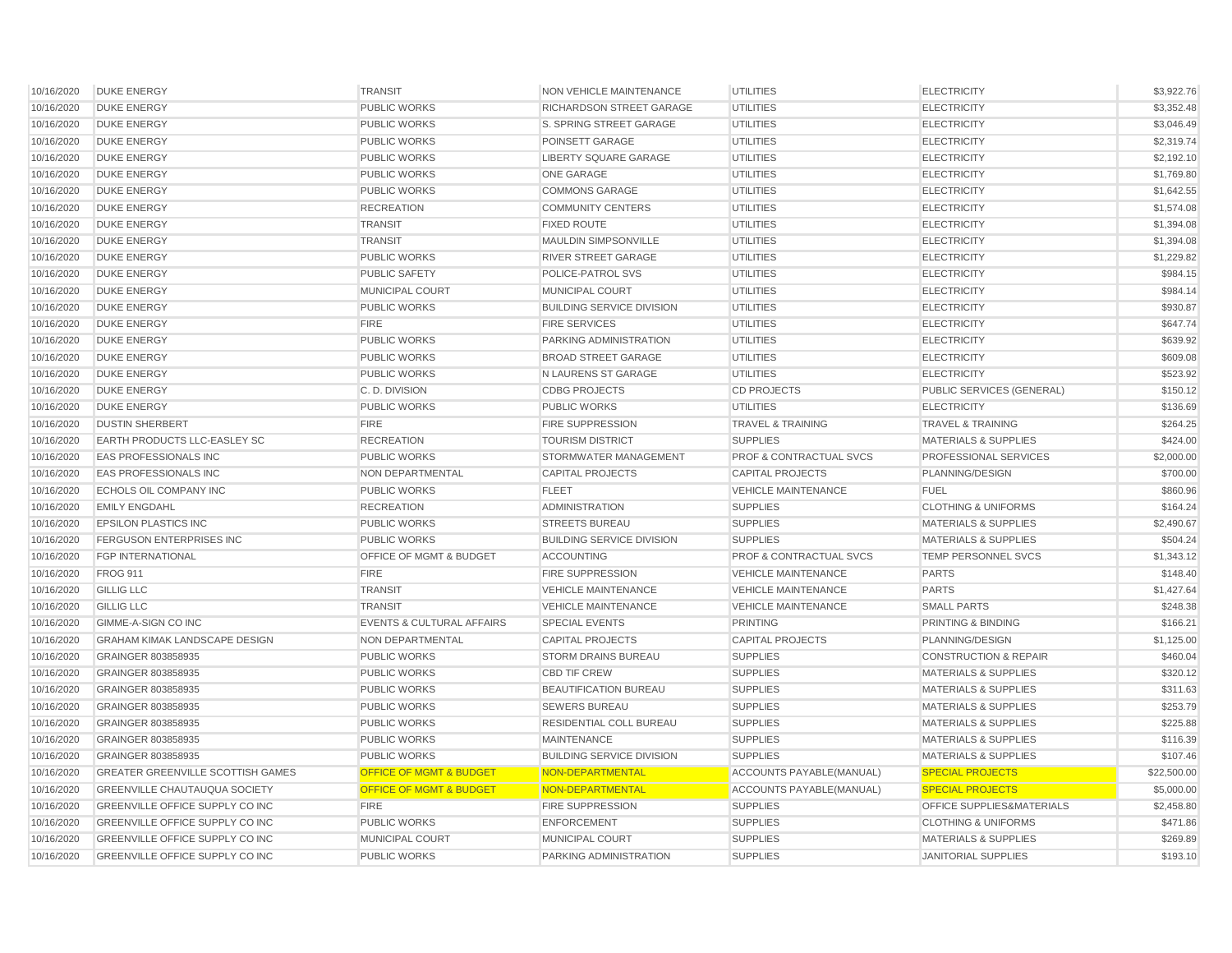| 10/16/2020 | <b>GREENVILLE OFFICE SUPPLY CO INC</b> | <b>HUMAN RESOURCES</b>               | <b>OCCUPATIONAL HEALTH</b>       | <b>SUPPLIES</b>                    | <b>MATERIALS &amp; SUPPLIES</b>      | \$177.03     |
|------------|----------------------------------------|--------------------------------------|----------------------------------|------------------------------------|--------------------------------------|--------------|
| 10/16/2020 | GREENVILLE OFFICE SUPPLY CO INC        | OFFICE OF MGMT & BUDGET              | <b>ACCOUNTING</b>                | <b>SUPPLIES</b>                    | OFFICE SUPPLIES&MATERIALS            | \$163.86     |
| 10/16/2020 | <b>GREENVILLE SCALE CO INC</b>         | <b>RECREATION</b>                    | <b>ADMINISTRATION</b>            | <b>REPAIR &amp; MAINT SVCS</b>     | <b>REPAIRS &amp; MAINTENANCE</b>     | \$312.68     |
| 10/16/2020 | <b>GREENVILLE TURF &amp; TRACTOR</b>   | <b>PUBLIC WORKS</b>                  | <b>BEAUTIFICATION BUREAU</b>     | <b>SUPPLIES</b>                    | <b>MATERIALS &amp; SUPPLIES</b>      | \$1,161.81   |
| 10/16/2020 | <b>GREENVILLE WATER</b>                | <b>PUBLIC WORKS</b>                  | <b>BUILDING SERVICE DIVISION</b> | <b>UTILITIES</b>                   | <b>OTHER</b>                         | \$5,875.41   |
| 10/16/2020 | <b>GREENVILLE WATER</b>                | <b>RECREATION</b>                    | <b>TOURISM DISTRICT</b>          | <b>UTILITIES</b>                   | <b>OTHER</b>                         | \$708.76     |
| 10/16/2020 | <b>GREENVILLE WATER</b>                | <b>TRANSIT</b>                       | <b>NON VEHICLE MAINTENANCE</b>   | <b>UTILITIES</b>                   | WATER/WASTEWATER                     | \$369.04     |
| 10/16/2020 | <b>GREENWORKS RECYLING INC</b>         | <b>PUBLIC WORKS</b>                  | TREE MAINTENANCE BUREAU          | <b>PROF &amp; CONTRACTUAL SVCS</b> | PROFESSIONAL SERVICES                | \$5,045.00   |
| 10/16/2020 | <b>HALL SIGNS INC</b>                  | <b>PUBLIC WORKS</b>                  | RIVERPLACE GARAGE                | <b>SUPPLIES</b>                    | <b>MATERIALS &amp; SUPPLIES</b>      | \$924.63     |
| 10/16/2020 | HARPER CORPORATION                     | NON DEPARTMENTAL                     | <b>CAPITAL PROJECTS</b>          | <b>CAPITAL PROJECTS</b>            | <b>CONSTRUCTION</b>                  | \$952,898.40 |
| 10/16/2020 | <b>HAT TRICK FARM</b>                  | <b>RECREATION</b>                    | <b>ADMINISTRATION</b>            | <b>SUPPLIES</b>                    | M&S-FOOD                             | \$305.00     |
| 10/16/2020 | HOME DEPOT CREDIT SERVICE 4123         | <b>PUBLIC WORKS</b>                  | <b>STORM DRAINS BUREAU</b>       | <b>SUPPLIES</b>                    | <b>CONSTRUCTION &amp; REPAIR</b>     | \$267.69     |
| 10/16/2020 | HOME DEPOT CREDIT SERVICE 5898         | <b>FIRE</b>                          | <b>FIRE SUPPRESSION</b>          | <b>SUPPLIES</b>                    | <b>MATERIALS &amp; SUPPLIES</b>      | \$859.75     |
| 10/16/2020 | HOME DEPOT CREDIT SERVICE 5906         | <b>PUBLIC WORKS</b>                  | <b>BUILDING SERVICE DIVISION</b> | <b>SUPPLIES</b>                    | <b>MATERIALS &amp; SUPPLIES</b>      | \$857.70     |
| 10/16/2020 | HOME DEPOT CREDIT SERVICE 5914         | <b>RECREATION</b>                    | <b>PUBLIC SERVICES</b>           | <b>SUPPLIES</b>                    | OTHER BOO IN THE ZOO                 | \$128.11     |
| 10/16/2020 | HOME DEPOT CREDIT SERVICE 5922         | <b>RECREATION</b>                    | <b>TOURISM DISTRICT</b>          | <b>SUPPLIES</b>                    | <b>MATERIALS &amp; SUPPLIES</b>      | \$293.02     |
| 10/16/2020 | <b>HUMAN RELATIONS COMMISSION</b>      | C.D. DIVISION                        | <b>CDBG PROJECTS</b>             | <b>CD PROJECTS</b>                 | PUBLIC SERVICES (GENERAL)            | \$25,163.38  |
| 10/16/2020 | HYDRAULIC ONSITE EQUIPMENT REPAIR      | <b>FIRE</b>                          | <b>FIRE SUPPRESSION</b>          | <b>VEHICLE MAINTENANCE</b>         | <b>OUTSIDE REPAIRS</b>               | \$345.28     |
| 10/16/2020 | <b>IDEXX LABORATORIES</b>              | <b>RECREATION</b>                    | <b>ADMINISTRATION</b>            | <b>PROF &amp; CONTRACTUAL SVCS</b> | PROFESSIONAL SERVICES                | \$438.63     |
| 10/16/2020 | <b>INTERNAL REVENUE SERVICE</b>        | <b>OFFICE OF MGMT &amp; BUDGET</b>   | <b>ACCOUNTING</b>                | PR-WH                              | <b>GARNISHMENTS</b>                  | \$150.00     |
| 10/16/2020 | <b>IRON MOUNTAIN 27128</b>             | <b>MUNICIPAL COURT</b>               | <b>MUNICIPAL COURT</b>           | <b>PROF &amp; CONTRACTUAL SVCS</b> | <b>PROFESSIONAL SERVICES</b>         | \$128.39     |
| 10/16/2020 | <b>IVEY COMMUNICATIONS INC</b>         | <b>NON DEPARTMENTAL</b>              | <b>CAPITAL PROJECTS</b>          | <b>CAPITAL PROJECTS</b>            | <b>EQUIPMENT</b>                     | \$7,066.54   |
| 10/16/2020 | <b>IVEY COMMUNICATIONS INC</b>         | NON DEPARTMENTAL                     | <b>CAPITAL PROJECTS</b>          | <b>CAPITAL PROJECTS</b>            | PROJECT EXPENSE                      | \$1,959.92   |
| 10/16/2020 | JEFFREY A BOWMAN                       | OFFICE OF MGMT & BUDGET              | <b>REVENUE</b>                   | <b>TRAVEL &amp; TRAINING</b>       | <b>LOCAL TRANSPORTATION</b>          | \$162.15     |
| 10/16/2020 | JET-VAC SEWER EQUIPMENT CO             | <b>PUBLIC WORKS</b>                  | <b>SEWERS BUREAU</b>             | <b>SUPPLIES</b>                    | <b>MATERIALS &amp; SUPPLIES</b>      | \$2,426.99   |
| 10/16/2020 | JOHNSTONE SUPPLY OF GREENVILLE         | <b>PUBLIC WORKS</b>                  | <b>BUILDING SERVICE DIVISION</b> | <b>SUPPLIES</b>                    | <b>MATERIALS &amp; SUPPLIES</b>      | \$178.82     |
| 10/16/2020 | K & M INTERNATIONAL WILD REPUBLIC      | <b>RECREATION</b>                    | PUBLIC SERVICES                  | <b>SUPPLIES</b>                    | <b>SALE GIFTS</b>                    | \$3,391.82   |
| 10/16/2020 | KENTUCKY CHILD SUPPORT ENFORCEMENT     | <b>OFFICE OF MGMT &amp; BUDGET</b>   | <b>ACCOUNTING</b>                | PR-WH                              | <b>GARNISHMENTS</b>                  | \$177.69     |
| 10/16/2020 | <b>KEVIN HENSON</b>                    | <b>FIRE</b>                          | <b>FIRE SERVICES</b>             | <b>TRAVEL &amp; TRAINING</b>       | <b>TRAVEL &amp; TRAINING</b>         | \$264.25     |
| 10/16/2020 | <b>KIMBERLY OWENS</b>                  | Z <sub>O</sub> O                     | 700                              | <b>EDUCATION</b>                   | <b>REFUND ZOO OVERNIGHT</b>          | \$500.00     |
| 10/16/2020 | KINGSPORT IRON & METAL LLC             | <b>PUBLIC WORKS</b>                  | <b>RESIDENTIAL COLL BUREAU</b>   | <b>SUPPLIES</b>                    | <b>MATERIALS &amp; SUPPLIES</b>      | \$3,870.73   |
| 10/16/2020 | <b>LANDS END BUSINESS OUTFITTERS</b>   | <b>RECREATION</b>                    | <b>PUBLIC SERVICES</b>           | <b>SUPPLIES</b>                    | <b>CLOTHING &amp; UNIFORMS</b>       | \$125.99     |
| 10/16/2020 | <b>LANDSCAPERS SUPPLY</b>              | <b>RECREATION</b>                    | <b>TOURISM DISTRICT</b>          | <b>SUPPLIES</b>                    | MATERIALS & SUPPLIES                 | \$963.40     |
| 10/16/2020 | LANDSCAPERS SUPPLY                     | <b>PUBLIC WORKS</b>                  | <b>STORM DRAINS BUREAU</b>       | <b>SUPPLIES</b>                    | <b>CONSTRUCTION &amp; REPAIR</b>     | \$686.88     |
| 10/16/2020 | LOWES                                  | <b>PUBLIC WORKS</b>                  | <b>MAINTENANCE</b>               | <b>REPAIR &amp; MAINT SVCS</b>     | <b>REPAIRS &amp; MAINTENANCE</b>     | \$208.51     |
| 10/16/2020 | <b>MACK PEST SOLUTIONS INC</b>         | <b>PUBLIC WORKS</b>                  | <b>BUILDING SERVICE DIVISION</b> | <b>PROF &amp; CONTRACTUAL SVCS</b> | <b>SERVICE &amp; MAINT CONTRACTS</b> | \$302.00     |
| 10/16/2020 | MANSFIELD OIL COMPANY OF GAINESVILL    | <b>PUBLIC WORKS</b>                  | <b>FLEET</b>                     | <b>VEHICLE MAINTENANCE</b>         | <b>FUEL CARD</b>                     | \$7,292.55   |
| 10/16/2020 | MARATHON STAFFING INC                  | <b>PUBLIC SAFETY</b>                 | POLICE-DISPATCH BUREAU           | <b>PROF &amp; CONTRACTUAL SVCS</b> | TEMP PERSONNEL SVCS                  | \$692.09     |
| 10/16/2020 | <b>MARATHON STAFFING INC</b>           | <b>PUBLIC WORKS</b>                  | <b>SEWERS BUREAU</b>             | <b>PROF &amp; CONTRACTUAL SVCS</b> | TEMP PERSONNEL SVCS                  | \$612.11     |
| 10/16/2020 | <b>MARATHON STAFFING INC</b>           | <b>EVENTS &amp; CULTURAL AFFAIRS</b> | <b>EVENTS MANAGEMENT</b>         | <b>PROF &amp; CONTRACTUAL SVCS</b> | TEMP PERSONNEL SVCS                  | \$494.59     |
| 10/16/2020 | MARCO'S AUTO DETAIL SHOP               | <b>PUBLIC WORKS</b>                  | <b>FLEET</b>                     | <b>VEHICLE MAINTENANCE</b>         | <b>OUTSIDE REPAIRS</b>               | \$170.00     |
| 10/16/2020 | <b>MARSHALL FRANKLIN</b>               | <b>PUBLIC WORKS</b>                  | <b>PARKING ADMINISTRATION</b>    | <b>ONE GARAGE</b>                  | <b>REFUND PARKING DEPOSIT</b>        | \$144.00     |
| 10/16/2020 | MCKESSON MEDICAL-SURGICAL GOVERNMEN    | <b>HUMAN RESOURCES</b>               | <b>OCCUPATIONAL HEALTH</b>       | <b>SUPPLIES</b>                    | <b>MATERIALS &amp; SUPPLIES</b>      | \$10,251.32  |
| 10/16/2020 | MIKE'S BODY SHOP & TOWING INC          | <b>PUBLIC WORKS</b>                  | <b>FLEET</b>                     | <b>VEHICLE MAINTENANCE</b>         | <b>OUTSIDE REPAIRS</b>               | \$2,436.77   |
| 10/16/2020 | <b>MINUTEMAN PRESS</b>                 | <b>COMMUNICATION</b>                 | PUBLIC INFORMATION               | <b>PRINTING</b>                    | PRINTING & BINDING                   | \$2,562.14   |
| 10/16/2020 | <b>MINUTEMAN PRESS</b>                 | <b>PUBLIC WORKS</b>                  | <b>RECYCLING</b>                 | <b>PRINTING</b>                    | <b>PRINTING &amp; BINDING</b>        | \$1.633.25   |
|            |                                        |                                      |                                  |                                    |                                      |              |
| 10/16/2020 | <b>MINUTEMAN PRESS</b>                 | <b>RECREATION</b>                    | <b>PUBLIC SERVICES</b>           | <b>PRINTING</b>                    | <b>PRINTING &amp; BINDING</b>        | \$190.80     |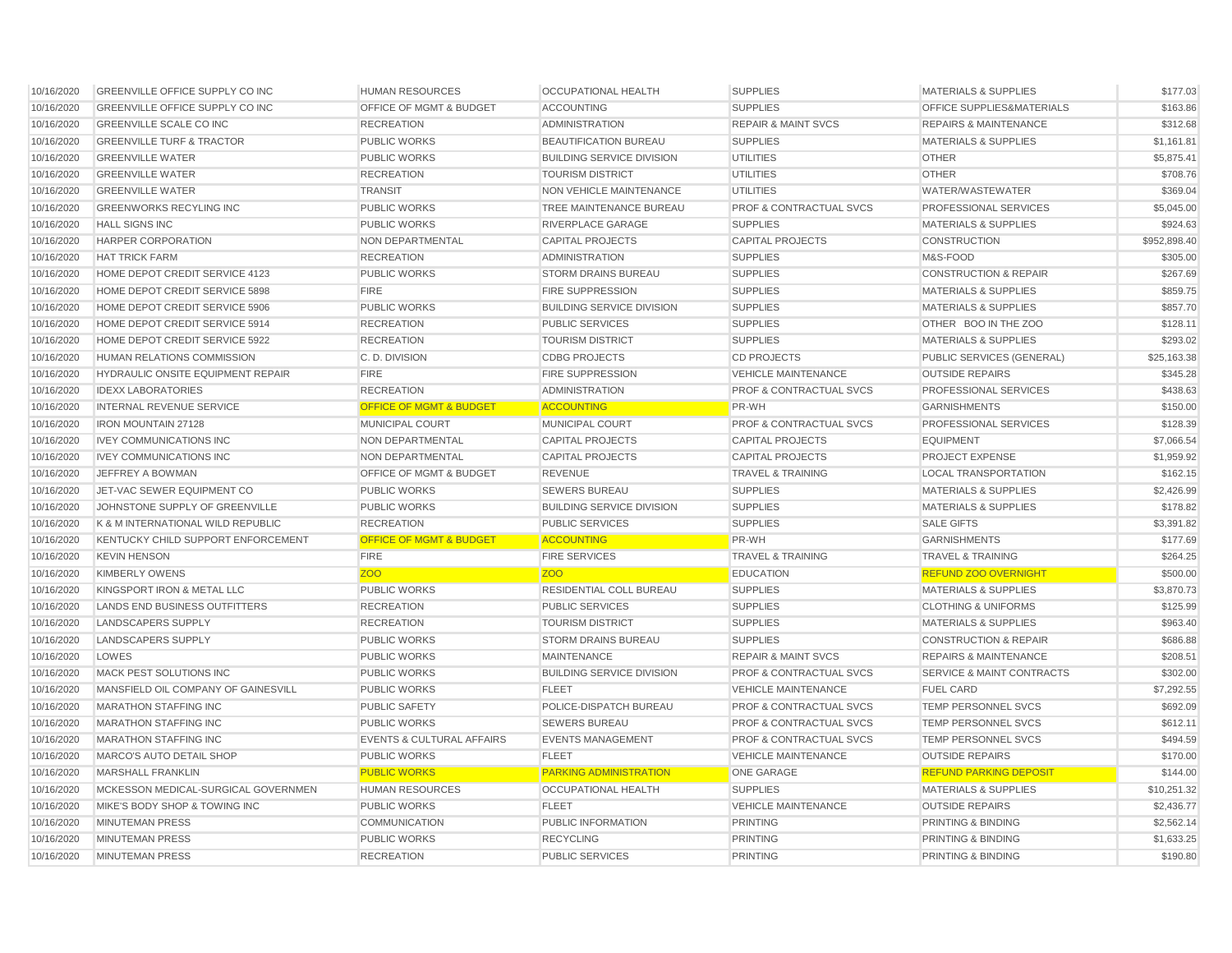| 10/16/2020 | MOBILE MINI INC                           | NON DEPARTMENTAL                     | <b>CAPITAL PROJECTS</b>        | <b>CAPITAL PROJECTS</b>            | PROJECT EXPENSE                      | \$4,558.00  |
|------------|-------------------------------------------|--------------------------------------|--------------------------------|------------------------------------|--------------------------------------|-------------|
| 10/16/2020 | <b>MOMENTEUM STRATEGIES</b>               | <b>ECONOMIC DEVELOPMENT</b>          | <b>ECONOMIC DEVELOPMENT</b>    | PROF & CONTRACTUAL SVCS            | PROFESSIONAL SERVICES                | \$3,000.00  |
| 10/16/2020 | MOSAIC ENGINEERING & CONSULTING PC        | NON DEPARTMENTAL                     | <b>CAPITAL PROJECTS</b>        | <b>CAPITAL PROJECTS</b>            | PROJECT MANAGEMENT                   | \$16,000.00 |
| 10/16/2020 | MOTOROLA-PALMETTO 800                     | <b>TRANSIT</b>                       | <b>FIXED ROUTE</b>             | <b>COMMUNICATIONS</b>              | <b>OTHER</b>                         | \$1,173.14  |
| 10/16/2020 | MUNICIPAL EMERGENCY SERVICES INC          | <b>FIRE</b>                          | <b>FIRE SUPPRESSION</b>        | <b>SUPPLIES</b>                    | <b>MATERIALS &amp; SUPPLIES</b>      | \$7,287.50  |
| 10/16/2020 | <b>NAPA</b>                               | <b>PUBLIC WORKS</b>                  | <b>FLEET</b>                   | <b>VEHICLE MAINTENANCE</b>         | <b>PARTS</b>                         | \$66,688.40 |
| 10/16/2020 | <b>NAPA</b>                               | <b>PUBLIC WORKS</b>                  | <b>FLEET</b>                   | <b>VEHICLE MAINTENANCE</b>         | PARTS MANAGEMENT FEES                | \$16,311.00 |
| 10/16/2020 | <b>NAPA AUTO PARTS</b>                    | <b>FIRE</b>                          | <b>FIRE SUPPRESSION</b>        | <b>VEHICLE MAINTENANCE</b>         | <b>PARTS</b>                         | \$3,109.42  |
| 10/16/2020 | <b>NAPA AUTO PARTS</b>                    | <b>FIRE</b>                          | <b>FIRE SUPPRESSION</b>        | <b>SUPPLIES</b>                    | <b>MATERIALS &amp; SUPPLIES</b>      | \$235.52    |
| 10/16/2020 | NORRIS SUPPLY CO                          | <b>PUBLIC WORKS</b>                  | <b>STREETS BUREAU</b>          | <b>SUPPLIES</b>                    | <b>MATERIALS &amp; SUPPLIES</b>      | \$441.49    |
| 10/16/2020 | NORTHERN TOOL & EQUIPMENT                 | <b>FIRE</b>                          | <b>FIRE SERVICES</b>           | <b>SUPPLIES</b>                    | <b>MATERIALS &amp; SUPPLIES</b>      | \$133.54    |
| 10/16/2020 | <b>OPTIMAL SELF MD</b>                    | <b>PUBLIC WORKS</b>                  | <b>PARKING ADMINISTRATION</b>  | <b>ONE GARAGE</b>                  | <b>REFUND PARKING DEPOSIT</b>        | \$2,456.50  |
| 10/16/2020 | PANAGAKOS ASPHALT INC                     | <b>PUBLIC WORKS</b>                  | <b>STREETS BUREAU</b>          | <b>SUPPLIES</b>                    | <b>MATERIALS &amp; SUPPLIES</b>      | \$339.20    |
| 10/16/2020 | PANAGAKOS ASPHALT INC                     | <b>PUBLIC WORKS</b>                  | <b>SEWERS BUREAU</b>           | <b>SUPPLIES</b>                    | <b>MATERIALS &amp; SUPPLIES</b>      | \$169.60    |
| 10/16/2020 | PANAGAKOS ASPHALT INC                     | <b>PUBLIC WORKS</b>                  | <b>STORM DRAINS BUREAU</b>     | <b>SUPPLIES</b>                    | <b>MATERIALS &amp; SUPPLIES</b>      | \$169.60    |
| 10/16/2020 | PEPSI-COLA BOTTLING CO                    | <b>RECREATION</b>                    | <b>PUBLIC SERVICES</b>         | <b>SUPPLIES</b>                    | SALE CONCESSIONS                     | \$1,199.52  |
| 10/16/2020 | PETERBILT STORE OF GREENVILLE, THE        | <b>TRANSIT</b>                       | <b>VEHICLE MAINTENANCE</b>     | <b>VEHICLE MAINTENANCE</b>         | <b>PARTS</b>                         | \$4,757.84  |
| 10/16/2020 | PIEDMONT NATURAL GAS CO INC               | <b>FIRE</b>                          | <b>FIRE SERVICES</b>           | <b>UTILITIES</b>                   | GAS                                  | \$190.88    |
| 10/16/2020 | PIEDMONT NATURAL GAS CO INC               | <b>TRANSIT</b>                       | NON VEHICLE MAINTENANCE        | <b>UTILITIES</b>                   | GAS                                  | \$163.39    |
| 10/16/2020 | PIEDMONT NATURAL GAS CO INC               | <b>RECREATION</b>                    | <b>PARKS MAINTENANCE</b>       | <b>UTILITIES</b>                   | GAS                                  | \$119.37    |
| 10/16/2020 | PIEDMONT NATURAL GAS CO INC               | <b>RECREATION</b>                    | <b>ADMINISTRATION</b>          | <b>UTILITIES</b>                   | GAS                                  | \$109.59    |
| 10/16/2020 | PREMIER GROWERS INC                       | <b>RECREATION</b>                    | <b>TOURISM DISTRICT</b>        | <b>SUPPLIES</b>                    | <b>MATERIALS &amp; SUPPLIES</b>      | \$8,074.80  |
| 10/16/2020 | <b>PREMIER GROWERS INC</b>                | <b>RECREATION</b>                    | PARKS MAINTENANCE              | <b>SUPPLIES</b>                    | <b>MATERIALS &amp; SUPPLIES</b>      | \$1,038.80  |
| 10/16/2020 | PRESORT PLUS INC                          | OFFICE OF MGMT & BUDGET              | <b>PURCHASING</b>              | <b>COMMUNICATIONS</b>              | <b>POSTAGE</b>                       | \$3,931.84  |
| 10/16/2020 | PRESORT PLUS INC                          | <b>RECREATION</b>                    | <b>PUBLIC SERVICES</b>         | <b>PRINTING</b>                    | PRINTING & BINDING                   | \$492.81    |
| 10/16/2020 | PRISMA HEALTH                             | <b>RECREATION</b>                    | <b>ADMINISTRATION</b>          | <b>PROF &amp; CONTRACTUAL SVCS</b> | PROFESSIONAL SERVICES                | \$428.00    |
| 10/16/2020 | PROFORMA RHINO GRAPHICS                   | <b>EVENTS &amp; CULTURAL AFFAIRS</b> | <b>EVENTS MANAGEMENT</b>       | <b>PRINTING</b>                    | PRINTING & BINDING                   | \$110.95    |
| 10/16/2020 | <b>PROTERRA INC</b>                       | <b>TRANSIT</b>                       | <b>VEHICLE MAINTENANCE</b>     | <b>VEHICLE MAINTENANCE</b>         | <b>PARTS</b>                         | \$1,945.88  |
| 10/16/2020 | PROVIDENT LIFE & ACCIDENT INS CO          | <b>HUMAN RESOURCES</b>               | <b>HEALTH CARE</b>             | <b>OTHER INSURANCE</b>             | <b>LIFE INSURANCE</b>                | \$1,076.66  |
| 10/16/2020 | PSYCHEMEDICS CORPORATION                  | <b>HUMAN RESOURCES</b>               | OCCUPATIONAL HEALTH            | <b>PROF &amp; CONTRACTUAL SVCS</b> | PROFESSIONAL SERVICES                | \$1,694.00  |
| 10/16/2020 | R J SHIRLEY INC                           | <b>PUBLIC WORKS</b>                  | TREE MAINTENANCE BUREAU        | <b>PROF &amp; CONTRACTUAL SVCS</b> | PROFESSIONAL SERVICES                | \$588.60    |
| 10/16/2020 | <b>READ'S UNIFORMS INC</b>                | <b>FIRE</b>                          | <b>FIRE SUPPRESSION</b>        | <b>SUPPLIES</b>                    | <b>CLOTHING &amp; UNIFORMS</b>       | \$1,002.76  |
| 10/16/2020 | RILEY POPE & LANEY, LLC                   | <b>CITY MANAGER</b>                  | <b>CITY MANAGER</b>            | <b>PROF &amp; CONTRACTUAL SVCS</b> | PROFESSIONAL SERVICES                | \$3,450.00  |
| 10/16/2020 | RODENT PRO.COM LLC                        | <b>RECREATION</b>                    | <b>ADMINISTRATION</b>          | <b>SUPPLIES</b>                    | M&S-FOOD                             | \$1,116.20  |
| 10/16/2020 | ROGERS & CALLCOTT ENVIRONMENTAL           | <b>PUBLIC WORKS</b>                  | <b>GARBAGE DISPOSAL BUREAU</b> | <b>PROF &amp; CONTRACTUAL SVCS</b> | PROFESSIONAL SERVICES                | \$5,606.08  |
| 10/16/2020 | S C DEPARTMENT OF REVENUE                 | <b>OFFICE OF MGMT &amp; BUDGET</b>   | <b>ACCOUNTING</b>              | <b>PR-WH</b>                       | <b>GARNISHMENTS</b>                  | \$248.31    |
| 10/16/2020 | <b>S C RETIREMENT SYSTEM</b>              | <b>OFFICE OF MGMT &amp; BUDGET</b>   | <b>ACCOUNTING</b>              | PR-WH                              | <b>RETIREMENT SVS PURCHASE</b>       | \$1,688.65  |
| 10/16/2020 | <b>S C STATE FIREFIGHTERS ASSOCIATION</b> | <b>FIRE</b>                          | <b>FIRE</b>                    | <b>BENEFITS</b>                    | <b>INSURANCE BENEFITS</b>            | \$15,363.22 |
| 10/16/2020 | <b>SAFE INDUSTRIES</b>                    | <b>FIRE</b>                          | <b>FIRE SUPPRESSION</b>        | <b>SUPPLIES</b>                    | <b>CLOTHING &amp; UNIFORMS</b>       | \$5,562.17  |
| 10/16/2020 | <b>SAFE INDUSTRIES</b>                    | <b>FIRE</b>                          | <b>FIRE SERVICES</b>           | <b>PROF &amp; CONTRACTUAL SVCS</b> | <b>SERVICE &amp; MAINT CONTRACTS</b> | \$4,941.80  |
| 10/16/2020 | <b>SAFE INDUSTRIES</b>                    | <b>FIRE</b>                          | <b>FIRE SUPPRESSION</b>        | <b>SUPPLIES</b>                    | <b>MATERIALS &amp; SUPPLIES</b>      | \$583.47    |
| 10/16/2020 | <b>SAFE INDUSTRIES</b>                    | <b>FIRE</b>                          | <b>FIRE SUPPRESSION</b>        | <b>VEHICLE MAINTENANCE</b>         | <b>PARTS</b>                         | \$259.70    |
| 10/16/2020 | <b>SAFETY PRODUCTS INC</b>                | <b>PUBLIC WORKS</b>                  | RESIDENTIAL COLL BUREAU        | <b>SUPPLIES</b>                    | <b>MATERIALS &amp; SUPPLIES</b>      | \$331.25    |
| 10/16/2020 | <b>SAFETY PRODUCTS INC</b>                | <b>PUBLIC WORKS</b>                  | RIGHTS-OF-WAY                  | <b>SUPPLIES</b>                    | <b>MATERIALS &amp; SUPPLIES</b>      | \$331.25    |
| 10/16/2020 | <b>SAFETY PRODUCTS INC</b>                | <b>PUBLIC WORKS</b>                  | <b>STREETS BUREAU</b>          | <b>SUPPLIES</b>                    | <b>MATERIALS &amp; SUPPLIES</b>      | \$331.25    |
| 10/16/2020 | <b>SAFETY PRODUCTS INC</b>                | <b>PUBLIC WORKS</b>                  | <b>SEWERS BUREAU</b>           | <b>SUPPLIES</b>                    | <b>MATERIALS &amp; SUPPLIES</b>      | \$331.25    |
| 10/16/2020 | <b>SAFETY PRODUCTS INC</b>                | <b>PUBLIC WORKS</b>                  | <b>STORM DRAINS BUREAU</b>     | <b>SUPPLIES</b>                    | <b>MATERIALS &amp; SUPPLIES</b>      | \$331.25    |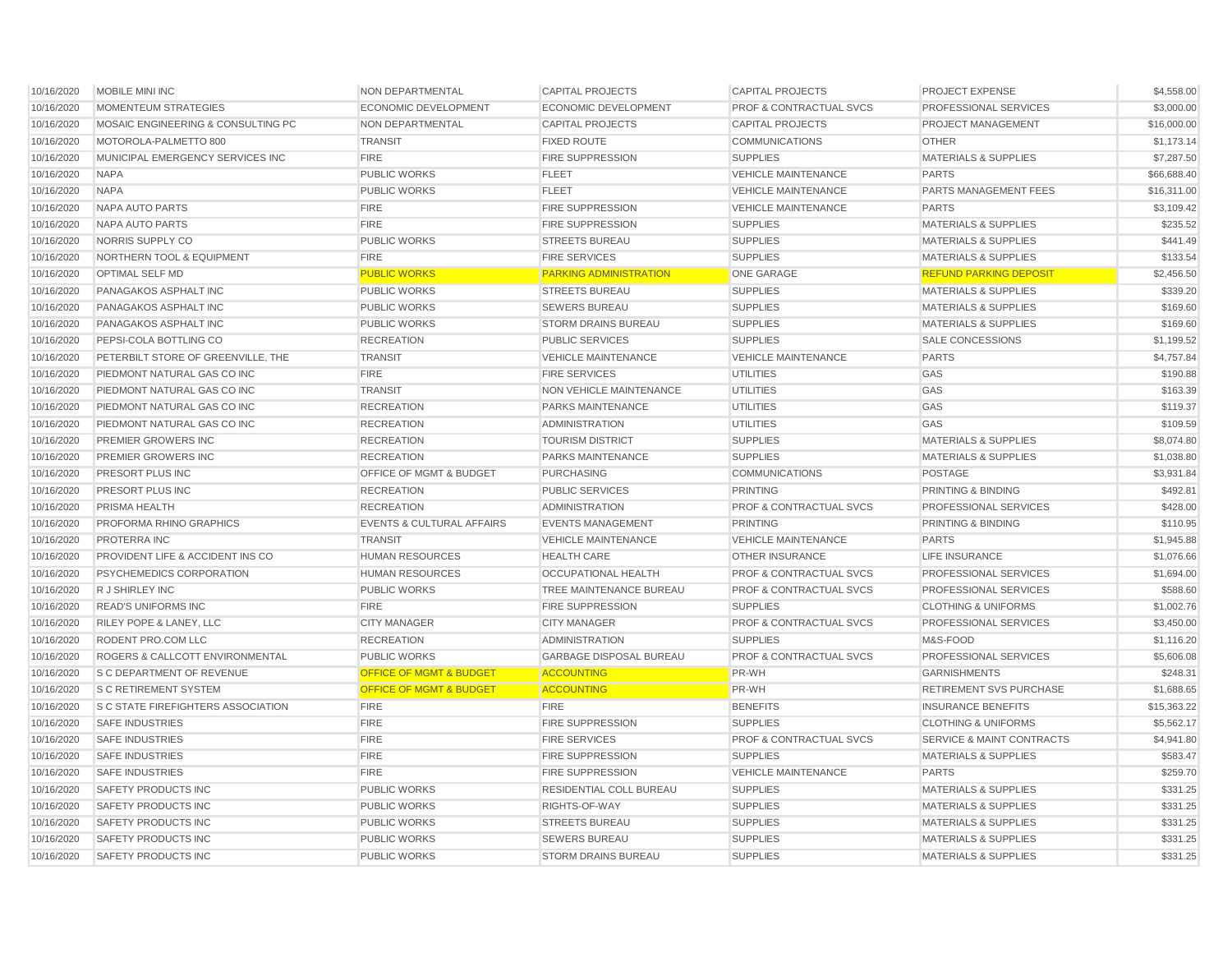| 10/16/2020 | <b>SAFETY PRODUCTS INC</b>         | <b>PUBLIC WORKS</b>                | <b>FLEET</b>                         | <b>SUPPLIES</b>                    | <b>MATERIALS &amp; SUPPLIES</b>      | \$331.25    |
|------------|------------------------------------|------------------------------------|--------------------------------------|------------------------------------|--------------------------------------|-------------|
| 10/16/2020 | SAF-GARD SAFETY SHOE COMPANY       | <b>FIRE</b>                        | <b>FIRE SUPPRESSION</b>              | <b>SUPPLIES</b>                    | <b>CLOTHING &amp; UNIFORMS</b>       | \$850.70    |
| 10/16/2020 | <b>SC STATE DISBURSEMENT UNIT</b>  | <b>OFFICE OF MGMT &amp; BUDGET</b> | <b>ACCOUNTING</b>                    | PR-WH                              | <b>GARNISHMENTS</b>                  | \$2,569.30  |
| 10/16/2020 | <b>SHERWIN WILLIAMS</b>            | <b>PUBLIC WORKS</b>                | <b>BUILDING SERVICE DIVISION</b>     | <b>SUPPLIES</b>                    | <b>MATERIALS &amp; SUPPLIES</b>      | \$686.82    |
| 10/16/2020 | <b>SHERWIN WILLIAMS</b>            | <b>PUBLIC WORKS</b>                | <b>BUILDING SERVICE DIVISION</b>     | <b>REPAIR &amp; MAINT SVCS</b>     | <b>FOUNTAIN REPAIR</b>               | \$136.44    |
| 10/16/2020 | SNIDER FLEET SOLUTIONS             | <b>PUBLIC WORKS</b>                | <b>FLEET</b>                         | <b>VEHICLE MAINTENANCE</b>         | <b>OUTSIDE REPAIRS</b>               | \$2,663.51  |
| 10/16/2020 | SOFTWAREONE INC                    | <b>INFORMATION TECHNOLOGY</b>      | IT                                   | <b>PROF &amp; CONTRACTUAL SVCS</b> | SERVICE & MAINT CONTRACTS            | \$34,708.50 |
| 10/16/2020 | SOUTHEASTERN PAPER GROUP           | <b>PUBLIC WORKS</b>                | <b>BUILDING SERVICE DIVISION</b>     | <b>SUPPLIES</b>                    | <b>JANITORIAL SUPPLIES</b>           | \$1,285.38  |
| 10/16/2020 | SQUIRE PATTON BOGGS LLP            | <b>CITY MANAGER</b>                | <b>CITY MANAGER</b>                  | <b>PROF &amp; CONTRACTUAL SVCS</b> | PROFESSIONAL SERVICES                | \$5,000.00  |
| 10/16/2020 | STONE AVE NURSERY LLC              | <b>PUBLIC WORKS</b>                | BEAUTIFICATION BUREAU                | <b>SUPPLIES</b>                    | <b>MATERIALS &amp; SUPPLIES</b>      | \$142.50    |
| 10/16/2020 | <b>SWANA</b>                       | <b>PUBLIC WORKS</b>                | <b>RECYCLING</b>                     | <b>SUPPLIES</b>                    | <b>MATERIALS &amp; SUPPLIES</b>      | \$268.00    |
| 10/16/2020 | <b>T2 SYSTEMS CANADA INC</b>       | <b>PUBLIC WORKS</b>                | <b>ENFORCEMENT</b>                   | <b>PROF &amp; CONTRACTUAL SVCS</b> | <b>SERVICE &amp; MAINT CONTRACTS</b> | \$106.00    |
| 10/16/2020 | <b>TALENT MANAGEMENT SOLUTIONS</b> | <b>RECREATION</b>                  | PARKS MAINTENANCE                    | <b>PROF &amp; CONTRACTUAL SVCS</b> | <b>TEMP PERSONNEL SVCS</b>           | \$5,543.73  |
| 10/16/2020 | <b>TALENT MANAGEMENT SOLUTIONS</b> | <b>TRANSIT</b>                     | <b>FIXED ROUTE</b>                   | <b>PROF &amp; CONTRACTUAL SVCS</b> | <b>TEMP PERSONNEL SVCS</b>           | \$4,927.42  |
| 10/16/2020 | <b>TALENT MANAGEMENT SOLUTIONS</b> | <b>PUBLIC WORKS</b>                | <b>STREETS BUREAU</b>                | <b>PROF &amp; CONTRACTUAL SVCS</b> | TEMP PERSONNEL SVCS                  | \$2,861.28  |
| 10/16/2020 | <b>TALENT MANAGEMENT SOLUTIONS</b> | <b>PUBLIC WORKS</b>                | <b>RESIDENTIAL COLL BUREAU</b>       | <b>PROF &amp; CONTRACTUAL SVCS</b> | <b>TEMP PERSONNEL SVCS</b>           | \$1,604.51  |
| 10/16/2020 | <b>TALENT MANAGEMENT SOLUTIONS</b> | <b>PUBLIC WORKS</b>                | <b>BEAUTIFICATION BUREAU</b>         | <b>PROF &amp; CONTRACTUAL SVCS</b> | <b>TEMP PERSONNEL SVCS</b>           | \$1,589.60  |
| 10/16/2020 | <b>TALENT MANAGEMENT SOLUTIONS</b> | <b>RECREATION</b>                  | <b>ADMINISTRATION</b>                | <b>PROF &amp; CONTRACTUAL SVCS</b> | <b>TEMP PERSONNEL SVCS</b>           | \$1,410.96  |
| 10/16/2020 | <b>TALENT MANAGEMENT SOLUTIONS</b> | <b>PUBLIC WORKS</b>                | <b>FLEET</b>                         | <b>PROF &amp; CONTRACTUAL SVCS</b> | <b>TEMP PERSONNEL SVCS</b>           | \$596.10    |
| 10/16/2020 | <b>TD CARD SERVICES</b>            | NON DEPARTMENTAL                   | <b>CAPITAL PROJECTS</b>              | <b>CAPITAL PROJECTS</b>            | <b>CONSTRUCTION</b>                  | \$3,327.65  |
| 10/16/2020 | <b>TD CARD SERVICES</b>            | <b>FIRE</b>                        | <b>FIRE SUPPRESSION</b>              | <b>TRAVEL &amp; TRAINING</b>       | <b>TRAVEL &amp; TRAINING</b>         | \$2,600.00  |
| 10/16/2020 | <b>TD CARD SERVICES</b>            | <b>FIRE</b>                        | <b>FIRE SUPPRESSION</b>              | <b>SUPPLIES</b>                    | <b>MATERIALS &amp; SUPPLIES</b>      | \$2,479.55  |
| 10/16/2020 | TD CARD SERVICES                   | <b>FIRE</b>                        | <b>FIRE SUPPRESSION</b>              | <b>VEHICLE MAINTENANCE</b>         | <b>PARTS</b>                         | \$2,059.31  |
| 10/16/2020 | <b>TD CARD SERVICES</b>            | <b>INFORMATION TECHNOLOGY</b>      | IT.                                  | <b>COMMUNICATIONS</b>              | TELECOMMUNICATIONS/WIRELE            | \$1,640.70  |
| 10/16/2020 | <b>TD CARD SERVICES</b>            | NON DEPARTMENTAL                   | <b>CAPITAL PROJECTS</b>              | <b>CAPITAL PROJECTS</b>            | PROJECT EXPENSE                      | \$1,061.92  |
| 10/16/2020 | <b>TD CARD SERVICES</b>            | <b>PUBLIC WORKS</b>                | STORMWATER MANAGEMENT                | <b>TRAVEL &amp; TRAINING</b>       | <b>TRAVEL &amp; TRAINING</b>         | \$980.48    |
| 10/16/2020 | <b>TD CARD SERVICES</b>            | <b>PUBLIC WORKS</b>                | <b>FLEET</b>                         | <b>SUPPLIES</b>                    | <b>MATERIALS &amp; SUPPLIES</b>      | \$940.63    |
| 10/16/2020 | <b>TD CARD SERVICES</b>            | <b>RECREATION</b>                  | PARKS AND RECREATION                 | <b>TRAVEL &amp; TRAINING</b>       | <b>TRAVEL &amp; TRAINING</b>         | \$810.00    |
| 10/16/2020 | <b>TD CARD SERVICES</b>            | <b>PUBLIC WORKS</b>                | <b>TRAFFIC ENGINEERING</b>           | <b>TRAVEL &amp; TRAINING</b>       | <b>TRAVEL &amp; TRAINING</b>         | \$740.00    |
| 10/16/2020 | <b>TD CARD SERVICES</b>            | <b>PUBLIC WORKS</b>                | PARKING ADMINISTRATION               | <b>PROF &amp; CONTRACTUAL SVCS</b> | PROFESSIONAL SERVICES                | \$738.60    |
| 10/16/2020 | <b>TD CARD SERVICES</b>            | <b>TRANSIT</b>                     | <b>VEHICLE MAINTENANCE</b>           | <b>VEHICLE MAINTENANCE</b>         | <b>SMALL PARTS</b>                   | \$665.62    |
| 10/16/2020 | <b>TD CARD SERVICES</b>            | NON DEPARTMENTAL                   | <b>CAPITAL PROJECTS</b>              | <b>CAPITAL PROJECTS</b>            | <b>EQUIPMENT</b>                     | \$619.96    |
| 10/16/2020 | <b>TD CARD SERVICES</b>            | <b>PUBLIC WORKS</b>                | <b>FLEET</b>                         | <b>VEHICLE MAINTENANCE</b>         | <b>OUTSIDE REPAIRS</b>               | \$580.00    |
| 10/16/2020 | <b>TD CARD SERVICES</b>            | <b>TRANSIT</b>                     | <b>VEHICLE MAINTENANCE</b>           | <b>SUPPLIES</b>                    | <b>MATERIALS &amp; SUPPLIES</b>      | \$569.20    |
| 10/16/2020 | <b>TD CARD SERVICES</b>            | <b>PUBLIC WORKS</b>                | <b>FLEET</b>                         | <b>TRAVEL &amp; TRAINING</b>       | <b>TRAVEL &amp; TRAINING</b>         | \$471.25    |
| 10/16/2020 | <b>TD CARD SERVICES</b>            | <b>PUBLIC WORKS</b>                | PARKING ADMINISTRATION               | <b>REPAIR &amp; MAINT SVCS</b>     | <b>REPAIRS &amp; MAINTENANCE</b>     | \$448.73    |
| 10/16/2020 | <b>TD CARD SERVICES</b>            | <b>TRANSIT</b>                     | <b>NON VEHICLE MAINTENANCE</b>       | <b>SUPPLIES</b>                    | <b>MATERIALS &amp; SUPPLIES</b>      | \$441.62    |
| 10/16/2020 | <b>TD CARD SERVICES</b>            | <b>RECREATION</b>                  | PARKS MAINTENANCE                    | <b>SUPPLIES</b>                    | <b>MATERIALS &amp; SUPPLIES</b>      | \$329.75    |
| 10/16/2020 | <b>TD CARD SERVICES</b>            | <b>CITY MANAGER</b>                | <b>CITY CLERK</b>                    | <b>SUPPLIES</b>                    | OFFICE SUPPLIES&MATERIALS            | \$312.70    |
| 10/16/2020 | <b>TD CARD SERVICES</b>            | PLANNING & DEV SERVICES            | <b>BUILDING &amp; PROPERTY MAINT</b> | <b>TRAVEL &amp; TRAINING</b>       | <b>TRAVEL &amp; TRAINING</b>         | \$306.00    |
| 10/16/2020 | <b>TD CARD SERVICES</b>            | <b>FIRE</b>                        | FIRE PREVENTION                      | <b>SUPPLIES</b>                    | <b>MATERIALS &amp; SUPPLIES</b>      | \$280.88    |
| 10/16/2020 | <b>TD CARD SERVICES</b>            | <b>COUNCIL</b>                     | <b>CITY COUNCIL</b>                  | <b>TRAVEL &amp; TRAINING</b>       | <b>TRAVEL &amp; TRAINING</b>         | \$236.62    |
| 10/16/2020 | TD CARD SERVICES                   | <b>HUMAN RESOURCES</b>             | <b>OCCUPATIONAL HEALTH</b>           | <b>SUNDRY</b>                      | DUES, SUBSCRIPTN, PUBLICATN          | \$195.00    |
| 10/16/2020 | <b>TD CARD SERVICES</b>            | <b>FIRE</b>                        | <b>FIRE SERVICES</b>                 | <b>SUPPLIES</b>                    | MATERIALS & SUPPLIES                 | \$193.94    |
| 10/16/2020 | <b>TD CARD SERVICES</b>            | <b>TRANSIT</b>                     | <b>FIXED ROUTE</b>                   | <b>SUPPLIES</b>                    | <b>MATERIALS &amp; SUPPLIES</b>      | \$176.04    |
| 10/16/2020 | TD CARD SERVICES                   | <b>PUBLIC WORKS</b>                | <b>PUBLIC WORKS</b>                  | <b>SUPPLIES</b>                    | <b>MATERIALS &amp; SUPPLIES</b>      | \$161.20    |
| 10/16/2020 | <b>TD CARD SERVICES</b>            | <b>PUBLIC WORKS</b>                | <b>CBD TIF CREW</b>                  | <b>SUPPLIES</b>                    | <b>MATERIALS &amp; SUPPLIES</b>      | \$158.94    |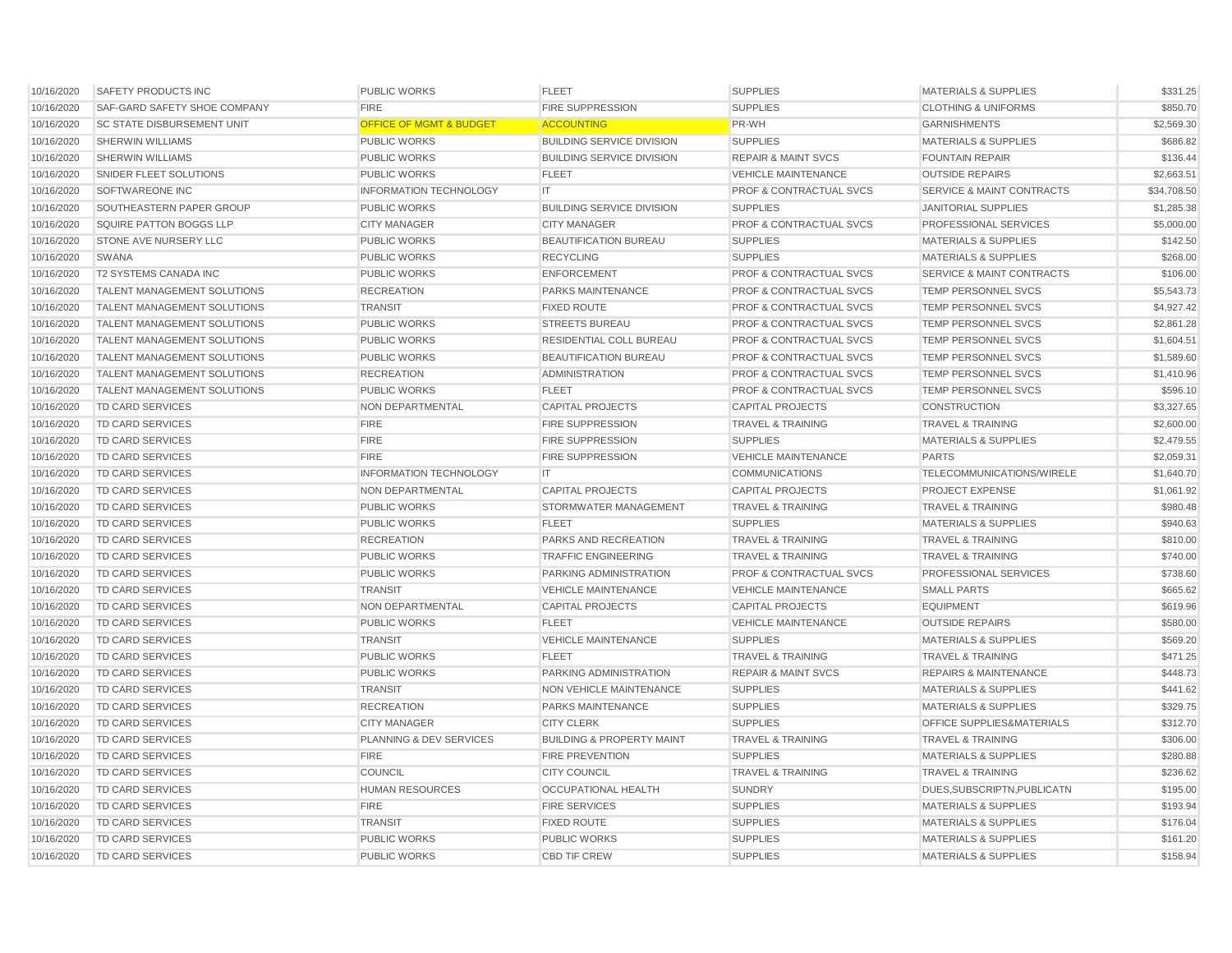| 10/16/2020 | <b>TD CARD SERVICES</b>            | <b>FIRE</b>                        | <b>FIRE SUPPRESSION</b>              | <b>REPAIR &amp; MAINT SVCS</b>     | <b>REPAIRS &amp; MAINTENANCE</b> | \$140.00    |
|------------|------------------------------------|------------------------------------|--------------------------------------|------------------------------------|----------------------------------|-------------|
| 10/16/2020 | <b>TD CARD SERVICES</b>            | <b>PUBLIC WORKS</b>                | <b>TRAFFIC ENGINEERING</b>           | <b>SUNDRY</b>                      | <b>MISCELLANEOUS</b>             | \$137.00    |
| 10/16/2020 | TD CARD SERVICES                   | COUNCIL                            | <b>CITY COUNCIL</b>                  | <b>SUNDRY</b>                      | <b>MISCELLANEOUS</b>             | \$128.39    |
| 10/16/2020 | <b>TD CARD SERVICES</b>            | <b>TRANSIT</b>                     | <b>NON VEHICLE MAINTENANCE</b>       | <b>REPAIR &amp; MAINT SVCS</b>     | <b>REPAIRS &amp; MAINTENANCE</b> | \$121.97    |
| 10/16/2020 | <b>TD CARD SERVICES</b>            | <b>MAYOR</b>                       | <b>MAYOR</b>                         | <b>SUNDRY</b>                      | DUES, SUBSCRIPTN, PUBLICATN      | \$116.51    |
| 10/16/2020 | <b>TD CARD SERVICES</b>            | <b>TRANSIT</b>                     | <b>ADMINISTRATION</b>                | <b>SUPPLIES</b>                    | <b>MATERIALS &amp; SUPPLIES</b>  | \$110.16    |
| 10/16/2020 | <b>TD CARD SERVICES</b>            | <b>TRANSIT</b>                     | <b>FIXED ROUTE</b>                   | <b>TRAVEL &amp; TRAINING</b>       | <b>TRAVEL &amp; TRAINING</b>     | \$110.00    |
| 10/16/2020 | TD CARD SERVICES                   | <b>PUBLIC WORKS</b>                | <b>PARKING ADMINISTRATION</b>        | <b>TRAVEL &amp; TRAINING</b>       | <b>TRAVEL &amp; TRAINING</b>     | \$107.52    |
| 10/16/2020 | TD CARD SERVICES                   | <b>INFORMATION TECHNOLOGY</b>      | IT                                   | <b>SUPPLIES</b>                    | <b>MATERIALS &amp; SUPPLIES</b>  | \$106.72    |
| 10/16/2020 | TD CARD SERVICES                   | <b>RECREATION</b>                  | <b>ADMINISTRATION</b>                | <b>SUPPLIES</b>                    | M&S-EXHIBITS                     | \$105.99    |
| 10/16/2020 | <b>TD CARD SERVICES</b>            | <b>HUMAN RESOURCES</b>             | <b>OCCUPATIONAL HEALTH</b>           | <b>SUPPLIES</b>                    | <b>MATERIALS &amp; SUPPLIES</b>  | \$101.75    |
| 10/16/2020 | <b>TD CARD SERVICES</b>            | <b>OFFICE OF MGMT &amp; BUDGET</b> | <b>ADMINISTRATION</b>                | <b>TRAVEL &amp; TRAINING</b>       | <b>TRAVEL &amp; TRAINING</b>     | \$100.00    |
| 10/16/2020 | THE PRESERVE AT PARKINS MILL LLC   | <b>OFFICE OF MGMT &amp; BUDGET</b> | <b>REVENUE</b>                       | <b>LIAB-SEWER WARRANTY</b>         | <b>REFUND SEWER RESERVE</b>      | \$52,000.00 |
| 10/16/2020 | THOMSON REUTERS - WEST             | <b>CITY ATTORNEY</b>               | <b>CITY ATTORNEY</b>                 | <b>SUNDRY</b>                      | DUES, SUBSCRIPTN, PUBLICATN      | \$836.34    |
| 10/16/2020 | TIME WARNER CABLE LLC              | <b>INFORMATION TECHNOLOGY</b>      | IT                                   | <b>COMMUNICATIONS</b>              | TELECOMMUNICATIONS/WIRELE        | \$509.62    |
| 10/16/2020 | <b>TRAFFIC GUARD INC</b>           | NON DEPARTMENTAL                   | <b>CAPITAL PROJECTS</b>              | <b>CAPITAL PROJECTS</b>            | <b>CONSTRUCTION</b>              | \$1,152.00  |
| 10/16/2020 | TRAFFIC LOGIX CORPORATION          | <b>NON DEPARTMENTAL</b>            | <b>CAPITAL PROJECTS</b>              | <b>CAPITAL PROJECTS</b>            | <b>CONSTRUCTION</b>              | \$60,312.94 |
| 10/16/2020 | TRAVELERS REST FEED & SEED INC     | <b>RECREATION</b>                  | <b>ADMINISTRATION</b>                | <b>SUPPLIES</b>                    | M&S-FOOD                         | \$102.50    |
| 10/16/2020 | <b>TUFNUT WORKS</b>                | <b>PUBLIC WORKS</b>                | <b>TRAFFIC ENGINEERING</b>           | <b>SUPPLIES</b>                    | M&S-SIGNS                        | \$2,124.61  |
| 10/16/2020 | <b>TYSHAUN EDWARDS</b>             | <b>MUNICIPAL COURT</b>             | <b>MUNICIPAL COURT</b>               | <b>COURT</b>                       | <b>REFUND PARKING VIOLATIONS</b> | \$103.00    |
| 10/16/2020 | <b>ULINE INC</b>                   | <b>PUBLIC WORKS</b>                | <b>RECYCLING</b>                     | <b>SUPPLIES</b>                    | <b>MATERIALS &amp; SUPPLIES</b>  | \$1,497.30  |
| 10/16/2020 | <b>ULINE INC</b>                   | <b>NON DEPARTMENTAL</b>            | <b>CAPITAL PROJECTS</b>              | <b>CAPITAL PROJECTS</b>            | PROJECT EXPENSE                  | \$1,346.27  |
| 10/16/2020 | UMDC DEPARTMENT OF PATHOLOGY       | <b>RECREATION</b>                  | <b>ADMINISTRATION</b>                | <b>PROF &amp; CONTRACTUAL SVCS</b> | PROFESSIONAL SERVICES            | \$516.00    |
| 10/16/2020 | <b>UNIFIRST</b>                    | <b>TRANSIT</b>                     | <b>VEHICLE MAINTENANCE</b>           | <b>SUPPLIES</b>                    | <b>CLOTHING &amp; UNIFORMS</b>   | \$122.83    |
| 10/16/2020 | UNITED CHEMICAL & SUPPLY CO INC    | <b>FIRE</b>                        | <b>FIRE SUPPRESSION</b>              | <b>SUPPLIES</b>                    | <b>JANITORIAL SUPPLIES</b>       | \$699.46    |
| 10/16/2020 | UNITED CHEMICAL & SUPPLY CO INC    | <b>RECREATION</b>                  | <b>TOURISM DISTRICT</b>              | <b>SUPPLIES</b>                    | <b>MATERIALS &amp; SUPPLIES</b>  | \$468.73    |
| 10/16/2020 | UNITED ELECTRICAL DISTRIBUTORS INC | <b>PUBLIC WORKS</b>                | <b>BUILDING SERVICE DIVISION</b>     | <b>SUPPLIES</b>                    | <b>MATERIALS &amp; SUPPLIES</b>  | \$1,605.83  |
| 10/16/2020 | UNITED HOUSING CONNECTIONS         | <b>HOME</b>                        | <b>HOME PROJECTS</b>                 | <b>CD PROJECTS</b>                 | <b>ACTIVITIES SP SUBRECIPIEN</b> | \$29,790.00 |
| 10/16/2020 | UNITED WAY OF GREENVILLE COUNTY    | <b>OFFICE OF MGMT &amp; BUDGET</b> | <b>ACCOUNTING</b>                    | PR-WH                              | UNITED WAY                       | \$2,099.49  |
| 10/16/2020 | USI INSURANCE SERVICES             | <b>HUMAN RESOURCES</b>             | <b>HEALTH CARE</b>                   | <b>PROF &amp; CONTRACTUAL SVCS</b> | PROFESSIONAL SERVICES            | \$6,000.00  |
| 10/16/2020 | VAUGHN AND MELTON                  | <b>CITY MANAGER</b>                | UTILITY UNDERGROUNDING FU            | <b>SUNDRY</b>                      | UNDERGROUNDING COMMERCIAL        | \$23,395.12 |
| 10/16/2020 | <b>VERIZON WIRELESS</b>            | <b>PUBLIC WORKS</b>                | <b>STREETS BUREAU</b>                | <b>SUPPLIES</b>                    | <b>MATERIALS &amp; SUPPLIES</b>  | \$1,323.90  |
| 10/16/2020 | <b>VERIZON WIRELESS</b>            | <b>INFORMATION TECHNOLOGY</b>      | IT                                   | <b>COMMUNICATIONS</b>              | TELECOMMUNICATIONS/WIRELE        | \$1,292.89  |
| 10/16/2020 | <b>VERIZON WIRELESS</b>            | TRANSIT                            | <b>FIXED ROUTE</b>                   | <b>COMMUNICATIONS</b>              | CABLE TELEVISION/INTERNET        | \$1,179.16  |
| 10/16/2020 | <b>VERIZON WIRELESS</b>            | <b>RECREATION</b>                  | <b>PARKS MAINTENANCE</b>             | <b>COMMUNICATIONS</b>              | <b>OTHER</b>                     | \$1,098.30  |
| 10/16/2020 | <b>VERIZON WIRELESS</b>            | <b>PUBLIC WORKS</b>                | PARKING ADMINISTRATION               | <b>COMMUNICATIONS</b>              | <b>OTHER</b>                     | \$984.19    |
| 10/16/2020 | <b>VERIZON WIRELESS</b>            | <b>COMMUNICATION</b>               | PUBLIC INFORMATION                   | <b>COMMUNICATIONS</b>              | <b>OTHER</b>                     | \$890.71    |
| 10/16/2020 | <b>VERIZON WIRELESS</b>            | <b>TRANSIT</b>                     | <b>VEHICLE MAINTENANCE</b>           | <b>COMMUNICATIONS</b>              | CELLULAR PHONE SERVICE           | \$825.84    |
| 10/16/2020 | <b>VERIZON WIRELESS</b>            | <b>PUBLIC WORKS</b>                | <b>SEWERS BUREAU</b>                 | <b>COMMUNICATIONS</b>              | <b>OTHER</b>                     | \$755.02    |
| 10/16/2020 | <b>VERIZON WIRELESS</b>            | <b>PUBLIC WORKS</b>                | <b>STORMWATER MANAGEMENT</b>         | <b>COMMUNICATIONS</b>              | <b>TELEPHONE</b>                 | \$634.40    |
| 10/16/2020 | <b>VERIZON WIRELESS</b>            | <b>PUBLIC WORKS</b>                | RESIDENTIAL COLL BUREAU              | <b>COMMUNICATIONS</b>              | <b>OTHER</b>                     | \$602.92    |
| 10/16/2020 | <b>VERIZON WIRELESS</b>            | <b>PUBLIC WORKS</b>                | <b>BEAUTIFICATION BUREAU</b>         | <b>COMMUNICATIONS</b>              | <b>OTHER</b>                     | \$537.93    |
| 10/16/2020 | <b>VERIZON WIRELESS</b>            | <b>INFORMATION TECHNOLOGY</b>      | IT.                                  | <b>SUPPLIES</b>                    | <b>MATERIALS &amp; SUPPLIES</b>  | \$519.38    |
| 10/16/2020 | <b>VERIZON WIRELESS</b>            | <b>RECREATION</b>                  | <b>TOURISM DISTRICT</b>              | <b>COMMUNICATIONS</b>              | <b>OTHER</b>                     | \$510.87    |
| 10/16/2020 | <b>VERIZON WIRELESS</b>            | <b>PUBLIC WORKS</b>                | <b>ENGINEERING</b>                   | <b>COMMUNICATIONS</b>              | <b>OTHER</b>                     | \$482.48    |
| 10/16/2020 | <b>VERIZON WIRELESS</b>            | <b>PUBLIC WORKS</b>                | <b>CONSTRUCTION &amp; INSPECTION</b> | <b>COMMUNICATIONS</b>              | <b>OTHER</b>                     | \$481.66    |
| 10/16/2020 | <b>VERIZON WIRELESS</b>            | <b>PUBLIC WORKS</b>                | <b>STORM DRAINS BUREAU</b>           | <b>COMMUNICATIONS</b>              | <b>OTHER</b>                     | \$410.17    |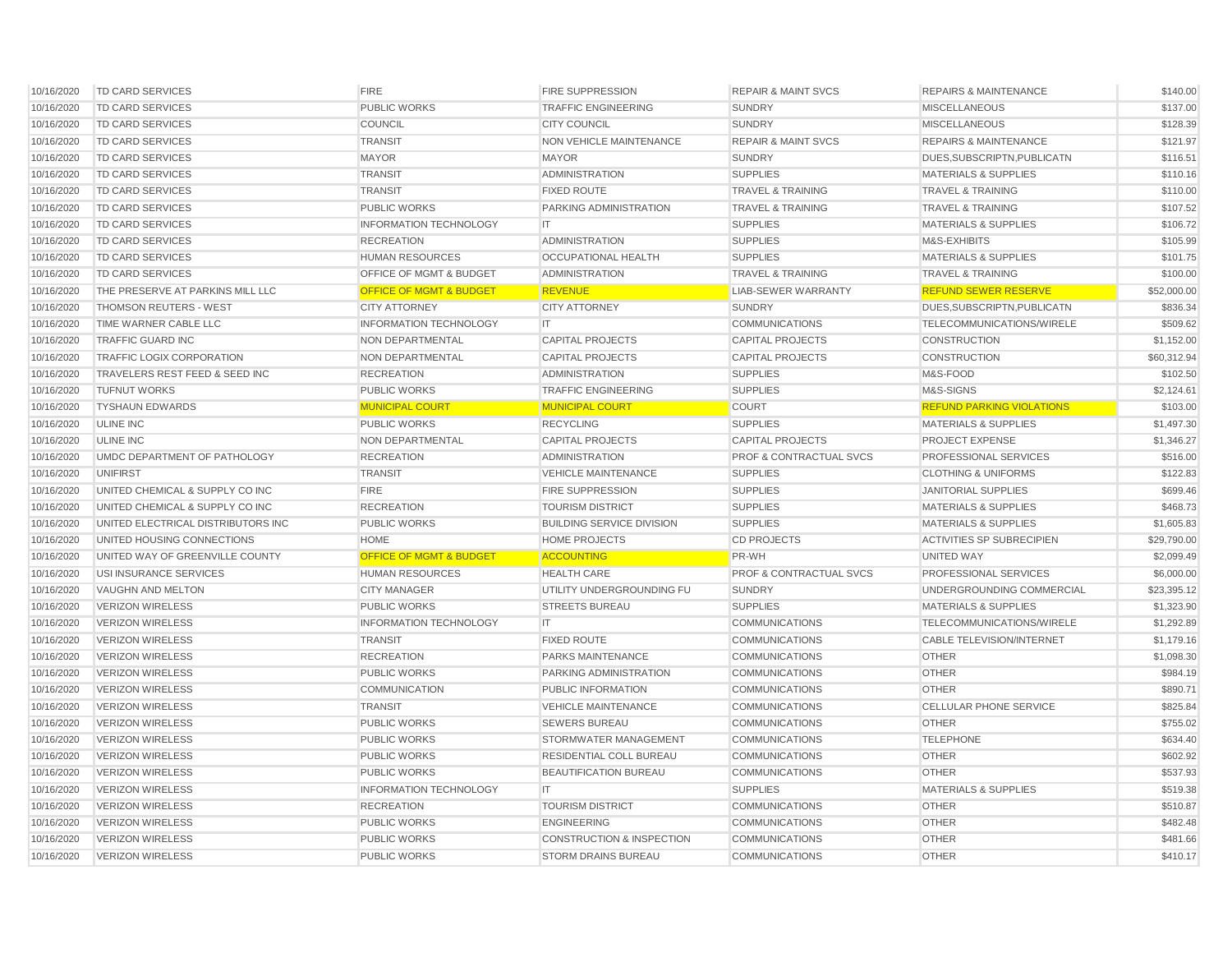| 10/16/2020               | VERIZON WIRELESS                                     | <b>PUBLIC WORKS</b>                  | <b>PUBLIC WORKS</b>                          | <b>COMMUNICATIONS</b>                           | <b>OTHER</b>                                           | \$406.78             |
|--------------------------|------------------------------------------------------|--------------------------------------|----------------------------------------------|-------------------------------------------------|--------------------------------------------------------|----------------------|
| 10/16/2020               | <b>VERIZON WIRELESS</b>                              | <b>PUBLIC WORKS</b>                  | <b>BUILDING SERVICE DIVISION</b>             | <b>COMMUNICATIONS</b>                           | <b>OTHER</b>                                           | \$389.61             |
| 10/16/2020               | <b>VERIZON WIRELESS</b>                              | <b>PUBLIC WORKS</b>                  | <b>TRAFFIC ENGINEERING</b>                   | <b>COMMUNICATIONS</b>                           | <b>OTHER</b>                                           | \$377.15             |
| 10/16/2020               | <b>VERIZON WIRELESS</b>                              | <b>ECONOMIC DEVELOPMENT</b>          | <b>ECONOMIC DEVELOPMENT</b>                  | <b>COMMUNICATIONS</b>                           | <b>OTHER</b>                                           | \$374.58             |
| 10/16/2020               | <b>VERIZON WIRELESS</b>                              | <b>PUBLIC WORKS</b>                  | <b>STREETS BUREAU</b>                        | <b>COMMUNICATIONS</b>                           | <b>OTHER</b>                                           | \$347.48             |
| 10/16/2020               | <b>VERIZON WIRELESS</b>                              | <b>RECREATION</b>                    | <b>COMMUNITY CENTERS</b>                     | <b>COMMUNICATIONS</b>                           | CABLE TELEVISION/INTERNET                              | \$342.17             |
| 10/16/2020               | <b>VERIZON WIRELESS</b>                              | PLANNING & DEV SERVICES              | <b>BUILDING &amp; PROPERTY MAINT</b>         | <b>COMMUNICATIONS</b>                           | <b>OTHER</b>                                           | \$307.10             |
| 10/16/2020               | <b>VERIZON WIRELESS</b>                              | <b>PUBLIC WORKS</b>                  | TREE MAINTENANCE BUREAU                      | <b>COMMUNICATIONS</b>                           | <b>OTHER</b>                                           | \$278.56             |
| 10/16/2020               | <b>VERIZON WIRELESS</b>                              | <b>RECREATION</b>                    | PARKS AND RECREATION                         | <b>COMMUNICATIONS</b>                           | <b>OTHER</b>                                           | \$186.35             |
| 10/16/2020               | <b>VERIZON WIRELESS</b>                              | OFFICE OF MGMT & BUDGET              | <b>ADMINISTRATION</b>                        | <b>COMMUNICATIONS</b>                           | <b>OTHER</b>                                           | \$180.72             |
| 10/16/2020               | <b>VERIZON WIRELESS</b>                              | <b>CITY MANAGER</b>                  | <b>CITY MANAGER</b>                          | <b>COMMUNICATIONS</b>                           | <b>OTHER</b>                                           | \$173.08             |
| 10/16/2020               | <b>VERIZON WIRELESS</b>                              | <b>HUMAN RESOURCES</b>               | <b>HUMAN RESOURCES</b>                       | <b>COMMUNICATIONS</b>                           | <b>OTHER</b>                                           | \$159.88             |
| 10/16/2020               | <b>VERIZON WIRELESS</b>                              | <b>RECREATION</b>                    | <b>COMMUNITY CENTERS</b>                     | <b>COMMUNICATIONS</b>                           | <b>OTHER</b>                                           | \$155.39             |
| 10/16/2020               | <b>VERIZON WIRELESS</b>                              | <b>PUBLIC WORKS</b>                  | <b>FLEET</b>                                 | <b>COMMUNICATIONS</b>                           | <b>OTHER</b>                                           | \$154.59             |
| 10/16/2020               | <b>VERIZON WIRELESS</b>                              | <b>EVENTS &amp; CULTURAL AFFAIRS</b> | <b>EVENTS MANAGEMENT</b>                     | <b>COMMUNICATIONS</b>                           | <b>OTHER</b>                                           | \$114.07             |
| 10/16/2020               | <b>VERIZON WIRELESS</b>                              | OFFICE OF MGMT & BUDGET              | <b>REVENUE</b>                               | <b>COMMUNICATIONS</b>                           | <b>OTHER</b>                                           | \$114.03             |
| 10/16/2020               | <b>VERIZON WIRELESS</b>                              | <b>INFORMATION TECHNOLOGY</b>        | GIS                                          | <b>COMMUNICATIONS</b>                           | TELECOMMUNICATIONS/WIRELE                              | \$114.03             |
| 10/16/2020               | <b>VERIZON WIRELESS</b>                              | <b>RECREATION</b>                    | <b>EDUCATION</b>                             | <b>SUNDRY</b>                                   | <b>RESTRD DONATION EXPENSE</b>                         | \$111.25             |
| 10/16/2020               | <b>VISITGREENVILLESC</b>                             | <b>NON DEPARTMENTAL</b>              | <b>ACCOMODATION TAX</b>                      | ACCOUNTS PAYABLE(MANUAL)                        | <b>SPECIAL PROJECTS</b>                                | \$365,000.00         |
| 10/16/2020               | <b>VITAC CORPORATION</b>                             | <b>INFORMATION TECHNOLOGY</b>        | IT.                                          | <b>PROF &amp; CONTRACTUAL SVCS</b>              | PROFESSIONAL SERVICES                                  | \$1,190.00           |
| 10/16/2020               | <b>VOLCANIC BIKES</b>                                | <b>PUBLIC SAFETY</b>                 | FED EQUITABLE SHAR DOJ                       | <b>SUPPLIES</b>                                 | <b>MATERIALS &amp; SUPPLIES</b>                        | \$18,864.89          |
| 10/16/2020               | <b>VULCAN INC</b>                                    | <b>PUBLIC WORKS</b>                  | <b>TRAFFIC ENGINEERING</b>                   | <b>SUPPLIES</b>                                 | M&S-SIGNS                                              | \$3,230.88           |
| 10/16/2020               | <b>VULCAN INC</b>                                    | <b>PUBLIC WORKS</b>                  | <b>ENFORCEMENT</b>                           | <b>SUPPLIES</b>                                 | <b>MATERIALS &amp; SUPPLIES</b>                        | \$128.54             |
| 10/16/2020               | WAGE GARNISHMENT PROCESSING UNIT                     | <b>OFFICE OF MGMT &amp; BUDGET</b>   | <b>ACCOUNTING</b>                            | PR-WH                                           | <b>GARNISHMENTS</b>                                    | \$149.25             |
| 10/16/2020               | <b>WELLS FARGO &amp; CO</b>                          | <b>RECREATION</b>                    | <b>TOURISM DISTRICT</b>                      | <b>PROF &amp; CONTRACTUAL SVCS</b>              | <b>SERVICE &amp; MAINT CONTRACTS</b>                   | \$100.00             |
| 10/16/2020               | <b>WILDLIFE ARTISTS INC</b>                          | <b>RECREATION</b>                    | PUBLIC SERVICES                              | <b>SUPPLIES</b>                                 | <b>SALE GIFTS</b>                                      | \$1,671.95           |
| 10/16/2020               | ZOO MED LABORATORIES, INC.                           | <b>RECREATION</b>                    | <b>ADMINISTRATION</b>                        | <b>SUPPLIES</b>                                 | M&S-EXHIBITS                                           | \$180.13             |
| 10/23/2020               | 1ST TIMOTHY 4:4 LLC                                  | <b>PUBLIC WORKS</b>                  | PARKING ADMINISTRATION                       | <b>PROF &amp; CONTRACTUAL SVCS</b>              | <b>RENTAL EXPENSE</b>                                  | \$240.00             |
| 10/23/2020               | AAA LOCKSMITHS & ALARM COMPANY INC                   |                                      |                                              |                                                 |                                                        | \$248.74             |
| 10/23/2020               |                                                      | <b>PUBLIC WORKS</b>                  | <b>BUILDING SERVICE DIVISION</b>             | <b>REPAIR &amp; MAINT SVCS</b>                  | <b>REPAIRS &amp; MAINTENANCE</b>                       |                      |
|                          | ADVANCE AUTO PARTS                                   | <b>TRANSIT</b>                       | <b>VEHICLE MAINTENANCE</b>                   | <b>VEHICLE MAINTENANCE</b>                      | <b>SMALL PARTS</b>                                     | \$221.96             |
| 10/23/2020               | ADVANCED TECHNOLOGY INTERNATIONAL                    | <b>PUBLIC SAFETY</b>                 | POLICE-PATROL SVS                            | <b>PROF &amp; CONTRACTUAL SVCS</b>              | <b>SERVICE &amp; MAINT CONTRACTS</b>                   | \$10,132.00          |
| 10/23/2020               | <b>ADW ARCHITECTS PA</b>                             | NON DEPARTMENTAL                     | <b>CAPITAL PROJECTS</b>                      | <b>CAPITAL PROJECTS</b>                         | PLANNING/DESIGN                                        | \$4,785.00           |
| 10/23/2020               | AID UPSTATE INC                                      | C. D. DIVISION                       | <b>HOPWA</b>                                 | <b>CD PROJECTS</b>                              | S-T RENT, MORT, UTIL-AID UP                            | \$29,743.76          |
| 10/23/2020               | AID UPSTATE INC                                      | C. D. DIVISION                       | <b>HOPWA</b>                                 | <b>CD PROJECTS</b>                              | PROJ CARE OP COST-AID UPS                              | \$7,500.00           |
| 10/23/2020               | AID UPSTATE INC                                      | C.D. DIVISION                        | <b>HOPWA</b>                                 | <b>CD PROJECTS</b>                              | SUPPORTING SVC-AID UPSTAT                              | \$5,732.09           |
| 10/23/2020               | AID UPSTATE INC                                      | C.D. DIVISION                        | <b>HOPWA</b>                                 | <b>CD PROJECTS</b>                              | HOUSING PLACEMNT-AID UPST                              | \$4,900.00           |
| 10/23/2020               | AID UPSTATE INC                                      | C.D. DIVISION                        | <b>HOPWA</b>                                 | <b>CD PROJECTS</b>                              | TENANT RENT ASSIST-AID UP                              | \$4,745.08           |
| 10/23/2020               | AID UPSTATE INC                                      | C. D. DIVISION                       | <b>HOPWA</b>                                 | <b>CD PROJECTS</b>                              | <b>ADMIN - AID UPSTATE</b>                             | \$663.48             |
| 10/23/2020               | ALDRIDGE FAMILY PRODUCE                              | <b>RECREATION</b>                    | <b>ADMINISTRATION</b>                        | <b>SUPPLIES</b>                                 | M&S-FOOD                                               | \$643.76             |
| 10/23/2020               | AMERICAN LOCK & KEY                                  | <b>RECREATION</b>                    | <b>ADMINISTRATION</b>                        | <b>REPAIR &amp; MAINT SVCS</b>                  | <b>REPAIRS &amp; MAINTENANCE</b>                       | \$182.66             |
| 10/23/2020               | APCO INTERNATIONAL INC                               | <b>PUBLIC SAFETY</b>                 | POLICE-PATROL SVS                            | <b>SUNDRY</b>                                   | DUES, SUBSCRIPTN, PUBLICATN                            | \$345.00             |
| 10/23/2020               | AT & T MOBILITY                                      | <b>TRANSIT</b>                       | <b>FIXED ROUTE</b>                           | <b>COMMUNICATIONS</b>                           | CABLE TELEVISION/INTERNET                              | \$938.84             |
| 10/23/2020               | AZTECA SYSTEMS INC                                   | <b>RECREATION</b>                    | <b>PARKS AND RECREATION</b>                  | <b>PROF &amp; CONTRACTUAL SVCS</b>              | <b>PROFESSIONAL SERVICES</b>                           | \$1,600.00           |
| 10/23/2020               | <b>BATTERY SPECIALISTS INC</b>                       | <b>PUBLIC SAFETY</b>                 | POLICE-PATROL SVS                            | <b>CAPITAL PROJECTS</b>                         | <b>EQUIPMENT</b>                                       | \$364.38             |
| 10/23/2020               | <b>BILL TAYLOR</b>                                   | PLANNING & DEV SERVICES              | <b>BUILDING &amp; PROPERTY MAINT</b>         | <b>TRAVEL &amp; TRAINING</b>                    | <b>LOCAL TRANSPORTATION</b>                            | \$210.45             |
| 10/23/2020<br>10/23/2020 | <b>BLAKE GIBSON</b><br><b>BOUND TREE MEDICAL LLC</b> | <b>PUBLIC SAFETY</b><br><b>FIRE</b>  | POLICE-PATROL SVS<br><b>FIRE SUPPRESSION</b> | <b>TRAVEL &amp; TRAINING</b><br><b>SUPPLIES</b> | <b>TRAVEL &amp; TRAINING</b><br>OTHER MEDICAL SUPPLIES | \$273.00<br>\$275.04 |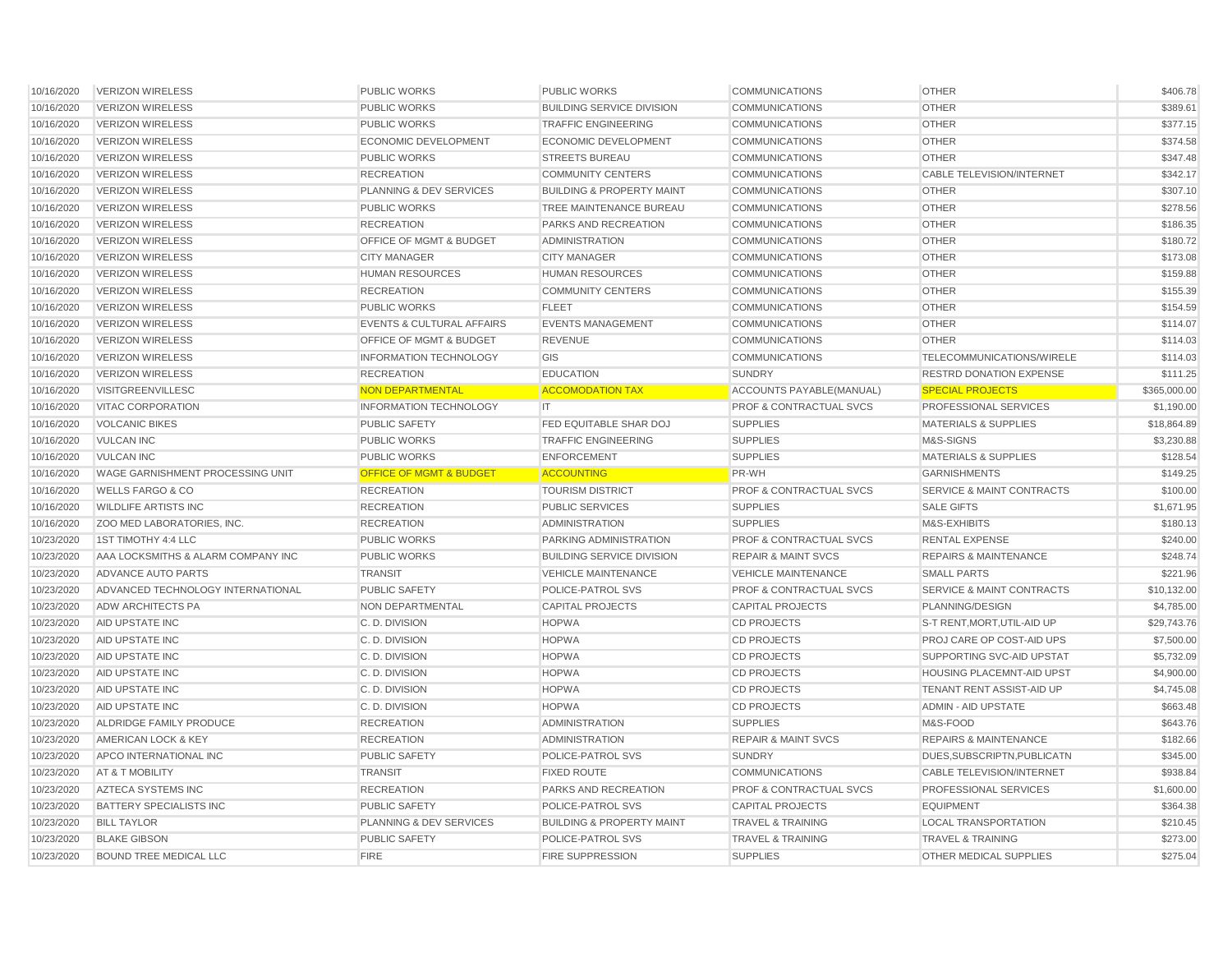| 10/23/2020 | <b>BRAVO1 PROTECTION</b>              | <b>PUBLIC WORKS</b>           | PARKING ADMINISTRATION           | <b>PROF &amp; CONTRACTUAL SVCS</b> | <b>SERVICE &amp; MAINT CONTRACTS</b> | \$2,908.50   |
|------------|---------------------------------------|-------------------------------|----------------------------------|------------------------------------|--------------------------------------|--------------|
| 10/23/2020 | <b>BURNETT ATHLETICS INC</b>          | <b>RECREATION</b>             | <b>PARKS MAINTENANCE</b>         | <b>REPAIR &amp; MAINT SVCS</b>     | <b>REPAIRS BALLFIELD</b>             | \$820.44     |
| 10/23/2020 | BUTLER HUMAN SERVICES FURNITURE       | NON DEPARTMENTAL              | <b>CAPITAL PROJECTS</b>          | <b>CAPITAL PROJECTS</b>            | PROJECT EXPENSE                      | \$15,424.55  |
| 10/23/2020 | <b>CAMPBELL INC</b>                   | <b>PUBLIC WORKS</b>           | <b>BUILDING SERVICE DIVISION</b> | <b>PROF &amp; CONTRACTUAL SVCS</b> | <b>EQUIPMENT RENTAL</b>              | \$441.45     |
| 10/23/2020 | CAROLINA LAWN & TRACTOR INC           | <b>RECREATION</b>             | PARKS MAINTENANCE                | <b>REPAIR &amp; MAINT SVCS</b>     | <b>SMALL ENGINE</b>                  | \$3,068.70   |
| 10/23/2020 | CAROLINA LAWN & TRACTOR INC           | <b>PUBLIC WORKS</b>           | <b>STORM DRAINS BUREAU</b>       | <b>SUPPLIES</b>                    | <b>CONSTRUCTION &amp; REPAIR</b>     | \$1,351.50   |
| 10/23/2020 | CAROLINA TIME & PARKING GROUP         | <b>PUBLIC WORKS</b>           | POINSETT GARAGE                  | <b>REPAIR &amp; MAINT SVCS</b>     | <b>REPAIRS &amp; MAINTENANCE</b>     | \$1,325.08   |
| 10/23/2020 | CAROLINA TIME & PARKING GROUP         | <b>PUBLIC WORKS</b>           | RIVER STREET GARAGE              | <b>REPAIR &amp; MAINT SVCS</b>     | <b>REPAIRS &amp; MAINTENANCE</b>     | \$281.25     |
| 10/23/2020 | CARSON'S NUT-BOLT & TOOL CO INC       | <b>PUBLIC WORKS</b>           | <b>BUILDING SERVICE DIVISION</b> | <b>SUPPLIES</b>                    | <b>MATERIALS &amp; SUPPLIES</b>      | \$148.35     |
| 10/23/2020 | CDW/G                                 | <b>TRANSIT</b>                | <b>FIXED ROUTE</b>               | <b>PRINTING</b>                    | <b>PRINTING &amp; BINDING</b>        | \$794.64     |
| 10/23/2020 | CHEM-AQUA INC                         | <b>PUBLIC WORKS</b>           | <b>BUILDING SERVICE DIVISION</b> | <b>PROF &amp; CONTRACTUAL SVCS</b> | <b>SERVICE &amp; MAINT CONTRACTS</b> | \$473.82     |
| 10/23/2020 | CHRISTOPHER TRUCKS INC                | <b>PUBLIC WORKS</b>           | <b>FLEET</b>                     | <b>VEHICLE MAINTENANCE</b>         | <b>OUTSIDE REPAIRS</b>               | \$1,204.50   |
| 10/23/2020 | CHRISTOPHER TRUCKS INC                | <b>TRANSIT</b>                | <b>TROLLEY</b>                   | <b>VEHICLE MAINTENANCE</b>         | <b>PARTS</b>                         | \$177.33     |
| 10/23/2020 | <b>CINTAS</b>                         | <b>PUBLIC WORKS</b>           | <b>FLEET</b>                     | <b>SUPPLIES</b>                    | <b>CLOTHING &amp; UNIFORMS</b>       | \$409.63     |
| 10/23/2020 | <b>CINTAS</b>                         | <b>PUBLIC SAFETY</b>          | POLICE-PATROL SVS                | <b>SUNDRY</b>                      | <b>MISCELLANEOUS</b>                 | \$218.36     |
| 10/23/2020 | <b>CINTAS</b>                         | <b>PUBLIC WORKS</b>           | <b>BUILDING SERVICE DIVISION</b> | <b>SUPPLIES</b>                    | <b>MATERIALS &amp; SUPPLIES</b>      | \$206.65     |
| 10/23/2020 | CINTAS FIRE PROTECTION 636525         | <b>PUBLIC WORKS</b>           | BEAUTIFICATION BUREAU            | <b>PROF &amp; CONTRACTUAL SVCS</b> | SERVICE & MAINT CONTRACTS            | \$4,087.50   |
| 10/23/2020 | CINTAS FIRE PROTECTION 636525         | <b>PUBLIC WORKS</b>           | <b>BUILDING SERVICE DIVISION</b> | <b>REPAIR &amp; MAINT SVCS</b>     | <b>REPAIRS &amp; MAINTENANCE</b>     | \$3,631.91   |
| 10/23/2020 | <b>CITY WELDING SERVICE</b>           | <b>PUBLIC WORKS</b>           | <b>STORM DRAINS BUREAU</b>       | <b>SUPPLIES</b>                    | <b>CONSTRUCTION &amp; REPAIR</b>     | \$117.50     |
| 10/23/2020 | CLINE HOSE & HYDRAULICS LLC           | <b>PUBLIC WORKS</b>           | <b>SEWERS BUREAU</b>             | <b>SUPPLIES</b>                    | <b>MATERIALS &amp; SUPPLIES</b>      | \$919.57     |
| 10/23/2020 | <b>COMMERCE CLUB</b>                  | <b>CITY MANAGER</b>           | <b>CITY MANAGER</b>              | <b>SUNDRY</b>                      | DUES, SUBSCRIPTN, PUBLICATN          | \$157.00     |
| 10/23/2020 | COMMERCIAL OFFICE INTERIORS           | NON DEPARTMENTAL              | <b>CAPITAL PROJECTS</b>          | <b>CAPITAL PROJECTS</b>            | <b>PROJECT EXPENSE</b>               | \$4.860.00   |
| 10/23/2020 | <b>CONCRETE SUPPLY COMPANY LLC</b>    | <b>PUBLIC WORKS</b>           | <b>STREETS BUREAU</b>            | <b>SUPPLIES</b>                    | <b>MATERIALS &amp; SUPPLIES</b>      | \$813.82     |
| 10/23/2020 | <b>CUSTOM SIGNS &amp; GRAPHICS</b>    | C.D. DIVISION                 | <b>CDBG PROJECTS</b>             | <b>CD PROJECTS</b>                 | PUBLIC SERVICES (GENERAL)            | \$1,560.00   |
| 10/23/2020 | <b>DAVIS TOWING LLC</b>               | <b>PUBLIC WORKS</b>           | <b>FLEET</b>                     | <b>VEHICLE MAINTENANCE</b>         | <b>OUTSIDE REPAIRS</b>               | \$350.00     |
| 10/23/2020 | <b>DELL MARKETING LP</b>              | <b>INFORMATION TECHNOLOGY</b> | <b>IT</b>                        | <b>MIS PROJECTS</b>                | PCS/UPGRADES                         | \$360.81     |
| 10/23/2020 | <b>DESIGNLAB INC</b>                  | <b>PUBLIC SAFETY</b>          | POLICE-PATROL SVS                | <b>SUPPLIES</b>                    | <b>CLOTHING &amp; UNIFORMS</b>       | \$3,555.53   |
| 10/23/2020 | <b>DESIGNLAB INC</b>                  | <b>PUBLIC WORKS</b>           | <b>MAINTENANCE</b>               | <b>SUPPLIES</b>                    | <b>CLOTHING &amp; UNIFORMS</b>       | \$469.69     |
| 10/23/2020 | <b>DESIGNLAB INC</b>                  | PUBLIC SAFETY                 | FED EQUITABLE SHAR DOJ           | MACHINERY AND EQUIPMENT            | MACHINERY AND EQUIPMENT              | \$254.30     |
| 10/23/2020 | <b>DESIGNLAB INC</b>                  | <b>FIRE</b>                   | <b>FIRE SERVICES</b>             | <b>SUPPLIES</b>                    | <b>CLOTHING &amp; UNIFORMS</b>       | \$116.60     |
| 10/23/2020 | <b>DESTINATION TRAVEL NETWORK</b>     | <b>RECREATION</b>             | <b>PUBLIC SERVICES</b>           | <b>SUPPLIES</b>                    | <b>SUPPLIES PROMOTIONS</b>           | \$125.00     |
| 10/23/2020 | <b>DEVON PETERSON</b>                 | <b>PUBLIC WORKS</b>           | <b>RESIDENTIAL COLL BUREAU</b>   | <b>TRAVEL &amp; TRAINING</b>       | <b>TRAVEL &amp; TRAINING</b>         | \$118.00     |
| 10/23/2020 | <b>DEVSOFT SOLUTIONS LLC</b>          | <b>INFORMATION TECHNOLOGY</b> | IT                               | <b>PROF &amp; CONTRACTUAL SVCS</b> | <b>PROFESSIONAL SERVICES</b>         | \$1,320.00   |
| 10/23/2020 | DIVERSIFIED ELECTRONICS INC           | <b>PUBLIC SAFETY</b>          | POLICE-PATROL SVS                | <b>REPAIR &amp; MAINT SVCS</b>     | <b>REPAIRS &amp; MAINTENANCE</b>     | \$578.00     |
| 10/23/2020 | <b>DUKE ENERGY</b>                    | <b>PUBLIC WORKS</b>           | <b>TRAFFIC ENGINEERING</b>       | <b>UTILITIES</b>                   | <b>ELECTRICITY</b>                   | \$102,092.49 |
| 10/23/2020 | <b>DUKE ENERGY</b>                    | <b>RECREATION</b>             | <b>PARKS MAINTENANCE</b>         | <b>UTILITIES</b>                   | <b>ELECTRICITY</b>                   | \$1,032.11   |
| 10/23/2020 | <b>DUKE ENERGY</b>                    | <b>FIRE</b>                   | <b>FIRE SERVICES</b>             | <b>UTILITIES</b>                   | <b>ELECTRICITY</b>                   | \$826.64     |
| 10/23/2020 | <b>DUKE ENERGY</b>                    | <b>RECREATION</b>             | <b>COMMUNITY CENTERS</b>         | <b>UTILITIES</b>                   | <b>ELECTRICITY</b>                   | \$408.14     |
| 10/23/2020 | <b>DUKE ENERGY</b>                    | C.D. DIVISION                 | <b>CDBG PROJECTS</b>             | <b>CD PROJECTS</b>                 | PUBLIC SERVICES (GENERAL)            | \$152.07     |
| 10/23/2020 | ECHOLS OIL COMPANY INC                | PUBLIC WORKS                  | <b>FLEET</b>                     | <b>VEHICLE MAINTENANCE</b>         | <b>FUEL</b>                          | \$4,003.30   |
| 10/23/2020 | <b>ECHOLS OIL COMPANY INC</b>         | <b>TRANSIT</b>                | <b>FIXED ROUTE</b>               | <b>VEHICLE MAINTENANCE</b>         | <b>LUBRICANTS</b>                    | \$193.30     |
| 10/23/2020 | <b>EMPLOYMENT SCREENING RESOURCES</b> | <b>HUMAN RESOURCES</b>        | <b>HUMAN RESOURCES</b>           | <b>PROF &amp; CONTRACTUAL SVCS</b> | <b>PROFESSIONAL SERVICES</b>         | \$339.50     |
| 10/23/2020 | <b>ENERGY DISTRIBUTORS LLC</b>        | <b>TRANSIT</b>                | <b>ADMINISTRATION</b>            | <b>VEHICLE MAINTENANCE</b>         | <b>FUEL</b>                          | \$10,545.98  |
| 10/23/2020 | FAIRFOREST OF GREENVILLE LLC          | <b>PUBLIC SAFETY</b>          | POLICE-PATROL SVS                | <b>PROF &amp; CONTRACTUAL SVCS</b> | RENTAL OF REAL PROPERTY              | \$3,600.00   |
| 10/23/2020 | <b>FERGUSON ENTERPRISES INC</b>       | <b>PUBLIC WORKS</b>           | <b>BUILDING SERVICE DIVISION</b> | <b>REPAIR &amp; MAINT SVCS</b>     | <b>FOUNTAIN REPAIR</b>               | \$322.45     |
| 10/23/2020 | <b>FGP INTERNATIONAL</b>              | OFFICE OF MGMT & BUDGET       | <b>REVENUE</b>                   | PROF & CONTRACTUAL SVCS            | TEMP PERSONNEL SVCS                  | \$171.72     |
| 10/23/2020 | <b>FIRST SUN EAP</b>                  | HUMAN RESOURCES               | <b>OCCUPATIONAL HEALTH</b>       | <b>PROF &amp; CONTRACTUAL SVCS</b> | PROFESSIONAL SERVICES                | \$1,554.00   |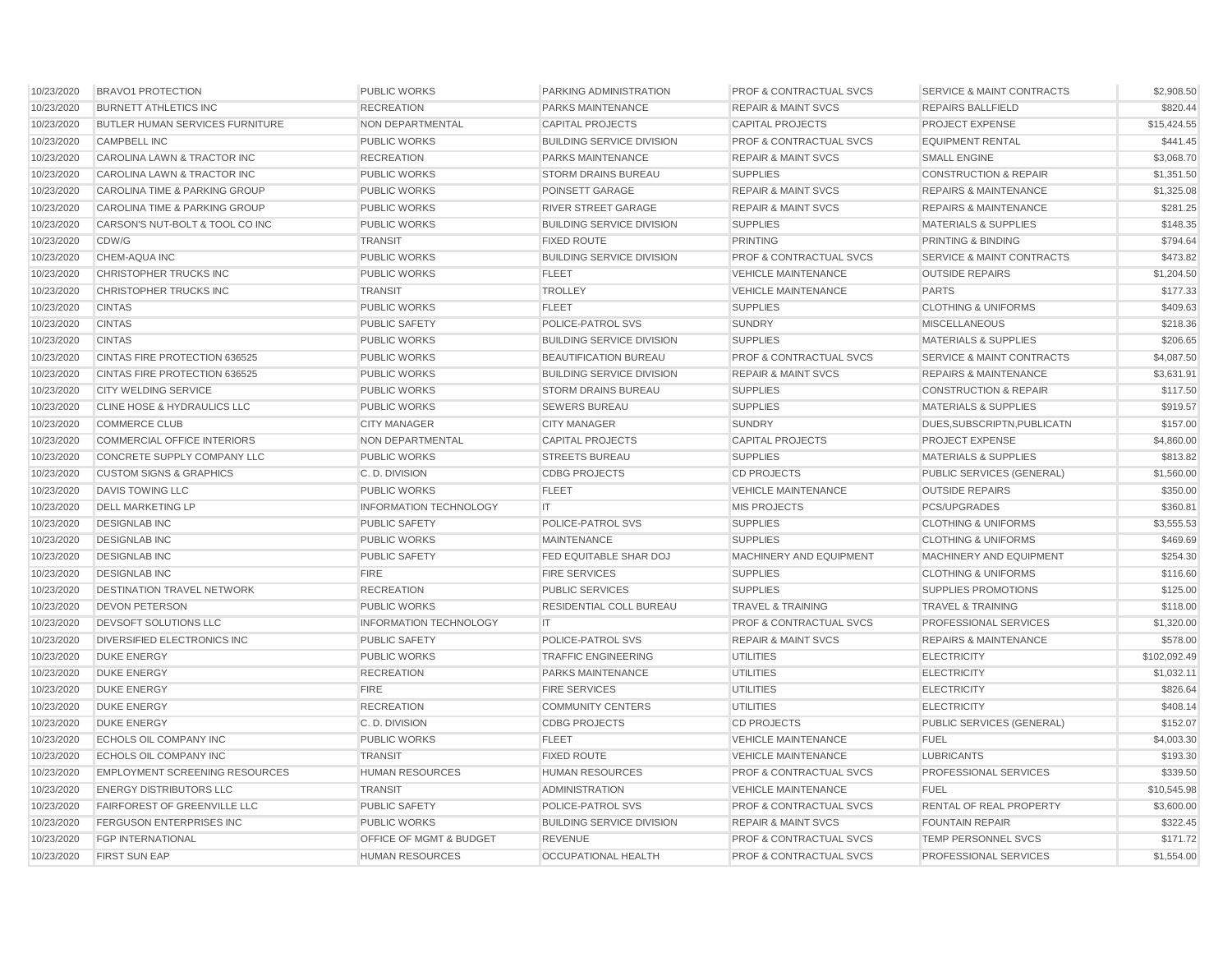| 10/23/2020 | <b>FOOTHILLS SMALL ENGINE REPAIRS LLC</b> | <b>PUBLIC WORKS</b>                  | <b>FLEET</b>                         | <b>VEHICLE MAINTENANCE</b>         | <b>OUTSIDE REPAIRS</b>               | \$283.00    |
|------------|-------------------------------------------|--------------------------------------|--------------------------------------|------------------------------------|--------------------------------------|-------------|
| 10/23/2020 | <b>FORTILINE</b>                          | <b>PUBLIC WORKS</b>                  | <b>SEWERS BUREAU</b>                 | <b>SUPPLIES</b>                    | <b>MATERIALS &amp; SUPPLIES</b>      | \$1,676.31  |
| 10/23/2020 | <b>FRANCIS PRODUCE COMPANY</b>            | <b>RECREATION</b>                    | <b>PUBLIC SERVICES</b>               | <b>SUPPLIES</b>                    | OTHER BOO IN THE ZOO                 | \$360.00    |
| 10/23/2020 | <b>GARLAND / DBS INC</b>                  | NON DEPARTMENTAL                     | <b>CAPITAL PROJECTS</b>              | <b>CAPITAL PROJECTS</b>            | <b>CONSTRUCTION</b>                  | \$6,668.48  |
| 10/23/2020 | <b>GILLIG LLC</b>                         | <b>TRANSIT</b>                       | MAULDIN SIMPSONVILLE                 | <b>VEHICLE MAINTENANCE</b>         | <b>PARTS</b>                         | \$537.54    |
| 10/23/2020 | <b>GILLIG LLC</b>                         | <b>TRANSIT</b>                       | <b>VEHICLE MAINTENANCE</b>           | <b>VEHICLE MAINTENANCE</b>         | <b>SMALL PARTS</b>                   | \$123.96    |
| 10/23/2020 | <b>GREENVILLE COUNTY SOLID WASTE</b>      | <b>PUBLIC WORKS</b>                  | <b>GARBAGE DISPOSAL BUREAU</b>       | <b>PROF &amp; CONTRACTUAL SVCS</b> | <b>DISPOSAL CHARGES</b>              | \$27,582.22 |
| 10/23/2020 | <b>GREENVILLE NEWS</b>                    | <b>OFFICE OF MGMT &amp; BUDGET</b>   | <b>PURCHASING</b>                    | <b>PROF &amp; CONTRACTUAL SVCS</b> | ADVERTISING EXPENSE                  | \$277.20    |
| 10/23/2020 | <b>GREENVILLE OFFICE SUPPLY CO INC</b>    | <b>NON DEPARTMENTAL</b>              | <b>CAPITAL PROJECTS</b>              | <b>CAPITAL PROJECTS</b>            | <b>CONSTRUCTION</b>                  | \$10,383.76 |
| 10/23/2020 | <b>GREENVILLE OFFICE SUPPLY CO INC</b>    | <b>HUMAN RESOURCES</b>               | <b>OCCUPATIONAL HEALTH</b>           | <b>SUPPLIES</b>                    | <b>MATERIALS &amp; SUPPLIES</b>      | \$361.41    |
| 10/23/2020 | <b>GREENVILLE TURF &amp; TRACTOR</b>      | <b>RECREATION</b>                    | PARKS MAINTENANCE                    | <b>SUPPLIES</b>                    | <b>MATERIALS &amp; SUPPLIES</b>      | \$408.11    |
| 10/23/2020 | <b>GREENVILLE WATER</b>                   | <b>PUBLIC WORKS</b>                  | <b>FLEET</b>                         | <b>UTILITIES</b>                   | <b>OTHER</b>                         | \$1,480.25  |
| 10/23/2020 | <b>GREENVILLE WATER</b>                   | <b>PUBLIC WORKS</b>                  | <b>BUILDING SERVICE DIVISION</b>     | <b>UTILITIES</b>                   | <b>OTHER</b>                         | \$847.24    |
| 10/23/2020 | <b>HANDI CLEAN PRODUCTS INC</b>           | <b>FIRE</b>                          | <b>FIRE SERVICES</b>                 | <b>SUPPLIES</b>                    | <b>MATERIALS &amp; SUPPLIES</b>      | \$7,631.22  |
| 10/23/2020 | HANDI CLEAN PRODUCTS INC                  | <b>FIRE</b>                          | <b>FIRE SUPPRESSION</b>              | <b>SUPPLIES</b>                    | <b>JANITORIAL SUPPLIES</b>           | \$1,237.91  |
| 10/23/2020 | HOME DEPOT CREDIT SERVICE 5906            | <b>PUBLIC WORKS</b>                  | <b>BUILDING SERVICE DIVISION</b>     | <b>SUPPLIES</b>                    | <b>MATERIALS &amp; SUPPLIES</b>      | \$503.07    |
| 10/23/2020 | HOME DEPOT CREDIT SERVICE 5914            | <b>RECREATION</b>                    | <b>ADMINISTRATION</b>                | <b>SUPPLIES</b>                    | M&S-MAINTENANCE                      | \$153.84    |
| 10/23/2020 | HOME DEPOT CREDIT SERVICE 5914            | <b>RECREATION</b>                    | <b>ADMINISTRATION</b>                | <b>SUPPLIES</b>                    | M&S-EXHIBITS                         | \$102.05    |
| 10/23/2020 | HOME DEPOT CREDIT SERVICE 5922            | <b>RECREATION</b>                    | PARKS MAINTENANCE                    | <b>SUPPLIES</b>                    | <b>MATERIALS &amp; SUPPLIES</b>      | \$412.51    |
| 10/23/2020 | INFRASTRUCTURE SOLUTIONS GROUP INC        | <b>PUBLIC WORKS</b>                  | <b>SEWERS BUREAU</b>                 | MACHINERY AND EQUIPMENT            | MACHINERY AND EQUIPMENT              | \$19,499.55 |
| 10/23/2020 | INSTITUTE OF TRANSPORTATION ENGINEE       | <b>PUBLIC WORKS</b>                  | <b>TRAFFIC ENGINEERING</b>           | <b>SUNDRY</b>                      | DUES, SUBSCRIPTN, PUBLICATN          | \$630.00    |
| 10/23/2020 | <b>IRON MOUNTAIN 27128</b>                | <b>PUBLIC SAFETY</b>                 | POLICE-PATROL SVS                    | <b>PROF &amp; CONTRACTUAL SVCS</b> | <b>SERVICE &amp; MAINT CONTRACTS</b> | \$346.71    |
| 10/23/2020 | J & R FENCE                               | NON DEPARTMENTAL                     | <b>CAPITAL PROJECTS</b>              | <b>CAPITAL PROJECTS</b>            | PROJECT EXPENSE                      | \$28,925.00 |
| 10/23/2020 | JACKSON CREEK MFG INC                     | <b>CITY MANAGER</b>                  | <b>DONATIONS</b>                     | CONTRIBUTIONS/DONATIONS            | <b>K9 PROGRAM</b>                    | \$2,512.02  |
| 10/23/2020 | JOAQUIN LAWN & LANDSCAPING SERVICES       | PLANNING & DEV SERVICES              | <b>BUILDING &amp; PROPERTY MAINT</b> | <b>PROF &amp; CONTRACTUAL SVCS</b> | <b>SERVICE &amp; MAINT CONTRACTS</b> | \$425.00    |
| 10/23/2020 | JOHNSON CONTROLS SECURITY SOLUTIONS       | <b>PUBLIC SAFETY</b>                 | POLICE-PATROL SVS                    | <b>SUNDRY</b>                      | <b>MISCELLANEOUS</b>                 | \$350.23    |
| 10/23/2020 | JOHNSON CONTROLS SECURITY SOLUTIONS       | <b>PUBLIC WORKS</b>                  | <b>BUILDING SERVICE DIVISION</b>     | <b>REPAIR &amp; MAINT SVCS</b>     | <b>REPAIRS &amp; MAINTENANCE</b>     | \$191.35    |
| 10/23/2020 | JOHNSON CONTROLS SECURITY SOLUTIONS       | <b>TRANSIT</b>                       | NON VEHICLE MAINTENANCE              | PROF & CONTRACTUAL SVCS            | SERVICE & MAINT CONTRACTS            | \$170.68    |
| 10/23/2020 | K & M INTERNATIONAL WILD REPUBLIC         | <b>RECREATION</b>                    | <b>PUBLIC SERVICES</b>               | <b>SUPPLIES</b>                    | <b>SALE GIFTS</b>                    | \$5,408.53  |
| 10/23/2020 | <b>KCI TECHNOLOGIES INC</b>               | <b>NON DEPARTMENTAL</b>              | <b>CAPITAL PROJECTS</b>              | <b>CAPITAL PROJECTS</b>            | PLANNING/DESIGN                      | \$13,474.80 |
| 10/23/2020 | LANDS END BUSINESS OUTFITTERS             | <b>RECREATION</b>                    | <b>ADMINISTRATION</b>                | <b>SUPPLIES</b>                    | <b>CLOTHING &amp; UNIFORMS</b>       | \$396.47    |
| 10/23/2020 | <b>LAWMEN'S SAFETY SUPPLY</b>             | <b>PUBLIC SAFETY</b>                 | POLICE-PATROL SVS                    | <b>SUPPLIES</b>                    | <b>CLOTHING &amp; UNIFORMS</b>       | \$2,315.42  |
| 10/23/2020 | LAWMEN'S SAFETY SUPPLY                    | <b>PUBLIC SAFETY</b>                 | POLICE-PATROL SVS                    | <b>SUPPLIES</b>                    | <b>MATERIALS &amp; SUPPLIES</b>      | \$1,908.80  |
| 10/23/2020 | LEXISNEXIS 1239194                        | <b>PUBLIC SAFETY</b>                 | POLICE-PATROL SVS                    | <b>PROF &amp; CONTRACTUAL SVCS</b> | PROFESSIONAL SERVICES                | \$307.72    |
| 10/23/2020 | <b>LINA</b>                               | <b>HUMAN RESOURCES</b>               | <b>HEALTH CARE</b>                   | <b>OTHER INSURANCE</b>             | SHORT-TERM DISABILITY                | \$1,684.80  |
| 10/23/2020 | LOWES                                     | NON DEPARTMENTAL                     | <b>CAPITAL PROJECTS</b>              | <b>CAPITAL PROJECTS</b>            | PROJECT EXPENSE                      | \$2,211.33  |
| 10/23/2020 | LOWES                                     | <b>FIRE</b>                          | <b>FIRE SUPPRESSION</b>              | <b>SUPPLIES</b>                    | <b>MATERIALS &amp; SUPPLIES</b>      | \$117.56    |
| 10/23/2020 | <b>MACK PEST SOLUTIONS INC</b>            | <b>PUBLIC WORKS</b>                  | <b>BUILDING SERVICE DIVISION</b>     | <b>PROF &amp; CONTRACTUAL SVCS</b> | <b>SERVICE &amp; MAINT CONTRACTS</b> | \$284.00    |
| 10/23/2020 | <b>MARATHON STAFFING INC</b>              | <b>PUBLIC SAFETY</b>                 | POLICE-DISPATCH BUREAU               | <b>PROF &amp; CONTRACTUAL SVCS</b> | TEMP PERSONNEL SVCS                  | \$1,652.71  |
| 10/23/2020 | <b>MARATHON STAFFING INC</b>              | <b>PUBLIC WORKS</b>                  | <b>SEWERS BUREAU</b>                 | <b>PROF &amp; CONTRACTUAL SVCS</b> | <b>TEMP PERSONNEL SVCS</b>           | \$527.35    |
| 10/23/2020 | <b>MARATHON STAFFING INC</b>              | <b>EVENTS &amp; CULTURAL AFFAIRS</b> | <b>EVENTS MANAGEMENT</b>             | <b>PROF &amp; CONTRACTUAL SVCS</b> | TEMP PERSONNEL SVCS                  | \$518.58    |
| 10/23/2020 | MARIETTA LAWN & GARDEN INC                | <b>PUBLIC WORKS</b>                  | <b>FLEET</b>                         | <b>VEHICLE MAINTENANCE</b>         | <b>OUTSIDE REPAIRS</b>               | \$482.61    |
| 10/23/2020 | MCKESSON MEDICAL-SURGICAL GOVERNMEN       | <b>HUMAN RESOURCES</b>               | <b>OCCUPATIONAL HEALTH</b>           | <b>SUPPLIES</b>                    | <b>MATERIALS &amp; SUPPLIES</b>      | \$2,217.64  |
| 10/23/2020 | MCKINNEY LUMBER & HARDWARE LLC            | <b>RECREATION</b>                    | PARKS MAINTENANCE                    | <b>SUPPLIES</b>                    | <b>MATERIALS &amp; SUPPLIES</b>      | \$139.67    |
| 10/23/2020 | MECO INC OF AUGUSTA                       | <b>PUBLIC WORKS</b>                  | <b>FLEET</b>                         | <b>SUPPLIES</b>                    | <b>MATERIALS &amp; SUPPLIES</b>      | \$165.00    |
| 10/23/2020 | MERUS REFRESHMENT SERVICES INC            | <b>PUBLIC SAFETY</b>                 | POLICE-PATROL SVS                    | <b>SUPPLIES</b>                    | <b>MATERIALS &amp; SUPPLIES</b>      | \$134.72    |
| 10/23/2020 | MIKE'S BODY SHOP & TOWING INC             | <b>PUBLIC WORKS</b>                  | <b>FLEET</b>                         | <b>VEHICLE MAINTENANCE</b>         | <b>OUTSIDE REPAIRS</b>               | \$2,902.58  |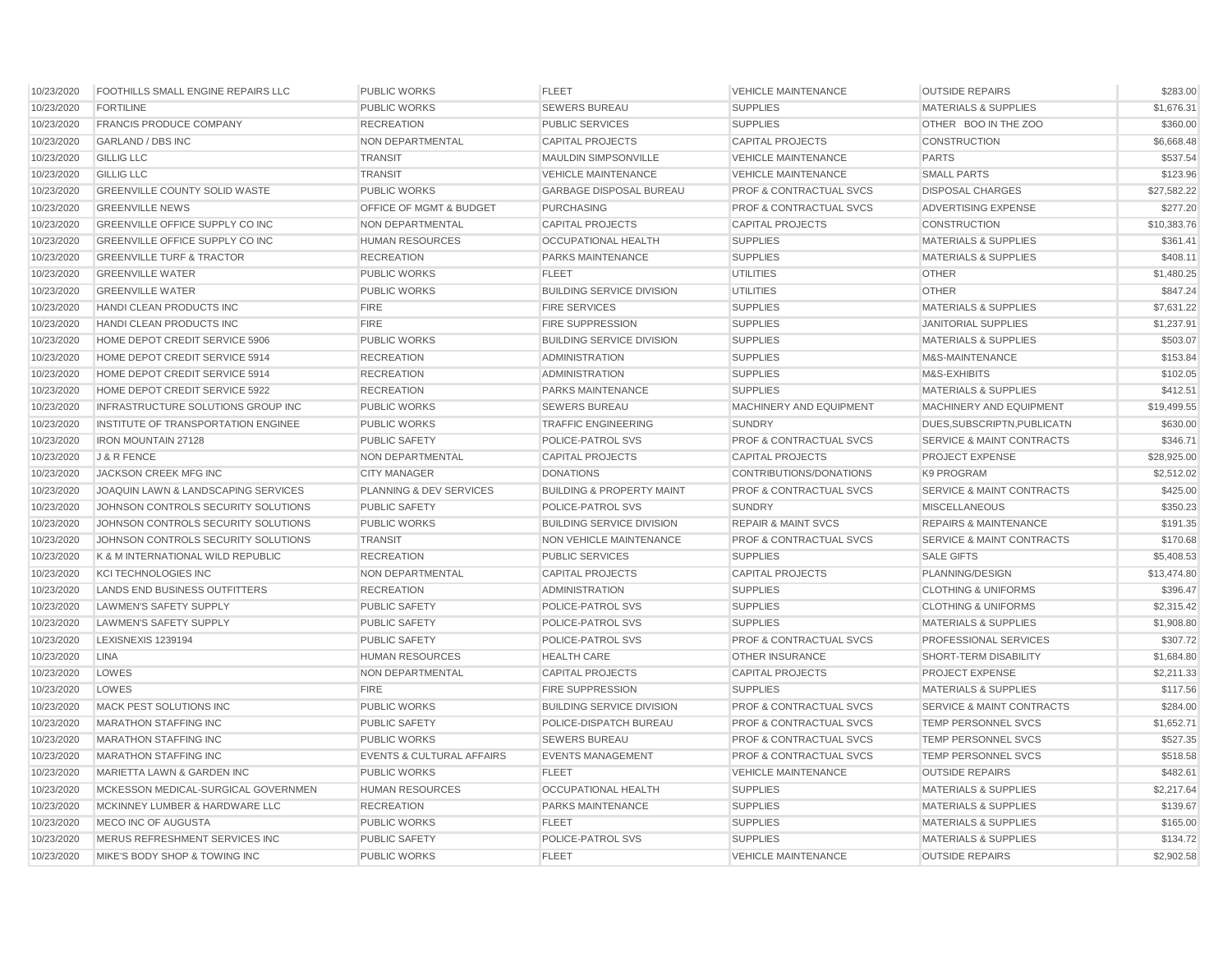| 10/23/2020 | MIKE'S BODY SHOP & TOWING INC        | <b>TRANSIT</b>                | <b>VEHICLE MAINTENANCE</b>       | <b>VEHICLE MAINTENANCE</b>         | <b>OUTSIDE REPAIRS</b>               | \$175.00    |
|------------|--------------------------------------|-------------------------------|----------------------------------|------------------------------------|--------------------------------------|-------------|
| 10/23/2020 | MIRACLE RECREATION EQUIPMENT         | <b>RECREATION</b>             | <b>PARKS MAINTENANCE</b>         | <b>REPAIR &amp; MAINT SVCS</b>     | <b>PLAYGROUNDS</b>                   | \$2,420.60  |
| 10/23/2020 | <b>MKSK</b>                          | NON DEPARTMENTAL              | <b>CAPITAL PROJECTS</b>          | <b>CAPITAL PROJECTS</b>            | PLANNING/DESIGN                      | \$43,085.90 |
| 10/23/2020 | MORRIS BUSINESS SOLUTIONS            | <b>INFORMATION TECHNOLOGY</b> | IT                               | <b>SUPPLIES</b>                    | <b>MATERIALS &amp; SUPPLIES</b>      | \$6,905.90  |
| 10/23/2020 | MORRIS BUSINESS SOLUTIONS            | <b>INFORMATION TECHNOLOGY</b> | IT.                              | <b>PROF &amp; CONTRACTUAL SVCS</b> | <b>EQUIPMENT RENTAL</b>              | \$4,925.58  |
| 10/23/2020 | MOTOROLA SOLUTIONS INC               | <b>PUBLIC SAFETY</b>          | POLICE-DISPATCH BUREAU           | <b>REPAIR &amp; MAINT SVCS</b>     | <b>RADIO MAINTENANCE</b>             | \$19,555.51 |
| 10/23/2020 | <b>NAPA AUTO PARTS</b>               | <b>FIRE</b>                   | <b>FIRE SUPPRESSION</b>          | <b>VEHICLE MAINTENANCE</b>         | <b>PARTS</b>                         | \$2,575.25  |
| 10/23/2020 | <b>NENA</b>                          | PUBLIC SAFETY                 | POLICE-PATROL SVS                | <b>SUNDRY</b>                      | DUES, SUBSCRIPTN, PUBLICATN          | \$1,550.00  |
| 10/23/2020 | NORRIS SUPPLY CO                     | <b>PUBLIC WORKS</b>           | STORM DRAINS BUREAU              | <b>SUPPLIES</b>                    | <b>CONSTRUCTION &amp; REPAIR</b>     | \$247.14    |
| 10/23/2020 | <b>NORTHERN TOOL &amp; EQUIPMENT</b> | <b>PUBLIC WORKS</b>           | <b>TRAFFIC ENGINEERING</b>       | <b>SUPPLIES</b>                    | M&S-SIGNALS                          | \$2,289.58  |
| 10/23/2020 | OFFICE DEPOT BSD                     | <b>PUBLIC SAFETY</b>          | POLICE-PATROL SVS                | <b>SUPPLIES</b>                    | <b>MATERIALS &amp; SUPPLIES</b>      | \$105.42    |
| 10/23/2020 | OGLETREE DEAKINS NASH SMOAK & STEWA  | <b>HUMAN RESOURCES</b>        | <b>HUMAN RESOURCES</b>           | <b>PROF &amp; CONTRACTUAL SVCS</b> | <b>PROFESSIONAL SERVICES</b>         | \$400.00    |
| 10/23/2020 | <b>OPTIMAL SELF MD</b>               | <b>PUBLIC WORKS</b>           | <b>PARKING ADMINISTRATION</b>    | <b>ONE GARAGE</b>                  | <b>REFUND PARKING DEPOSIT</b>        | \$532.00    |
| 10/23/2020 | PANAGAKOS ASPHALT INC                | <b>PUBLIC WORKS</b>           | <b>STREETS BUREAU</b>            | <b>SUPPLIES</b>                    | <b>MATERIALS &amp; SUPPLIES</b>      | \$271.36    |
| 10/23/2020 | PANAGAKOS ASPHALT INC                | <b>PUBLIC WORKS</b>           | <b>STORM DRAINS BUREAU</b>       | <b>SUPPLIES</b>                    | <b>MATERIALS &amp; SUPPLIES</b>      | \$152.64    |
| 10/23/2020 | PANAGAKOS ASPHALT INC                | <b>PUBLIC WORKS</b>           | <b>SEWERS BUREAU</b>             | <b>SUPPLIES</b>                    | <b>MATERIALS &amp; SUPPLIES</b>      | \$135.68    |
| 10/23/2020 | PARRISH TIRE CO                      | <b>TRANSIT</b>                | <b>FIXED ROUTE</b>               | <b>VEHICLE MAINTENANCE</b>         | <b>TIRES AND TUBES</b>               | \$100.00    |
| 10/23/2020 | PETERBILT STORE OF GREENVILLE, THE   | <b>TRANSIT</b>                | <b>VEHICLE MAINTENANCE</b>       | <b>VEHICLE MAINTENANCE</b>         | <b>PARTS</b>                         | \$2,464.68  |
| 10/23/2020 | PIEDMONT NATURAL GAS CO INC          | PUBLIC WORKS                  | <b>BUILDING SERVICE DIVISION</b> | <b>UTILITIES</b>                   | GAS                                  | \$231.14    |
| 10/23/2020 | PIEDMONT NATURAL GAS CO INC          | <b>PUBLIC WORKS</b>           | <b>FLEET</b>                     | <b>UTILITIES</b>                   | GAS                                  | \$158.12    |
| 10/23/2020 | <b>POWERDMS INC</b>                  | <b>PUBLIC SAFETY</b>          | POLICE-PATROL SVS                | <b>PROF &amp; CONTRACTUAL SVCS</b> | PROFESSIONAL SERVICES                | \$5,319.61  |
| 10/23/2020 | PRATT RECYCLING INC                  | <b>PUBLIC WORKS</b>           | <b>RECYCLING</b>                 | <b>PROF &amp; CONTRACTUAL SVCS</b> | <b>DISPOSAL CHARGES</b>              | \$15,580,50 |
| 10/23/2020 | <b>PRAXAIR DISTRIBUTION INC</b>      | <b>PUBLIC WORKS</b>           | <b>FLEET</b>                     | <b>SUPPLIES</b>                    | <b>MATERIALS &amp; SUPPLIES</b>      | \$195.32    |
| 10/23/2020 | PRISMA HEALTH LIFE CENTER            | <b>HUMAN RESOURCES</b>        | <b>HEALTH CARE</b>               | <b>SUNDRY</b>                      | <b>WELLNESS ACTIVITIES</b>           | \$1,125.00  |
| 10/23/2020 | PROFORMA RHINO GRAPHICS              | <b>COMMUNICATION</b>          | PUBLIC INFORMATION               | <b>SUPPLIES</b>                    | <b>MATERIALS &amp; SUPPLIES</b>      | \$6,890.00  |
| 10/23/2020 | PROFORMA RHINO GRAPHICS              | <b>FIRE</b>                   | <b>FIRE PREVENTION</b>           | <b>SUPPLIES</b>                    | <b>MATERIALS &amp; SUPPLIES</b>      | \$1,264.42  |
| 10/23/2020 | PROTERRA INC                         | <b>TRANSIT</b>                | <b>VEHICLE MAINTENANCE</b>       | <b>VEHICLE MAINTENANCE</b>         | <b>SMALL PARTS</b>                   | \$111.38    |
| 10/23/2020 | <b>READ'S UNIFORMS INC</b>           | <b>FIRE</b>                   | FIRE SUPPRESSION                 | <b>SUPPLIES</b>                    | <b>CLOTHING &amp; UNIFORMS</b>       | \$1,513.68  |
| 10/23/2020 | RED WING SHOE STORE                  | <b>FIRE</b>                   | FIRE SUPPRESSION                 | <b>SUPPLIES</b>                    | <b>CLOTHING &amp; UNIFORMS</b>       | \$115.00    |
| 10/23/2020 | <b>REID ELECTRIC</b>                 | <b>RECREATION</b>             | PARKS MAINTENANCE                | <b>PROF &amp; CONTRACTUAL SVCS</b> | <b>SERVICE &amp; MAINT CONTRACTS</b> | \$1,966.46  |
| 10/23/2020 | RENAISSANCE CUSTOM HOMES LLC         | <b>PUBLIC WORKS</b>           | <b>ENGINEERING</b>               | SUBDIVISION BONDS                  | <b>REFUND SITE DEVELOPMENT FEES</b>  | \$40,125.00 |
| 10/23/2020 | <b>REPUBLIC SERVICES</b>             | <b>PUBLIC WORKS</b>           | <b>GARBAGE DISPOSAL BUREAU</b>   | <b>PROF &amp; CONTRACTUAL SVCS</b> | <b>HAULING COSTS</b>                 | \$44,969.43 |
| 10/23/2020 | RHODE ISLAND NOVELTY INC             | <b>RECREATION</b>             | <b>PUBLIC SERVICES</b>           | <b>SUPPLIES</b>                    | <b>SALE GIFTS</b>                    | \$5,474.30  |
| 10/23/2020 | RIVERPLACE DEVELOPMENT II LLC        | <b>PUBLIC WORKS</b>           | RIVERPLACE GARAGE                | <b>UTILITIES</b>                   | <b>ELECTRICITY</b>                   | \$215.05    |
| 10/23/2020 | ROGERS STEREO INC                    | <b>PUBLIC WORKS</b>           | <b>FLEET</b>                     | <b>VEHICLE MAINTENANCE</b>         | <b>OUTSIDE REPAIRS</b>               | \$215.00    |
| 10/23/2020 | <b>S C FIRE ACADEMY</b>              | <b>FIRE</b>                   | <b>FIRE SUPPRESSION</b>          | <b>TRAVEL &amp; TRAINING</b>       | <b>TRAVEL &amp; TRAINING</b>         | \$900.00    |
| 10/23/2020 | <b>SAFE INDUSTRIES</b>               | <b>FIRE</b>                   | <b>FIRE SERVICES</b>             | <b>REPAIR &amp; MAINT SVCS</b>     | <b>RADIO MAINTENANCE</b>             | \$360.40    |
| 10/23/2020 | <b>SAFETY PRODUCTS INC</b>           | <b>PUBLIC WORKS</b>           | RIGHTS-OF-WAY                    | <b>SUPPLIES</b>                    | <b>MATERIALS &amp; SUPPLIES</b>      | \$510.09    |
| 10/23/2020 | <b>SAFETY PRODUCTS INC</b>           | PUBLIC WORKS                  | <b>STREETS BUREAU</b>            | <b>SUPPLIES</b>                    | <b>MATERIALS &amp; SUPPLIES</b>      | \$509.80    |
| 10/23/2020 | <b>SAM'S CLUB</b>                    | <b>FIRE</b>                   | <b>FIRE SUPPRESSION</b>          | <b>SUPPLIES</b>                    | <b>MATERIALS &amp; SUPPLIES</b>      | \$1,923.68  |
| 10/23/2020 | <b>SAM'S CLUB</b>                    | <b>RECREATION</b>             | <b>PUBLIC SERVICES</b>           | <b>SUPPLIES</b>                    | <b>SALE CONCESSIONS</b>              | \$820.41    |
| 10/23/2020 | <b>SAM'S CLUB</b>                    | <b>FIRE</b>                   | <b>FIRE SUPPRESSION</b>          | <b>SUPPLIES</b>                    | <b>JANITORIAL SUPPLIES</b>           | \$627.10    |
| 10/23/2020 | <b>SCHNEIDER TREE CARE</b>           | <b>PUBLIC WORKS</b>           | TREE MAINTENANCE BUREAU          | <b>PROF &amp; CONTRACTUAL SVCS</b> | <b>SERVICE &amp; MAINT CONTRACTS</b> | \$4,975.00  |
| 10/23/2020 | <b>SESITE LLC</b>                    | <b>PUBLIC WORKS</b>           | <b>ENGINEERING</b>               | <b>PROF &amp; CONTRACTUAL SVCS</b> | PROFESSIONAL SERVICES                | \$2,294.00  |
| 10/23/2020 | <b>SHERWIN WILLIAMS</b>              | <b>PUBLIC WORKS</b>           | <b>SEWERS BUREAU</b>             | <b>SUPPLIES</b>                    | <b>MATERIALS &amp; SUPPLIES</b>      | \$1,285.14  |
| 10/23/2020 | <b>SHERWIN WILLIAMS</b>              | <b>RECREATION</b>             | <b>COMMUNITY CENTERS</b>         | <b>REPAIR &amp; MAINT SVCS</b>     | <b>REPAIRS &amp; MAINTENANCE</b>     | \$104.49    |
| 10/23/2020 | SIERRA CONTAINER GROUP LLC           | <b>PUBLIC WORKS</b>           | RESIDENTIAL COLL BUREAU          | <b>SUPPLIES</b>                    | M&S-CARTS                            | \$33,571.92 |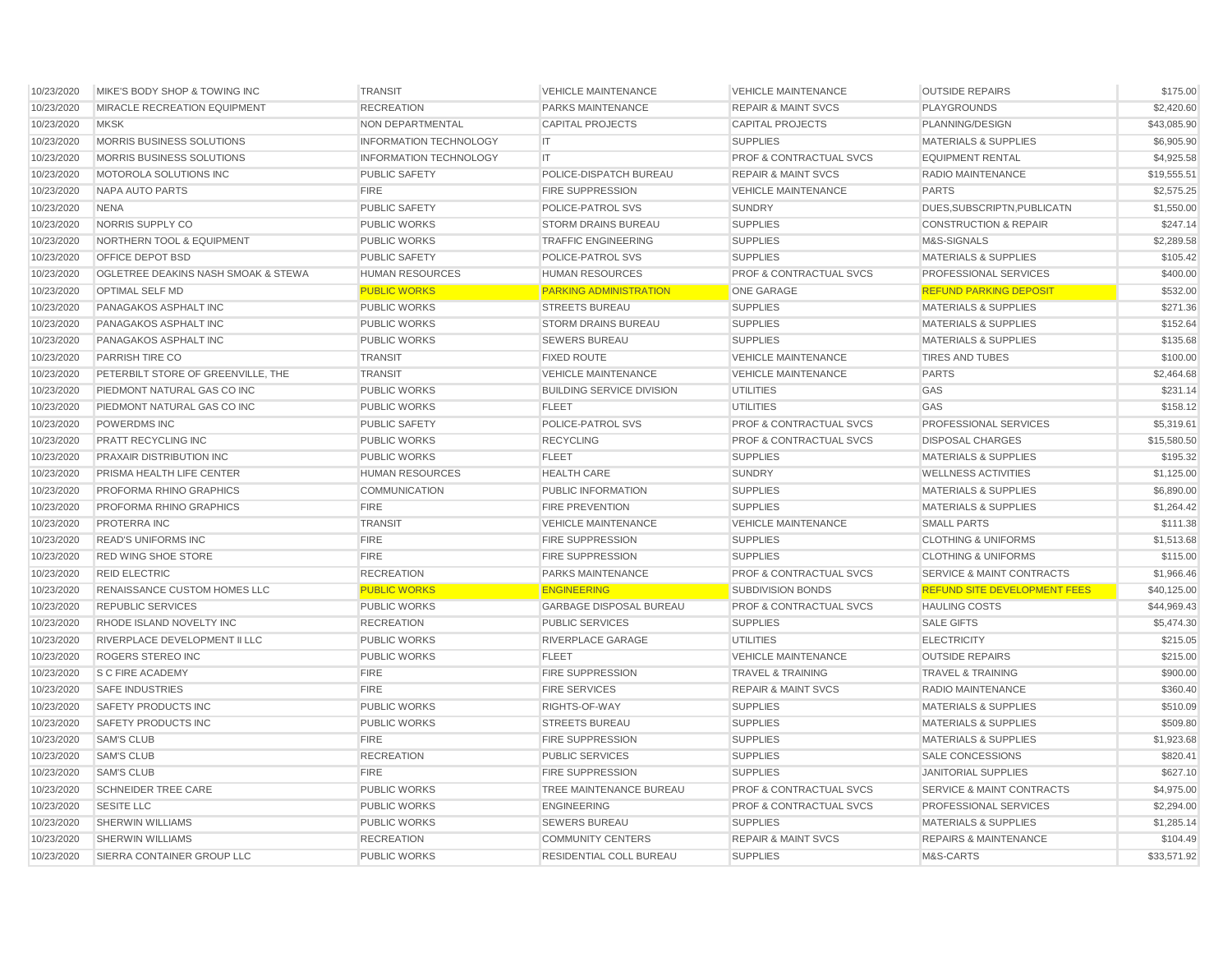| 10/23/2020 | SIERRA WIRELESS AMERICA INC         | <b>PUBLIC SAFETY</b>                 | POLICE-PATROL SVS           | <b>PROF &amp; CONTRACTUAL SVCS</b> | <b>SERVICE &amp; MAINT CONTRACTS</b> | \$330.00     |
|------------|-------------------------------------|--------------------------------------|-----------------------------|------------------------------------|--------------------------------------|--------------|
| 10/23/2020 | <b>SMITH TURF &amp; IRRIGATION</b>  | <b>PUBLIC WORKS</b>                  | <b>STORM DRAINS BUREAU</b>  | <b>SUPPLIES</b>                    | <b>MATERIALS &amp; SUPPLIES</b>      | \$7,797.69   |
| 10/23/2020 | SNIDER FLEET SOLUTIONS              | <b>PUBLIC WORKS</b>                  | <b>FLEET</b>                | <b>VEHICLE MAINTENANCE</b>         | <b>OUTSIDE REPAIRS</b>               | \$3,339.99   |
| 10/23/2020 | SOCK IT TO ME INC                   | <b>RECREATION</b>                    | <b>PUBLIC SERVICES</b>      | <b>SUPPLIES</b>                    | <b>SALE GIFTS</b>                    | \$459.04     |
| 10/23/2020 | SODFATHER INC                       | <b>RECREATION</b>                    | PARKS MAINTENANCE           | PROF & CONTRACTUAL SVCS            | SERVICE & MAINT CONTRACTS            | \$1,696.84   |
| 10/23/2020 | <b>SODFATHER INC</b>                | <b>PUBLIC WORKS</b>                  | <b>SEWERS BUREAU</b>        | <b>PROF &amp; CONTRACTUAL SVCS</b> | MAINTENANCE CONTRACTS                | \$476.83     |
| 10/23/2020 | SODFATHER INC                       | <b>PUBLIC WORKS</b>                  | <b>FLEET</b>                | <b>PROF &amp; CONTRACTUAL SVCS</b> | <b>SERVICE &amp; MAINT CONTRACTS</b> | \$476.83     |
| 10/23/2020 | SODFATHER INC                       | <b>PUBLIC WORKS</b>                  | <b>STREETS BUREAU</b>       | <b>PROF &amp; CONTRACTUAL SVCS</b> | <b>SERVICE &amp; MAINT CONTRACTS</b> | \$476.83     |
| 10/23/2020 | SODFATHER INC                       | <b>PUBLIC WORKS</b>                  | <b>STORM DRAINS BUREAU</b>  | <b>PROF &amp; CONTRACTUAL SVCS</b> | <b>SERVICE &amp; MAINT CONTRACTS</b> | \$476.83     |
| 10/23/2020 | SOFTWAREONE INC                     | <b>INFORMATION TECHNOLOGY</b>        | IT                          | <b>PROF &amp; CONTRACTUAL SVCS</b> | <b>SERVICE &amp; MAINT CONTRACTS</b> | \$283,452.66 |
| 10/23/2020 | SOFTWAREONE INC                     | <b>INFORMATION TECHNOLOGY</b>        | IT                          | <b>SUPPLIES</b>                    | <b>MATERIALS &amp; SUPPLIES</b>      | \$134.13     |
| 10/23/2020 | SOUTHEASTERN CHAPTER NSC            | <b>PUBLIC WORKS</b>                  | <b>STORM DRAINS BUREAU</b>  | <b>SUPPLIES</b>                    | <b>MATERIALS &amp; SUPPLIES</b>      | \$213.50     |
| 10/23/2020 | SOUTHEASTERN CHAPTER NSC            | <b>PUBLIC WORKS</b>                  | <b>SEWERS BUREAU</b>        | <b>SUPPLIES</b>                    | <b>MATERIALS &amp; SUPPLIES</b>      | \$213.50     |
| 10/23/2020 | SOUTHEASTERN CHAPTER NSC            | <b>PUBLIC WORKS</b>                  | <b>STREETS BUREAU</b>       | <b>SUPPLIES</b>                    | <b>MATERIALS &amp; SUPPLIES</b>      | \$213.50     |
| 10/23/2020 | SOUTHEASTERN CHAPTER NSC            | <b>PUBLIC WORKS</b>                  | BEAUTIFICATION BUREAU       | <b>SUPPLIES</b>                    | <b>MATERIALS &amp; SUPPLIES</b>      | \$213.49     |
| 10/23/2020 | SPHERA SOLUTIONS INC                | <b>INFORMATION TECHNOLOGY</b>        | IT.                         | <b>PROF &amp; CONTRACTUAL SVCS</b> | <b>SERVICE &amp; MAINT CONTRACTS</b> | \$2,380.09   |
| 10/23/2020 | <b>SPX GENFARE</b>                  | <b>TRANSIT</b>                       | <b>VEHICLE MAINTENANCE</b>  | <b>VEHICLE MAINTENANCE</b>         | <b>PARTS</b>                         | \$1,420.69   |
| 10/23/2020 | <b>STATE CHEMICAL SOLUTIONS</b>     | <b>RECREATION</b>                    | <b>ADMINISTRATION</b>       | <b>SUPPLIES</b>                    | <b>JANITORIAL SUPPLIES</b>           | \$459.85     |
| 10/23/2020 | SUBURBAN PROPANE                    | <b>RECREATION</b>                    | PARKS MAINTENANCE           | <b>UTILITIES</b>                   | GAS                                  | \$793.97     |
| 10/23/2020 | SUBWAY                              | <b>OFFICE OF MGMT &amp; BUDGET</b>   | <b>REVENUE</b>              | <b>BUSINESS LICENSE(HOLDING)</b>   | <b>BUSINESS LICENSE REFUND</b>       | \$101.27     |
| 10/23/2020 | SUMMIT ENGINEERING LABORATORY & TES | NON DEPARTMENTAL                     | CAPITAL PROJECTS            | <b>CAPITAL PROJECTS</b>            | <b>CONSTRUCTION</b>                  | \$825.00     |
| 10/23/2020 | <b>TALENT MANAGEMENT SOLUTIONS</b>  | <b>RECREATION</b>                    | <b>PARKS MAINTENANCE</b>    | <b>PROF &amp; CONTRACTUAL SVCS</b> | TEMP PERSONNEL SVCS                  | \$4,848.28   |
| 10/23/2020 | <b>TALENT MANAGEMENT SOLUTIONS</b>  | <b>TRANSIT</b>                       | <b>FIXED ROUTE</b>          | <b>PROF &amp; CONTRACTUAL SVCS</b> | TEMP PERSONNEL SVCS                  | \$4,464.51   |
| 10/23/2020 | TALENT MANAGEMENT SOLUTIONS         | <b>PUBLIC WORKS</b>                  | <b>STREETS BUREAU</b>       | <b>PROF &amp; CONTRACTUAL SVCS</b> | TEMP PERSONNEL SVCS                  | \$3,164.30   |
| 10/23/2020 | TALENT MANAGEMENT SOLUTIONS         | <b>RECREATION</b>                    | <b>ADMINISTRATION</b>       | <b>PROF &amp; CONTRACTUAL SVCS</b> | TEMP PERSONNEL SVCS                  | \$2,694.00   |
| 10/23/2020 | <b>TALENT MANAGEMENT SOLUTIONS</b>  | <b>PUBLIC WORKS</b>                  | BEAUTIFICATION BUREAU       | <b>PROF &amp; CONTRACTUAL SVCS</b> | <b>TEMP PERSONNEL SVCS</b>           | \$1,589.60   |
| 10/23/2020 | <b>TALENT MANAGEMENT SOLUTIONS</b>  | <b>PUBLIC WORKS</b>                  | RESIDENTIAL COLL BUREAU     | <b>PROF &amp; CONTRACTUAL SVCS</b> | <b>TEMP PERSONNEL SVCS</b>           | \$1,589.60   |
| 10/23/2020 | <b>TALENT MANAGEMENT SOLUTIONS</b>  | <b>PUBLIC WORKS</b>                  | <b>FLEET</b>                | PROF & CONTRACTUAL SVCS            | TEMP PERSONNEL SVCS                  | \$876.75     |
| 10/23/2020 | <b>TAPCO</b>                        | NON DEPARTMENTAL                     | <b>CAPITAL PROJECTS</b>     | <b>CAPITAL PROJECTS</b>            | <b>EQUIPMENT</b>                     | \$104,045.00 |
| 10/23/2020 | <b>TD CARD SERVICES</b>             | <b>PUBLIC SAFETY</b>                 | FED EQUITABLE SHAR DOJ      | MACHINERY AND EQUIPMENT            | MACHINERY AND EQUIPMENT              | \$10,225.64  |
| 10/23/2020 | <b>TD CARD SERVICES</b>             | <b>PUBLIC SAFETY</b>                 | POLICE-PATROL SVS           | <b>SUPPLIES</b>                    | <b>MATERIALS &amp; SUPPLIES</b>      | \$4,234.74   |
| 10/23/2020 | TD CARD SERVICES                    | <b>ECONOMIC DEVELOPMENT</b>          | <b>ECONOMIC DEVELOPMENT</b> | <b>SUNDRY</b>                      | DUES.SUBSCRIPTN.PUBLICATN            | \$1,109.88   |
| 10/23/2020 | <b>TD CARD SERVICES</b>             | <b>PUBLIC SAFETY</b>                 | POLICE-PATROL SVS           | <b>TRAVEL &amp; TRAINING</b>       | <b>TRAVEL &amp; TRAINING</b>         | \$1,082.75   |
| 10/23/2020 | <b>TD CARD SERVICES</b>             | NON DEPARTMENTAL                     | <b>CAPITAL PROJECTS</b>     | <b>CAPITAL PROJECTS</b>            | <b>EQUIPMENT</b>                     | \$566.45     |
| 10/23/2020 | TD CARD SERVICES                    | <b>PUBLIC SAFETY</b>                 | POLICE-PATROL SVS           | <b>MACHINERY AND EQUIPMENT</b>     | MACHINERY AND EQUIPMENT              | \$498.81     |
| 10/23/2020 | <b>TD CARD SERVICES</b>             | <b>RECREATION</b>                    | <b>ADMINISTRATION</b>       | <b>SUPPLIES</b>                    | M&S-MEDICINE                         | \$485.00     |
| 10/23/2020 | <b>TD CARD SERVICES</b>             | <b>ECONOMIC DEVELOPMENT</b>          | <b>ECONOMIC DEVELOPMENT</b> | <b>SUPPLIES</b>                    | <b>MATERIALS &amp; SUPPLIES</b>      | \$418.70     |
| 10/23/2020 | <b>TD CARD SERVICES</b>             | <b>CITY MANAGER</b>                  | <b>CITY MANAGER</b>         | <b>SUNDRY</b>                      | <b>MISCELLANEOUS</b>                 | \$385.01     |
| 10/23/2020 | <b>TD CARD SERVICES</b>             | <b>PUBLIC SAFETY</b>                 | POLICE-PATROL SVS           | <b>SUNDRY</b>                      | <b>MISCELLANEOUS</b>                 | \$358.20     |
| 10/23/2020 | <b>TD CARD SERVICES</b>             | C.D. DIVISION                        | <b>CDBG PROJECTS</b>        | <b>TRAVEL &amp; TRAINING</b>       | <b>TRAVEL &amp; TRAINING</b>         | \$350.00     |
| 10/23/2020 | <b>TD CARD SERVICES</b>             | <b>RECREATION</b>                    | <b>ADMINISTRATION</b>       | <b>PROF &amp; CONTRACTUAL SVCS</b> | <b>SERVICE &amp; MAINT CONTRACTS</b> | \$300.00     |
| 10/23/2020 | <b>TD CARD SERVICES</b>             | <b>HUMAN RESOURCES</b>               | <b>HUMAN RESOURCES</b>      | <b>SUNDRY</b>                      | <b>RECRUITMENT ADS</b>               | \$295.00     |
| 10/23/2020 | <b>TD CARD SERVICES</b>             | <b>RECREATION</b>                    | <b>EDUCATION</b>            | <b>SUNDRY</b>                      | <b>RESTRD DONATION EXPENSE</b>       | \$275.00     |
| 10/23/2020 | <b>TD CARD SERVICES</b>             | PUBLIC SAFETY                        | POLICE-PATROL SVS           | <b>PRINTING</b>                    | PRINTING & BINDING                   | \$215.67     |
| 10/23/2020 | <b>TD CARD SERVICES</b>             | <b>HUMAN RESOURCES</b>               | <b>HUMAN RESOURCES</b>      | <b>SUNDRY</b>                      | <b>MISCELLANEOUS</b>                 | \$196.00     |
| 10/23/2020 | TD CARD SERVICES                    | <b>EVENTS &amp; CULTURAL AFFAIRS</b> | <b>SPECIAL EVENTS</b>       | <b>SUNDRY</b>                      | DUES, SUBSCRIPTN, PUBLICATN          | \$192.49     |
| 10/23/2020 | TD CARD SERVICES                    | <b>PUBLIC SAFETY</b>                 | POLICE-PATROL SVS           | <b>CAPITAL PROJECTS</b>            | <b>EQUIPMENT</b>                     | \$184.14     |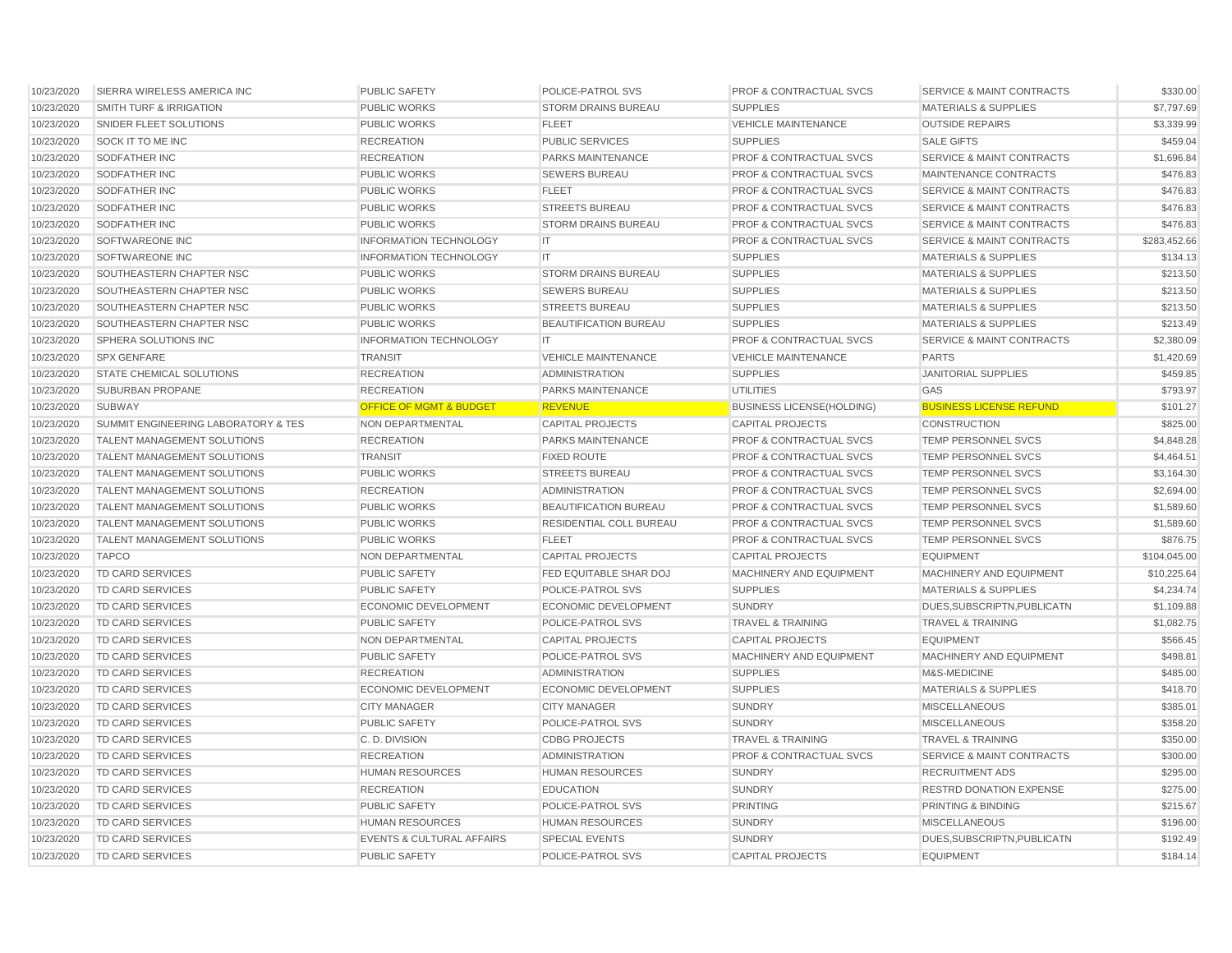| 10/23/2020 | TD CARD SERVICES                   | <b>HUMAN RESOURCES</b>               | <b>HUMAN RESOURCES</b>           | <b>SUNDRY</b>                      | DUES, SUBSCRIPTN, PUBLICATN          | \$169.00    |
|------------|------------------------------------|--------------------------------------|----------------------------------|------------------------------------|--------------------------------------|-------------|
| 10/23/2020 | <b>TD CARD SERVICES</b>            | <b>RECREATION</b>                    | <b>EDUCATION</b>                 | <b>PROF &amp; CONTRACTUAL SVCS</b> | <b>SERVICE &amp; MAINT CONTRACTS</b> | \$150.00    |
| 10/23/2020 | <b>TD CARD SERVICES</b>            | <b>RECREATION</b>                    | PUBLIC SERVICES                  | PROF & CONTRACTUAL SVCS            | <b>SERVICE &amp; MAINT CONTRACTS</b> | \$150.00    |
| 10/23/2020 | <b>TD CARD SERVICES</b>            | <b>RECREATION</b>                    | <b>ADMINISTRATION</b>            | <b>SUPPLIES</b>                    | M&S-FOOD                             | \$147.97    |
| 10/23/2020 | TD CARD SERVICES                   | <b>EVENTS &amp; CULTURAL AFFAIRS</b> | PUBLIC INFORMATION               | <b>SUNDRY</b>                      | DUES, SUBSCRIPTN, PUBLICATN          | \$139.50    |
| 10/23/2020 | TD CARD SERVICES                   | <b>EVENTS &amp; CULTURAL AFFAIRS</b> | <b>EVENTS MANAGEMENT</b>         | <b>SUPPLIES</b>                    | <b>OFFICE SUPPLIES&amp;MATERIALS</b> | \$111.09    |
| 10/23/2020 | TERRACON CONSULTANTS INC           | <b>NON DEPARTMENTAL</b>              | <b>CAPITAL PROJECTS</b>          | <b>CAPITAL PROJECTS</b>            | PLANNING/DESIGN                      | \$3,750.00  |
| 10/23/2020 | THOMSON REUTERS - ELITE            | NON DEPARTMENTAL                     | <b>CAPITAL PROJECTS</b>          | <b>CAPITAL PROJECTS</b>            | <b>EQUIPMENT</b>                     | \$1,451.25  |
| 10/23/2020 | TIGER MOUNTAIN TACTICAL LLC        | <b>PUBLIC SAFETY</b>                 | POLICE-PATROL SVS                | <b>TRAVEL &amp; TRAINING</b>       | <b>TRAVEL &amp; TRAINING</b>         | \$7,500.00  |
| 10/23/2020 | TMS SOUTH INC                      | <b>PUBLIC WORKS</b>                  | <b>BUILDING SERVICE DIVISION</b> | <b>SUPPLIES</b>                    | <b>MATERIALS &amp; SUPPLIES</b>      | \$2,423.93  |
| 10/23/2020 | TMS SOUTH INC                      | NON DEPARTMENTAL                     | <b>CAPITAL PROJECTS</b>          | <b>CAPITAL PROJECTS</b>            | <b>EQUIPMENT</b>                     | \$1,355.28  |
| 10/23/2020 | <b>TOURING SPORT</b>               | <b>PUBLIC WORKS</b>                  | <b>FLEET</b>                     | <b>VEHICLE MAINTENANCE</b>         | <b>OUTSIDE REPAIRS</b>               | \$615.93    |
| 10/23/2020 | TREK STORE OF GREENVILLE           | <b>PUBLIC SAFETY</b>                 | FED EQUITABLE SHAR DOJ           | MACHINERY AND EQUIPMENT            | MACHINERY AND EQUIPMENT              | \$277.59    |
| 10/23/2020 | TRUCKPRO LLC                       | <b>TRANSIT</b>                       | <b>VEHICLE MAINTENANCE</b>       | <b>VEHICLE MAINTENANCE</b>         | <b>SMALL PARTS</b>                   | \$529.19    |
| 10/23/2020 | <b>TYLER MITCHELL</b>              | <b>PUBLIC SAFETY</b>                 | POLICE-PATROL SVS                | <b>SUPPLIES</b>                    | <b>CLOTHING &amp; UNIFORMS</b>       | \$106.00    |
| 10/23/2020 | <b>ULINE INC</b>                   | NON DEPARTMENTAL                     | <b>CAPITAL PROJECTS</b>          | <b>CAPITAL PROJECTS</b>            | <b>PROJECT EXPENSE</b>               | \$1,894.29  |
| 10/23/2020 | ULINE INC                          | <b>PUBLIC WORKS</b>                  | <b>RIVERPLACE GARAGE</b>         | <b>SUPPLIES</b>                    | <b>MATERIALS &amp; SUPPLIES</b>      | \$1,886.69  |
| 10/23/2020 | UNIFIRST                           | <b>TRANSIT</b>                       | <b>VEHICLE MAINTENANCE</b>       | <b>SUPPLIES</b>                    | <b>CLOTHING &amp; UNIFORMS</b>       | \$119.11    |
| 10/23/2020 | UNITED ELECTRICAL DISTRIBUTORS INC | NON DEPARTMENTAL                     | <b>CAPITAL PROJECTS</b>          | <b>CAPITAL PROJECTS</b>            | <b>EQUIPMENT</b>                     | \$852.96    |
| 10/23/2020 | UNITED ELECTRICAL DISTRIBUTORS INC | <b>PUBLIC WORKS</b>                  | <b>BUILDING SERVICE DIVISION</b> | <b>SUPPLIES</b>                    | <b>MATERIALS &amp; SUPPLIES</b>      | \$377.22    |
| 10/23/2020 | UNITED ELECTRICAL DISTRIBUTORS INC | <b>PUBLIC WORKS</b>                  | <b>BUILDING SERVICE DIVISION</b> | <b>REPAIR &amp; MAINT SVCS</b>     | <b>FOUNTAIN REPAIR</b>               | \$322.56    |
| 10/23/2020 | UPPER SAVANNAH CARE SERVICES       | C.D. DIVISION                        | <b>HOPWA</b>                     | <b>CD PROJECTS</b>                 | SUPPORTIVE SVC-UPPER SAVA            | \$1,460.33  |
| 10/23/2020 | UPPER SAVANNAH CARE SERVICES       | C.D. DIVISION                        | <b>HOPWA</b>                     | <b>CD PROJECTS</b>                 | ADMIN - UPPER SAVANN CARE            | \$307.58    |
| 10/23/2020 | UPPER SAVANNAH CARE SERVICES       | C.D. DIVISION                        | <b>HOPWA</b>                     | <b>CD PROJECTS</b>                 | <b>TENANT RENT ASSIST-SAVANN</b>     | \$293.12    |
| 10/23/2020 | UPPER SAVANNAH CARE SERVICES       | C.D. DIVISION                        | <b>HOPWA</b>                     | <b>CD PROJECTS</b>                 | THE LAUREL OPERATING                 | \$197.00    |
| 10/23/2020 | VAUGHN AND MELTON                  | <b>PUBLIC WORKS</b>                  | <b>ENGINEERING</b>               | <b>PROF &amp; CONTRACTUAL SVCS</b> | <b>PROFESSIONAL SERVICES</b>         | \$8,350.00  |
| 10/23/2020 | <b>VERIZON WIRELESS</b>            | <b>PUBLIC SAFETY</b>                 | POLICE-PATROL SVS                | <b>COMMUNICATIONS</b>              | <b>OTHER</b>                         | \$14,337.30 |
| 10/23/2020 | <b>VERIZON WIRELESS</b>            | <b>FIRE</b>                          | <b>FIRE</b>                      | <b>COMMUNICATIONS</b>              | <b>OTHER</b>                         | \$3,443.57  |
| 10/23/2020 | <b>VERIZON WIRELESS</b>            | <b>PUBLIC SAFETY</b>                 | POLICE-PATROL SVS                | <b>SUNDRY</b>                      | <b>MISCELLANEOUS</b>                 | \$304.10    |
| 10/23/2020 | <b>VERIZON WIRELESS</b>            | <b>INFORMATION TECHNOLOGY</b>        | IT.                              | <b>COMMUNICATIONS</b>              | TELECOMMUNICATIONS/WIRELE            | \$119.30    |
| 10/23/2020 | <b>VIC BAILEY FORD INC</b>         | <b>PUBLIC SAFETY</b>                 | POLICE-PATROL SVS                | <b>VEHICLES</b>                    | <b>VEHICLE</b>                       | \$81,079.08 |
| 10/23/2020 | <b>VICTOR STANLEY INC</b>          | <b>PUBLIC WORKS</b>                  | <b>CBD TIF CREW</b>              | <b>SUPPLIES</b>                    | <b>MATERIALS &amp; SUPPLIES</b>      | \$2,864.16  |
| 10/23/2020 | VULCAN CONSTRUCTION MATERIALS LLC  | <b>RECREATION</b>                    | <b>ADMINISTRATION</b>            | <b>SUPPLIES</b>                    | M&S-EXHIBITS                         | \$268.55    |
| 10/23/2020 | WALMART COMMUNITY/RFCSLLC          | <b>PUBLIC SAFETY</b>                 | POLICE-PATROL SVS                | <b>SUPPLIES</b>                    | <b>MATERIALS &amp; SUPPLIES</b>      | \$255.97    |
| 10/23/2020 | <b>WP LAW INC</b>                  | <b>PUBLIC WORKS</b>                  | <b>BEAUTIFICATION BUREAU</b>     | <b>REPAIR &amp; MAINT SVCS</b>     | <b>REPAIRS &amp; MAINTENANCE</b>     | \$240.88    |
| 10/26/2020 | <b>S C DEPARTMENT OF REVENUE</b>   | OFFICE OF MGMT & BUDGET              | <b>ACCOUNTING</b>                | PR-WH                              | <b>GARNISHMENTS</b>                  | \$214.05    |
| 10/30/2020 | AAUGUSTA RD RADIATOR SHOP          | <b>PUBLIC WORKS</b>                  | <b>FLEET</b>                     | <b>VEHICLE MAINTENANCE</b>         | <b>OUTSIDE REPAIRS</b>               | \$180.00    |
| 10/30/2020 | AGENCY360 LLC                      | <b>PUBLIC SAFETY</b>                 | POLICE-PATROL SVS                | <b>PROF &amp; CONTRACTUAL SVCS</b> | <b>PROFESSIONAL SERVICES</b>         | \$657.00    |
| 10/30/2020 | ALDRIDGE FAMILY PRODUCE            | <b>RECREATION</b>                    | <b>ADMINISTRATION</b>            | <b>SUPPLIES</b>                    | M&S-FOOD                             | \$1,099.04  |
| 10/30/2020 | <b>ALTEC INDUSTRIES</b>            | <b>PUBLIC WORKS</b>                  | <b>FLEET</b>                     | <b>VEHICLE MAINTENANCE</b>         | <b>OUTSIDE REPAIRS</b>               | \$1,698.90  |
| 10/30/2020 | ALWAYS DONE RIGHT GLASS CO INC     | <b>TRANSIT</b>                       | <b>VEHICLE MAINTENANCE</b>       | <b>VEHICLE MAINTENANCE</b>         | <b>OUTSIDE REPAIRS</b>               | \$495.00    |
| 10/30/2020 | AT & T MOBILITY                    | <b>INFORMATION TECHNOLOGY</b>        | <b>IT</b>                        | <b>COMMUNICATIONS</b>              | <b>TELECOMMUNICATIONS/WIRELE</b>     | \$283.31    |
| 10/30/2020 | <b>BATTERY SPECIALISTS INC</b>     | <b>PUBLIC WORKS</b>                  | <b>BUILDING SERVICE DIVISION</b> | <b>SUPPLIES</b>                    | <b>MATERIALS &amp; SUPPLIES</b>      | \$251.57    |
| 10/30/2020 | <b>BEJAMIN SANDERS</b>             | <b>PUBLIC SAFETY</b>                 | POLICE-PATROL SVS                | <b>SUPPLIES</b>                    | <b>CLOTHING &amp; UNIFORMS</b>       | \$106.00    |
| 10/30/2020 | BENNETT EQUIPMENT SUPPLY CO. INC.  | <b>PUBLIC WORKS</b>                  | <b>SEWERS BUREAU</b>             | <b>SUPPLIES</b>                    | <b>MATERIALS &amp; SUPPLIES</b>      | \$1,272.00  |
| 10/30/2020 | <b>BLANCHARD MACHINERY CO</b>      | <b>PUBLIC WORKS</b>                  | <b>SEWERS BUREAU</b>             | <b>SUPPLIES</b>                    | <b>MATERIALS &amp; SUPPLIES</b>      | \$200.89    |
| 10/30/2020 | BLUE EAGLE RENTALS INC             | <b>PUBLIC WORKS</b>                  | <b>STORM DRAINS BUREAU</b>       | <b>SUPPLIES</b>                    | <b>CONSTRUCTION &amp; REPAIR</b>     | \$320.78    |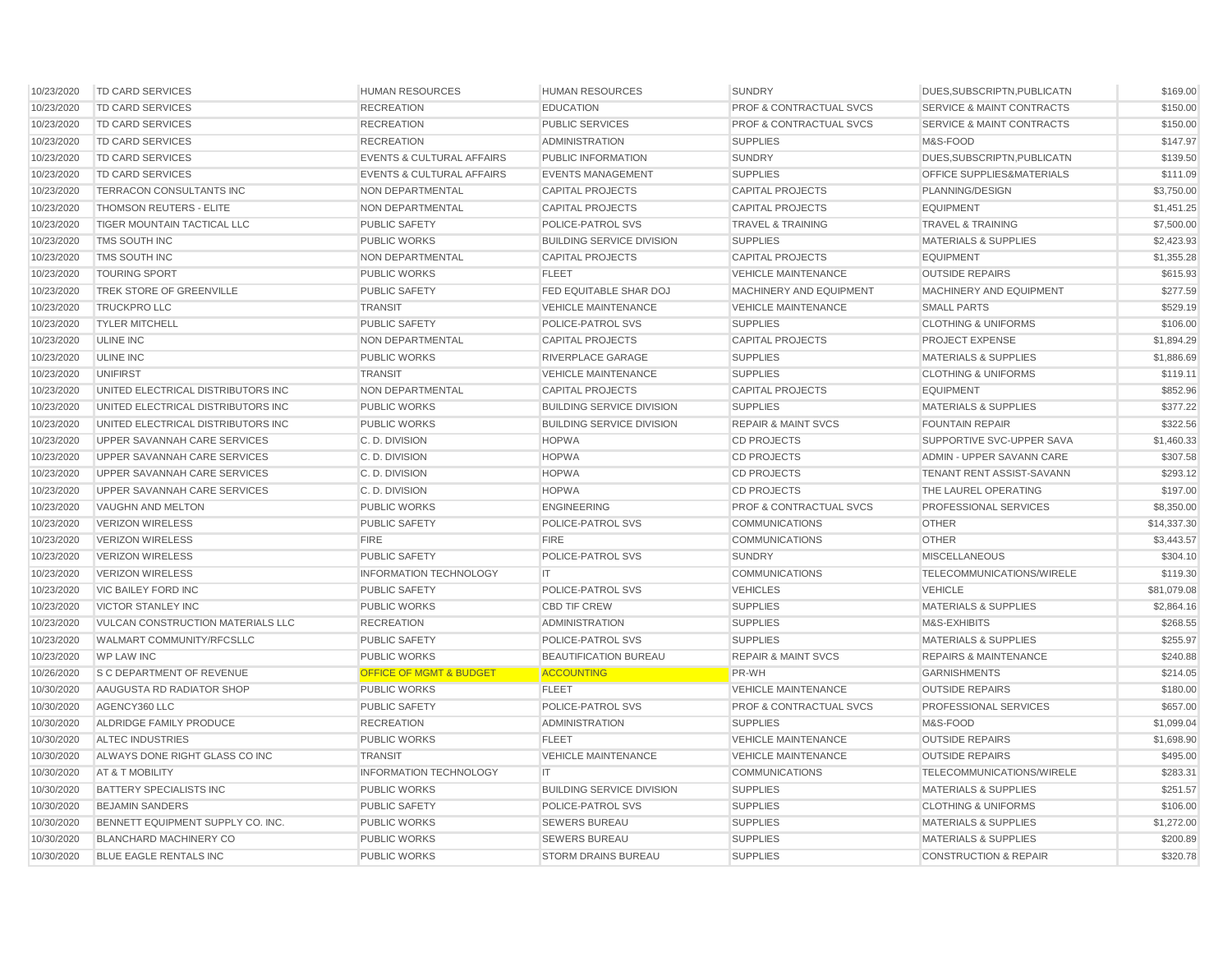| 10/30/2020 | BORDER STATES INDUSTRIES INC                  | <b>PUBLIC WORKS</b>                  | <b>TRAFFIC ENGINEERING</b>       | <b>SUPPLIES</b>                    | M&S-SIGNALS                          | \$393.69    |
|------------|-----------------------------------------------|--------------------------------------|----------------------------------|------------------------------------|--------------------------------------|-------------|
| 10/30/2020 | <b>BOUND TREE MEDICAL LLC</b>                 | <b>FIRE</b>                          | <b>FIRE SUPPRESSION</b>          | <b>SUPPLIES</b>                    | OTHER MEDICAL SUPPLIES               | \$449.97    |
| 10/30/2020 | <b>BRADSHAW CONSULTING SERVICES</b>           | <b>INFORMATION TECHNOLOGY</b>        | IT                               | <b>PROF &amp; CONTRACTUAL SVCS</b> | <b>SERVICE &amp; MAINT CONTRACTS</b> | \$2,000.00  |
| 10/30/2020 | <b>BRAVO1 PROTECTION</b>                      | PUBLIC WORKS                         | <b>PARKING ADMINISTRATION</b>    | <b>PROF &amp; CONTRACTUAL SVCS</b> | <b>SERVICE &amp; MAINT CONTRACTS</b> | \$2,333.13  |
| 10/30/2020 | BSN/PASSON'S/GSC/COLIN SPORTS                 | <b>RECREATION</b>                    | PARKS MAINTENANCE                | <b>REPAIR &amp; MAINT SVCS</b>     | <b>REPAIRS BALLFIELD</b>             | \$2,482.52  |
| 10/30/2020 | C.A. CARTER INC                               | <b>PUBLIC WORKS</b>                  | <b>STORM DRAINS BUREAU</b>       | <b>SUPPLIES</b>                    | <b>CONSTRUCTION &amp; REPAIR</b>     | \$434.60    |
| 10/30/2020 | CAPITOL CONSTRUCTION OF THE CAROLIN           | NON DEPARTMENTAL                     | <b>CAPITAL PROJECTS</b>          | <b>CAPITAL PROJECTS</b>            | <b>CONSTRUCTION</b>                  | \$24,378.00 |
| 10/30/2020 | CAROLINA ELEVATOR SERVICE INC                 | <b>PUBLIC WORKS</b>                  | <b>BUILDING SERVICE DIVISION</b> | <b>REPAIR &amp; MAINT SVCS</b>     | <b>REPAIRS &amp; MAINTENANCE</b>     | \$1,988.60  |
| 10/30/2020 | <b>CAROLINA INTERNATIONAL TRUCKS</b>          | <b>PUBLIC WORKS</b>                  | <b>FLEET</b>                     | <b>VEHICLE MAINTENANCE</b>         | <b>OUTSIDE REPAIRS</b>               | \$1,657.45  |
| 10/30/2020 | CDW/G                                         | OFFICE OF MGMT & BUDGET              | <b>REVENUE</b>                   | <b>SUPPLIES</b>                    | OFFICE SUPPLIES&MATERIALS            | \$535.34    |
| 10/30/2020 | CDW/G                                         | <b>EVENTS &amp; CULTURAL AFFAIRS</b> | <b>EVENTS MANAGEMENT</b>         | <b>SUPPLIES</b>                    | OFFICE SUPPLIES&MATERIALS            | \$391.49    |
| 10/30/2020 | CFM INC                                       | <b>FIRE</b>                          | <b>FIRE SUPPRESSION</b>          | <b>REPAIR &amp; MAINT SVCS</b>     | <b>REPAIRS &amp; MAINTENANCE</b>     | \$625.00    |
| 10/30/2020 | <b>CHARTER COMMUNICATIONS</b>                 | <b>INFORMATION TECHNOLOGY</b>        | IT.                              | <b>COMMUNICATIONS</b>              | <b>CABLE TELEVISION/INTERNET</b>     | \$1,435.82  |
| 10/30/2020 | <b>CHILDREN'S LAW CENTER</b>                  | <b>PUBLIC SAFETY</b>                 | POLICE-PATROL SVS                | <b>TRAVEL &amp; TRAINING</b>       | <b>TRAVEL &amp; TRAINING</b>         | \$350.00    |
| 10/30/2020 | CINTAS FIRE PROTECTION 636525                 | <b>PUBLIC WORKS</b>                  | BEAUTIFICATION BUREAU            | <b>PROF &amp; CONTRACTUAL SVCS</b> | <b>SERVICE &amp; MAINT CONTRACTS</b> | \$1,937.50  |
| 10/30/2020 | CINTAS FIRE PROTECTION 636525                 | <b>RECREATION</b>                    | <b>COMMUNITY CENTERS</b>         | <b>PROF &amp; CONTRACTUAL SVCS</b> | <b>SERVICE &amp; MAINT CONTRACTS</b> | \$415.52    |
| 10/30/2020 | <b>CITY OF SPARTANBURG</b>                    | <b>FIRE</b>                          | <b>FIRE SUPPRESSION</b>          | <b>TRAVEL &amp; TRAINING</b>       | <b>TRAVEL &amp; TRAINING</b>         | \$3,704.00  |
| 10/30/2020 | CITY WELDING SERVICE                          | NON DEPARTMENTAL                     | <b>CAPITAL PROJECTS</b>          | <b>CAPITAL PROJECTS</b>            | <b>EQUIPMENT</b>                     | \$984.00    |
| 10/30/2020 | <b>CITY WELDING SERVICE</b>                   | <b>PUBLIC WORKS</b>                  | <b>BROAD STREET GARAGE</b>       | <b>REPAIR &amp; MAINT SVCS</b>     | <b>REPAIRS &amp; MAINTENANCE</b>     | \$592.00    |
| 10/30/2020 | CITY WELDING SERVICE                          | <b>RECREATION</b>                    | <b>ADMINISTRATION</b>            | <b>REPAIR &amp; MAINT SVCS</b>     | <b>REPAIRS &amp; MAINTENANCE</b>     | \$198.50    |
| 10/30/2020 | <b>CITY WELDING SERVICE</b>                   | <b>TRANSIT</b>                       | <b>VEHICLE MAINTENANCE</b>       | <b>PROF &amp; CONTRACTUAL SVCS</b> | <b>SERVICE &amp; MAINT CONTRACTS</b> | \$149.50    |
| 10/30/2020 | <b>CLINE HOSE &amp; HYDRAULICS LLC</b>        | <b>PUBLIC WORKS</b>                  | <b>FLEET</b>                     | <b>VEHICLE MAINTENANCE</b>         | <b>OUTSIDE REPAIRS</b>               | \$566.54    |
| 10/30/2020 | CLINE HOSE & HYDRAULICS LLC                   | <b>PUBLIC WORKS</b>                  | <b>SEWERS BUREAU</b>             | <b>SUPPLIES</b>                    | <b>MATERIALS &amp; SUPPLIES</b>      | \$421.50    |
| 10/30/2020 | <b>COLONIAL FUEL &amp; LUBRICANT SERVICES</b> | <b>PUBLIC WORKS</b>                  | <b>FLEET</b>                     | <b>VEHICLE MAINTENANCE</b>         | <b>FUEL</b>                          | \$12,518.44 |
| 10/30/2020 | <b>COLONIAL FUEL &amp; LUBRICANT SERVICES</b> | <b>TRANSIT</b>                       | <b>FIXED ROUTE</b>               | <b>VEHICLE MAINTENANCE</b>         | <b>LUBRICANTS</b>                    | \$6,914.60  |
| 10/30/2020 | COMTECH COMMUNICATIONS                        | NON DEPARTMENTAL                     | <b>CAPITAL PROJECTS</b>          | <b>CAPITAL PROJECTS</b>            | <b>CONSTRUCTION</b>                  | \$14,445.76 |
| 10/30/2020 | <b>CONCRETE SUPPLY COMPANY LLC</b>            | <b>PUBLIC WORKS</b>                  | <b>STREETS BUREAU</b>            | <b>SUPPLIES</b>                    | <b>MATERIALS &amp; SUPPLIES</b>      | \$1,073.25  |
| 10/30/2020 | CORBIN TURF & ORNAMENTAL SUPPLY INC           | <b>RECREATION</b>                    | PARKS MAINTENANCE                | <b>SUPPLIES</b>                    | <b>MATERIALS &amp; SUPPLIES</b>      | \$2,485.70  |
| 10/30/2020 | <b>COVETRUS NORTH AMERICA</b>                 | <b>RECREATION</b>                    | <b>ADMINISTRATION</b>            | <b>SUPPLIES</b>                    | M&S-VETERINARY                       | \$504.97    |
| 10/30/2020 | <b>COWART AWARDS INC</b>                      | <b>HUMAN RESOURCES</b>               | <b>HUMAN RESOURCES</b>           | <b>SUNDRY</b>                      | AWARDS                               | \$429.30    |
| 10/30/2020 | <b>CREATIONWORKS LANDSCAPING LLC</b>          | C.D. DIVISION                        | <b>CDBG PROJECTS</b>             | <b>CD PROJECTS</b>                 | <b>LAND ACQUISITION</b>              | \$1,776.60  |
| 10/30/2020 | <b>CREATIONWORKS LANDSCAPING LLC</b>          | <b>PUBLIC WORKS</b>                  | RIGHTS-OF-WAY                    | <b>PROF &amp; CONTRACTUAL SVCS</b> | <b>SERVICE &amp; MAINT CONTRACTS</b> | \$1,077.33  |
| 10/30/2020 | <b>DAVIS TOWING LLC</b>                       | <b>PUBLIC WORKS</b>                  | <b>FLEET</b>                     | <b>VEHICLE MAINTENANCE</b>         | <b>OUTSIDE REPAIRS</b>               | \$350.00    |
| 10/30/2020 | <b>DELL MARKETING LP</b>                      | <b>INFORMATION TECHNOLOGY</b>        | IT.                              | <b>MIS PROJECTS</b>                | <b>PCS/UPGRADES</b>                  | \$1,501.90  |
| 10/30/2020 | <b>DELL MARKETING LP</b>                      | OFFICE OF MGMT & BUDGET              | <b>REVENUE</b>                   | <b>SUPPLIES</b>                    | OFFICE SUPPLIES&MATERIALS            | \$396.31    |
| 10/30/2020 | <b>DESIGNLAB INC</b>                          | <b>PUBLIC SAFETY</b>                 | <b>POLICE-PATROL SVS</b>         | <b>SUPPLIES</b>                    | <b>CLOTHING &amp; UNIFORMS</b>       | \$386.28    |
| 10/30/2020 | <b>DESIGNLAB INC</b>                          | <b>PUBLIC WORKS</b>                  | <b>ENFORCEMENT</b>               | <b>SUPPLIES</b>                    | <b>CLOTHING &amp; UNIFORMS</b>       | \$227.64    |
| 10/30/2020 | <b>DISYS SOLUTIONS INC</b>                    | <b>PUBLIC WORKS</b>                  | <b>STORM DRAINS BUREAU</b>       | <b>SUPPLIES</b>                    | <b>MATERIALS &amp; SUPPLIES</b>      | \$193.70    |
| 10/30/2020 | <b>DISYS SOLUTIONS INC</b>                    | <b>PUBLIC WORKS</b>                  | <b>STREETS BUREAU</b>            | <b>SUPPLIES</b>                    | <b>MATERIALS &amp; SUPPLIES</b>      | \$193.70    |
| 10/30/2020 | <b>DISYS SOLUTIONS INC</b>                    | <b>PUBLIC WORKS</b>                  | <b>SEWERS BUREAU</b>             | <b>SUPPLIES</b>                    | <b>MATERIALS &amp; SUPPLIES</b>      | \$193.70    |
| 10/30/2020 | <b>DISYS SOLUTIONS INC</b>                    | <b>PUBLIC WORKS</b>                  | BEAUTIFICATION BUREAU            | <b>SUPPLIES</b>                    | <b>MATERIALS &amp; SUPPLIES</b>      | \$193.69    |
| 10/30/2020 | <b>DISYS SOLUTIONS INC</b>                    | <b>PUBLIC WORKS</b>                  | <b>FLEET</b>                     | <b>SUPPLIES</b>                    | <b>MATERIALS &amp; SUPPLIES</b>      | \$193.69    |
| 10/30/2020 | <b>DISYS SOLUTIONS INC</b>                    | <b>PUBLIC WORKS</b>                  | RESIDENTIAL COLL BUREAU          | <b>SUPPLIES</b>                    | <b>MATERIALS &amp; SUPPLIES</b>      | \$193.69    |
| 10/30/2020 | <b>DLT SOLUTIONS LLC</b>                      | <b>RECREATION</b>                    | PARKS AND RECREATION             | <b>SUPPLIES</b>                    | <b>MATERIALS &amp; SUPPLIES</b>      | \$165.36    |
| 10/30/2020 | <b>DUKE ENERGY</b>                            | <b>RECREATION</b>                    | <b>PARKS MAINTENANCE</b>         | <b>UTILITIES</b>                   | <b>ELECTRICITY</b>                   | \$4,372.31  |
| 10/30/2020 | <b>DUKE ENERGY</b>                            | <b>PUBLIC WORKS</b>                  | <b>BUILDING SERVICE DIVISION</b> | <b>UTILITIES</b>                   | <b>ELECTRICITY</b>                   | \$4,061.06  |
| 10/30/2020 | <b>DUKE ENERGY</b>                            | <b>PUBLIC WORKS</b>                  | <b>FLEET</b>                     | <b>UTILITIES</b>                   | <b>ELECTRICITY</b>                   | \$2,762.41  |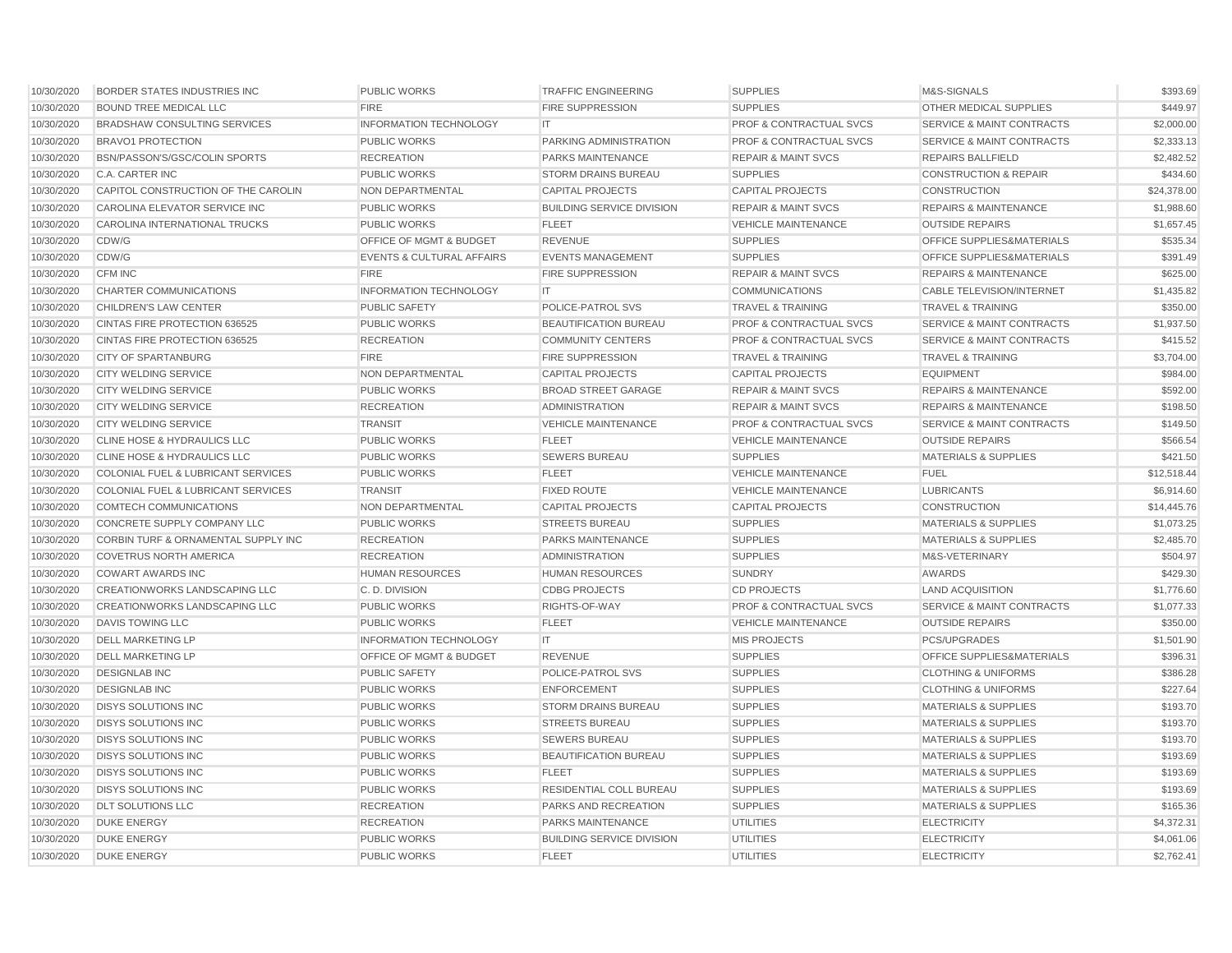| 10/30/2020 | <b>DUKE ENERGY</b>                     | <b>PUBLIC WORKS</b>                | <b>TRAFFIC ENGINEERING</b>           | <b>UTILITIES</b>                   | <b>ELECTRICITY</b>                   | \$1,692.25  |
|------------|----------------------------------------|------------------------------------|--------------------------------------|------------------------------------|--------------------------------------|-------------|
| 10/30/2020 | <b>EAGLE EMBROIDERY</b>                | <b>TRANSIT</b>                     | <b>VEHICLE MAINTENANCE</b>           | <b>SUPPLIES</b>                    | <b>CLOTHING &amp; UNIFORMS</b>       | \$520.00    |
| 10/30/2020 | <b>EAGLE EXPRESS OF SC</b>             | <b>RECREATION</b>                  | <b>ADMINISTRATION</b>                | <b>PROF &amp; CONTRACTUAL SVCS</b> | PROFESSIONAL SERVICES                | \$160.00    |
| 10/30/2020 | ECHOLS OIL COMPANY INC                 | <b>PUBLIC WORKS</b>                | <b>FLEET</b>                         | <b>VEHICLE MAINTENANCE</b>         | <b>FUEL</b>                          | \$317.84    |
| 10/30/2020 | <b>EMERGENCYMD LLC</b>                 | HUMAN RESOURCES                    | OCCUPATIONAL HEALTH                  | PROF & CONTRACTUAL SVCS            | PROFESSIONAL SERVICES                | \$5,560.00  |
| 10/30/2020 | <b>ENERGY DISTRIBUTORS LLC</b>         | <b>TRANSIT</b>                     | <b>ADMINISTRATION</b>                | <b>VEHICLE MAINTENANCE</b>         | <b>FUEL</b>                          | \$10,801.13 |
| 10/30/2020 | <b>ENVIROAWMING</b>                    | <b>FIRE</b>                        | <b>FIRE SUPPRESSION</b>              | <b>VEHICLE MAINTENANCE</b>         | <b>OUTSIDE REPAIRS</b>               | \$120.00    |
| 10/30/2020 | <b>ESRIINC</b>                         | <b>INFORMATION TECHNOLOGY</b>      | GIS                                  | <b>TRAVEL &amp; TRAINING</b>       | <b>TRAVEL &amp; TRAINING</b>         | \$2,660.00  |
| 10/30/2020 | <b>FEDERAL EXPRESS CORP</b>            | <b>RECREATION</b>                  | <b>ADMINISTRATION</b>                | <b>COMMUNICATIONS</b>              | <b>POSTAGE</b>                       | \$316.06    |
| 10/30/2020 | <b>FGP INTERNATIONAL</b>               | OFFICE OF MGMT & BUDGET            | REVENUE                              | <b>PROF &amp; CONTRACTUAL SVCS</b> | TEMP PERSONNEL SVCS                  | \$783.48    |
| 10/30/2020 | <b>FLORES &amp; ASSOCIATES LLC</b>     | <b>HUMAN RESOURCES</b>             | <b>HEALTH CARE</b>                   | <b>HEALTH</b>                      | <b>FSA ADMIN FEES</b>                | \$910.00    |
| 10/30/2020 | <b>FORTILINE</b>                       | <b>PUBLIC WORKS</b>                | <b>SEWERS BUREAU</b>                 | <b>SUPPLIES</b>                    | <b>MATERIALS &amp; SUPPLIES</b>      | \$2,762.76  |
| 10/30/2020 | <b>GEORGE COLEMAN FORD INC</b>         | <b>TRANSIT</b>                     | <b>VEHICLE MAINTENANCE</b>           | <b>VEHICLE MAINTENANCE</b>         | <b>PARTS</b>                         | \$245.48    |
| 10/30/2020 | <b>GILLIG LLC</b>                      | <b>TRANSIT</b>                     | <b>VEHICLE MAINTENANCE</b>           | <b>VEHICLE MAINTENANCE</b>         | <b>SMALL PARTS</b>                   | \$1,303.12  |
| 10/30/2020 | GIMME-A-SIGN CO INC                    | NON DEPARTMENTAL                   | <b>CAPITAL PROJECTS</b>              | <b>CAPITAL PROJECTS</b>            | <b>PROJECT EXPENSE</b>               | \$782.80    |
| 10/30/2020 | <b>GLOBAL PUBLIC SAFETY LLC</b>        | <b>PUBLIC SAFETY</b>               | POLICE-PATROL SVS                    | <b>VEHICLE MAINTENANCE</b>         | POLICE CAR UPFITS                    | \$343.71    |
| 10/30/2020 | GOODYEAR COMMERCIAL TIRE               | <b>FIRE</b>                        | <b>FIRE SUPPRESSION</b>              | <b>VEHICLE MAINTENANCE</b>         | <b>PARTS</b>                         | \$567.73    |
| 10/30/2020 | GOSSETT CONCRETE PIPE CO INC           | <b>PUBLIC WORKS</b>                | <b>STORM DRAINS BUREAU</b>           | <b>SUPPLIES</b>                    | <b>CONSTRUCTION &amp; REPAIR</b>     | \$784.40    |
| 10/30/2020 | GRAINGER 803858935                     | <b>FIRE</b>                        | <b>FIRE SUPPRESSION</b>              | <b>SUPPLIES</b>                    | <b>MATERIALS &amp; SUPPLIES</b>      | \$419.26    |
| 10/30/2020 | GRAINGER 803858935                     | <b>PUBLIC WORKS</b>                | <b>BUILDING SERVICE DIVISION</b>     | <b>REPAIR &amp; MAINT SVCS</b>     | <b>FOUNTAIN REPAIR</b>               | \$371.16    |
| 10/30/2020 | GRAINGER 803858935                     | <b>RECREATION</b>                  | <b>ADMINISTRATION</b>                | <b>SUPPLIES</b>                    | M&S-MAINTENANCE                      | \$205.80    |
| 10/30/2020 | GRAINGER 803858935                     | <b>PUBLIC WORKS</b>                | <b>BUILDING SERVICE DIVISION</b>     | <b>SUPPLIES</b>                    | <b>MATERIALS &amp; SUPPLIES</b>      | \$103.66    |
| 10/30/2020 | <b>GREENVILLE CHAMBER OF COMMERCE</b>  | ECONOMIC DEVELOPMENT               | <b>ECONOMIC DEVELOPMENT</b>          | <b>SUNDRY</b>                      | DUES, SUBSCRIPTN, PUBLICATN          | \$3,550.00  |
| 10/30/2020 | <b>GREENVILLE CHAMBER OF COMMERCE</b>  | <b>PUBLIC SAFETY</b>               | POLICE-PATROL SVS                    | <b>TRAVEL &amp; TRAINING</b>       | <b>TRAVEL &amp; TRAINING</b>         | \$3,550.00  |
| 10/30/2020 | <b>GREENVILLE CONVENTION CENTER</b>    | <b>FIRE</b>                        | <b>FIRE SERVICES</b>                 | <b>SUPPLIES</b>                    | <b>MATERIALS &amp; SUPPLIES</b>      | \$428.24    |
| 10/30/2020 | <b>GREENVILLE COUNTY</b>               | <b>PUBLIC SAFETY</b>               | POLICE-PATROL SVS                    | <b>PROF &amp; CONTRACTUAL SVCS</b> | PROFESSIONAL SERVICES                | \$7,155.40  |
| 10/30/2020 | <b>GREENVILLE COUNTY</b>               | <b>LAW ENFORCEMENT</b>             | <b>LAW ENFORCEMENT</b>               | <b>COURT LIAB-CLAIMS/JUDGMNT</b>   | LEC-CONFISCATED MONIES               | \$4.121.59  |
| 10/30/2020 | GREENVILLE OFFICE SUPPLY CO INC        | NON DEPARTMENTAL                   | <b>CAPITAL PROJECTS</b>              | <b>CAPITAL PROJECTS</b>            | PROJECT EXPENSE                      | \$4,408.79  |
| 10/30/2020 | GREENVILLE OFFICE SUPPLY CO INC        | <b>RECREATION</b>                  | PARKS MAINTENANCE                    | <b>SUPPLIES</b>                    | OFFICE SUPPLIES&MATERIALS            | \$214.15    |
| 10/30/2020 | <b>GREENVILLE OFFICE SUPPLY CO INC</b> | <b>PUBLIC WORKS</b>                | PARKING ADMINISTRATION               | <b>SUPPLIES</b>                    | <b>OFFICE SUPPLIES&amp;MATERIALS</b> | \$175.75    |
| 10/30/2020 | GREENVILLE OFFICE SUPPLY CO INC        | C.D. DIVISION                      | <b>CDBG PROJECTS</b>                 | <b>SUPPLIES</b>                    | <b>MATERIALS &amp; SUPPLIES</b>      | \$163.38    |
| 10/30/2020 | <b>GREENVILLE OFFICE SUPPLY CO INC</b> | <b>TRANSIT</b>                     | <b>FIXED ROUTE</b>                   | <b>SUPPLIES</b>                    | <b>MATERIALS &amp; SUPPLIES</b>      | \$160.75    |
| 10/30/2020 | <b>GREENVILLE ZOO PETTY CASH</b>       | <b>RECREATION</b>                  | <b>PUBLIC SERVICES</b>               | <b>SUPPLIES</b>                    | OTHER BOO IN THE ZOO                 | \$240.00    |
| 10/30/2020 | <b>GREENVILLE ZOO PETTY CASH</b>       | <b>RECREATION</b>                  | <b>ADMINISTRATION</b>                | <b>SUPPLIES</b>                    | M&S-FOOD                             | \$114.41    |
| 10/30/2020 | <b>GULF STATES DISTRIBUTORS INC</b>    | <b>PUBLIC SAFETY</b>               | POLICE-PATROL SVS                    | <b>SUPPLIES</b>                    | <b>AMMUNITION</b>                    | \$3,034.50  |
| 10/30/2020 | HANDI CLEAN PRODUCTS INC               | <b>FIRE</b>                        | <b>FIRE SERVICES</b>                 | <b>SUPPLIES</b>                    | <b>MATERIALS &amp; SUPPLIES</b>      | \$1,907.21  |
| 10/30/2020 | HENRY SCHEIN INC MEDICAL DIVISION      | <b>HUMAN RESOURCES</b>             | <b>OCCUPATIONAL HEALTH</b>           | <b>SUPPLIES</b>                    | <b>MATERIALS &amp; SUPPLIES</b>      | \$237.37    |
| 10/30/2020 | HOME DEPOT CREDIT SERVICE 5906         | <b>PUBLIC WORKS</b>                | <b>BUILDING SERVICE DIVISION</b>     | <b>SUPPLIES</b>                    | <b>MATERIALS &amp; SUPPLIES</b>      | \$1,430.36  |
| 10/30/2020 | I/O SOLUTIONS INC                      | <b>HUMAN RESOURCES</b>             | <b>HUMAN RESOURCES</b>               | <b>PROF &amp; CONTRACTUAL SVCS</b> | PROFESSIONAL SERVICES                | \$500.00    |
| 10/30/2020 | <b>IMAGE MANUFACTURING GROUP</b>       | <b>PUBLIC WORKS</b>                | LIBERTY SQUARE GARAGE                | <b>SUPPLIES</b>                    | <b>MATERIALS &amp; SUPPLIES</b>      | \$780.60    |
| 10/30/2020 | <b>INTERNAL REVENUE SERVICE</b>        | <b>OFFICE OF MGMT &amp; BUDGET</b> | <b>ACCOUNTING</b>                    | PR-WH                              | <b>GARNISHMENTS</b>                  | \$150.00    |
| 10/30/2020 | INTERNATIONAL CODE COUNCIL INC         | PLANNING & DEV SERVICES            | <b>BUILDING &amp; PROPERTY MAINT</b> | <b>SUPPLIES</b>                    | OFFICE SUPPLIES&MATERIALS            | \$119.90    |
| 10/30/2020 | <b>ISGETT DISTRIBUTORS, INC.</b>       | <b>FIRE</b>                        | <b>FIRE SUPPRESSION</b>              | <b>VEHICLE MAINTENANCE</b>         | <b>PARTS</b>                         | \$384.27    |
| 10/30/2020 | <b>IVEY COMMUNICATIONS INC</b>         | NON DEPARTMENTAL                   | <b>CAPITAL PROJECTS</b>              | <b>CAPITAL PROJECTS</b>            | <b>EQUIPMENT</b>                     | \$6,085.21  |
| 10/30/2020 | <b>IVEY COMMUNICATIONS INC</b>         | <b>ECONOMIC DEVELOPMENT</b>        | ECONOMIC DEVELOPMENT                 | <b>SUNDRY</b>                      | <b>MISCELLANEOUS</b>                 | \$237.00    |
| 10/30/2020 | J A PIPER ROOFING CO                   | <b>PUBLIC WORKS</b>                | <b>BUILDING SERVICE DIVISION</b>     | <b>REPAIR &amp; MAINT SVCS</b>     | <b>REPAIRS &amp; MAINTENANCE</b>     | \$4,998.00  |
| 10/30/2020 | JACK DOHENY COMPANIES INC              | <b>PUBLIC WORKS</b>                | <b>SEWERS BUREAU</b>                 | <b>SUPPLIES</b>                    | <b>MATERIALS &amp; SUPPLIES</b>      | \$144.35    |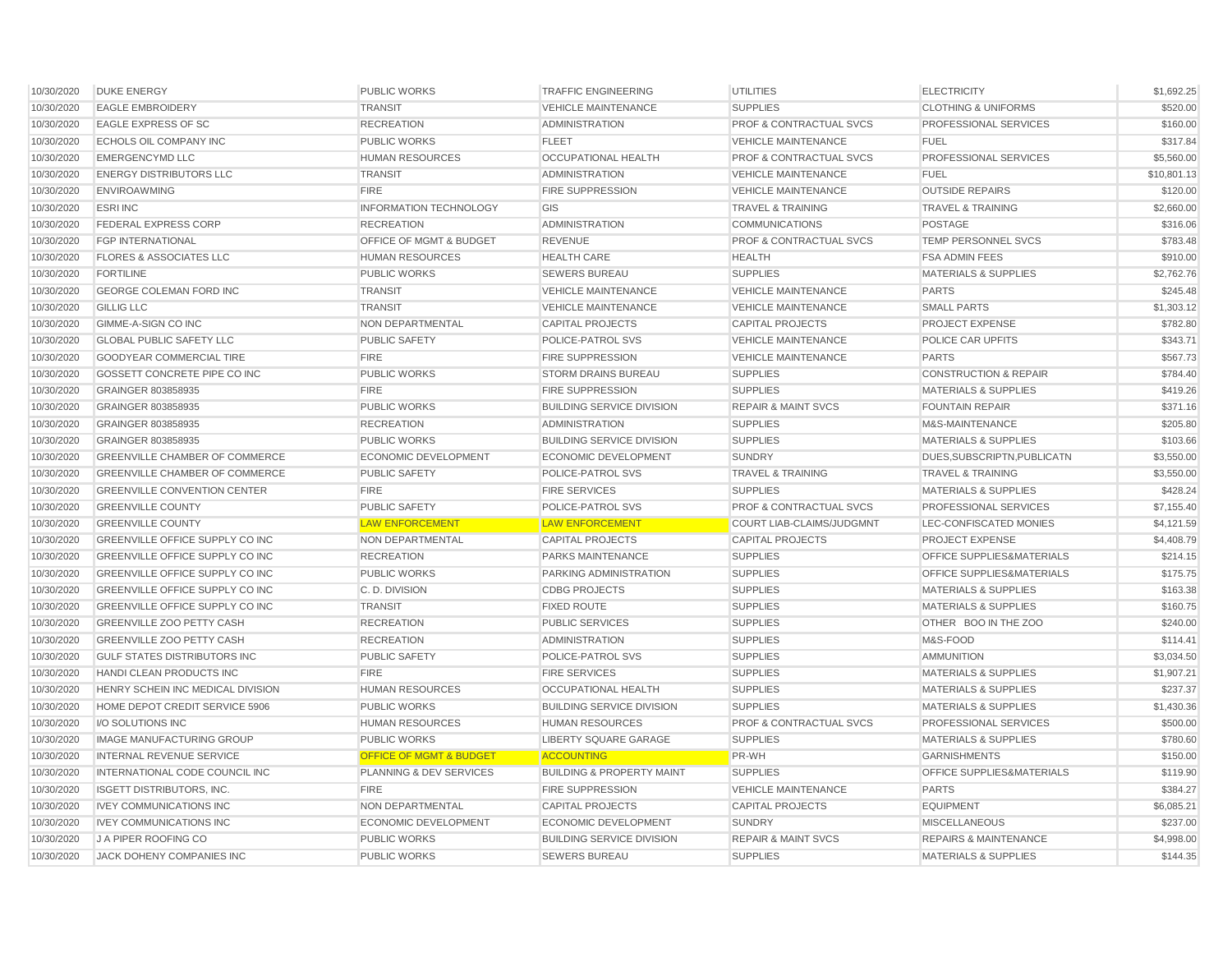| 10/30/2020 | JARED LOPEZ                          | <b>INFORMATION TECHNOLOGY</b>        | <b>IT</b>                            | <b>TRAVEL &amp; TRAINING</b>       | <b>LOCAL TRANSPORTATION</b>          | \$118.80    |
|------------|--------------------------------------|--------------------------------------|--------------------------------------|------------------------------------|--------------------------------------|-------------|
| 10/30/2020 | JOAQUIN LAWN & LANDSCAPING SERVICES  | <b>PLANNING &amp; DEV SERVICES</b>   | <b>BUILDING &amp; PROPERTY MAINT</b> | <b>PROF &amp; CONTRACTUAL SVCS</b> | <b>SERVICE &amp; MAINT CONTRACTS</b> | \$470.00    |
| 10/30/2020 | JOHNSTONE SUPPLY OF GREENVILLE       | <b>PUBLIC WORKS</b>                  | <b>BUILDING SERVICE DIVISION</b>     | <b>SUPPLIES</b>                    | <b>MATERIALS &amp; SUPPLIES</b>      | \$106.34    |
| 10/30/2020 | K & M INTERNATIONAL WILD REPUBLIC    | <b>RECREATION</b>                    | <b>PUBLIC SERVICES</b>               | <b>SUPPLIES</b>                    | <b>SALE GIFTS</b>                    | \$597.78    |
| 10/30/2020 | KENTUCKY CHILD SUPPORT ENFORCEMENT   | <b>OFFICE OF MGMT &amp; BUDGET</b>   | <b>ACCOUNTING</b>                    | <b>PR-WH</b>                       | <b>GARNISHMENTS</b>                  | \$177.69    |
| 10/30/2020 | <b>KURT SITTMANN</b>                 | <b>PUBLIC SAFETY</b>                 | POLICE-PATROL SVS                    | <b>TRAVEL &amp; TRAINING</b>       | <b>TRAVEL &amp; TRAINING</b>         | \$273.00    |
| 10/30/2020 | <b>LAMAR ADVERTISING</b>             | <b>RECREATION</b>                    | <b>PUBLIC SERVICES</b>               | <b>SUPPLIES</b>                    | <b>SUPPLIES PROMOTIONS</b>           | \$1,575.00  |
| 10/30/2020 | LATITUDE APPLIED TECHNOLOGIES        | <b>RECREATION</b>                    | <b>ADMINISTRATION</b>                | <b>SUPPLIES</b>                    | <b>JANITORIAL SUPPLIES</b>           | \$472.74    |
| 10/30/2020 | LEONARD BUILDINGS & TRUCK ACCESSORI  | <b>PUBLIC SAFETY</b>                 | POLICE-PATROL SVS                    | <b>CAPITAL PROJECTS</b>            | <b>EQUIPMENT</b>                     | \$8,262.70  |
| 10/30/2020 | LEVEL 3 COMMUNICATIONS LLC           | <b>INFORMATION TECHNOLOGY</b>        | IT.                                  | <b>COMMUNICATIONS</b>              | TELECOMMUNICATIONS/WIRELE            | \$1,181.11  |
| 10/30/2020 | <b>LINA</b>                          | <b>HUMAN RESOURCES</b>               | <b>HEALTH CARE</b>                   | <b>OTHER INSURANCE</b>             | LIFE INSURANCE                       | \$23,036.67 |
| 10/30/2020 | <b>LINA</b>                          | <b>OFFICE OF MGMT &amp; BUDGET</b>   | <b>ACCOUNTING</b>                    | <b>PR-WH</b>                       | ALL OTHER LIFE INSURANCES            | \$10,354.31 |
| 10/30/2020 | <b>LINA</b>                          | <b>HUMAN RESOURCES</b>               | <b>HEALTH CARE</b>                   | <b>OTHER INSURANCE</b>             | <b>LONG TERM DISABILITY</b>          | \$8,748.17  |
| 10/30/2020 | LOWES                                | <b>PUBLIC WORKS</b>                  | <b>STORM DRAINS BUREAU</b>           | <b>SUPPLIES</b>                    | <b>CONSTRUCTION &amp; REPAIR</b>     | \$318.22    |
| 10/30/2020 | LOWES                                | <b>FIRE</b>                          | <b>FIRE SUPPRESSION</b>              | <b>SUPPLIES</b>                    | <b>MATERIALS &amp; SUPPLIES</b>      | \$303.18    |
| 10/30/2020 | LOWES                                | <b>PUBLIC WORKS</b>                  | <b>MAINTENANCE</b>                   | <b>SUPPLIES</b>                    | <b>MATERIALS &amp; SUPPLIES</b>      | \$257.74    |
| 10/30/2020 | LOWES                                | <b>PUBLIC WORKS</b>                  | <b>BUILDING SERVICE DIVISION</b>     | <b>SUPPLIES</b>                    | <b>MATERIALS &amp; SUPPLIES</b>      | \$219.81    |
| 10/30/2020 | MACK PEST SOLUTIONS INC              | <b>PUBLIC WORKS</b>                  | <b>BUILDING SERVICE DIVISION</b>     | <b>PROF &amp; CONTRACTUAL SVCS</b> | <b>SERVICE &amp; MAINT CONTRACTS</b> | \$169.00    |
| 10/30/2020 | MANSFIELD OIL COMPANY OF GAINESVILL  | <b>TRANSIT</b>                       | <b>ADMINISTRATION</b>                | <b>VEHICLE MAINTENANCE</b>         | <b>FUEL</b>                          | \$12,464.74 |
| 10/30/2020 | <b>MARATHON STAFFING INC</b>         | <b>PUBLIC SAFETY</b>                 | POLICE-DISPATCH BUREAU               | <b>PROF &amp; CONTRACTUAL SVCS</b> | <b>TEMP PERSONNEL SVCS</b>           | \$1,055.99  |
| 10/30/2020 | <b>MARATHON STAFFING INC</b>         | <b>PUBLIC WORKS</b>                  | <b>SEWERS BUREAU</b>                 | <b>PROF &amp; CONTRACTUAL SVCS</b> | <b>TEMP PERSONNEL SVCS</b>           | \$725.11    |
| 10/30/2020 | <b>MARATHON STAFFING INC</b>         | <b>EVENTS &amp; CULTURAL AFFAIRS</b> | <b>EVENTS MANAGEMENT</b>             | <b>PROF &amp; CONTRACTUAL SVCS</b> | <b>TEMP PERSONNEL SVCS</b>           | \$499.23    |
| 10/30/2020 | MARIETTA LAWN & GARDEN INC           | <b>PUBLIC WORKS</b>                  | <b>MAINTENANCE</b>                   | <b>SUPPLIES</b>                    | <b>MATERIALS &amp; SUPPLIES</b>      | \$254.29    |
| 10/30/2020 | <b>MATTHEW HAWLEY</b>                | MUNICIPAL COURT                      | <b>MUNICIPAL COURT</b>               | <b>SUPPLIES</b>                    | <b>MATERIALS &amp; SUPPLIES</b>      | \$118.93    |
| 10/30/2020 | MCCALL'S SUPPLY INC                  | <b>PUBLIC WORKS</b>                  | <b>BUILDING SERVICE DIVISION</b>     | <b>SUPPLIES</b>                    | <b>MATERIALS &amp; SUPPLIES</b>      | \$787.40    |
| 10/30/2020 | MCCALL'S SUPPLY INC                  | <b>PUBLIC WORKS</b>                  | <b>BUILDING SERVICE DIVISION</b>     | <b>REPAIR &amp; MAINT SVCS</b>     | <b>REPAIRS &amp; MAINTENANCE</b>     | \$208.06    |
| 10/30/2020 | MCKINNEY LUMBER & HARDWARE LLC       | <b>PUBLIC WORKS</b>                  | TREE MAINTENANCE BUREAU              | <b>SUPPLIES</b>                    | <b>MATERIALS &amp; SUPPLIES</b>      | \$110.16    |
| 10/30/2020 | MIKE'S BODY SHOP & TOWING INC        | <b>PUBLIC WORKS</b>                  | <b>FLEET</b>                         | <b>VEHICLE MAINTENANCE</b>         | <b>OUTSIDE REPAIRS</b>               | \$418.10    |
| 10/30/2020 | <b>MINUTEMAN PRESS</b>               | <b>PUBLIC WORKS</b>                  | STORMWATER MANAGEMENT                | <b>COMMUNICATIONS</b>              | <b>POSTAGE</b>                       | \$271.06    |
| 10/30/2020 | N2 PUBLISHING                        | <b>RECREATION</b>                    | <b>PUBLIC SERVICES</b>               | <b>SUPPLIES</b>                    | SUPPLIES PROMOTIONS                  | \$100.00    |
| 10/30/2020 | NAPA AUTO PARTS                      | <b>FIRE</b>                          | <b>FIRE SUPPRESSION</b>              | <b>VEHICLE MAINTENANCE</b>         | <b>PARTS</b>                         | \$1,242.19  |
| 10/30/2020 | <b>NATIONJOB INC</b>                 | <b>HUMAN RESOURCES</b>               | <b>HUMAN RESOURCES</b>               | <b>SUNDRY</b>                      | <b>RECRUITMENT ADS</b>               | \$4,000.00  |
| 10/30/2020 | NORRIS SUPPLY CO                     | <b>PUBLIC WORKS</b>                  | <b>BUILDING SERVICE DIVISION</b>     | <b>SUPPLIES</b>                    | <b>MATERIALS &amp; SUPPLIES</b>      | \$489.22    |
| 10/30/2020 | NORTH AMERICAN RESCUE LLC            | <b>PUBLIC SAFETY</b>                 | POLICE-PATROL SVS                    | <b>SUPPLIES</b>                    | <b>MATERIALS &amp; SUPPLIES</b>      | \$2,402.39  |
| 10/30/2020 | <b>NORTHERN TOOL &amp; EQUIPMENT</b> | <b>RECREATION</b>                    | <b>PARKS MAINTENANCE</b>             | <b>SUPPLIES</b>                    | <b>MATERIALS &amp; SUPPLIES</b>      | \$402.43    |
| 10/30/2020 | NORTHERN TOOL & EQUIPMENT            | <b>RECREATION</b>                    | <b>TOURISM DISTRICT</b>              | <b>SUPPLIES</b>                    | <b>MATERIALS &amp; SUPPLIES</b>      | \$381.53    |
| 10/30/2020 | OVERHEAD DOOR COMPANY OF GREENVILLE  | <b>RECREATION</b>                    | <b>PARKS MAINTENANCE</b>             | <b>REPAIR &amp; MAINT SVCS</b>     | <b>REPAIRS &amp; MAINTENANCE</b>     | \$800.25    |
| 10/30/2020 | OZONE COLLISION CENTER LLC           | <b>PUBLIC WORKS</b>                  | <b>FLEET</b>                         | <b>VEHICLE MAINTENANCE</b>         | <b>OUTSIDE REPAIRS</b>               | \$1,597.00  |
| 10/30/2020 | PALMETTO BUS SALES LLC               | <b>TRANSIT</b>                       | <b>VEHICLE MAINTENANCE</b>           | <b>VEHICLE MAINTENANCE</b>         | <b>SMALL PARTS</b>                   | \$284.38    |
| 10/30/2020 | PANAGAKOS ASPHALT INC                | <b>PUBLIC WORKS</b>                  | <b>STREETS BUREAU</b>                | <b>SUPPLIES</b>                    | <b>MATERIALS &amp; SUPPLIES</b>      | \$525.76    |
| 10/30/2020 | PANAGAKOS ASPHALT INC                | <b>PUBLIC WORKS</b>                  | <b>SEWERS BUREAU</b>                 | <b>SUPPLIES</b>                    | <b>MATERIALS &amp; SUPPLIES</b>      | \$279.84    |
| 10/30/2020 | PANAGAKOS ASPHALT INC                | <b>PUBLIC WORKS</b>                  | <b>STORM DRAINS BUREAU</b>           | <b>SUPPLIES</b>                    | <b>MATERIALS &amp; SUPPLIES</b>      | \$279.84    |
| 10/30/2020 | PETERBILT STORE OF GREENVILLE, THE   | <b>TRANSIT</b>                       | <b>VEHICLE MAINTENANCE</b>           | <b>VEHICLE MAINTENANCE</b>         | <b>PARTS</b>                         | \$1,041.82  |
| 10/30/2020 | PREMIER GROWERS INC                  | <b>RECREATION</b>                    | <b>TOURISM DISTRICT</b>              | <b>SUPPLIES</b>                    | <b>MATERIALS &amp; SUPPLIES</b>      | \$5,308.65  |
| 10/30/2020 | PRESORT PLUS INC                     | <b>HUMAN RESOURCES</b>               | <b>HUMAN RESOURCES</b>               | <b>PRINTING</b>                    | PRINTING & BINDING                   | \$968.10    |
| 10/30/2020 | PROFORMA RHINO GRAPHICS              | <b>TRANSIT</b>                       | <b>FIXED ROUTE</b>                   | <b>PRINTING</b>                    | PRINTING & BINDING                   | \$128.64    |
| 10/30/2020 | <b>PROTERRA INC</b>                  | <b>TRANSIT</b>                       | <b>VEHICLE MAINTENANCE</b>           | <b>VEHICLE MAINTENANCE</b>         | <b>SMALL PARTS</b>                   | \$2,407.74  |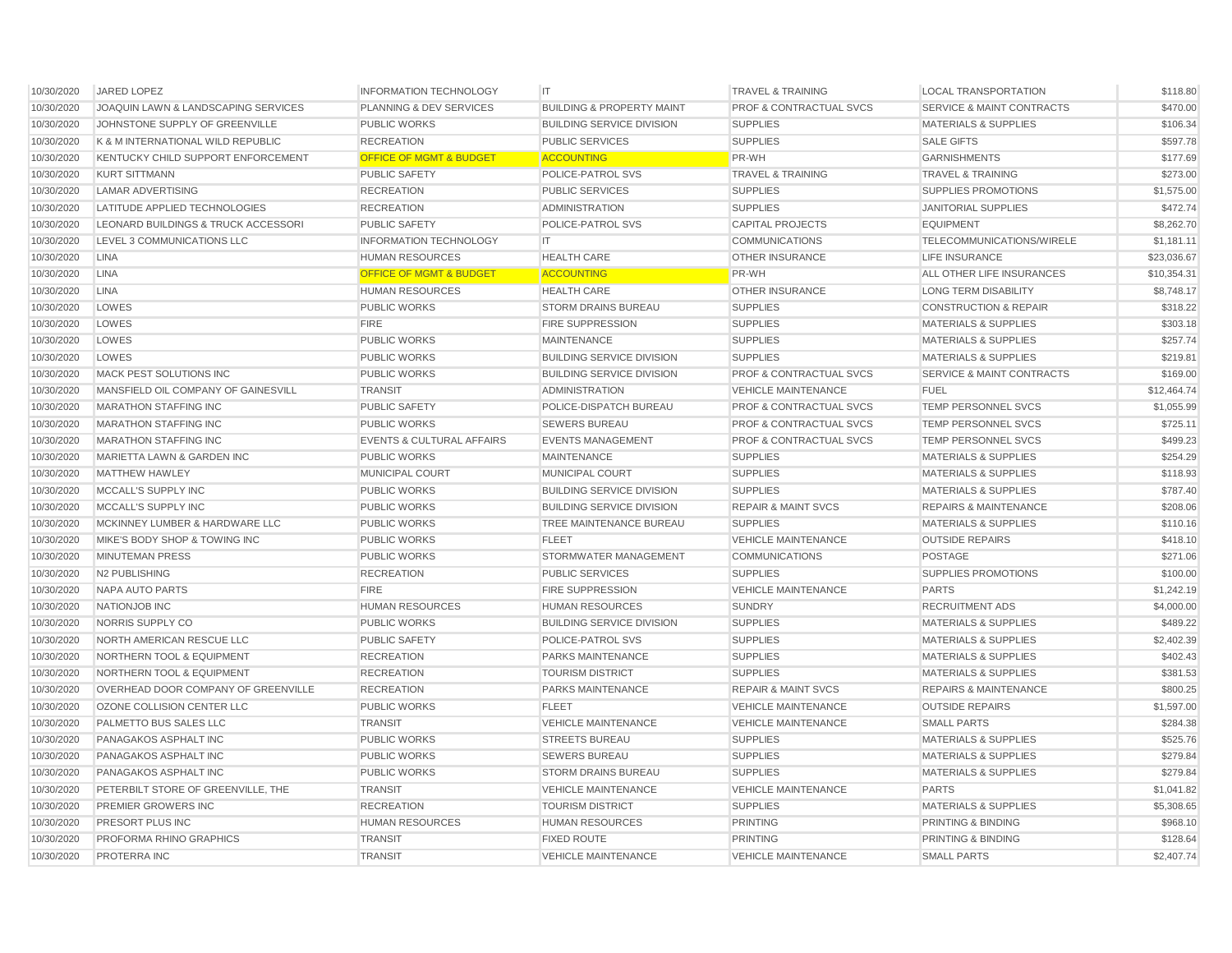| 10/30/2020 | RACO MANUFACTURING & ENGINEERING CO | <b>PUBLIC WORKS</b>                  | <b>SEWERS BUREAU</b>             | <b>PROF &amp; CONTRACTUAL SVCS</b> | MAINTENANCE CONTRACTS                | \$1,800.00  |
|------------|-------------------------------------|--------------------------------------|----------------------------------|------------------------------------|--------------------------------------|-------------|
| 10/30/2020 | <b>REBUILD UPSTATE</b>              | C.D. DIVISION                        | <b>CDBG PROJECTS</b>             | <b>CD PROJECTS</b>                 | PUBLIC INFORMATION                   | \$19,795.21 |
| 10/30/2020 | <b>REID ELECTRIC</b>                | <b>RECREATION</b>                    | PARKS MAINTENANCE                | <b>PROF &amp; CONTRACTUAL SVCS</b> | <b>SERVICE &amp; MAINT CONTRACTS</b> | \$3,080.04  |
| 10/30/2020 | <b>REID ELECTRIC</b>                | <b>PUBLIC WORKS</b>                  | <b>STORM DRAINS BUREAU</b>       | <b>REPAIR &amp; MAINT SVCS</b>     | <b>REPAIRS &amp; MAINTENANCE</b>     | \$2,013.52  |
| 10/30/2020 | RIVER STREET DEVELOPMENT INC        | <b>PUBLIC WORKS</b>                  | <b>PUBLIC WORKS</b>              | <b>PROF &amp; CONTRACTUAL SVCS</b> | <b>SERVICE &amp; MAINT CONTRACTS</b> | \$140.00    |
| 10/30/2020 | <b>S C DEPARTMENT OF REVENUE</b>    | <b>OFFICE OF MGMT &amp; BUDGET</b>   | <b>ACCOUNTING</b>                | <b>PR-WH</b>                       | <b>GARNISHMENTS</b>                  | \$109.58    |
| 10/30/2020 | <b>S C RETIREMENT SYSTEM</b>        | <b>OFFICE OF MGMT &amp; BUDGET</b>   | <b>ACCOUNTING</b>                | PR-WH                              | <b>RETIREMENT SVS PURCHASE</b>       | \$1,688.65  |
| 10/30/2020 | <b>SAFE INDUSTRIES</b>              | <b>FIRE</b>                          | <b>FIRE SUPPRESSION</b>          | <b>SUPPLIES</b>                    | <b>MATERIALS &amp; SUPPLIES</b>      | \$799.13    |
| 10/30/2020 | <b>SAFE INDUSTRIES</b>              | <b>FIRE</b>                          | <b>FIRE SUPPRESSION</b>          | <b>SUPPLIES</b>                    | <b>CLOTHING &amp; UNIFORMS</b>       | \$325.01    |
| 10/30/2020 | <b>SAFETY KLEEN</b>                 | <b>TRANSIT</b>                       | <b>VEHICLE MAINTENANCE</b>       | <b>PROF &amp; CONTRACTUAL SVCS</b> | <b>SERVICE &amp; MAINT CONTRACTS</b> | \$832.10    |
| 10/30/2020 | <b>SC STATE DISBURSEMENT UNIT</b>   | <b>OFFICE OF MGMT &amp; BUDGET</b>   | <b>ACCOUNTING</b>                | <b>PR-WH</b>                       | <b>GARNISHMENTS</b>                  | \$2,569.30  |
| 10/30/2020 | <b>SCRPA</b>                        | <b>RECREATION</b>                    | <b>COMMUNITY CENTERS</b>         | <b>TRAVEL &amp; TRAINING</b>       | <b>TRAVEL &amp; TRAINING</b>         | \$2,200.00  |
| 10/30/2020 | <b>SEASONAL ICE LLC</b>             | <b>EVENTS &amp; CULTURAL AFFAIRS</b> | <b>EVENTS MANAGEMENT</b>         | <b>PROF &amp; CONTRACTUAL SVCS</b> | SHOW MANAGEMENT EXP                  | \$59,575.75 |
| 10/30/2020 | <b>SEJ SERVICES LLC</b>             | <b>RECREATION</b>                    | PARKS MAINTENANCE                | <b>PROF &amp; CONTRACTUAL SVCS</b> | <b>SERVICE &amp; MAINT CONTRACTS</b> | \$16,673.70 |
| 10/30/2020 | <b>SEJ SERVICES LLC</b>             | <b>RECREATION</b>                    | <b>TOURISM DISTRICT</b>          | <b>PROF &amp; CONTRACTUAL SVCS</b> | <b>SERVICE &amp; MAINT CONTRACTS</b> | \$4,081.40  |
| 10/30/2020 | <b>SEJ SERVICES LLC</b>             | <b>PUBLIC SAFETY</b>                 | POLICE-PATROL SVS                | <b>PROF &amp; CONTRACTUAL SVCS</b> | <b>SERVICE &amp; MAINT CONTRACTS</b> | \$1,150.00  |
| 10/30/2020 | <b>SEJ SERVICES LLC</b>             | <b>PUBLIC WORKS</b>                  | <b>PUBLIC WORKS</b>              | <b>PROF &amp; CONTRACTUAL SVCS</b> | <b>SERVICE &amp; MAINT CONTRACTS</b> | \$625.00    |
| 10/30/2020 | <b>SEJ SERVICES LLC</b>             | <b>PUBLIC WORKS</b>                  | <b>BUILDING SERVICE DIVISION</b> | <b>REPAIR &amp; MAINT SVCS</b>     | <b>REPAIRS &amp; MAINTENANCE</b>     | \$400.00    |
| 10/30/2020 | <b>SEJ SERVICES LLC</b>             | <b>FIRE</b>                          | <b>FIRE SERVICES</b>             | <b>PROF &amp; CONTRACTUAL SVCS</b> | <b>SERVICE &amp; MAINT CONTRACTS</b> | \$300.00    |
| 10/30/2020 | <b>SNAP ON INDUSTRIAL</b>           | <b>FIRE</b>                          | <b>FIRE SERVICES</b>             | <b>SUPPLIES</b>                    | <b>MATERIALS &amp; SUPPLIES</b>      | \$291.03    |
| 10/30/2020 | SNIDER FLEET SOLUTIONS              | <b>PUBLIC WORKS</b>                  | <b>FLEET</b>                     | <b>VEHICLE MAINTENANCE</b>         | <b>OUTSIDE REPAIRS</b>               | \$2,375.00  |
| 10/30/2020 | SOUTHEASTERN PAPER GROUP            | <b>PUBLIC WORKS</b>                  | <b>BUILDING SERVICE DIVISION</b> | <b>SUPPLIES</b>                    | <b>JANITORIAL SUPPLIES</b>           | \$625.58    |
| 10/30/2020 | SOUTHEASTERN PAPER GROUP            | <b>RECREATION</b>                    | <b>TOURISM DISTRICT</b>          | <b>SUPPLIES</b>                    | <b>JANITORIAL SUPPLIES</b>           | \$565.79    |
| 10/30/2020 | SOUTHEASTERN PAPER GROUP            | <b>RECREATION</b>                    | <b>COMMUNITY CENTERS</b>         | <b>SUPPLIES</b>                    | <b>JANITORIAL SUPPLIES</b>           | \$386.07    |
| 10/30/2020 | SOUTHERN OPTICAL                    | <b>PUBLIC WORKS</b>                  | <b>BUILDING SERVICE DIVISION</b> | <b>SUPPLIES</b>                    | SAFETY CLOTHING                      | \$102.60    |
| 10/30/2020 | <b>SPX GENFARE</b>                  | <b>TRANSIT</b>                       | <b>FIXED ROUTE</b>               | <b>TRAVEL &amp; TRAINING</b>       | <b>TRAVEL &amp; TRAINING</b>         | \$1,095.00  |
| 10/30/2020 | <b>ST CLAIR SIGNS INC</b>           | <b>FIRE</b>                          | <b>FIRE SUPPRESSION</b>          | <b>REPAIR &amp; MAINT SVCS</b>     | <b>REPAIRS &amp; MAINTENANCE</b>     | \$1,138.75  |
| 10/30/2020 | <b>SUPERION LLC</b>                 | <b>INFORMATION TECHNOLOGY</b>        | IT                               | <b>PROF &amp; CONTRACTUAL SVCS</b> | SERVICE & MAINT CONTRACTS            | \$150.00    |
| 10/30/2020 | T2 SYSTEMS CANADA INC               | <b>PUBLIC WORKS</b>                  | <b>ENFORCEMENT</b>               | <b>PROF &amp; CONTRACTUAL SVCS</b> | SERVICE & MAINT CONTRACTS            | \$106.00    |
| 10/30/2020 | TALENT MANAGEMENT SOLUTIONS         | <b>RECREATION</b>                    | PARKS MAINTENANCE                | <b>PROF &amp; CONTRACTUAL SVCS</b> | TEMP PERSONNEL SVCS                  | \$5,961.00  |
| 10/30/2020 | TALENT MANAGEMENT SOLUTIONS         | <b>TRANSIT</b>                       | <b>FIXED ROUTE</b>               | <b>PROF &amp; CONTRACTUAL SVCS</b> | TEMP PERSONNEL SVCS                  | \$4,953.83  |
| 10/30/2020 | <b>TALENT MANAGEMENT SOLUTIONS</b>  | <b>PUBLIC WORKS</b>                  | <b>STREETS BUREAU</b>            | <b>PROF &amp; CONTRACTUAL SVCS</b> | <b>TEMP PERSONNEL SVCS</b>           | \$4,028.65  |
| 10/30/2020 | <b>TALENT MANAGEMENT SOLUTIONS</b>  | <b>RECREATION</b>                    | <b>ADMINISTRATION</b>            | PROF & CONTRACTUAL SVCS            | TEMP PERSONNEL SVCS                  | \$2,895.96  |
| 10/30/2020 | TALENT MANAGEMENT SOLUTIONS         | <b>PUBLIC WORKS</b>                  | <b>BEAUTIFICATION BUREAU</b>     | <b>PROF &amp; CONTRACTUAL SVCS</b> | TEMP PERSONNEL SVCS                  | \$1,589.60  |
| 10/30/2020 | TALENT MANAGEMENT SOLUTIONS         | <b>PUBLIC WORKS</b>                  | RESIDENTIAL COLL BUREAU          | <b>PROF &amp; CONTRACTUAL SVCS</b> | TEMP PERSONNEL SVCS                  | \$1,589.60  |
| 10/30/2020 | <b>TALENT MANAGEMENT SOLUTIONS</b>  | <b>PUBLIC WORKS</b>                  | <b>FLEET</b>                     | <b>PROF &amp; CONTRACTUAL SVCS</b> | <b>TEMP PERSONNEL SVCS</b>           | \$876.75    |
| 10/30/2020 | <b>TALENT MANAGEMENT SOLUTIONS</b>  | <b>PUBLIC WORKS</b>                  | STORMWATER MANAGEMENT            | <b>PROF &amp; CONTRACTUAL SVCS</b> | <b>TEMP PERSONNEL SVCS</b>           | \$794.80    |
| 10/30/2020 | <b>TAYLOR ENTERPRISES INC</b>       | <b>TRANSIT</b>                       | <b>FIXED ROUTE</b>               | <b>VEHICLE MAINTENANCE</b>         | <b>LUBRICANTS</b>                    | \$2,293.11  |
| 10/30/2020 | <b>TD CARD SERVICES</b>             | NON DEPARTMENTAL                     | <b>CAPITAL PROJECTS</b>          | <b>CAPITAL PROJECTS</b>            | <b>EQUIPMENT</b>                     | \$1,425.97  |
| 10/30/2020 | <b>TD CARD SERVICES</b>             | <b>RECREATION</b>                    | <b>PUBLIC SERVICES</b>           | <b>SUPPLIES</b>                    | OTHER BOO IN THE ZOO                 | \$1,294.72  |
| 10/30/2020 | <b>TD CARD SERVICES</b>             | <b>PUBLIC WORKS</b>                  | <b>BUILDING SERVICE DIVISION</b> | <b>SUPPLIES</b>                    | <b>MATERIALS &amp; SUPPLIES</b>      | \$1,254.18  |
| 10/30/2020 | TD CARD SERVICES                    | <b>RECREATION</b>                    | <b>PUBLIC SERVICES</b>           | <b>SUPPLIES</b>                    | <b>OFFICE SUPPLIES&amp;MATERIALS</b> | \$1,073.95  |
| 10/30/2020 | <b>TD CARD SERVICES</b>             | <b>RECREATION</b>                    | <b>ADMINISTRATION</b>            | <b>SUPPLIES</b>                    | M&S-EXHIBITS                         | \$885.84    |
| 10/30/2020 | <b>TD CARD SERVICES</b>             | <b>PUBLIC WORKS</b>                  | <b>BUILDING SERVICE DIVISION</b> | <b>REPAIR &amp; MAINT SVCS</b>     | <b>FOUNTAIN REPAIR</b>               | \$714.73    |
| 10/30/2020 | <b>TD CARD SERVICES</b>             | <b>RECREATION</b>                    | PARKS MAINTENANCE                | <b>SUPPLIES</b>                    | <b>MATERIALS &amp; SUPPLIES</b>      | \$316.94    |
| 10/30/2020 | <b>TD CARD SERVICES</b>             | <b>RECREATION</b>                    | <b>ADMINISTRATION</b>            | <b>SUNDRY</b>                      | <b>RESTRD DONATION EXPENSE</b>       | \$281.54    |
| 10/30/2020 | TD CARD SERVICES                    | <b>PUBLIC WORKS</b>                  | RESIDENTIAL COLL BUREAU          | <b>SUPPLIES</b>                    | <b>MATERIALS &amp; SUPPLIES</b>      | \$268.00    |